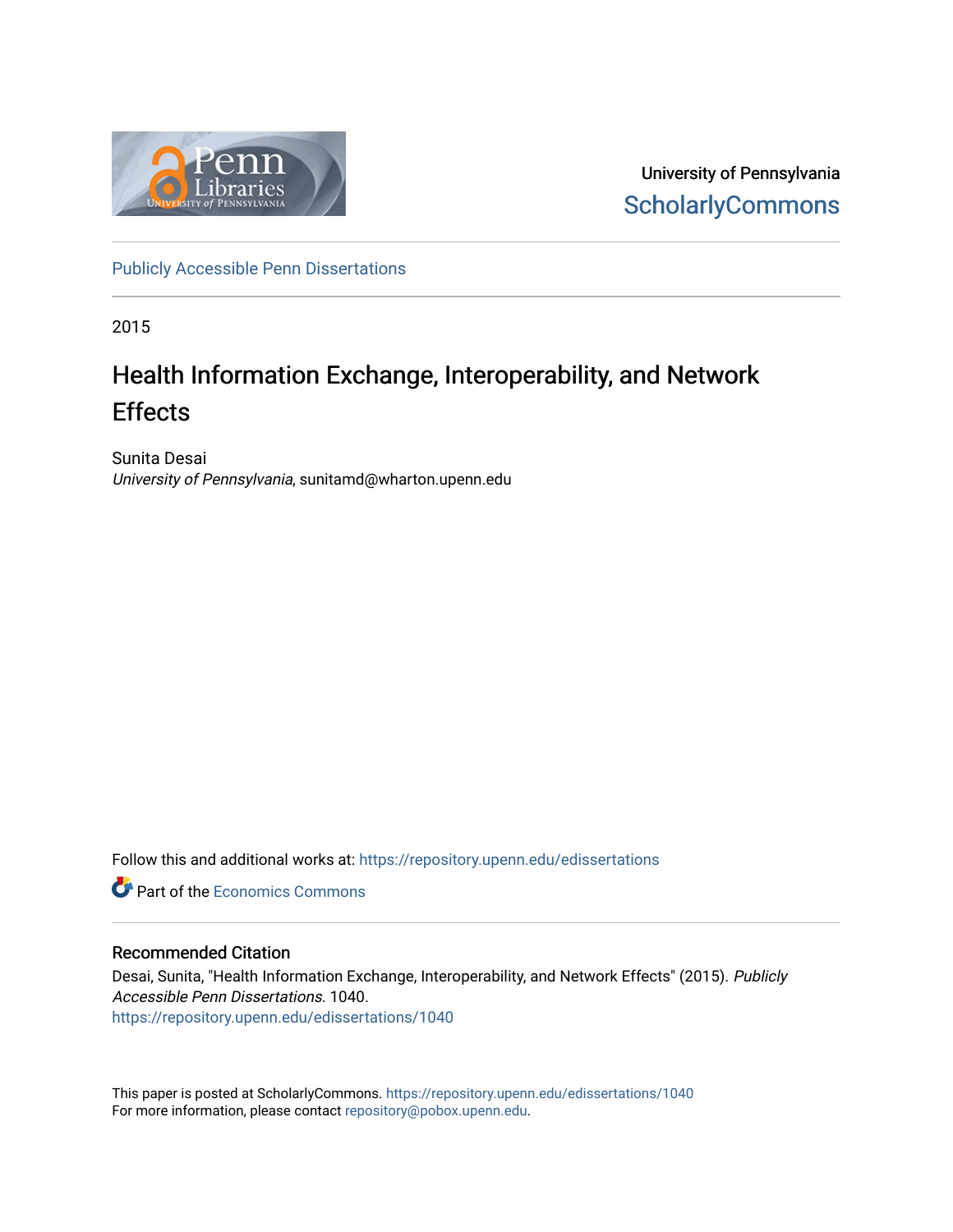## Health Information Exchange, Interoperability, and Network Effects

### **Abstract**

Health information exchange (HIE) is the electronic exchange of patient medical records among hospitals. I investigate how two defining characteristics of HIE can cause under-adoption. First, HIE represents an information-sharing network, and participation for any hospital is valuable if others participate. This is a network effect. Second, HIE involves exchange of medical records, which may be competitive assets for hospitals. Therefore, hospitals may have disincentive to exchange with competitors despite social benefits. This is a competitive effect. I present a theoretical framework of hospitalsâ?? decisions to adopt HIE and show how presence of network and competitive effects can result in under-adoption relative to the social optimal. I then test for evidence of network and competitive effects in hospital HIE adoption. In the empirical analysis, I use two measure of HIE adoption. The first is a measure of general adoption in which all hospitals that have adopted any HIE capability are assumed to be able to exchange information with each other. The second takes into account that much informationsharing occurs through interoperable IT systems and currently, most IT systems of different vendors are not interoperable. I find evidence of network effects in general HIE adoption and vendor choice. I find that a 10% increase in market adoption rate results in a hospital being 9.2% more likely to adopt HIE. I also find that a 10% increase in adoption rate of a vendor results in a hospital being 1.5% more likely to adopt the vendor. I also find evidence of competitive effects. Specifically, hospitals that are more vulnerable to losing market share are less likely to adopt a prominent vendor in a market. I estimate a model of patientsâ?? hospital preferences and hospitalsâ?? HIE adoption decision. Through counterfactual simulation, I show effects of widespread HIE adoption on market share redistribution. Finally, I evaluate current policies such as the federal governmentâ??s \$30 billion adoption incentive program (HITECH Act). The program may be inadequate to promote widespread interoperability in the presence of competitive effects. I also discuss the implications of network effects for competition and innovation in the health IT industry.

### Degree Type

**Dissertation** 

### Degree Name

Doctor of Philosophy (PhD)

### Graduate Group

Healthcare Systems

First Advisor Mark V. Pauly

Second Advisor Guy David

Keywords economics, health, information technology, networks

### Subject Categories

**Economics**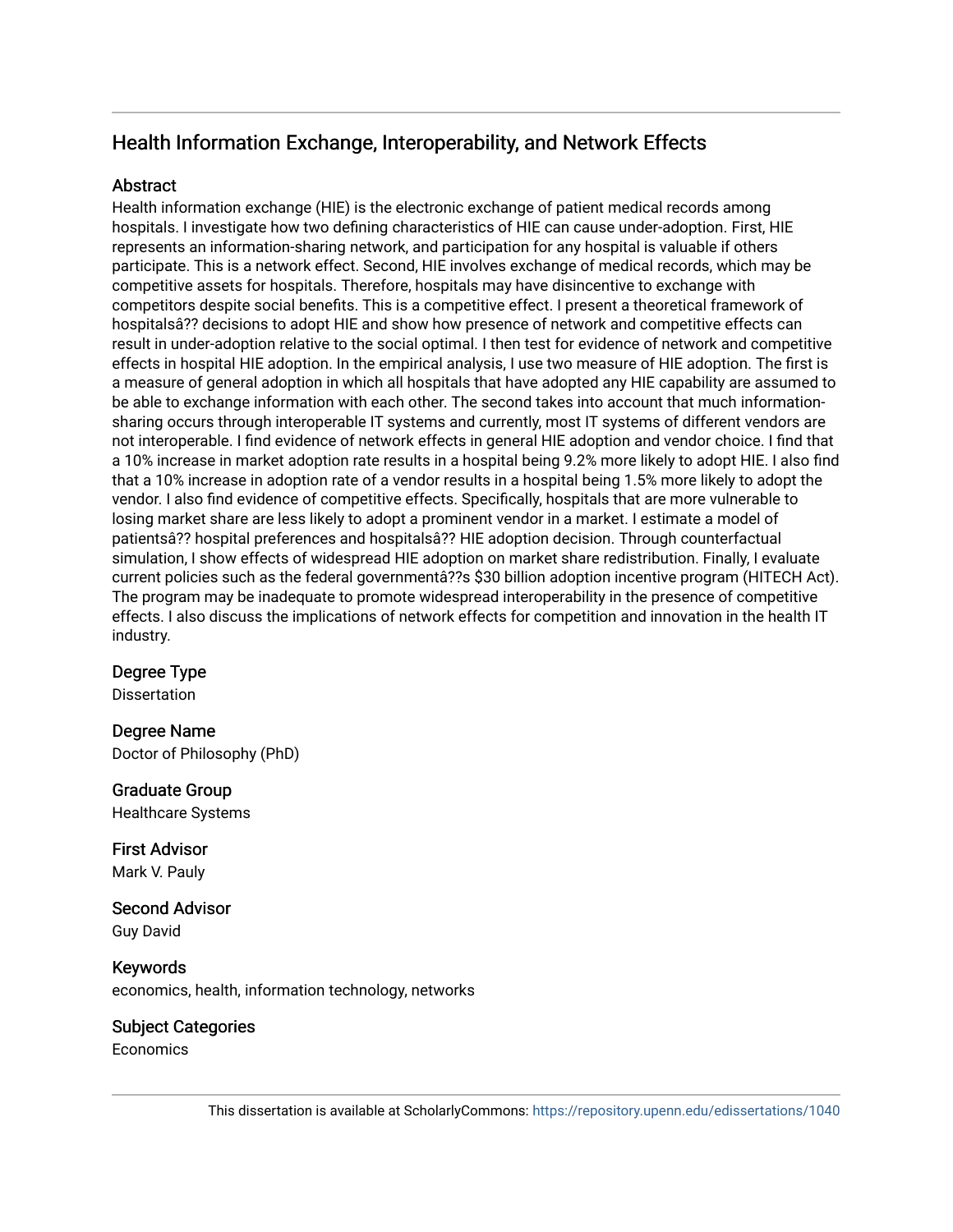## HEALTH INFORMATION EXCHANGE, INTEROPERABILITY, AND NETWORK EFFECTS

Sunita Desai

### A DISSERTATION

in

Health Care Management and Economics

For the Graduate Group in Managerial Science and Applied Economics

Presented to the Faculties of the University of Pennsylvania

in

Partial Fulfillment of the Requirements for the

Degree of Doctor of Philosophy

2015

Supervisor of Dissertation

Guy David, Associate Professor of Health Care Management

Graduate Group Chairperson

Eric Bradlow, Professor of Marketing, Statistics, and Education

Dissertation Committee Guy David, Associate Professor of Health Care Management Mark V. Pauly, Professor of Health Care Management & Business Economics and Public Policy Daniel Polsky, Professor of Medicine Jonathan Kolstad, Assistant Professor of Health Care Management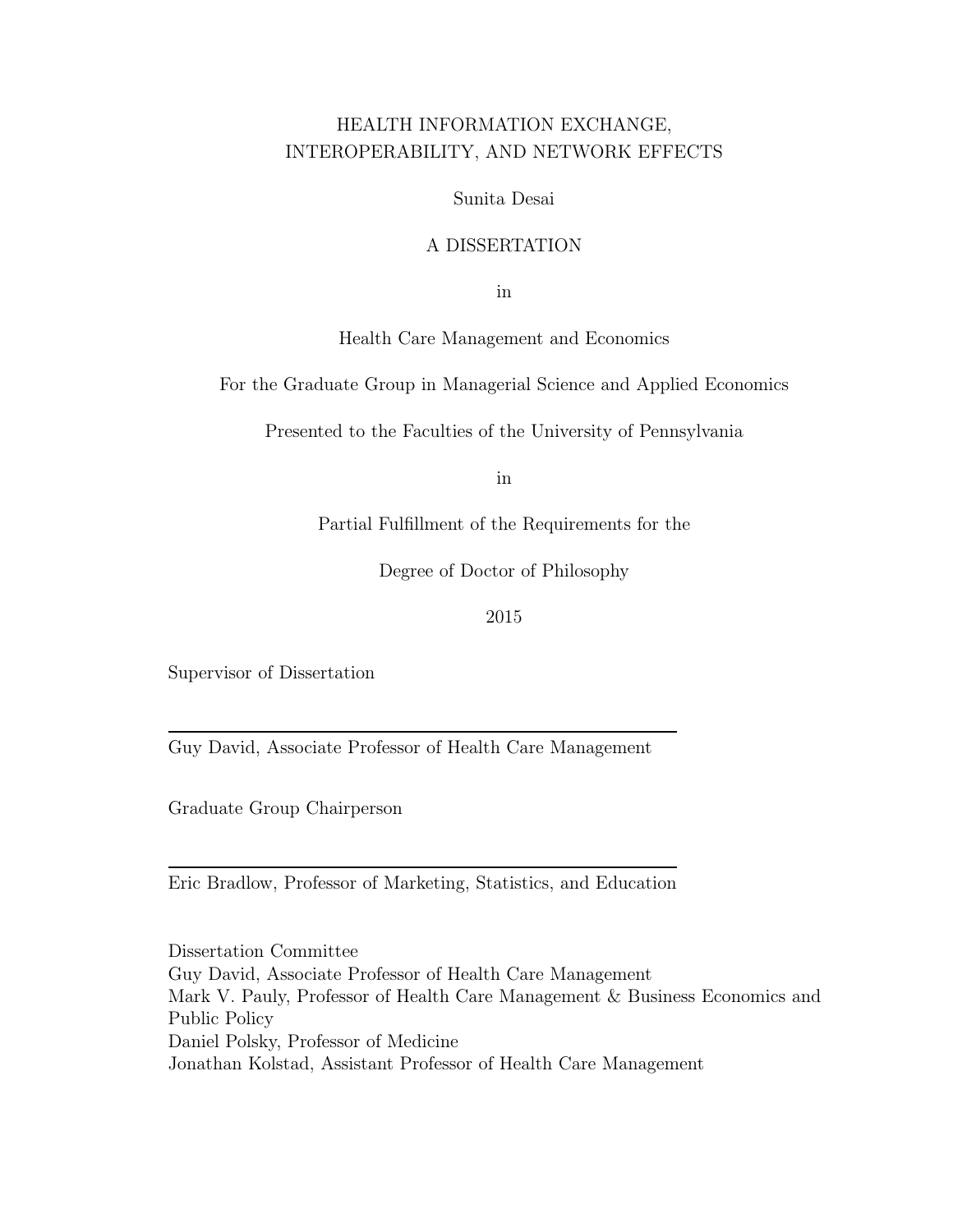## HEALTH INFORMATION EXCHANGE,

## INTEROPERABILITY, AND NETWORK EFFECTS

## $\copyright$  COPYRIGHT

2015

Sunita M. Desai

This work is licensed under the

Creative Commons Attribution

NonCommercial-ShareAlike 3.0

License

To view a copy of this license, visit

http://creativecommons.org/licenses/by-nc-sa/3.0/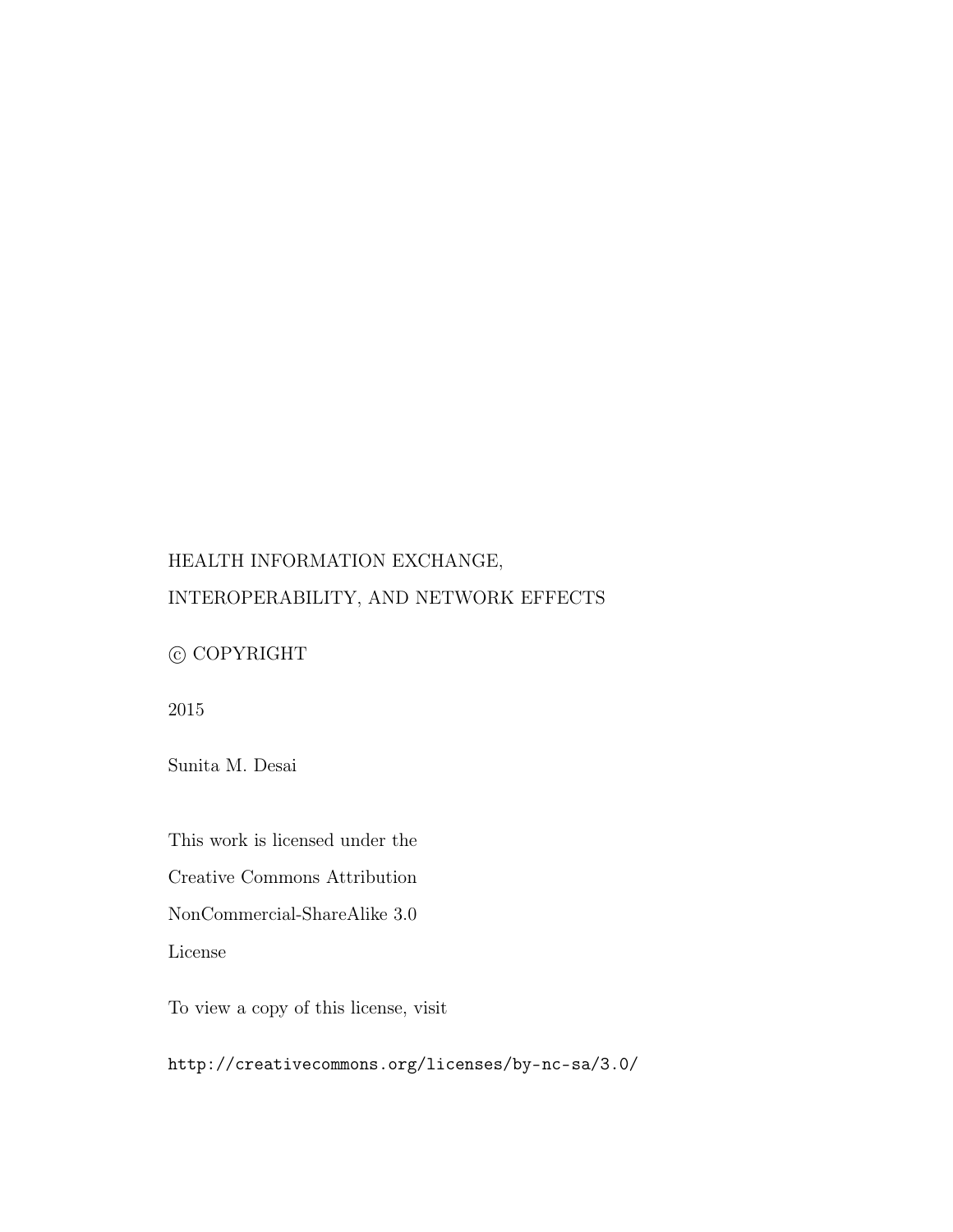Dedicated to Mom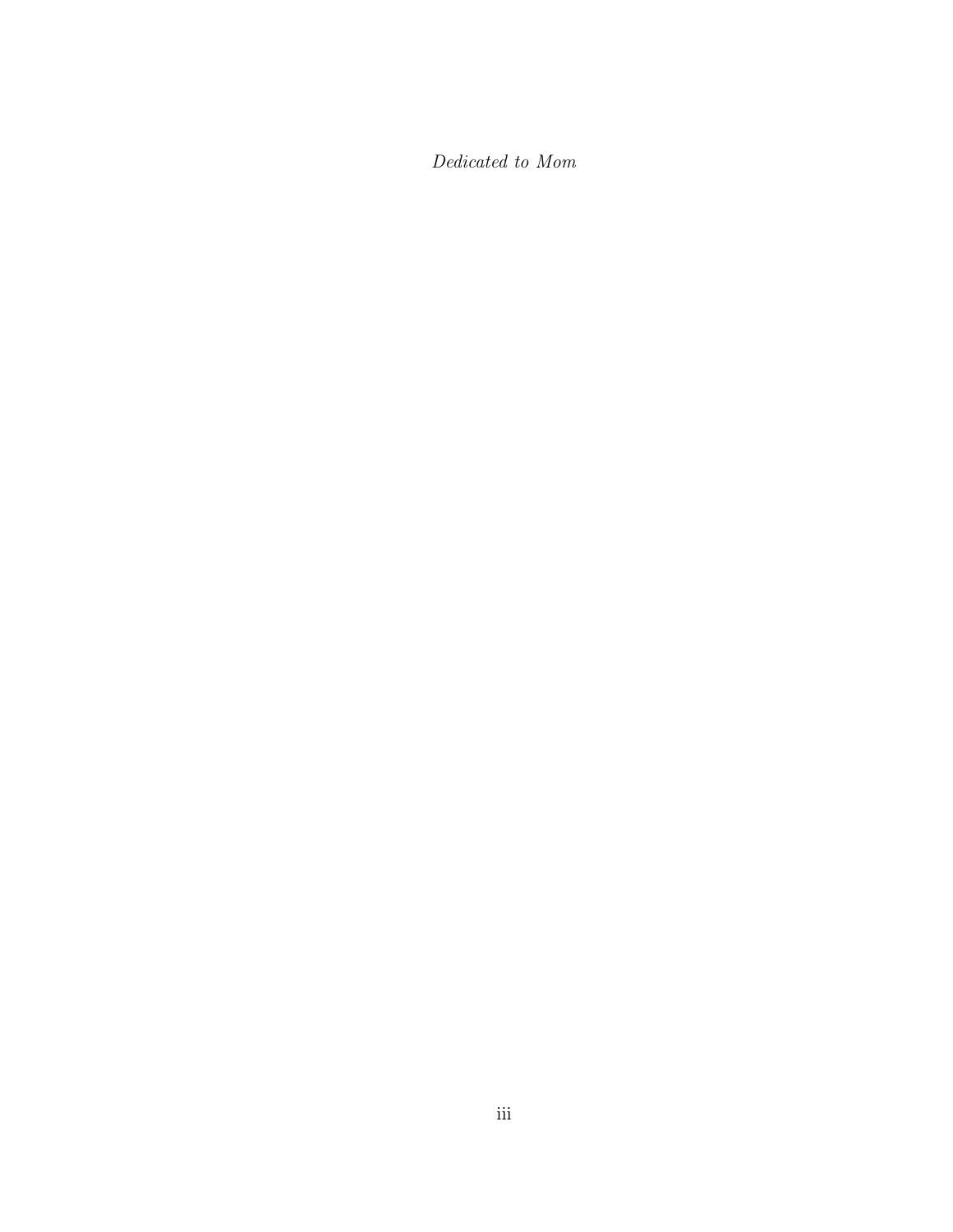### ACKNOWLEDGEMENTS

I could not have completed this work without the support and influence of many people. I would like to express deepest gratitude to my dissertation committee. They are role models for me not only as intellectuals, but also as mentors. Their commitment to simultaneously challenge and encourage me has been crucial to my development as a researcher. My advisor, Guy David, has been a source of enthusiastic support and guidance over the last five years. My chair, Mark Pauly, provided essential direction and advising, particularly in solidifying my economic reasoning. Dan Polsky taught me the importance of deeply understanding the data in any research project. Perhaps more importantly, my work with Dan during my undergraduate years inspired me to pursue a career in research. Jon Kolstad challenged me to push the boundaries of my comfort zone in the research pursuit. I also benefited from the time and advice of other faculty at the University of Pennsylvania including Hanming Fang, Robert Town, Scott Harrington, Amanda Starc, Ashley Swanson, and Jalpa Doshi. I would like to thanks Joanne Levy for her constant and upbeat moral support over the last five years.

I am also grateful to my friends in the Health Care Management Department and other Wharton Doctoral Programs for their feedback, support, and company through this process. I am especially grateful to Preethi Rao, Jessica Jeffers, Ana Gazmuri, Henry Bergquist, Ari Friedman, Vicky Perez, Aditi Sen, Ellie Prager, and Adam Lieve.

I would not be where I am today, without my family. My parents, Mapin and Hina Desai, have provided unwavering love and support. I owe a great deal to my brother, Jaimini, who encouraged me to take my first economics course in college. This sparked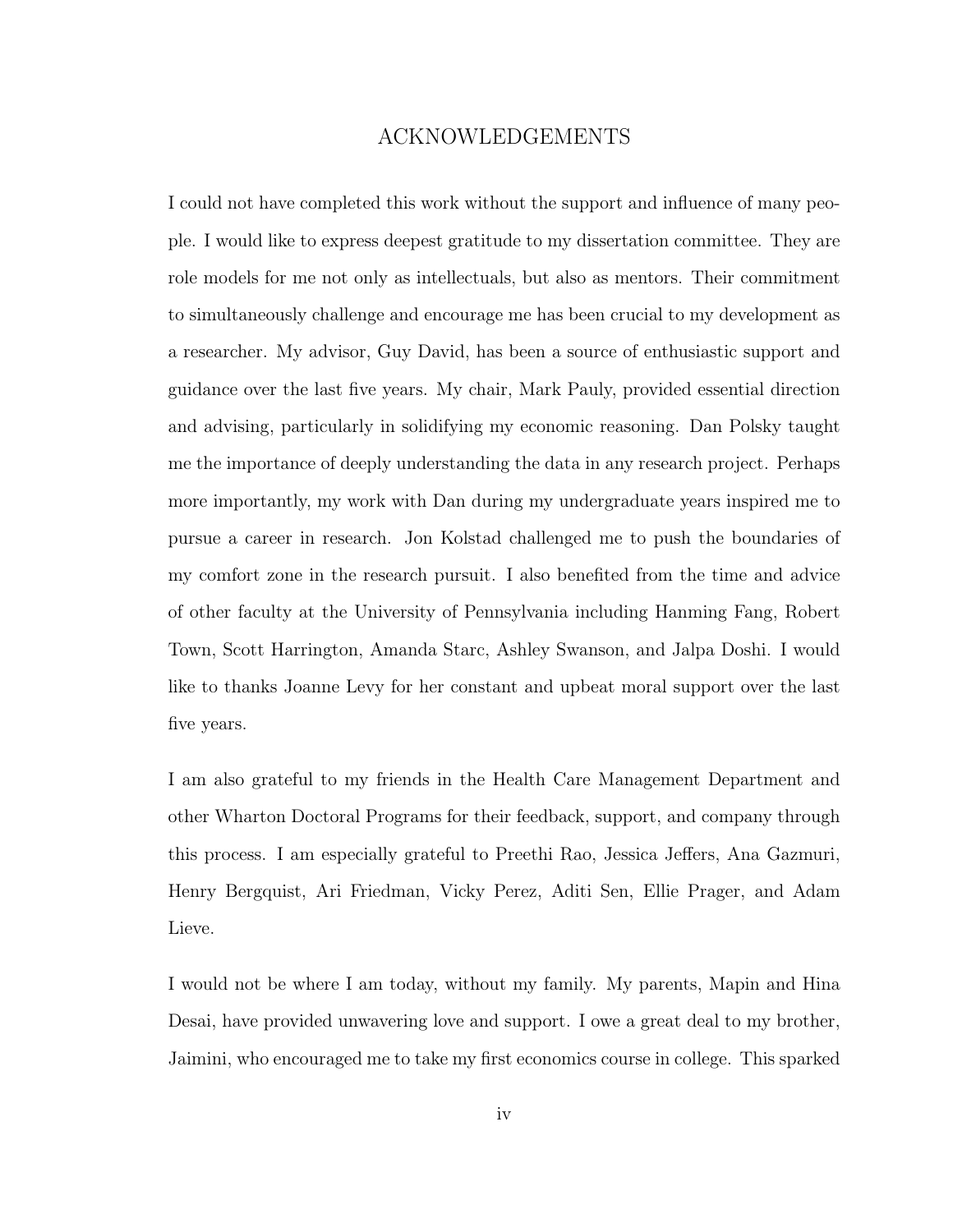my interest in individual choice, firm behavior, and markets, and was the starting point of my journey in research and economics. Ravi Naresh has been a constant source of support and encouragement through this process. I could not have completed this dissertation without him.

This dissertation also benefited from the financial support of the Wharton Risk Center Russell Ackoff Doctoral Student Fellowship, William and Phyllis Mack Institute for Innovation Management Award, Network, Electronic Commerce, and Telecommunications Institute.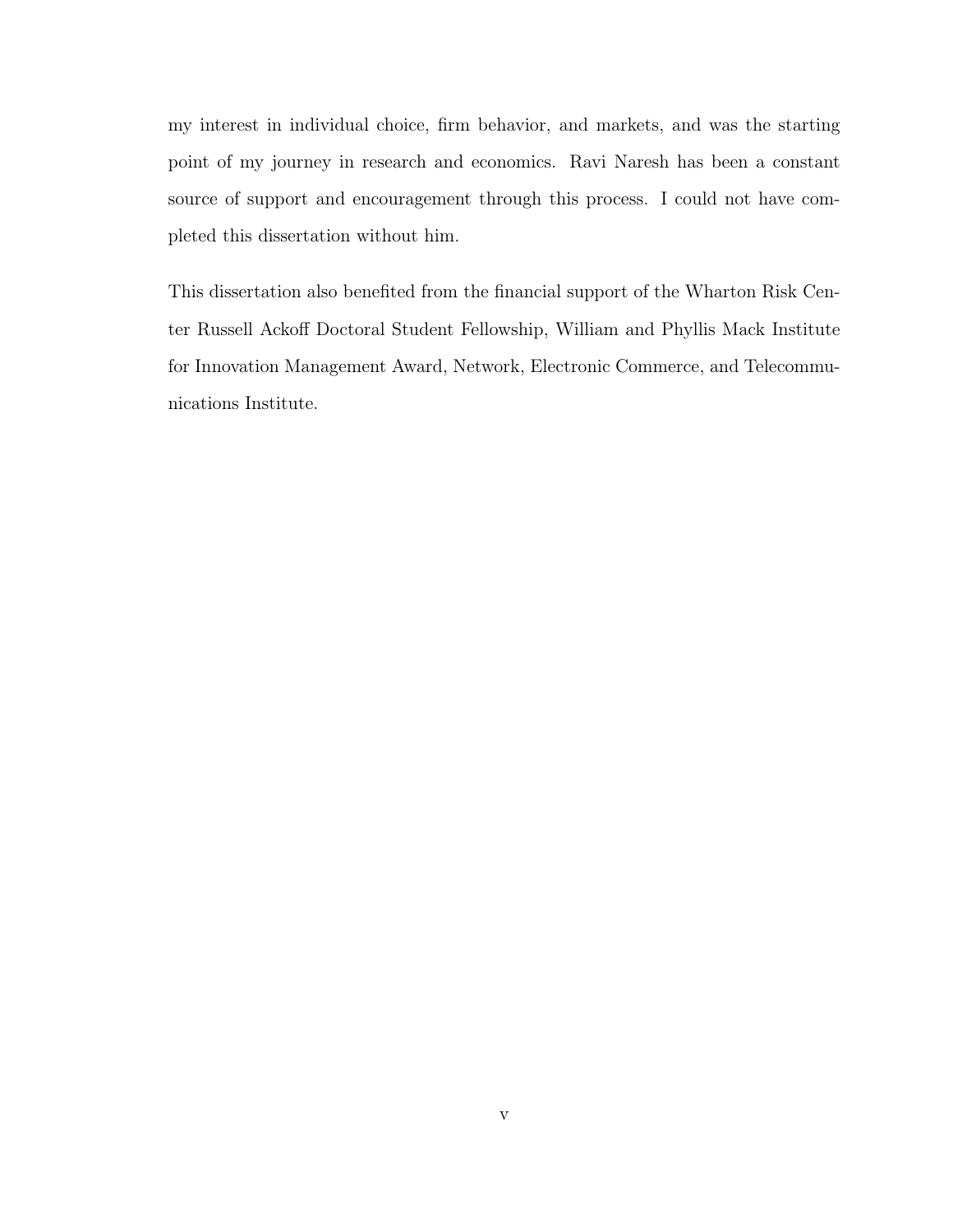### ABSTRACT

## HEALTH INFORMATION EXCHANGE, INTEROPERABILITY, AND NETWORK EFFECTS

#### Sunita Desai

#### Guy David

Health information exchange (HIE) is the electronic exchange of patient medical records among hospitals. I investigate how two defining characteristics of HIE can cause under-adoption. First, HIE represents an information-sharing network, and participation for any hospital is valuable if others participate. This is a network effect. Second, HIE involves exchange of medical records, which may be competitive assets for hospitals. Therefore, hospitals may have disincentive to exchange with competitors despite social benefits. This is a competitive effect. I present a theoretical framework of hospitals' decisions to adopt HIE and show how presence of network and competitive effects can result in under-adoption relative to the social optimal. I then test for evidence of network and competitive effects in hospital HIE adoption. In the empirical analysis, I use two measure of HIE adoption. The first is a measure of general adoption in which all hospitals that have adopted any HIE capability are assumed to be able to exchange information with each other. The second takes into account that much information-sharing occurs through interoperable IT systems and currently, most IT systems of different vendors are not interoperable. I find evidence of network effects in general HIE adoption and vendor choice. I find that a 10% increase in market adoption rate results in a hospital being 9.2% more likely to adopt HIE. I also find that a 10% increase in adoption rate of a vendor results in a hospital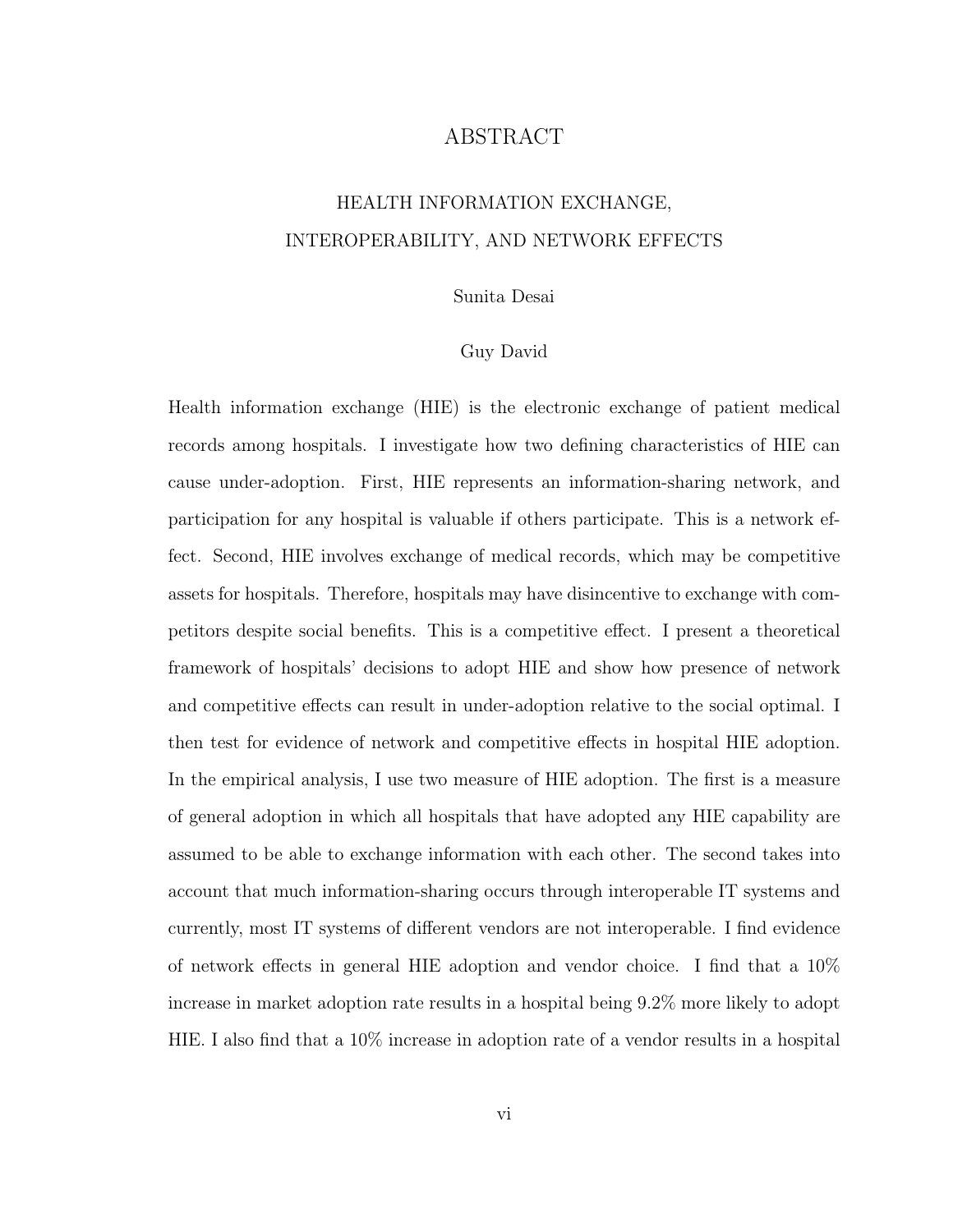being 1.5% more likely to adopt the vendor. I also find evidence of competitive effects. Specifically, hospitals that are more vulnerable to losing market share are less likely to adopt a prominent vendor in a market. Finally, I estimate a model of patients' hospital preferences and hospitals' HIE adoption decision. Through counterfactual simulation, I show effects of widespread HIE adoption on market share redistribution. Finally, I evaluate current policies such as the federal government's \$30 billion adoption incentive program (HITECH Act). The program may be inadequate to promote widespread interoperability in the presence of competitive effects. I also discuss the implications of network effects for competition and innovation in the health IT industry.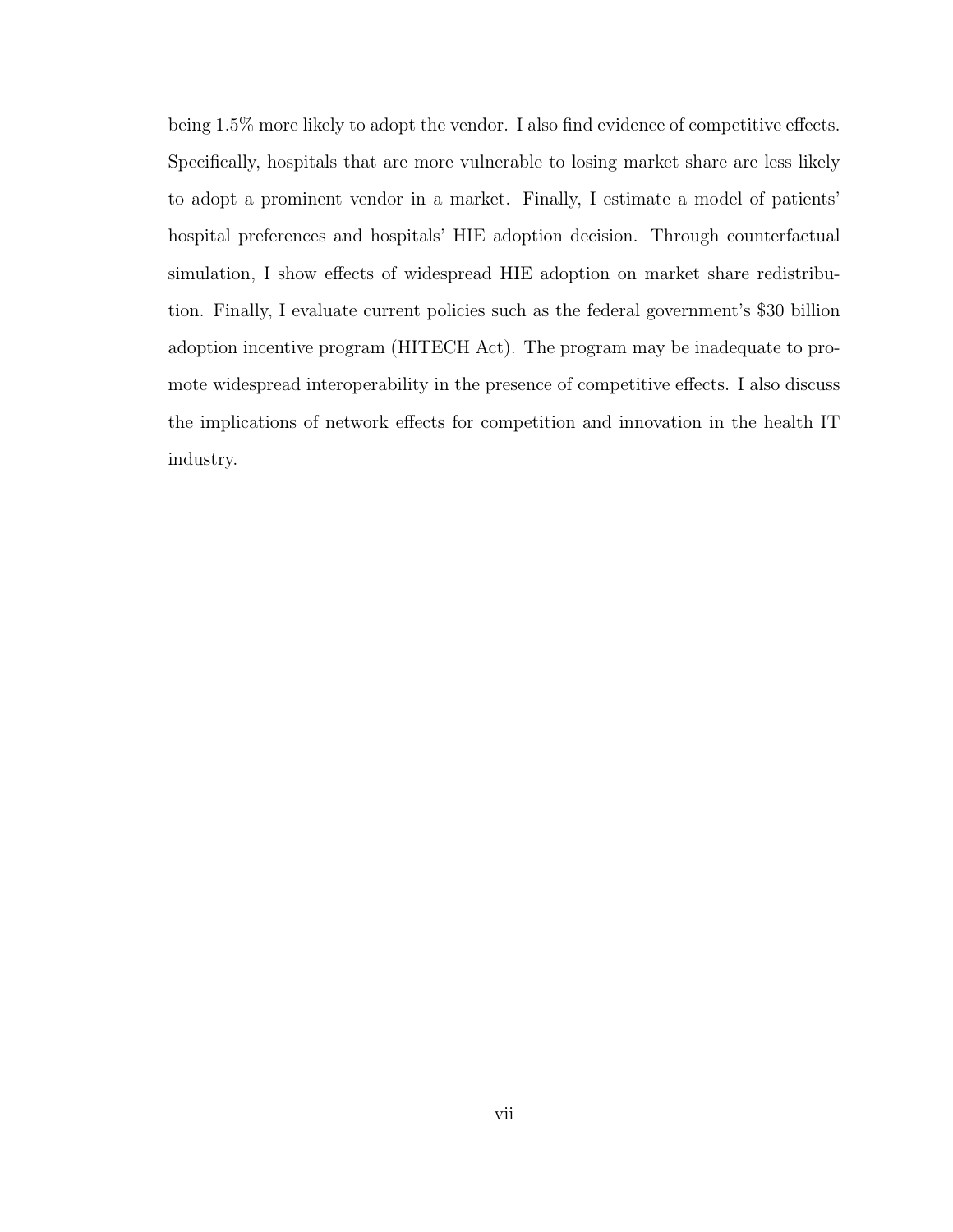## TABLE OF CONTENTS

|     |                                                    | iv             |
|-----|----------------------------------------------------|----------------|
|     |                                                    | vi             |
|     |                                                    | xi             |
|     |                                                    | xii            |
|     | CHAPTER 1:                                         | $\mathbf{1}$   |
| 1.1 |                                                    | 3              |
| 1.2 |                                                    | $\overline{5}$ |
| 1.3 |                                                    | $\overline{7}$ |
| 1.4 |                                                    | $\overline{7}$ |
| 1.5 |                                                    | 9              |
| 1.6 |                                                    | 16             |
|     | THEORETICAL FRAMEWORK<br>CHAPTER 2:                | 17             |
| 2.1 |                                                    | 17             |
| 2.2 |                                                    | 20             |
| 2.3 | Duopoly Model with Network and Competitive Effects | 22             |
|     | CHAPTER 3 :                                        | 26             |
| 3.1 | Construction of National Hospital Dataset          | 26             |
| 3.2 | Construction of Multi-State Hospital Dataset       | 31             |
| 3.3 | Construction of Pairwise Hospital Dataset          | 32             |
| 3.4 |                                                    | 33             |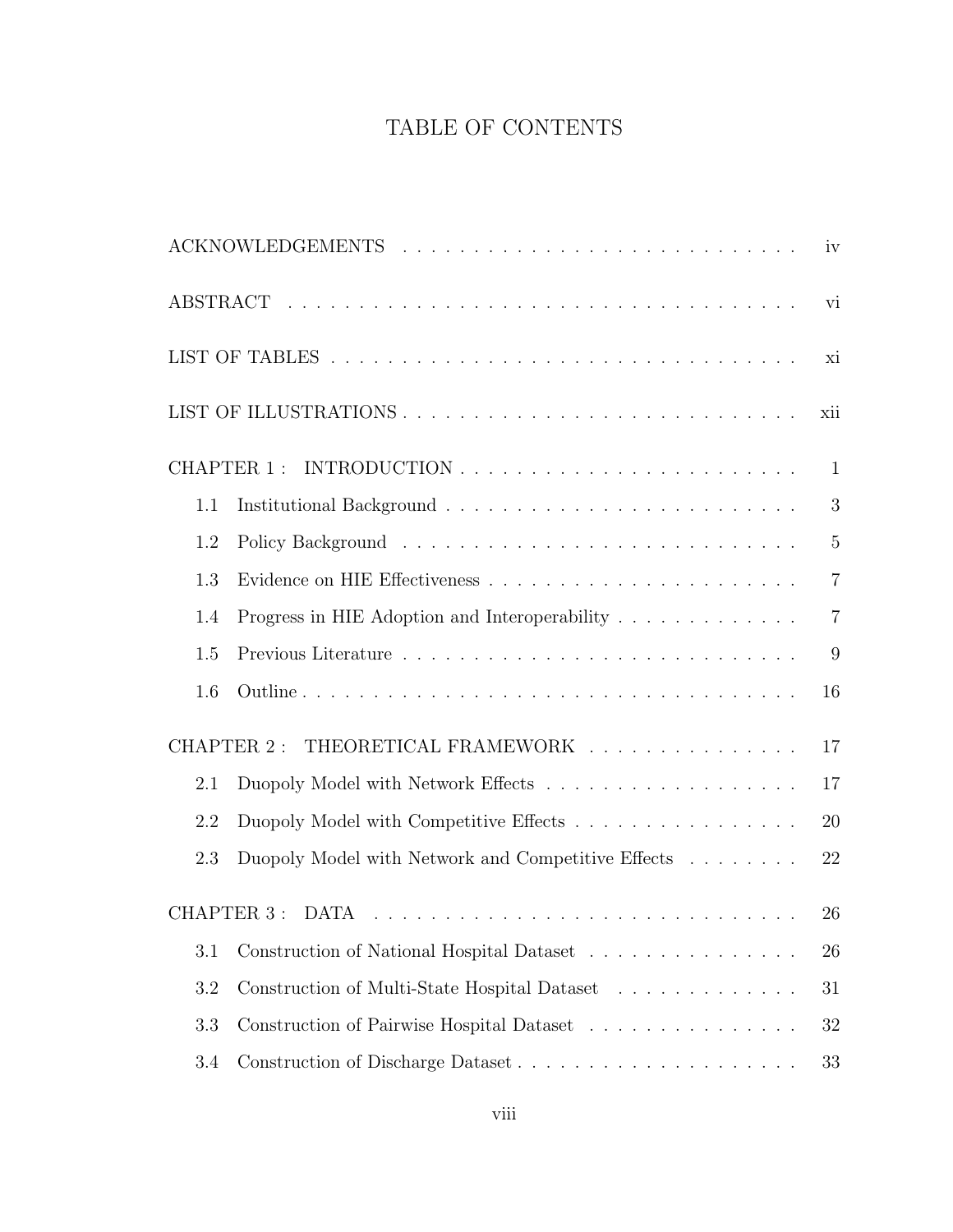| CHAPTER 4:        | EMPIRICAL TESTS FOR NETWORK EFFECTS                         | 34     |
|-------------------|-------------------------------------------------------------|--------|
| 4.1               | Empirical Strategy: Network Effects in HIE Adoption         | 35     |
| 4.2               | Empirical Strategy: Network Effects in Vendor Choice        | 41     |
| 4.3               | Empirical Strategy: Network Effects by Clinical Integration | 48     |
| 4.4               | Results: Network Effects in HIE Adoption                    | 49     |
| 4.5               | Results: Network Effects in Vendor Choice                   | 63     |
| 4.6               | Results: Network Effects by Clinical Integration            | 66     |
| 4.7               |                                                             | 68     |
| CHAPTER 5:        | EMPIRICAL TESTS FOR COMPETITIVE EFFECTS $\ldots$ .          | 69     |
| 5.1               | Empirical Strategy: Competitive Effects                     | 69     |
| 5.2               | Empirical Strategy: Endogenizing Patient Preferences        | $71\,$ |
| 5.3               | Results: Competitive Effects in Vendor Choice               | 73     |
| 5.4               | Results: Endogenizing Market Share Redistribution           | 74     |
| 5.5               |                                                             | 75     |
| CHAPTER 6:        |                                                             | 78     |
| 6.1               | Implications in a Single-Network Environment                | 78     |
| 6.2               | Implications in a Multiple-Network Environment              | 80     |
| <b>CHAPTER 7:</b> |                                                             | 83     |
|                   | <b>BIBLIOGRAPHY</b>                                         | 83     |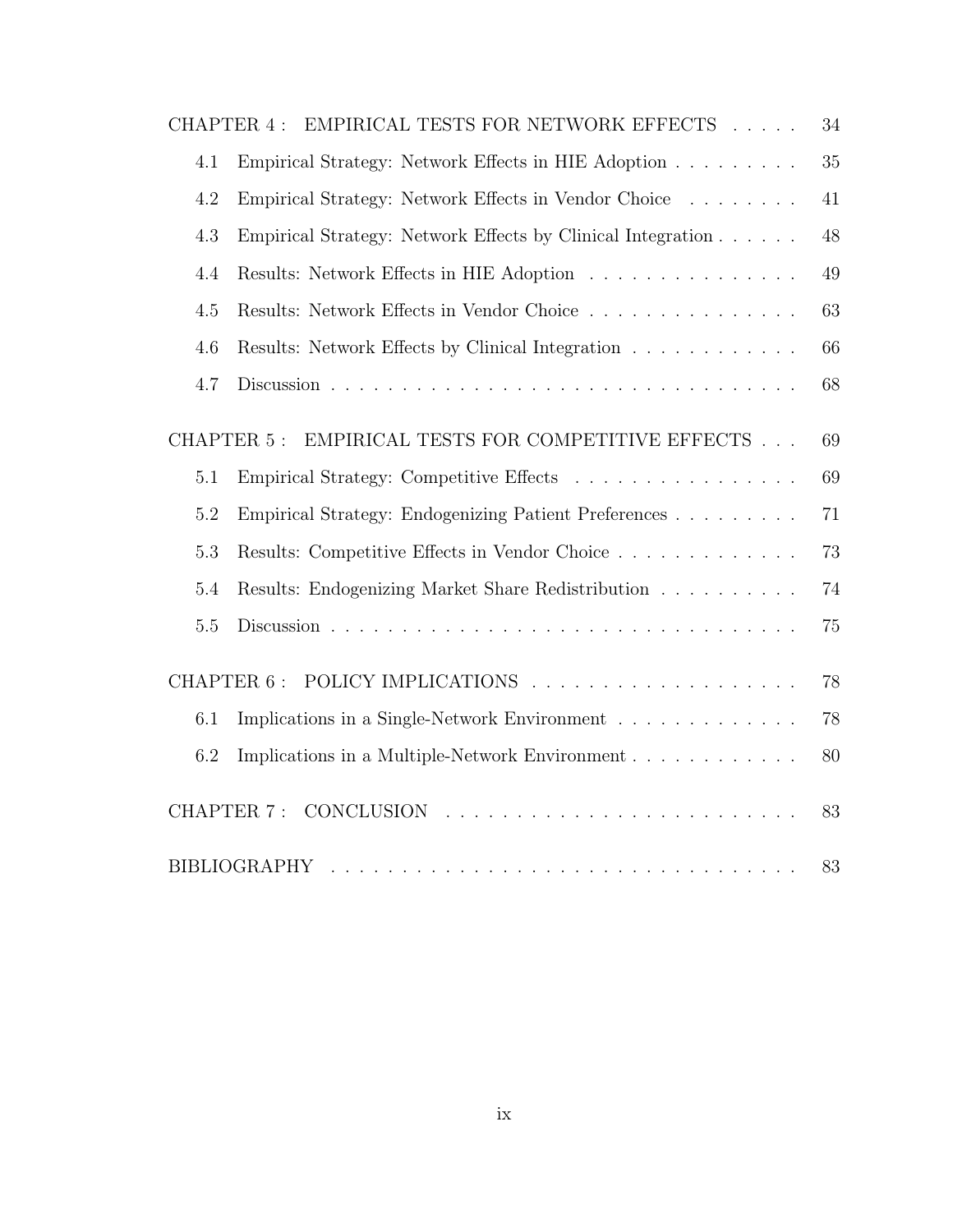## LIST OF TABLES

| TABLE 1 :  | Payoffs under Network Effects                                        | 19     |
|------------|----------------------------------------------------------------------|--------|
| TABLE 2:   | Payoffs under Increasing Network Effects                             | 19     |
| TABLE 3 :  | Payoffs under Competitive Effects                                    | 21     |
| TABLE 4 :  | Payoffs under Network and Competitive Effects                        | 23     |
| TABLE 5:   | Hospital-Level Summary Statistics                                    | 44     |
| TABLE 6:   | Hospital Characteristics of Adopters and Non-Adopters, Mean          |        |
|            |                                                                      | 45     |
| TABLE 7 :  | Hospital Ownership by Adopters and Non-Adopters, Percent             | 46     |
| TABLE 8:   | Market-Level Summary Statistics                                      | 47     |
| TABLE 9 :  | System-Level Summary Statistics: 2008 - 2012                         | 48     |
| TABLE 10 : | Hospital-Pair Summary Statistics                                     | 49     |
| TABLE 11 : | Effect of Market Adoption Rate on HIE Adoption                       | 51     |
| TABLE 12 : | First Stage - Effect of Out of Market System Adoption on             |        |
|            |                                                                      | $52\,$ |
|            | TABLE 13: Association of Adoption and System Adoption Rate           | 53     |
| TABLE 14 : | Effect of Weighted Market Adoption Rate on HIE Adoption.             | 55     |
|            | TABLE 15: Effect of Market Adoption Rate on HIE Adoption with Lag.   | 56     |
|            | TABLE 16: Effect of Market Adoption Rate on HIE Adoption with HIMSS  |        |
|            | and IT Data                                                          | 57     |
|            | TABLE 17: Effect of Market Adoption Rate on HIE Adoption with State  |        |
|            |                                                                      | 58     |
|            | TABLE 18: Effect of Market Adoption Rate on HIE Adoption by Quartile | 59     |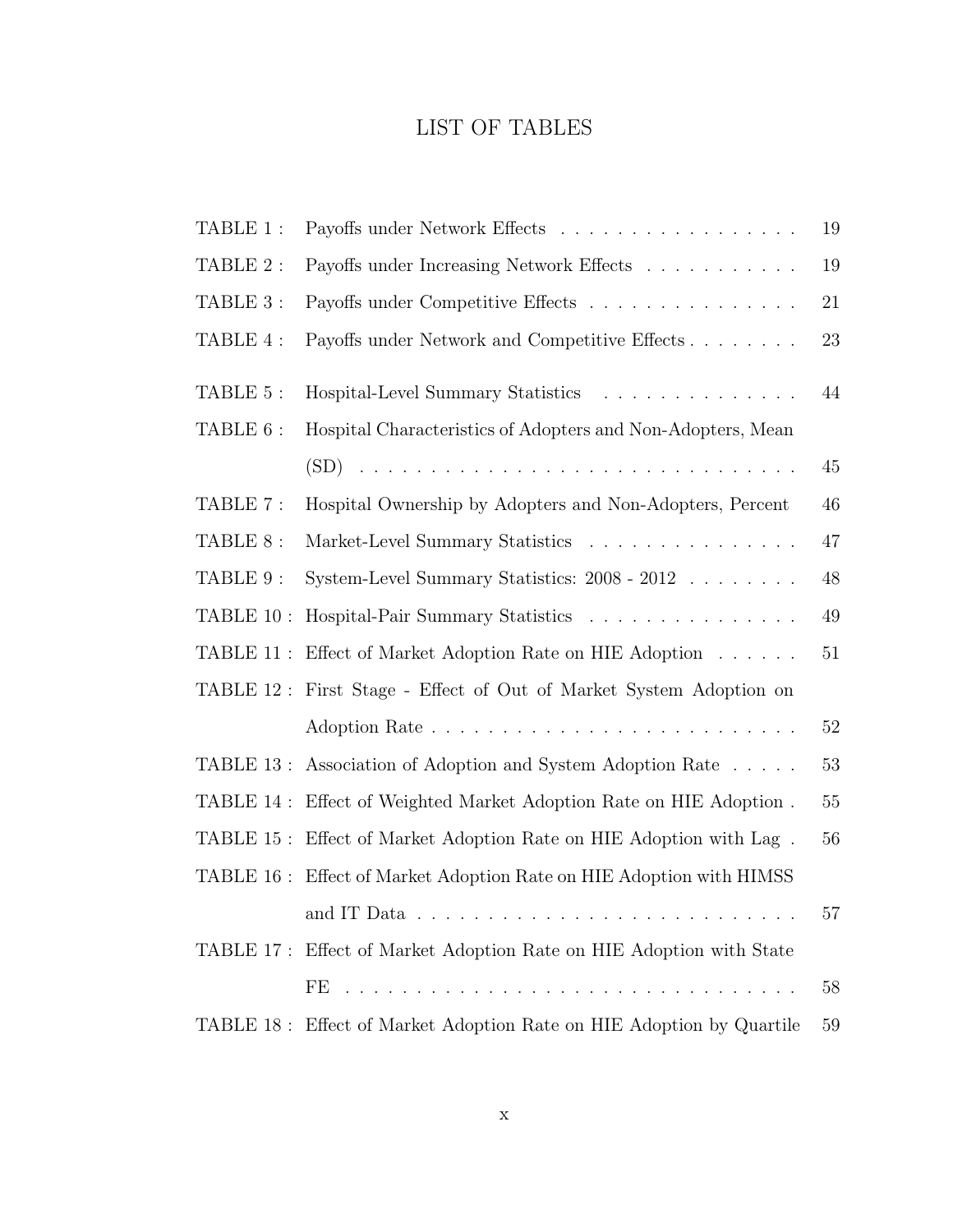| TABLE 19: Two Stage Analysis Excluding Largest Quartile of Hospitals |    |
|----------------------------------------------------------------------|----|
|                                                                      | 60 |
| TABLE 20: HIE Adoption by Market Competition                         | 62 |
| TABLE 21: HIE Adoption by Market Share                               | 64 |
| TABLE 22 : Effect of Market Adoption Rate on Vendor Choice           | 65 |
| TABLE 23: First Stage: Effect of System Adoption on Market Adoption  |    |
|                                                                      | 66 |
| TABLE 24 : Interoperability by Shared Patients                       | 67 |
| TABLE 25: Multi-State Hospital-Level Summary Statistics              | 71 |
| TABLE 26: Description of Ten Major Diagnostic Categories             | 76 |
| TABLE 27: Effect of Shared Patients on Vendor Choice                 | 76 |
| TABLE 28 : Patient Choice Model Estimates                            | 77 |
| TABLE 29: Effect of Predicted Volume Change on Actual HIE Adoption   | 77 |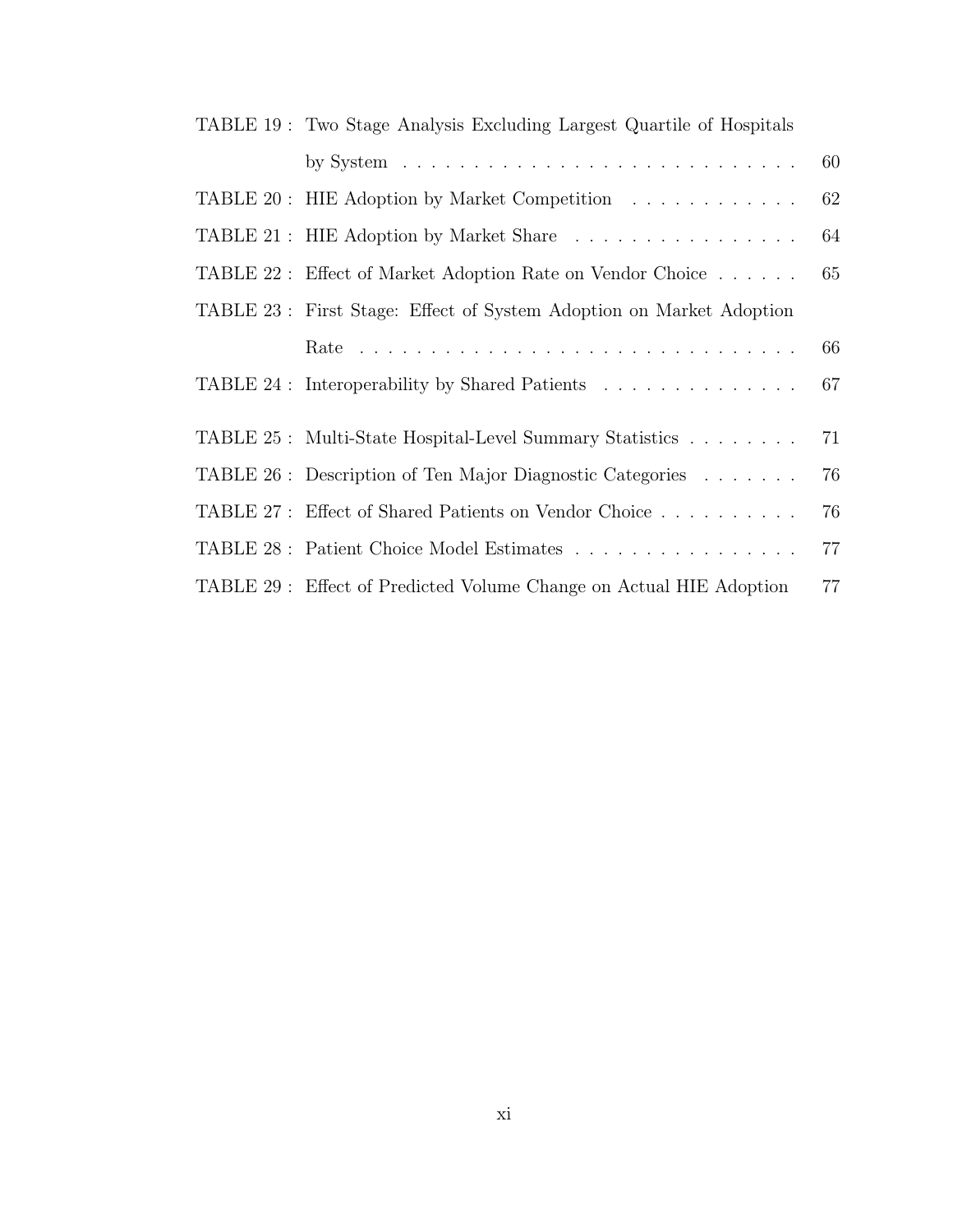## LIST OF ILLUSTRATIONS

| FIGURE 2: Adoption Incentive as a Function of Patient Switching    | 24 |
|--------------------------------------------------------------------|----|
| FIGURE 3: Adoption Incentive as a Function of Patient Switching 25 |    |
|                                                                    |    |
| FIGURE 5: Hospital Volume Change: Full Adoption vs. Actual 76      |    |
| FIGURE 6: Hospital Volume Change: Full Adoption vs. None 77        |    |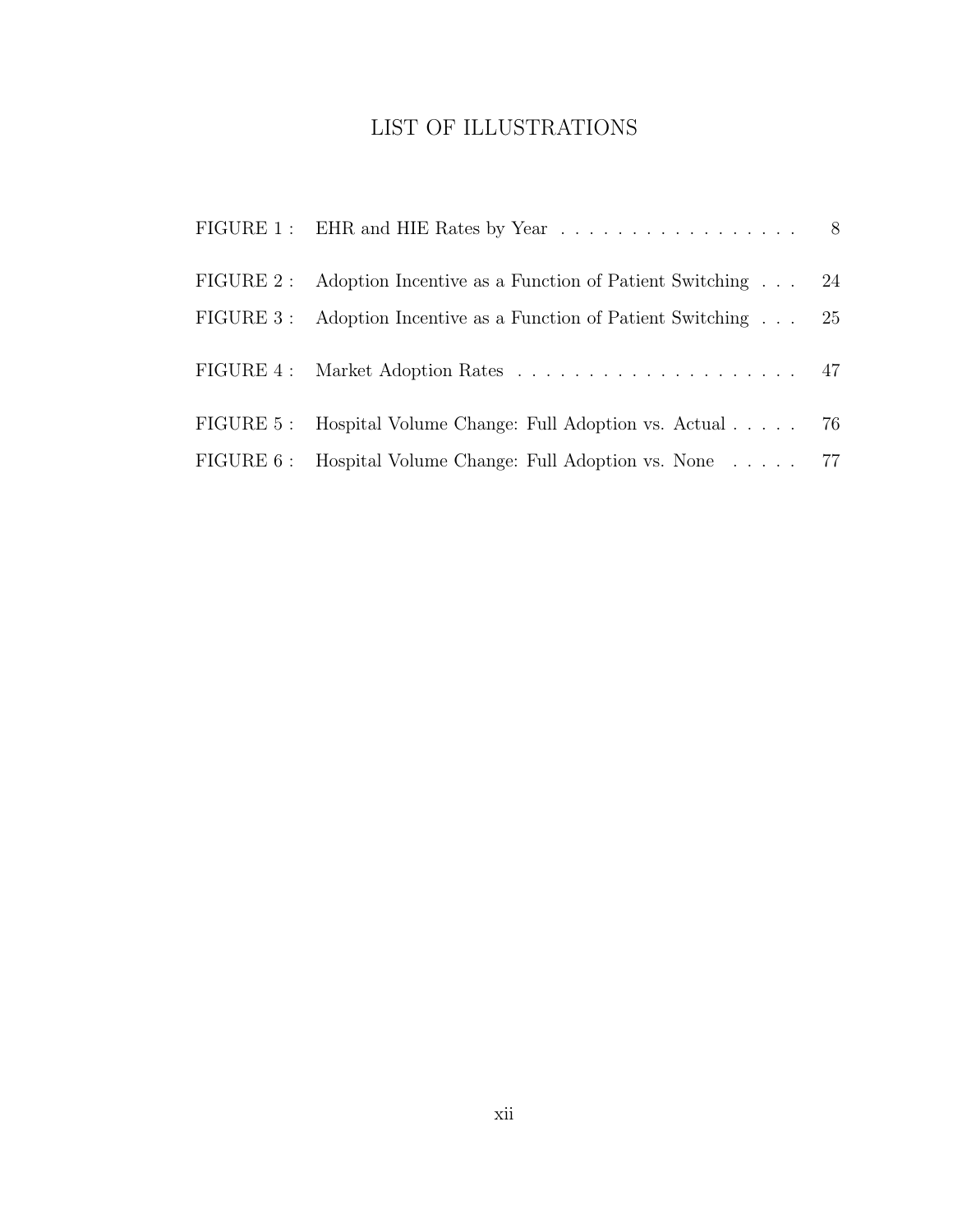## CHAPTER 1 : INTRODUCTION

Health information exchange (HIE) is the electronic exchange of patient medical records between health care providers. HIE has the potential to reduce costs and improve the quality of health care by reducing duplicative services and providing complete medical histories at the point of care. Several policy efforts have targeted the widespread adoption of HIE technology (Vest and Gamm 2010). Despite potential benefits and significant policy efforts, rates of HIE technology adoption remain low (Adler-Milstein and Jha 2014).

Two defining characteristics of HIE could lead to under-adoption. First, HIE represents an information-sharing network, and participation for any given provider is only valuable if there are other participants with whom to exchange information. The increasing value of HIE in the number of participants is the network effect. Second, HIE involves the exchange of patient records, but exclusive access to medical records may be a competitive asset for providers. As a result, providers may be reluctant to engage in information sharing with competitors. This disincentive to share patient medical records is the result of the competitive effect.

The objective of this dissertation is to investigate the conditions under which these features can lead to under-adoption and to test for evidence of network and competitive effects in hospital HIE. I develop a theoretical framework to identify conditions under which suboptimal adoption can occur. I show that the presence of network and competitive effects can lead to under-adoption relative to the social optimal. I also discuss the mechanisms by which each of the effects operates.

I empirically test for network and competitive effects in hospital HIE adoption. In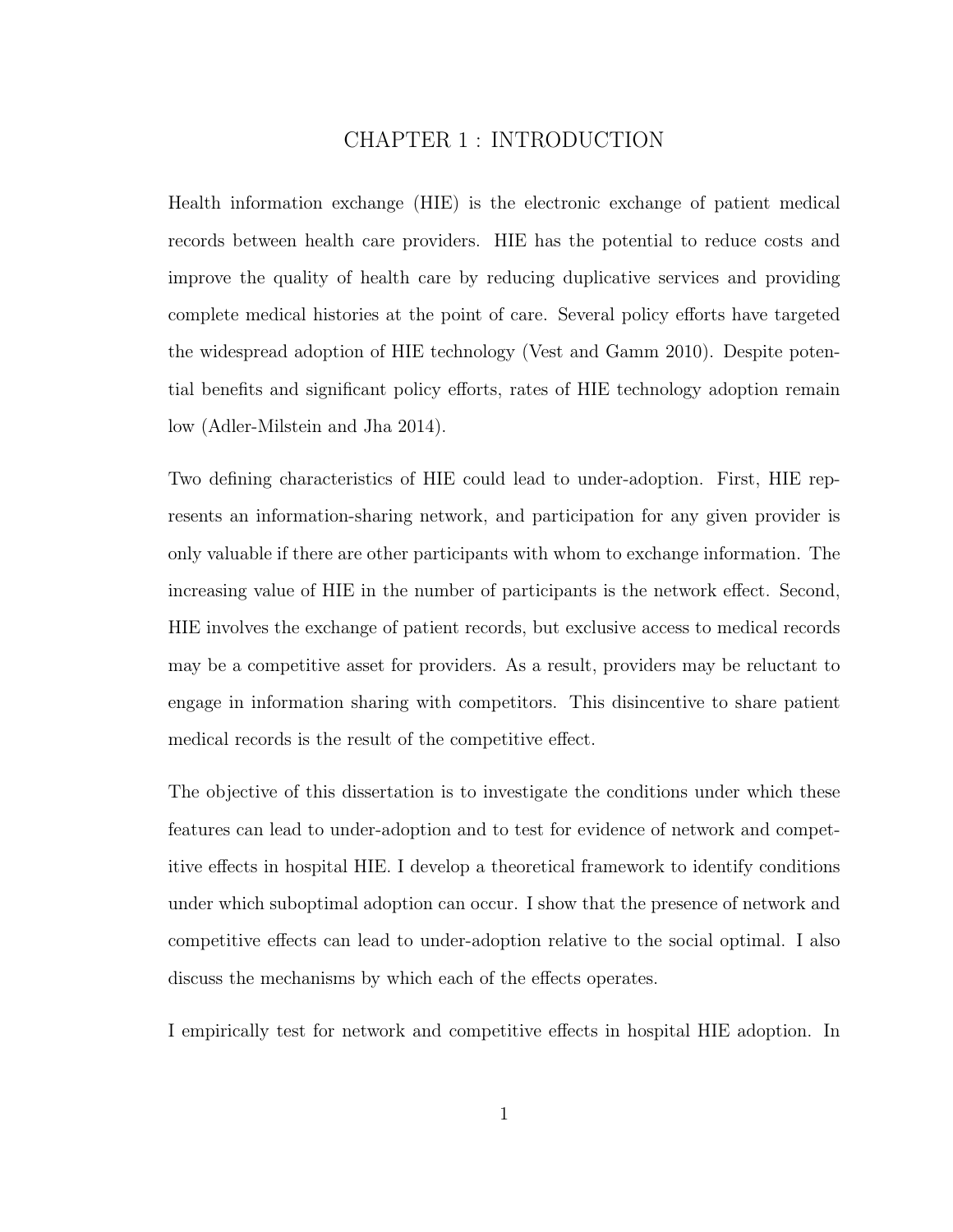the empirical analysis, I take into account that there are many methods by which electronic informations sharing occurs. I distinguish between two broad forms of HIE. The first is a general form of HIE, which assumes that all hospitals that have adopted some HIE technology can exchange information with each other. This form is analogous to a single-network system in which hospitals can either adopt or not adopt the technology. The second is a key form of HIE that occurs through interoperable IT systems. In the current technological state, the IT systems of different vendors are generally not interoperable (Weber-Jahnke, Peyton, and Topaloglou 2012). In such an environment, only hospitals that have adopted the same vendor can exchange information through interoperable IT systems. The result is multiple, proprietary networks effectively run by competing health IT vendors. I discuss the implications of network effects in a single- versus multiple-network environment.

The empirical analyses have several implications. First, testing for the presence of network effects and competitive effects in HIE sheds light on whether current rates of HIE adoption are suboptimal. If network and competitive effects do not exist, low rates of adoption may be socially optimal and reflect that the technology is not valued. On the other hand, if the effects exist, they could indicate less-than-optimal adoption rates. Second, understanding the mechanisms for under-adoption can provide insight into policy mechanisms to reach optimal adoption. Therefore, using results of the theoretical and empirical analysis, I evaluate current and alternative policies. I consider recent legislation aimed at incentivizing electronic information-sharing and other health reforms. Additionally, I consider implications for competition and innovation in the health IT industry.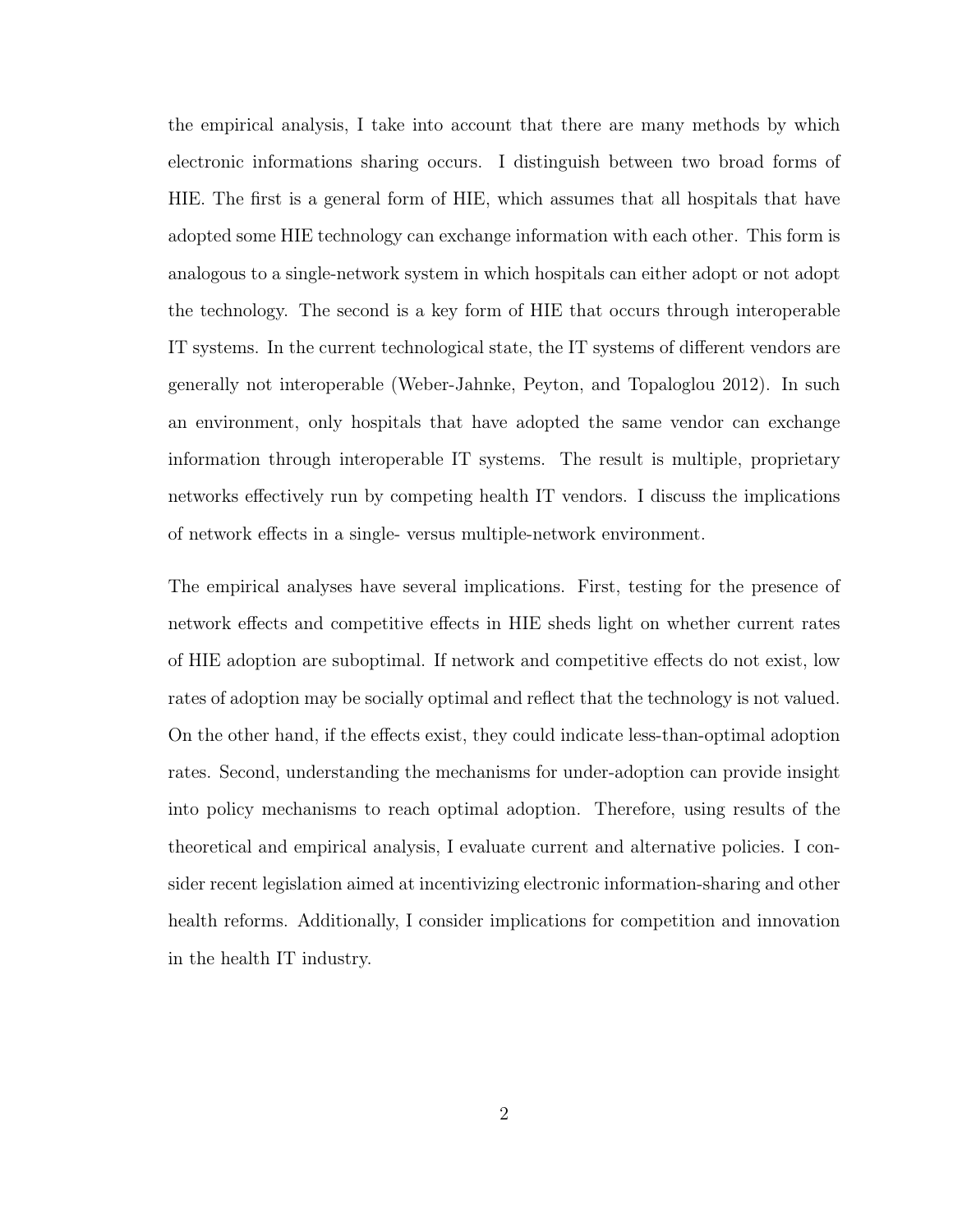### 1.1. Institutional Background

A primary purpose of HIE is to overcome the challenges of slow record transfer that often occur in paper-based systems.<sup>1</sup> There is anecdotal evidence of inefficiencies resulting from poor transferability of medical records (Lohr 2015; Rosenthal 2014). A common complaint is that record transfer can have significant time and monetary costs for patients. It can take weeks for the transfer to occur, and providers often charge a fee. Even if transferred, records may be incomplete or illegible. As a result, labs and imaging are reordered creating waste and inefficiency. Moreover, treatment decisions may be made with incomplete knowledge of the patient's medical history possibly leading to low-quality care.

#### 1.1.1. Forms of HIE

HIE is an early-stage capability and the relevant technology continues to evolve. As a result, there are many forms by which information sharing takes place and many characteristics by which it can vary. <sup>2</sup>

For the purposes of this dissertation, I define two measures of HIE: general HIE and information sharing through interoperable IT systems. In the first measure, a hospital is defined as having adopted if it has adopted any form of information-sharing

<sup>1.</sup> HIE can also facilitate population health surveillance and management, data access for observational research studies, and identification of subjects for clinical trials (Shapiro 2007).

<sup>2.</sup> For example, the Office of the National Coordinator of Health Information Technology (ONC) identifies three key forms of HIE (ONC 2013). The first is directed exchange, which is the ability to send and receive patient information through email-like messages. Second, query-based exchange refers to the ability to search and discover patient information. Data is often accessed through a portal from a data repository. Third, consumer-mediated exchange refers to direct record-access by patients who then can transfer the records. I do not consider the third form of information sharing in this work. However, in such patient-facilitated exchanges, concerns around the competitive effect remain and would potentially be amplified for providers who would lose many patients due to reduced switching cost. The extent of the network effect would depend on the technological details of the consumer-mediated exchange.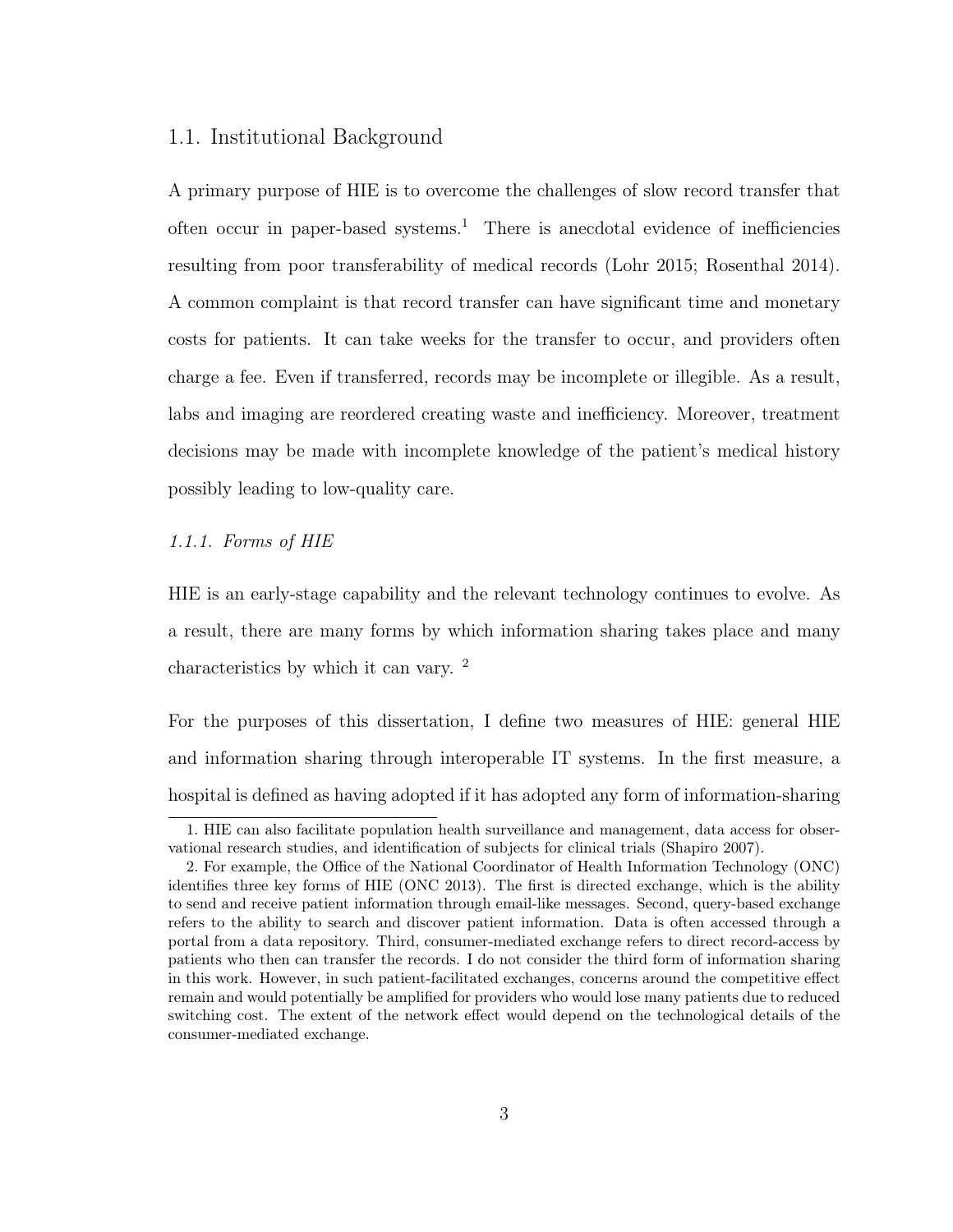technology. An implicit assumption in this measure is that any hospital that has adopted information-sharing capabilities can exchange information with any other hospital that has adopted such capabilities. This is analogous to a single-network environment in the network economics literature. In such an environment, hospitals choose whether to adopt, and all hospitals that adopt can share information with each other. If hospitals report adopting any type of HIE or participating in any information exchange initiative, they are assumed to have adopted HIE according to this measure. This is the measure of HIE adoption that is used in the previous literature.<sup>3</sup>

The second measure takes into account that much information sharing takes place through interoperable IT systems. Generally, in the current state of technology, only IT systems from the same vendor are interoperable  $(JASON 2014).<sup>4</sup>$  This measure relies on the lack of interoperability between IT systems of different vendors to define multiple information-sharing networks. By choosing a vendor, hospitals are effectively choosing to join one of several networks. This is analogous to a multiple-network environment in the network economics literature.

I use these two measures of information sharing for their institutional and economic

<sup>3.</sup> There are other factors on which HIE differ that could be significant in the context of network and competitive effects. For example, information exchange can be unidirectional or bidirectional. In a unidirectional network, a hospital can receive data from hospitals without sending data or vice versa. In a bidirectional network, hospitals must supply their patients' records to access records from other hospitals. If hospitals want to restrict competitor access to their patients' records, they would have differing incentives to adopt depending on whether the network is unidirectional or bidirectional. There is also heterogeneity in how data is stored. For example, in some HIE networks, such as regional health information organizations (RHIOs), hospital medical records are stored in a centralized repository. Other networks may be decentralized, so data is stored by the originator of the records and sent to other hospitals upon request. If hospitals retain greater control over their records in decentralized compared to centralized systems and if competitive effects exist, hospitals may be more likely to join a decentralized network. While such characteristics of HIE could be relevant to adoption decisions, considering such features is beyond the scope of this dissertation because they cannot be observed in the data (McCarthy et al. 2014).

<sup>4.</sup> Even if the systems can be technically interoperable, vendors charge significant fees to allow data sharing (ONC 2015b).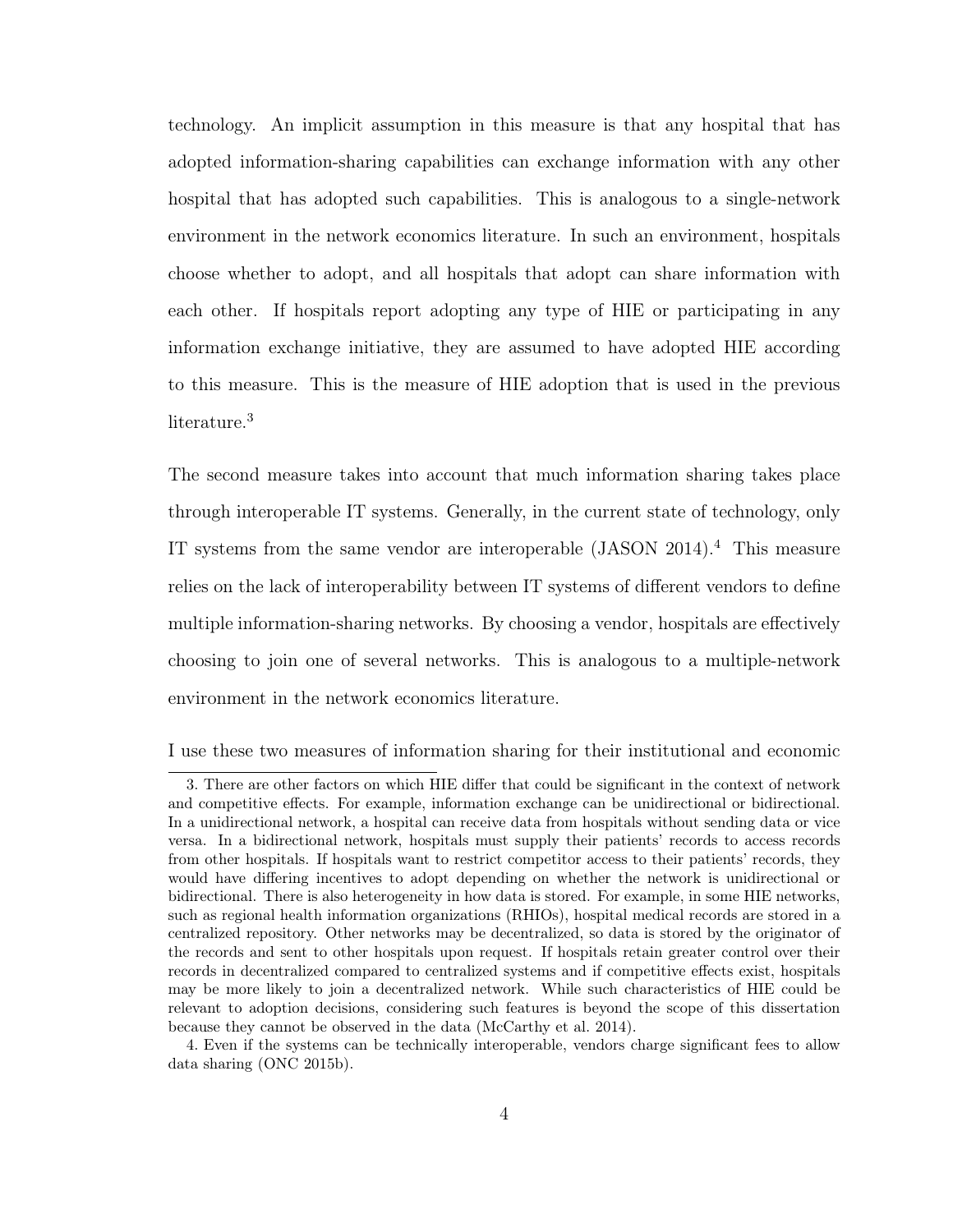significance. Most early policy efforts have been focused on developing geographically based HIE networks or adoption of messaging capabilities, which fall under the first measure of HIE. These efforts include development of RHIOs and the Nationwide Health Information Network. However, there has been increased focus on exchange through interoperable IT systems. Specifically, interoperability refers to ability of IT systems to exchange and use electronic health information from other systems without the special effort of the user (ONC 2015a). It is considered an ideal form of information sharing because the exchange is smoother. However, the current lack of interoperability between different systems results in competing proprietary networks. The formation of competing proprietary networks has implications for competition, innovation, and policies at the vendor level, which I discuss in this dissertation.

## 1.2. Policy Background

In 2009, the federal government enacted the Health Information Technology Act for Economic and Clinical Health (HITECH) under the American Recovery and Reinvestment Act of 2009 (Dranove et al. 2014). This legislation represents the most significant program to promote the widespread adoption of health IT in history. The program is administered by the ONC. The Meaningful Use program of HITECH allocated almost \$30 billion in incentive payments to hospitals and providers for adopting and using specified IT capabilities. Incentives are paid in several stages, each requiring increasingly advanced IT capabilities. Meaningful Use Stage I, which began in 2011, focuses on basic health IT capabilities aimed at capturing patient data digitally. Meaningful Use Stage 2, which began in 2014, is aimed at more advanced clinical processes, including the ability to engage in information sharing to support transitions of care. Meaningful Use Stage 3 continues to be developed. By 2011, the average hospital is estimated to have collected \$2.2 million in Meaningful Use payments. The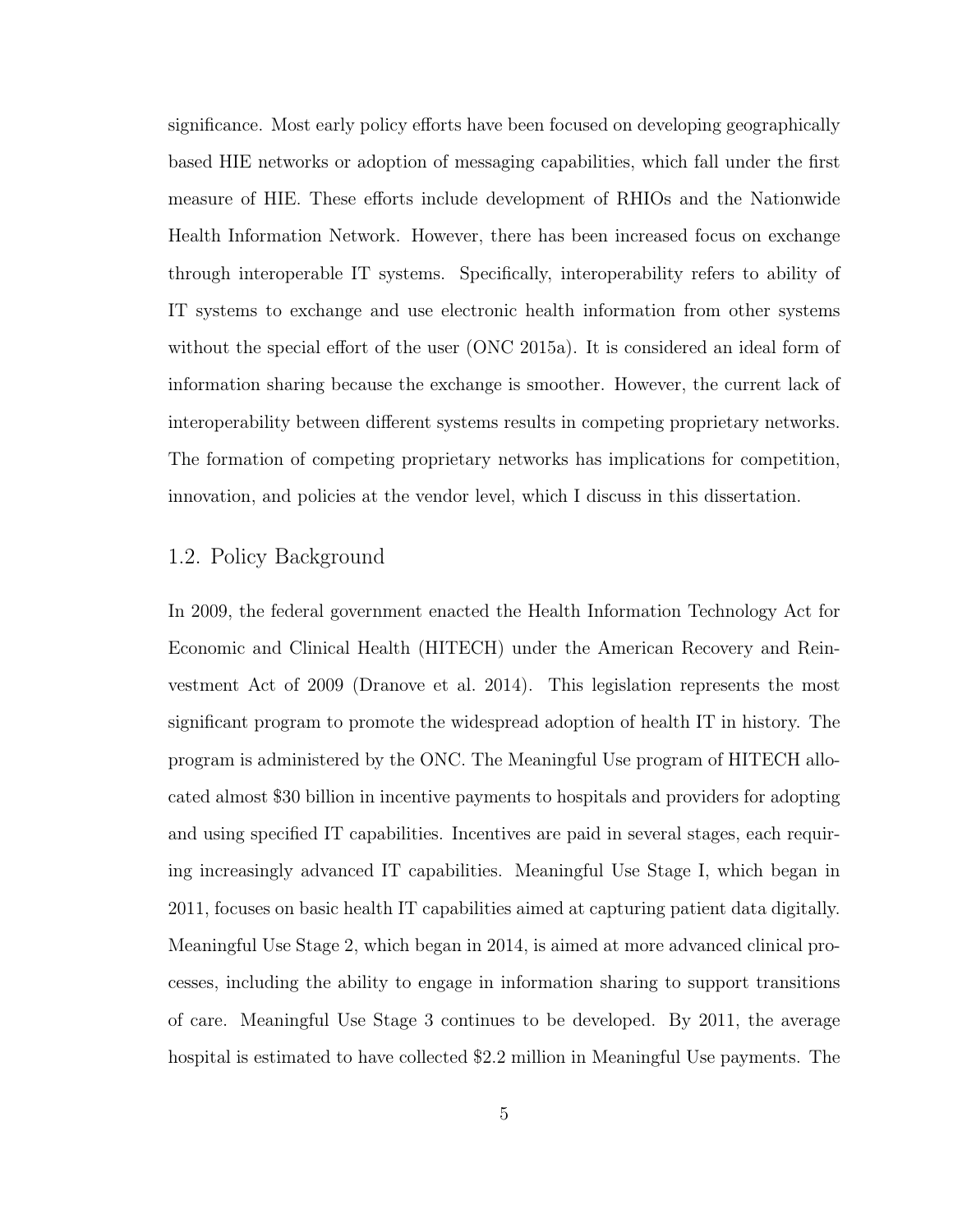size of the incentive payment is a function of the percent of a hospital's Medicare and Medicaid inpatient discharges and the number of total inpatient discharges.

HITECH legislation also affects health IT vendors by making Meaningful Use payments contingent on adoption of technology that is certified by the ONC. Some certification criteria are aimed at facilitating HIE and interoperability between IT systems.

There are additional federal initiatives to support the development of HIE infrastructure, as well. For example, the government has allocated an additional \$550 million to states for the development of HIE infrastructure (Mosquera 2010). The long-term goal is to connect these state networks into the National Health Information Network.

Several policy efforts to promote HIE predated HITECH (Vest and Gamm 2010). These past efforts provide evidence for the broad recognition of HIE's potential value as well as the challenges of developing a robust information-sharing infrastructure. In the early 1990s, several states and cities established community health management information systems (CHMISs). These were regionally based data repositories designed for billing, clinical, and research purposes. In the mid- to late-1990s, community health information networks (CHINs) were developed through provider and vendor collaborations. In contrast to the earlier generation of CHMISs, CHINs were decentralized so that providers could retain control of their own databases. However, most did not survive. Also, in 2004, President George W. Bush issued an executive order to develop a nationwide health information network, which led to the establishment of RHIOs across the country. RHIOs are initially government funded, and most have struggled to develop a self-sustaining revenue base. While some RHIOs continue to operate, most have failed or are not being used broadly (Adler-Milstein, Bates, and Jha 2009). In discussing the history of policies aimed at developing functioning HIE, Vest (2010) cites competition among providers and lack of a sustainable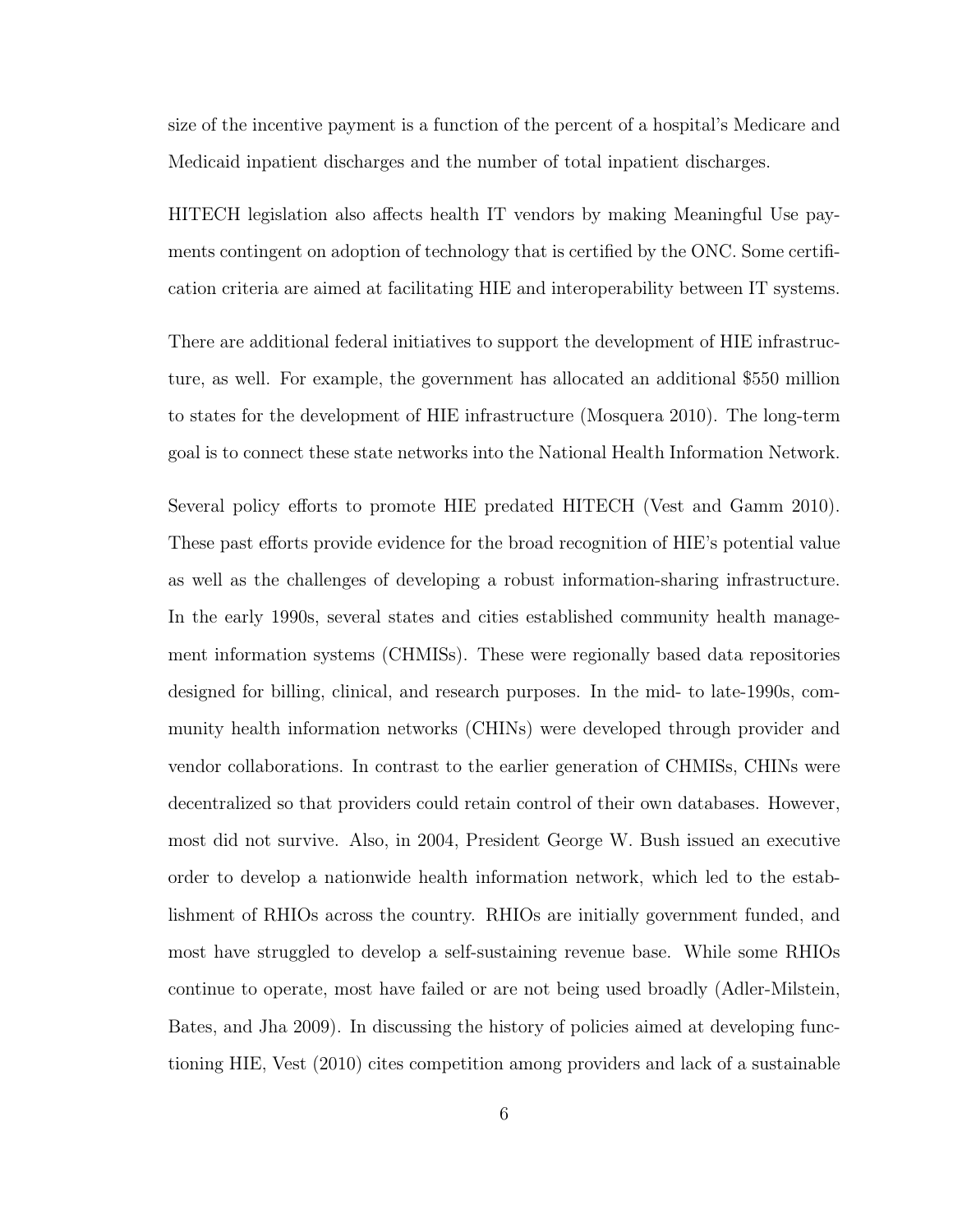business model as two reasons for the failures of past attempts.

### 1.3. Evidence on HIE Effectiveness

Evidence on the effectiveness of HIE at reducing costs and improving quality of care is mixed (Rahurkar, Vest, and Menachemi 2015). Some studies find moderate effects from HIE on various outcomes, while others do not find any effect. Lammers, Adler-Milstein, and Kocher (2014) find that hospital HIE capability can reduce duplicative imaging by 9% to 13%. They extrapolate that full-scale HIE diffusion could translate to savings of \$19 million in annual costs just by reducing duplicative imaging (Lammers, Adler-Milstein, and Kocher 2014). Vest et al. (2015) find that HIE system usage in the 30 days after a hospital discharge is associated with 57% reduction in odds of readmission. Using data from Israel, Nirel et al. (2010) find HIE leads to fewer lab tests and CT tests in internal medicine. The authors find no effect on general surgery costs, length of stay, or readmissions. Several randomized controlled trials in emergency department (ED) settings find no effect of HIE on outcomes such as ED visits, visits to primary care physicians or specialists, length of stay, lab orders, or cost measures (Hansagi et al. 2008; Overhage et al. 2002; Lang et al. 2006). The lack of strong evidence of HIE effectiveness could reflect poor technology or lack of need for such information-sharing technology. Evaluating the effectiveness of and need for HIE is beyond the scope of this dissertation.

### 1.4. Progress in HIE Adoption and Interoperability

National statistics on the extent of information sharing are not available, but rates of adoption of HIE capabilities can provide a proxy for actual information sharing. The proportion of general medical and surgical hospitals that reported engaging in HIE with a hospital outside their system or participating in an information exchange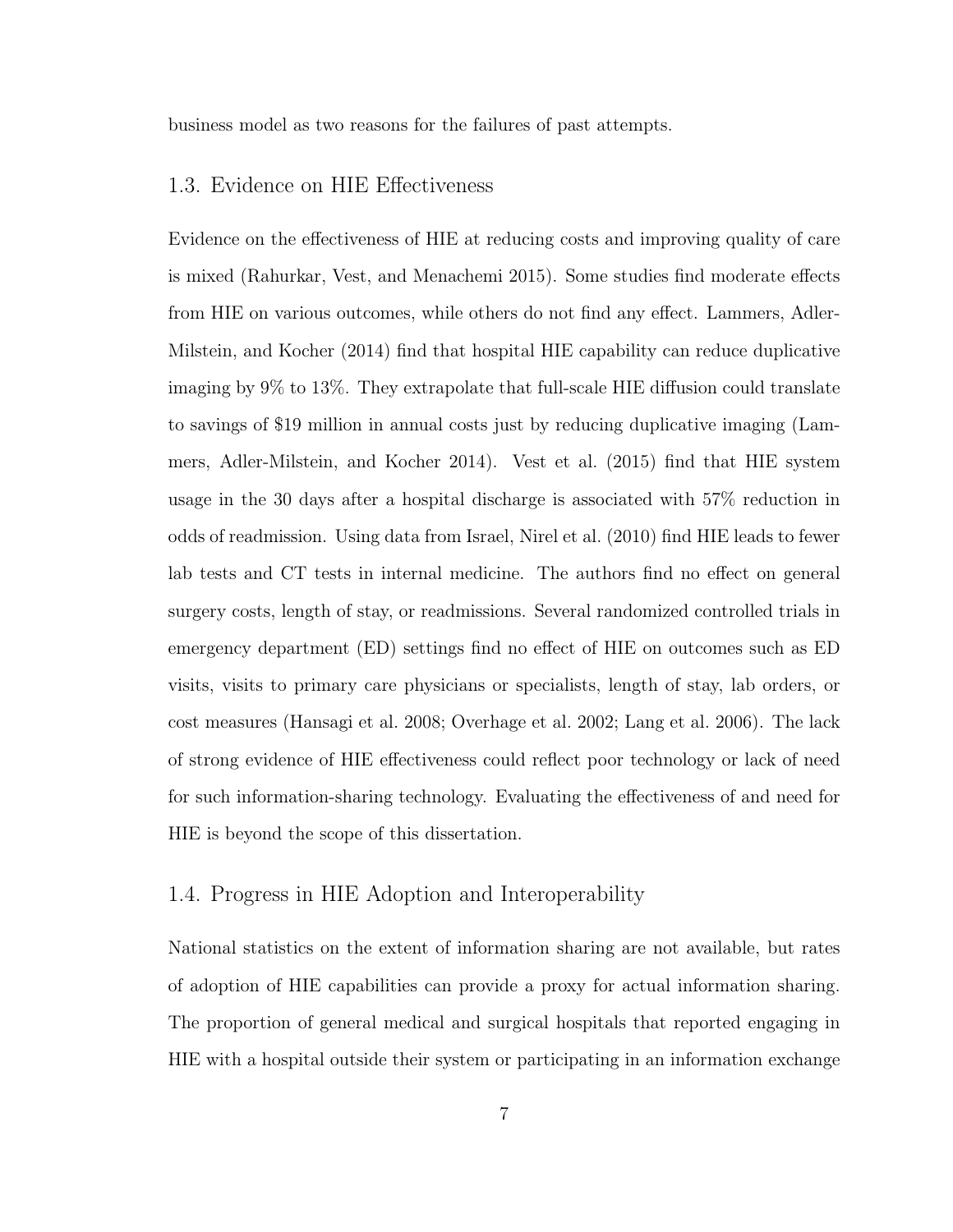initiative increased from  $35\%$  in 2008 to  $72\%$  in 2012 (shown in figure 1).<sup>5</sup>



Figure 1: EHR and HIE Rates by Year

Despite the increase in HIE adoption in recent years, many policymakers consider the progress slow and inadequate. Meaningful Use Stage 2 was supposed to establish robust information sharing and interoperability, but these goals have not been realized. In addition to adoption rates that are considered lackluster relative to the magnitude of the investment, policymakers are concerned about the lack of progress in achieving interoperability. HIE adoption and interoperability are considered key

<sup>5.</sup> Estimates on the rate of adoption vary based on the sample and precise definition of HIE. For example, a survey by the American Hospital Association (AHA) reports an increase in the proportion of hospitals that engage in HIE with providers outside of their organization. According to the survey, the percent of hospitals that reported engaging in HIE with hospitals outside of their system increased from 15% in 2008 to 40% in 2013 (Association n.d.). This survey includes hospitaltypes other than general medical and surgical. General medical and surgical hospitals are likely to higher adoption rates relative to the average.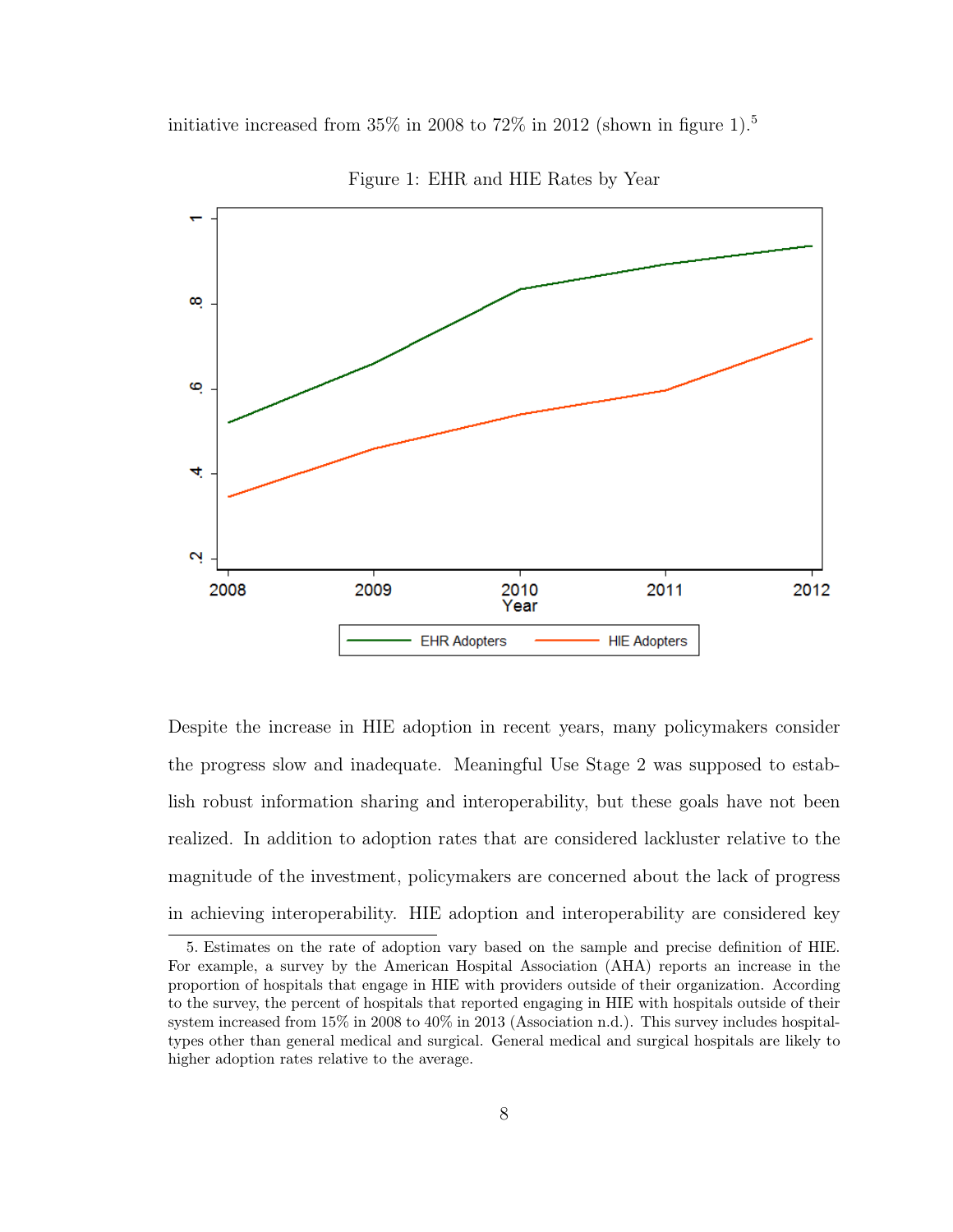challenges (Adler-Milstein and Jha 2014).

### 1.5. Previous Literature

This dissertation contributes to theoretical and empirical work in health and network economics.

#### 1.5.1. Health Economics

Two papers in health economics provide evidence of competitive effects in hospital HIE adoption. Miller and Tucker's (2014) study most directly relates to this dissertation. The authors use 2009 AHA IT Supplement data to test how the size of the hospital system relates to HIE adoption. Controlling for the number of other hospitals in the market and hospital characteristics, the authors find that hospitals in larger hospital systems are less likely to participate in HIE. Miller and Tucker attribute this finding to lock-in behavior, which is similar to what I call the competitive effect. The authors also examine how the number of other hospitals that are using HIE in a market affects use by a given hospital to test for network effects. Given the use of cross-sectional data, they are not able to control for hospital fixed effects, which would account for unobservable characteristics affecting adoption behavior. Moreover, with crosssectional data, Miller and Tucker cannot observe year-to-year adoption of HIE as I do through panel data analysis.

Baker, Bundorf, and Kessler (2014) use 2001 to 2007 hospital-level data from Health Information Mangement Systems Society(HIMSS) Analytics to study how state caps on copy fees are associated with hospital adoption of electronic health record (EHR) systems. They find that hospitals in states with caps on how much a provider can charge to copy medical records are more likely to adopt EHR systems. This result suggests that hospitals may avoid adopting technology that facilitates information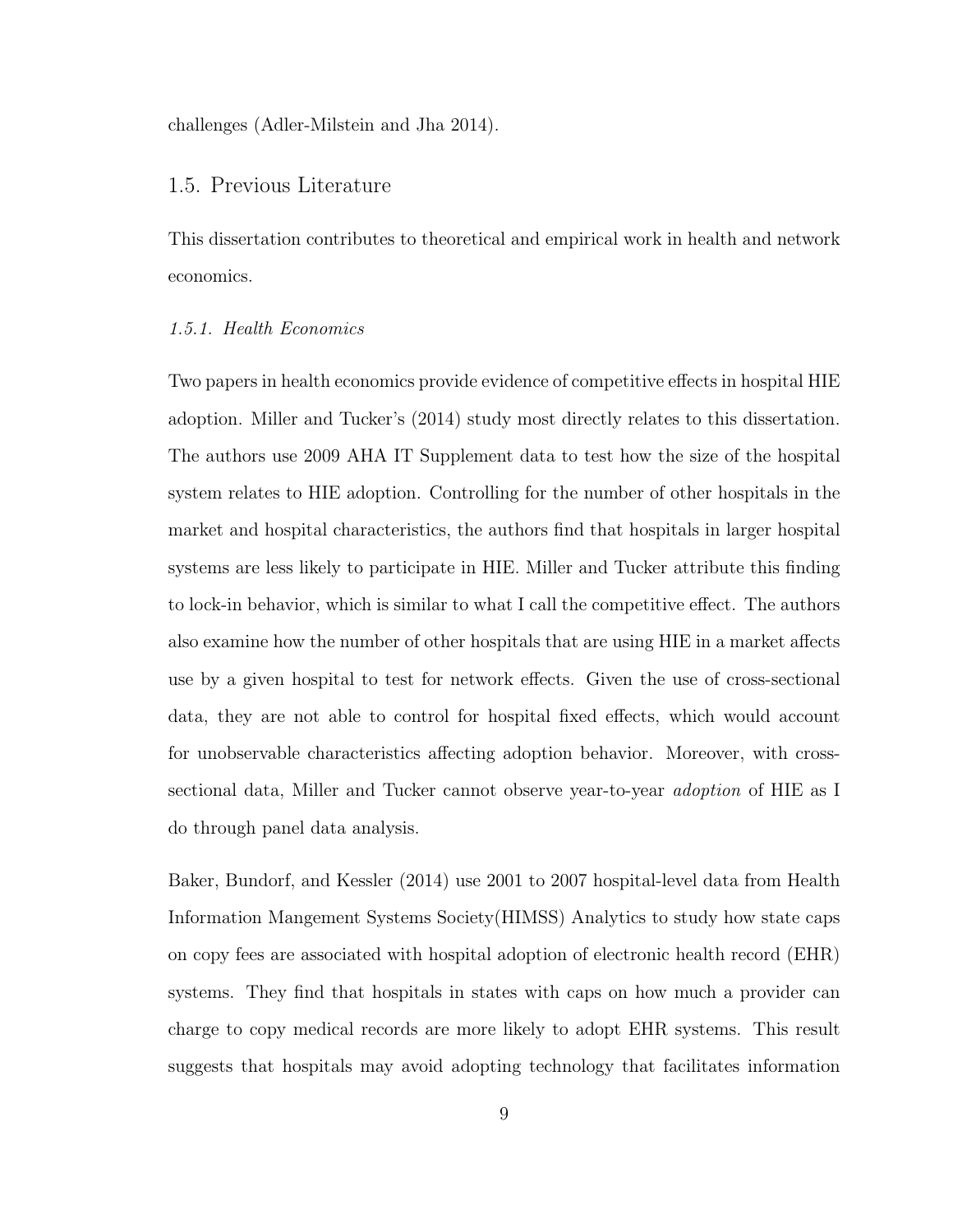sharing to maintain switching costs for patients. Once government policies prevent hospitals from maintaining these costs, they are more likely to adopt EHR. In another analysis, the authors study how state copy fees affect the likelihood of patients switching between physicians. They find that patients in states with caps on copy fees are more likely to switch physicians in an outpatient setting. Such switching resulting from reduced costs of record transfer is the mechanism by which competitive effects operate. This result provides evidence that switching costs may, in fact, inhibit patient mobility between providers.

Other research finds suggestive evidence of a competitive effect in HIE adoption. Two studies find that HIE adoption is negatively correlated with market competition. In both studies, competition is measured by the Hirschmann-Herfindahl Index (HHI). HHI is also a measure of market fragmentation with low HHI (high competition) indicating greater fragmentation. HIE would be most useful in more fragmented markets where patients are more likely to receive care from multiple hospitals. However, the finding that competition is negatively associated with HIE adoption indicates there may be other mechanisms at play, such as a competitive effect. First, Adler-Milstein, DesRoches, and Jha (2011) use 2009 AHA IT Supplement data to examine how hospital- and market-level characteristics are associated with participation in RHIOs. They find that hospitals in more competitive markets are less likely to participate in RHIOs compared to those in less competitive markets. They find that for-profit hospitals are less likely to participate as are hospitals with low market share. Additionally, hospitals in markets with less Medicare spending have lower odds of participation. Second, Vest (2010) uses 2009 HIMSS Analytics data to study determinants of participation in HIE initiatives, including but not limited to RHIOs. Results largely support those of Adler-Milstein, DesRoches, and Jha. Notably, Vest finds that hos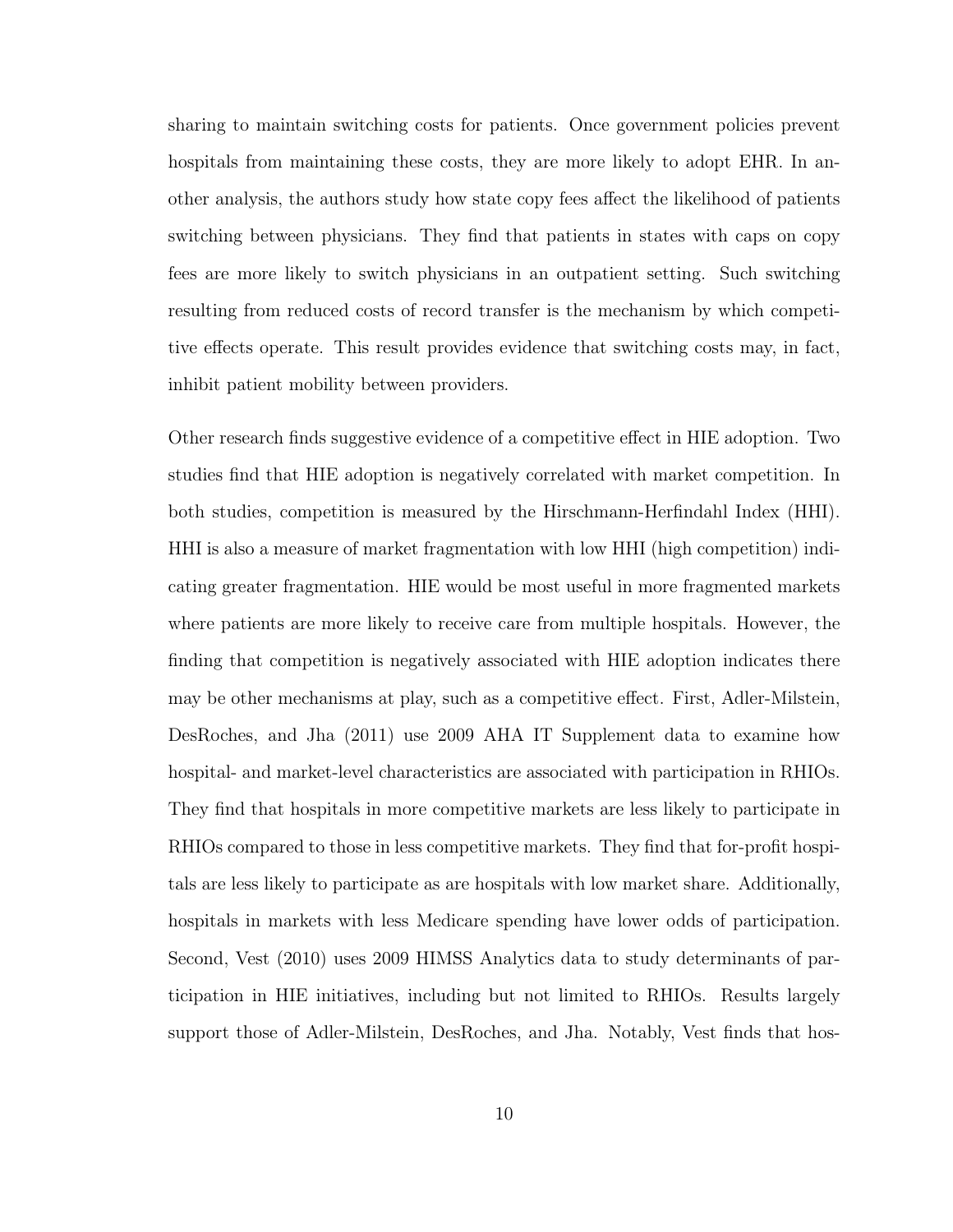pitals in more competitive markets are substantially less likely to participate in HIE compared to counterparts in less competitive markets.

There is also anecdotal evidence of the competitive effect as a strategic barrier to HIE adoption as providers attempt to protect market share. For example, a survey of hospital CEOs revealed that their greatest concern when deciding whether to engage in HIE was losing competitive advantage by giving up control of medical records (Grossman, Kushner, and November 2008). Additionally, though providers are legally required to share medical records when their patients request them to, there is evidence that many providers attempt to prevent patients and other providers from accessing records (Knox 2009).

This dissertation makes several contributions to the health economics literature on HIE adoption. First, I empirically test for and concurrently consider implications of both network and competitive effects. To my knowledge, this is also the first study to test for network effects in vendor choice and consider the implications of network effects in multiple networks for health IT. Interoperability is a key goal of the HITECH Act, so examining patterns of vendor choice can give insight into the challenges of achieving interoperability. This is also the first study to use details on hospitals' patient populations to test for evidence of competitive effects. Additionally, by combining IT adoption data from two sources, I have data on close to the full population of general medical and surgical hospitals. Near-complete coverage is especially important because market adoption rates are a key variable in measurement of network effects. Finally, I study HIE adoption across time with panel data. Including hospital fixed effects allows me to control for certain unobservables and idiosyncrasies at the hospital level that may affect hospital behavior. In addition, by using panel data, I can examine year-to-year adoption of HIE rather than just use of HIE.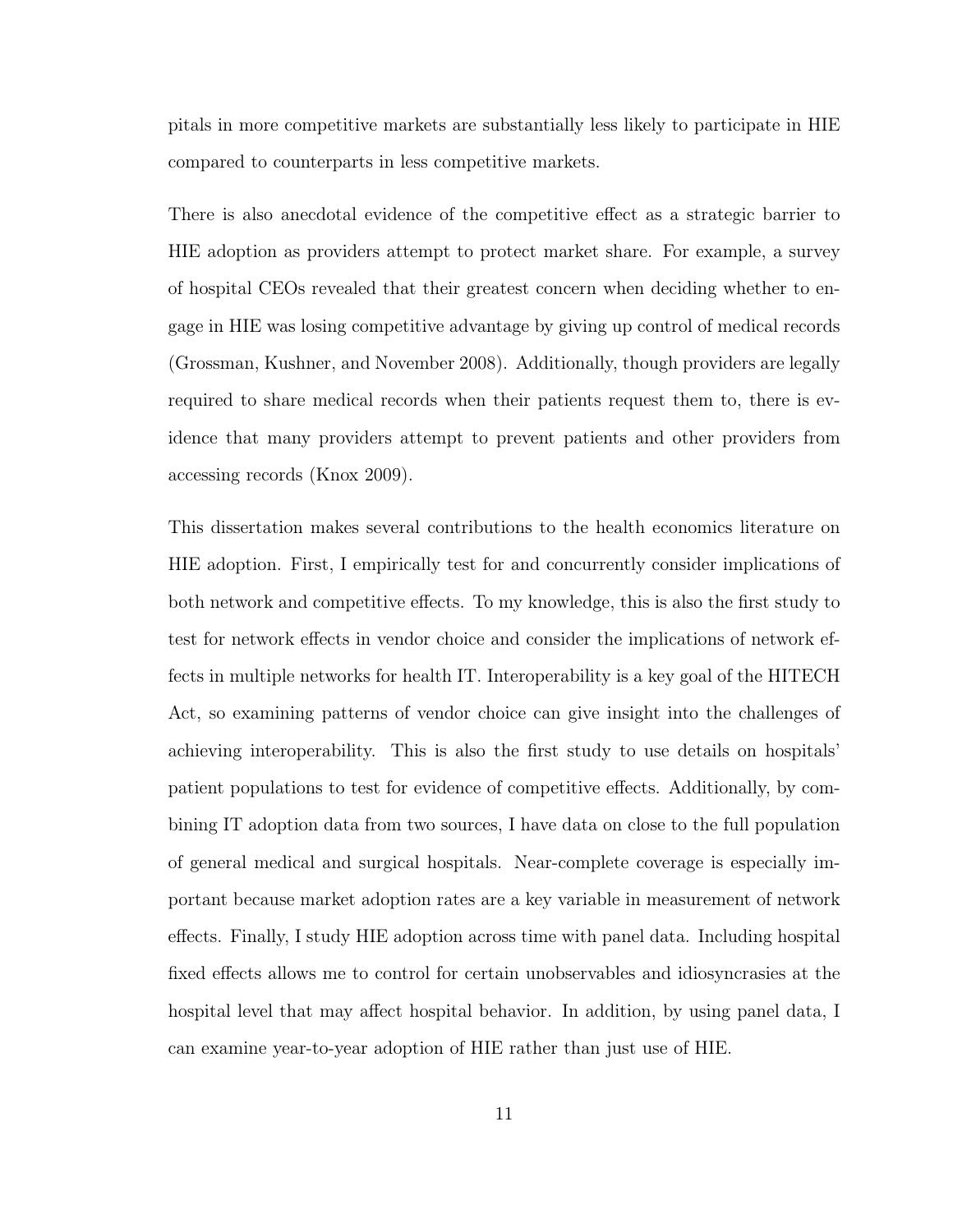#### 1.5.2. Network Economics

This dissertation draws on theoretical and empirical frameworks in the network economics literature. There is a large theoretical literature in network economics, and several reviews insightfully summarize and discuss the literature (Farrell and Klemperer 2007; Shy 2011; Economides 1996; Matutes and Regibeau 1996).

Historically, network economics has focused on the telecommunications industry following the divestiture of AT&T in the early eighties and the hardware-software industry when IBM dominated hardware and Lotus dominated compatible software. More modern settings in which network effects play an important role are social media and dating websites. The value of joining these networks for any given consumer increases as the number of other users increases. Few studies in network economics have examined this phenomenon in a health care setting.

Literature has considered both direct and indirect network effects. Direct network effects refer to the increasing incentive to adopt as the number of adopters rises. Indirect network effects refer to the increased supply of goods resulting from increased adoption by other buyers. For example, if increasing adoption of iPhones increases availability of iPhone apps, increased availability of iPhone apps is an indirect network effect. This study considers direct network effects—the increasing value of HIE as more hospitals adopt it.

Network effects and the adoption decision can occur at different vertical levels. In the setting of HIE, patients receive the benefits of network effects, and hospitals internalize patients' network effects into their own profit function. Hospitals make the decision of whether to adopt HIE; however, by assuming that hospitals internalize network effects, the problem is similar to one in which the entity that receives the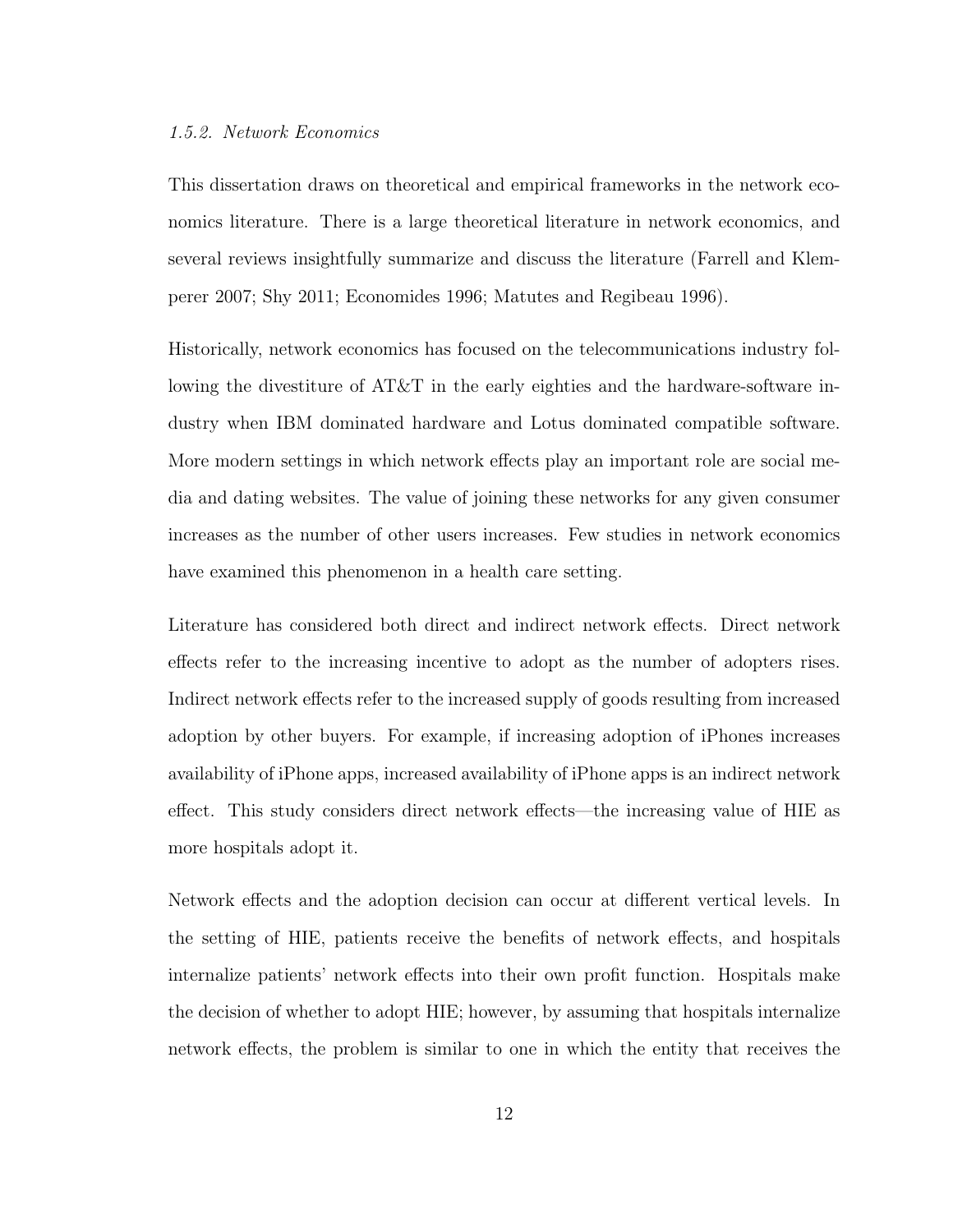network effect also makes the adoption decision.

Several papers have studied equilibrium adoption outcomes in the presence of network effects under various conditions. In a standard, simultaneous game between two players with equal network effects, there are two equilibria: both adopt or neither adopts. The under-adoption outcome occurs due to a coordination failure or chickenand-egg problem (Farrell and Klemperer 2007). Several papers consider adoption outcomes under different conditions. For example, in a dynamic setting in which players can observe behavior of others and then decide to adopt, researchers are less concerned about such a coordination failure. However, either too-slow adoption or excess inertia leading to under- or over-adoption can still result. Some papers also consider the adoption decision when there are multiple networks to choose from. Assuming that switching networks is costly, coordination failure is more likely to occur with multiple networks compared to a single-network environment. Moreover, if multiple networks are proprietary, then there are additional implications in terms of competitive strategy of the network owners. This condition is relevant in my study setting in terms of vendors de facto operating competing HIE networks through their incompatible IT systems.

Klemperer and Farrell (2006) examine how network effects and the firm's decision to adopt can be affected by competition. They show that under-adoption of a network can result from a coordination problem and lack of incentive to adopt at the margin if adoption benefits other competitors. Economides (1993) studies opposing network externalities and the competitive effect faced by a monopolist in the telecommunications industry.

Economides notes that a key reason for network externalities is the complementarity between goods. As a result, as competitors enter a monopolist's network, there are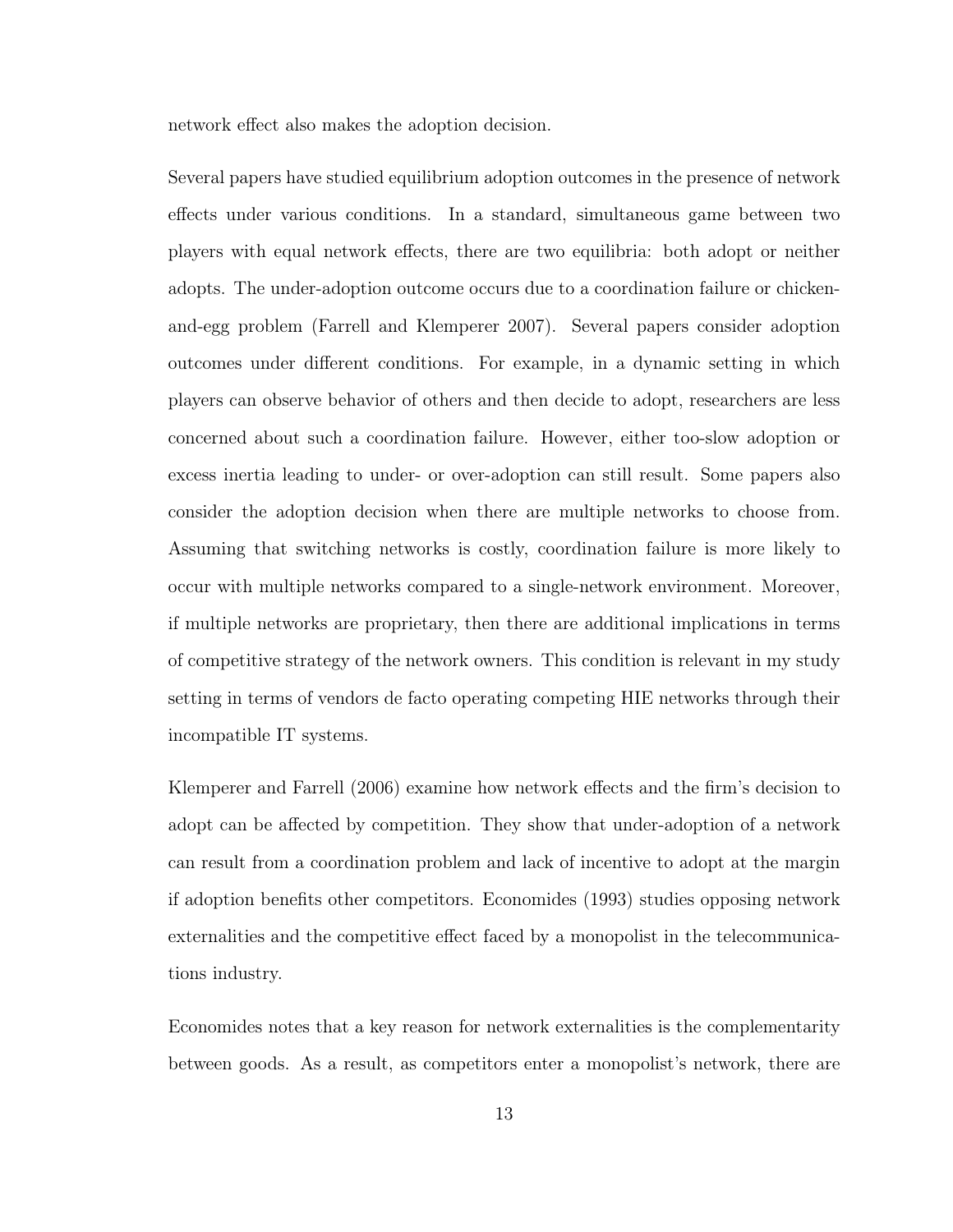two opposing effects on profits. On the one hand, the network externality leads to increased profits. On the other hand, because the number of competitors increases, profits fall. Though the mechanisms of these two effects are different in my framework, the intuition is similar.<sup>6</sup>

Several papers argue that past literature has often wrongly called network effects externalities (Liebowitz and Margolis 1994). In general, these criticisms have focused on indirect network effects because they are generally internalized in price. The network effect considered in this analysis is a network externality because the value that an adopter adds to the network for other participants is not internalized by the adopter (unless there are side payments).

My work also relates to literature on compatibility and standardization. Compatibility refers to coordination that allows for communication, and standardization refers to the process of achieving compatibility. Katz and Shapiro (1985) construct a seminal model of firms' compatibility decisions and consider different conditions, such as the method of standardization and the feasibility of side payments between firms. Although standardization can be beneficial in terms of improving compatibility, Farrell and Saloner (1985) show how standardization can lead to excess inertia and cause an industry to widely adopt an inferior standard. The authors show that firms may fail to achieve compatibility when compatibility is socially optimal. There are two levels in my study setting at which a compatibility decision is being made. At the hospital level, the adoption of HIE technology to allow for more seamless information-sharing can be considered a decision to become compatible. At a higher vertical level, the lack of interoperability of IT systems refers to the non-compatibility of health IT products from different vendors. Economides (1988) finds that firms that are dominant may

<sup>6.</sup> In the Economides model, the competitive effect operates through price and quantity, but in my model, the competitive effect operates through reduction in switching cost.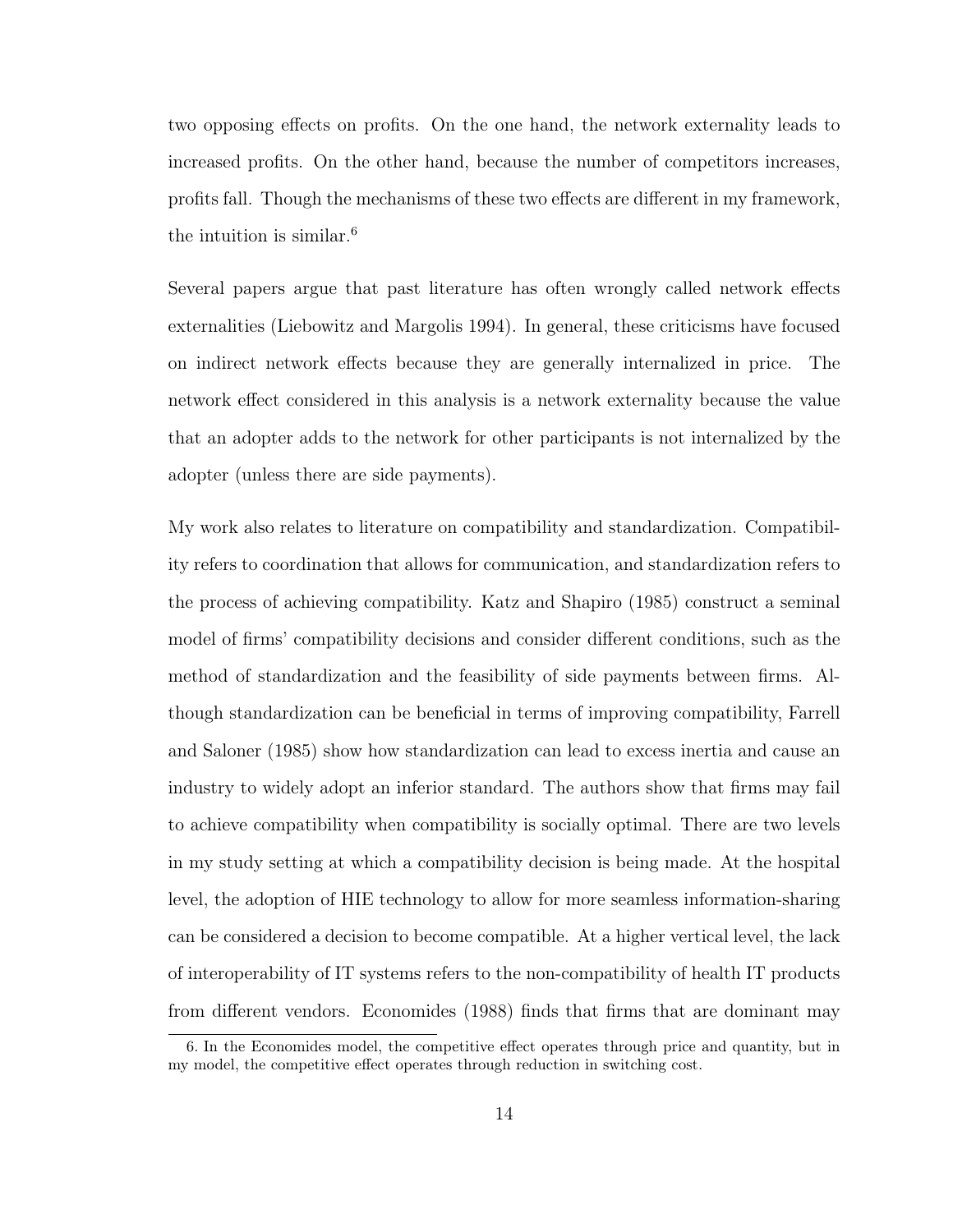not have incentives to become interoperable or compatible with other firms in the market.

Many industries with network effects also have switching costs as in the model used in this dissertation. Past work has studied the effects of switching costs on firm behavior in these industries. Shapiro and Varian (1999) discuss implications of various types of lock-in and associated switching cost. The patient switching cost that I propose to study is most similar to information- and database-related lock-in. It represents the cost of transferring medical records easily and completely and rises with time as more information resides in the originating providers' files. Shapiro and Varian note that agreement on standardized, compatible, or "open" information systems would limit switching costs. Several papers have shown how firms have an incentive to maintain switching costs or even create artificial switching costs in order to "lock-in" a customer base and deter entry by competitors.

Although the empirical literature is much smaller than the theoretical literature, several studies test for network externalities using time-series and cross-sectional data. The first part of my empirical analysis adapts the approach of Gowrisankaran and Stavins (2004), who use panel data to test for network externalities in banks' adoption of automated-clearinghouse electronic payment systems. The authors examine how adoption and usage by a bank is affected by adoption and usage of other banks in the network. They instrument for adoption of other banks by adoption of large branches in different markets. The authors find evidence of moderately large network externalities. Because electronic payment systems are a secondary product in the banking market, their model only allows for network externalities and does not need to consider that such technology could affect the switching cost that consumers incur as I do.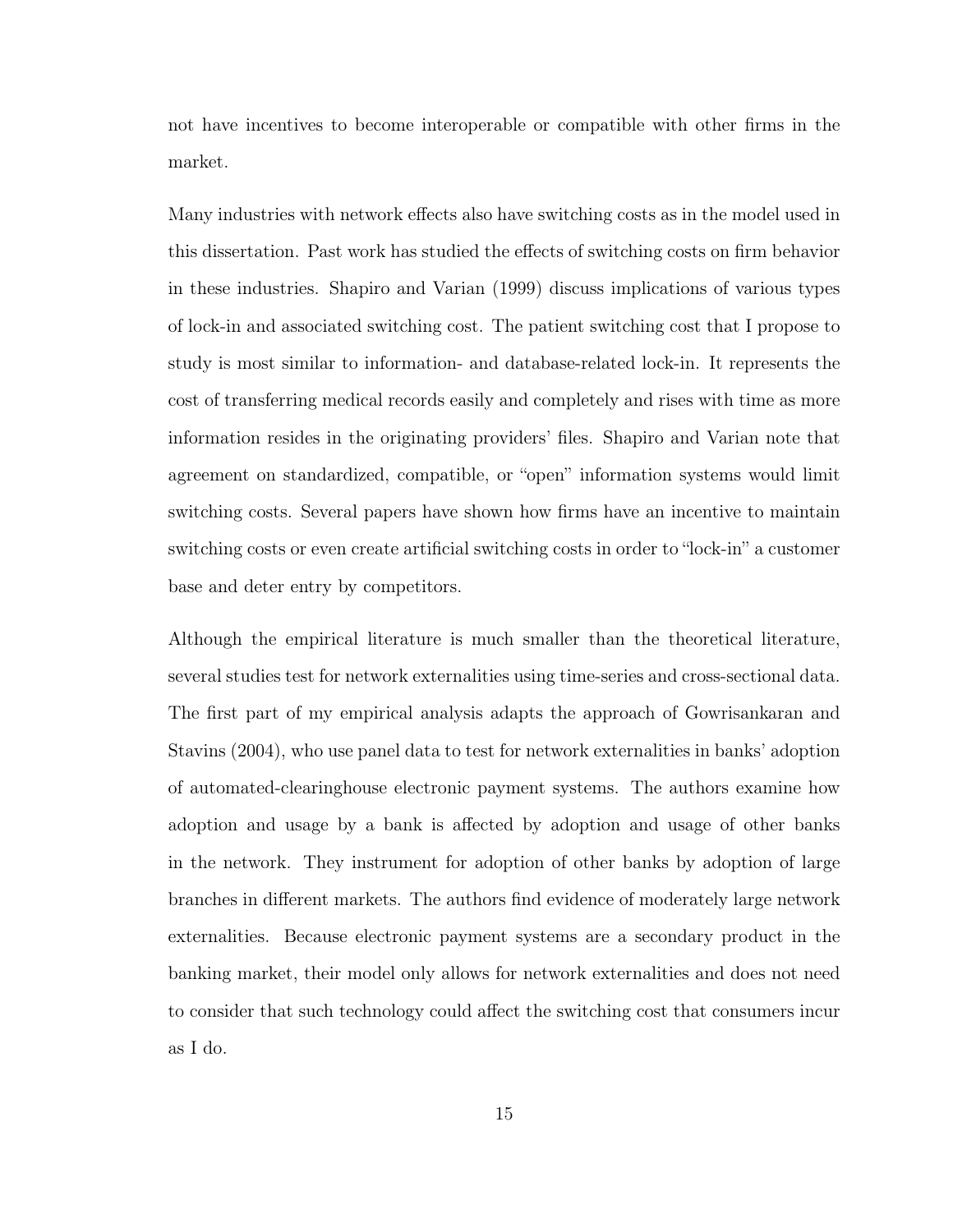Goolsbee and Klenow (2002) examine network externalities in diffusion of home computers by studying how household computer adoption is affected by the fraction of adopting households in a city. The authors instrument for individual characteristics with city means of those characteristics. They find evidence that household computer adoption is associated with adoption by other households in the city.

### 1.6. Outline

The remainder of this dissertation proceeds as follows: In Chapter 2, I develop a theoretical framework for studying network and competitive effects. In Chapter 3, I describe my data sources and describe construction of data sets used in the analyses. Chapter 4 presents the empirical test for existence of network effects in HIE technology adoption and vendor choice. Chapter 5 presents empirical tests for evidence of competitive effects in HIE adoption and vendor choice. Chapter 6 discusses policy implications of the theoretical and empirical findings. Chapter 7 discusses limitations, future directions, and conclusions.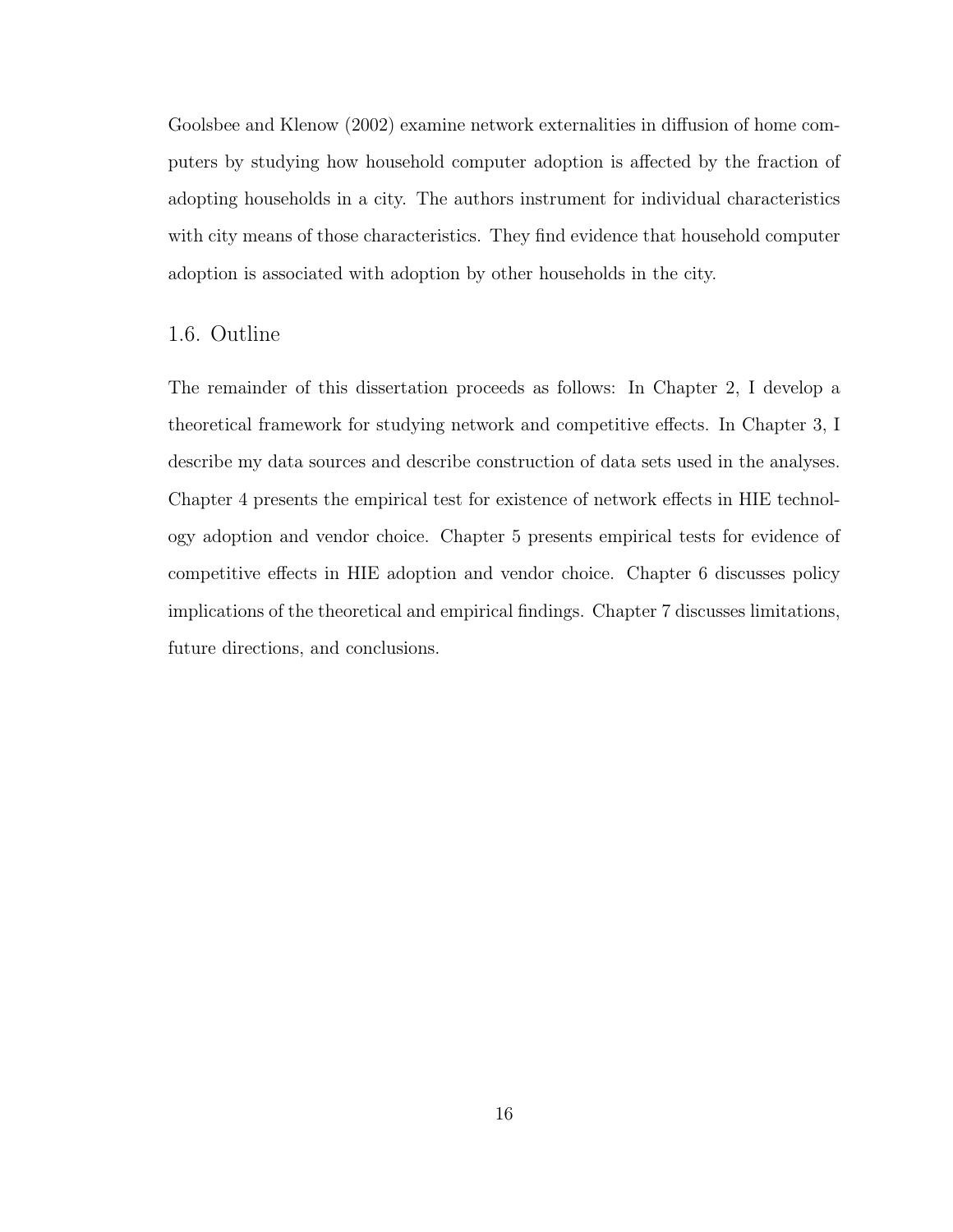## CHAPTER 2 : THEORETICAL FRAMEWORK

In this chapter, I present a theoretical framework of hospitals' decisions to adopt HIE. First, I present two models - one with network effects and one with competitive effects. I then present a combined model with both.

The purpose of the theory is to show how these effects can lead to under-adoption of HIE. It also illuminates the mechanisms by which under-adoption can occur in the presence of each type of effect. Understanding their mechanisms provides insight into appropriate policy responses for each scenario.

I assume that profit-maximizing hospitals simultaneously decide whether to adopt HIE. In the network effects model, patients receive a network effect if both hospitals adopt HIE, and hospitals internalize that network effect. In the competitive effects model, hospitals compete on quantity, and patients face a switching cost. If hospitals adopt HIE, patients' switching cost is reduced. I assume hospitals operate in a monopolistic competition environment in which they compete on quantity. I assume patients are insured, so price is fixed. I also assume constant marginal cost. As a result, the profit per patient is fixed.

### 2.1. Duopoly Model with Network Effects

I first present a model of hospitals' decisions to adopt HIE under network effects. It is adapted from the simple model of network effects presented in (Farrell and Klemperer 2007). I show that under-adoption can occur with network effects as a result of a coordination failure.

In the model, hospitals 1 and 2 simultaneously decide whether to adopt HIE. In order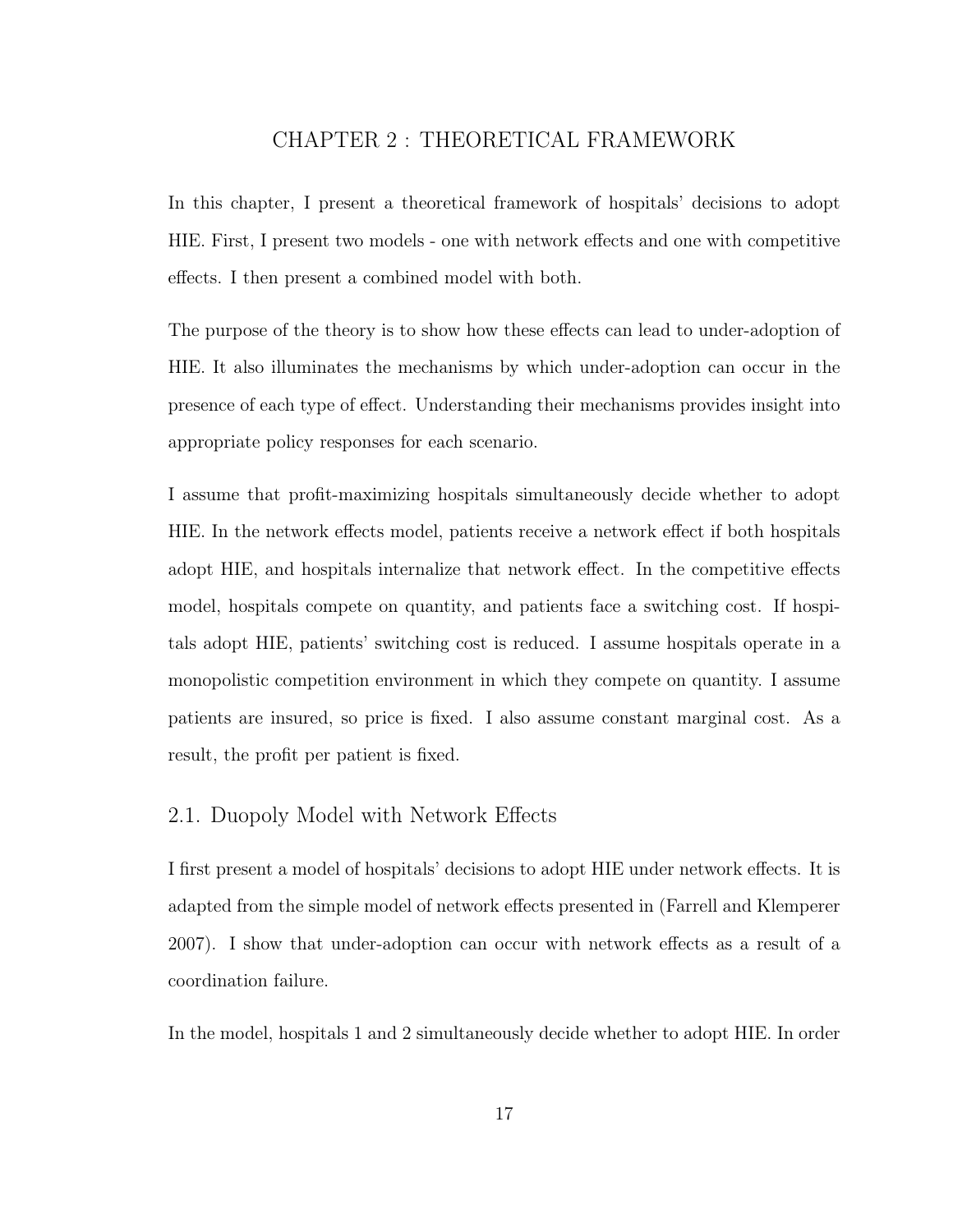to realize the network effect, both hospitals must adopt. The network effect can be considered to stem from the patient. Patients value having the option to electronically transfer medical records to another provider at some point and receive additional utility from a hospital if both hospitals have adopted HIE. I assume hospitals internalize the network effect of the patient.<sup>1</sup>

Without loss of generality, patient utility for hospital 1 is given by

$$
u_i = u'_i + \mathbb{1}(Adopt_i = 1) \cdot \mathbb{1}(Adopt_{-i} = 1) \cdot n,
$$

where  $u_i'$  represents patients' baseline utility for hospital i and n, a constant, is the network effect. The indicators  $\mathbb{1}(Adopt_1 = 1)$  and  $\mathbb{1}(Adopt_2 = 1)$  indicate whether hospital 1 and hospital 2 have adopted HIE, respectively, and the patient only realizes the network effect  $n$  if both hospitals adopt HIE. In a multi-firm market, the network effect would be a function increasing in the number of other providers that have adopted HIE.

Hospitals internalize the network effect in their profit function. Hospital 1 profit from adoption is

$$
\pi_1^{Adopt} = pq_1 + \mathbb{1}(Adopt_2 = 1)N(n) - c,
$$

where p is a fixed profit per patient,  $q_1$  is hospital 1's quantity of patients, c is the cost of adoption, and  $N(n)$  is hospital's network effect. It is increasing in the patient's network effect, n. Hospital 1's profit function is dependent on hospital 2's adoption

<sup>1.</sup> It is also possible that hospitals directly realize the network effect as a reduction in costs. In the empirical analysis, I will not be able to distinguish whether this network effect is at the patient or hospital level.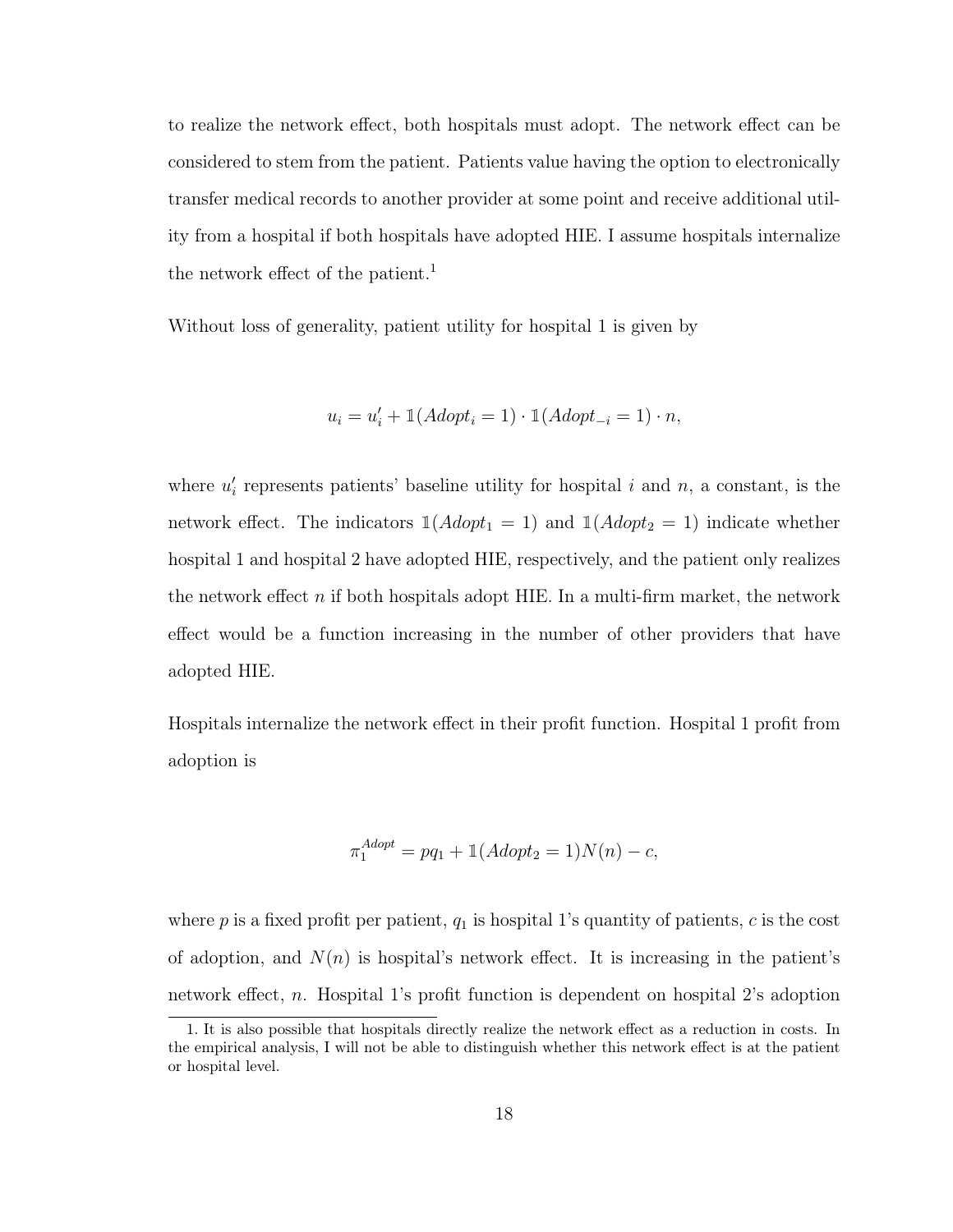decision. Hospital 1 can only realize network effects if hospital 2 also adopts. Hospital 1's profit from not adopting is given by  $\pi_1^{NoAdopt} = pq_1$ . Payoffs from adoption are presented in Table 1.

|            | Table 1: Payoffs under Network Effects |          |
|------------|----------------------------------------|----------|
| Hospital 2 |                                        |          |
| Hospital 1 | Adopt                                  | No adopt |
| Adopt      | $N-c, N-c$                             | $-c, 0$  |
| No adopt   | $0,-c$                                 | 0, 0     |

If  $N \geq c$ , it is optimal for both hospitals to adopt. If  $N < c$ , neither hospital will adopt, and it is not optimal to adopt. However, if  $N \geq c$ , there are two equilibria: both hospitals adopt, or neither hospital adopts. The no-adopt equilibrium represents under-adoption due to a coordination or "chicken-and-egg" problem.

Under-adoption could also occur if there is heterogeneity in hospitals. If hospitals' heterogeneity results in differing network effects, one hospital may not have the marginal incentive to adopt HIE. For example, if network effects scale with hospital size and if there is a large difference in size between the two hospitals, larger hospitals would realize greater network effects because they would have a larger patient base that values HIE. The payoff matrix in such a setting is given in Table 2.

| Table 2: Payoffs under Increasing Network Effects |                          |          |  |
|---------------------------------------------------|--------------------------|----------|--|
| Hospital 2                                        |                          |          |  |
| Hospital 1                                        | Adopt                    | No adopt |  |
| Adopt                                             | $N(q_1) - c, N(q_2) - c$ | $-c, 0$  |  |
| No adopt                                          | $0,-c$                   | 0, 0     |  |

 $T_{\rm e}$ kle  $2$ :  $D_{\rm core}$   $f_{\rm g}$  under Increasing Network Effects

The network effect  $N(q_1)$  is increasing in hospital quantity. If  $q_1 = q_2$ , this is the same as in the previous section. But suppose hospital 1 is larger than hospital 2 such that  $q_1 > q_2$ . This inequality implies that  $N(q_1) > N(q_2)$ .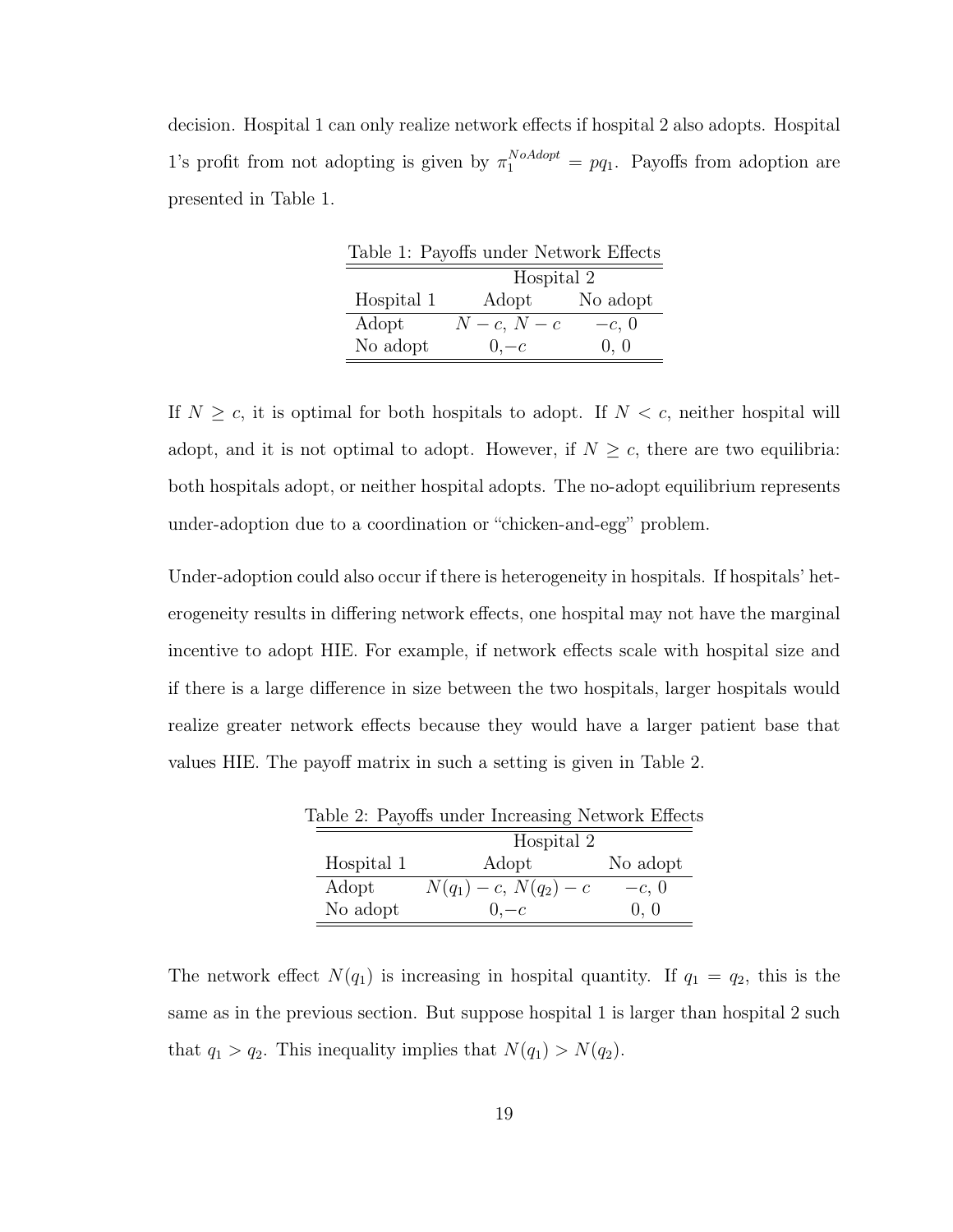It is socially optimal for both hospitals to adopt if  $N(q_1) + N(q_2) > 2c$ . If  $N(q_1) > c$ and  $N(q_2) > c$ , there are two equilibria as in the previous section: both adopt or neither adopts. However, if  $N(q_1) > c$  and  $N(q_2) < c$ , hospitals will not adopt even if  $N(q_1) + N(q_2) > 2c$ . This example demonstrates how under-adoption can occur if the differential network effect is large enough.

### 2.2. Duopoly Model with Competitive Effects

In the previous section, differential network effects occur as a result of scaling. Another form of differential network effects can result from competitive effects. Under competitive effects, some hospitals lose market share after adoption as a result of reduced switching cost for its patient base. Conversely, some hospitals will gain market share. The competitive effect stems from a different patient utility function than that of network effects. Specifically, the utility is relevant for patients who have already visited a hospital in the past and incur a switching cost to receive treatment from another hospital. This switching cost results from the cost of having paper records transferred. The switching cost is reduced if the patient's incumbent hospital and the other hospital adopts HIE. Patient utility for hospital 1 is given by

$$
u_1 = u_1' - \mathbb{1}(Adopt_1 = 1) \cdot \mathbb{1}(Adopt_2 = 1) \cdot s,
$$

where  $u'_1$  represents the base utility for hospital 1 and s represents the switching cost that is reduced if both hospitals adopt HIE.

Without loss of generality, hospital 1's profit from adoption is given by

$$
\pi_1 = p(q_1 - \mathbb{1}(Adopt_1 = 1) \cdot \mathbb{1}(Adopt_2 = 1)(\sigma q_1 + \sigma q_2)) - c,
$$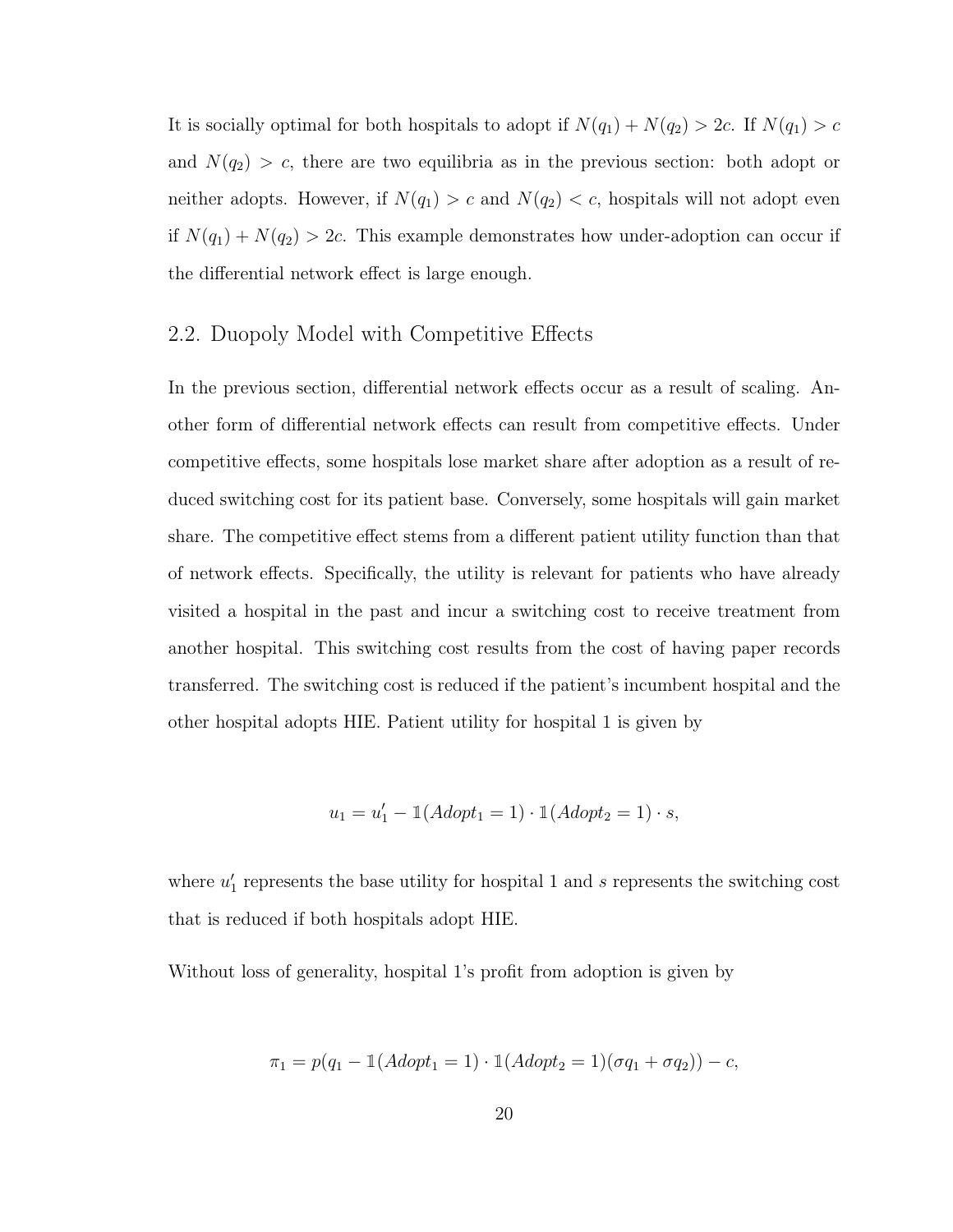where  $0 < \sigma < 1$  represents the portion of each hospital's patients that would switch if both adopt. I assume  $\sigma$  is equal for both hospitals.<sup>2</sup>

| Table 3: Payoffs under Competitive Effects |                                                                  |          |
|--------------------------------------------|------------------------------------------------------------------|----------|
| Hospital 2                                 |                                                                  |          |
| Hospital 1                                 | Adopt                                                            | No adopt |
| Adopt                                      | $p(\sigma q_2 - \sigma q_1) - c, p(\sigma q_1 - \sigma q_2) - c$ | $-c, 0$  |
| No adopt                                   | $0,-c$                                                           | 0, 0     |

If the welfare gain from reduction in patient switching cost is greater than the cost of adoption for both hospitals, it is socially optimal for the firms to adopt. However, hospitals will not take into account the gains from reduced switching cost.

Assuming again that  $q_1 > q_2$ , the incentive to adopt is different from the incentive to adopt in the previous section. Specifically, hospital 1 will only have an incentive to adopt if  $p(\sigma q_2 - \sigma q_1) > c$ . However, this is a zero sum game, so one hospital's profit gain will be weakly larger than the others. Therefore, in this stylized model, only one hospital at most will have an incentive to adopt.

In contrast to the previous model of scaling network effects, if  $q_1$  is sufficiently larger than  $q_2$ , hospital 1, the larger hospital, will want to retain its installed base of patients and will not have an incentive to adopt. As in the above section, this results in an

<sup>2.</sup> However,  $\sigma$  could vary by hospital. If  $q_1 > q_2$ , it could be that  $\sigma$  is endogenous with market share and represents preferences so that  $\sigma_1 > \sigma_2$ . This would lead to different model results. However, I follow the convention used in existing literature in emphasizing the importance of initial market share in markets with switching costs. In the theoretical literature, several studies illustrate how a large firm with a locked-in consumer base would resist compatibility with a smaller but competitive rival (Katz and Shapiro 1985; de Palma and Leruth 1996; Crémer, Rey, and Tirole 2000). Past case studies highlight anecdotal evidence of larger firms resisting compatibility with smaller firms. For example, the Bell System, the dominant system of firms in the telephone industry, refused to interconnect with newer and and smaller companies. AOL did not interlink with rival instant messengers (G. Faulhaber 2002; G. R. Faulhaber 2004). In HIE adoption, Miller and Tucker (2014) find empirically that hospitals in large systems are less likely to engage in electronic informationsharing compared to hospitals in small systems.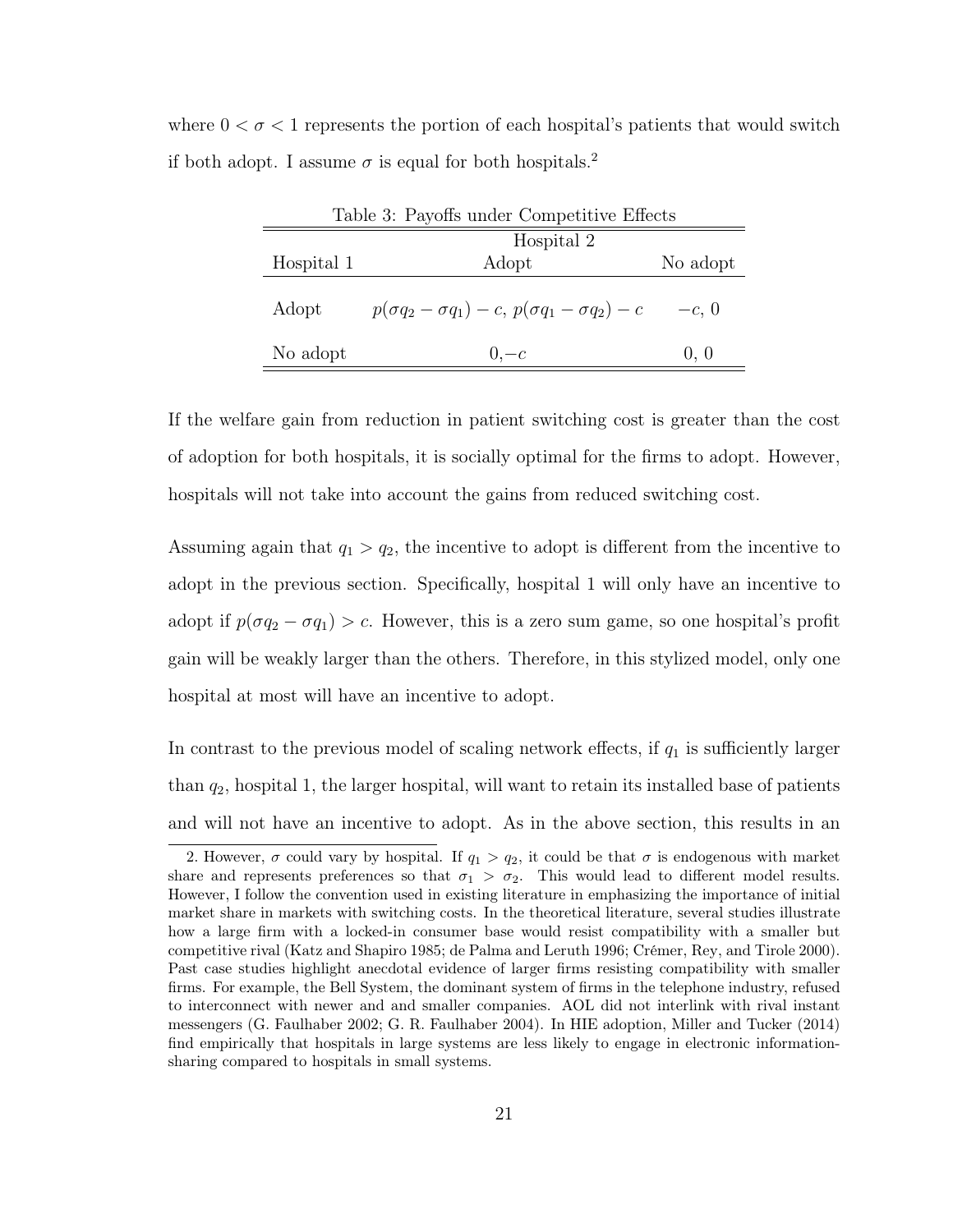equilibrium in which neither hospital adopts HIE.

### 2.3. Duopoly Model with Network and Competitive Effects

Now, I model hospitals' decisions to adopt HIE accounting for both network and competitive effects. Hospitals and patients benefit from hospitals' HIE adoption as a result of network effects. Patients' switching cost is reduced if their hospital adopts HIE; this benefit results from the competitive effect.

Initially, patients are assumed to not know their preferences and so are randomly allocated between the two hospitals. Initial market shares are  $q_1$  and  $q_2$  for hospital 1 and hospital 2, respectively. After the first encounter, patients can remain with the incumbent hospital or switch. I again assume an insured market and fixed price of service, so p represents the per patient profit of the hospital.

Hospital 1's profit from adoption is

$$
\pi_1^{Adopt} = p(q_1 + \mathbb{1}(Adopt_2 = 1)(\sigma_2 q_2 - \sigma_1 q_1))
$$

$$
+ \mathbb{1}(Adopt_2 = 1)(N)(q_1 + \sigma_2 q_2 - \sigma_1 q_1) - c,
$$

where c is the cost of adoption.  $\mathbb{1}(Adopt_2 = 1)$  is an indicator function equal to 1 if hospital 2 adopts and 0 if hospital 2 does not adopt. The fractions of patients who would switch as a result of reduced switching costs if hospital 1 and hospital 2 adopt are  $\sigma_1$  and  $\sigma_2$ , respectively. Unlike in the previous model, I allow the amount of switching to vary by hospital. If both hospitals adopt,  $q_1 + (\sigma_2 q_2 - \sigma_1 q_1)$  represents the new market share for hospital 1. Hospital 2's profit function from adoption is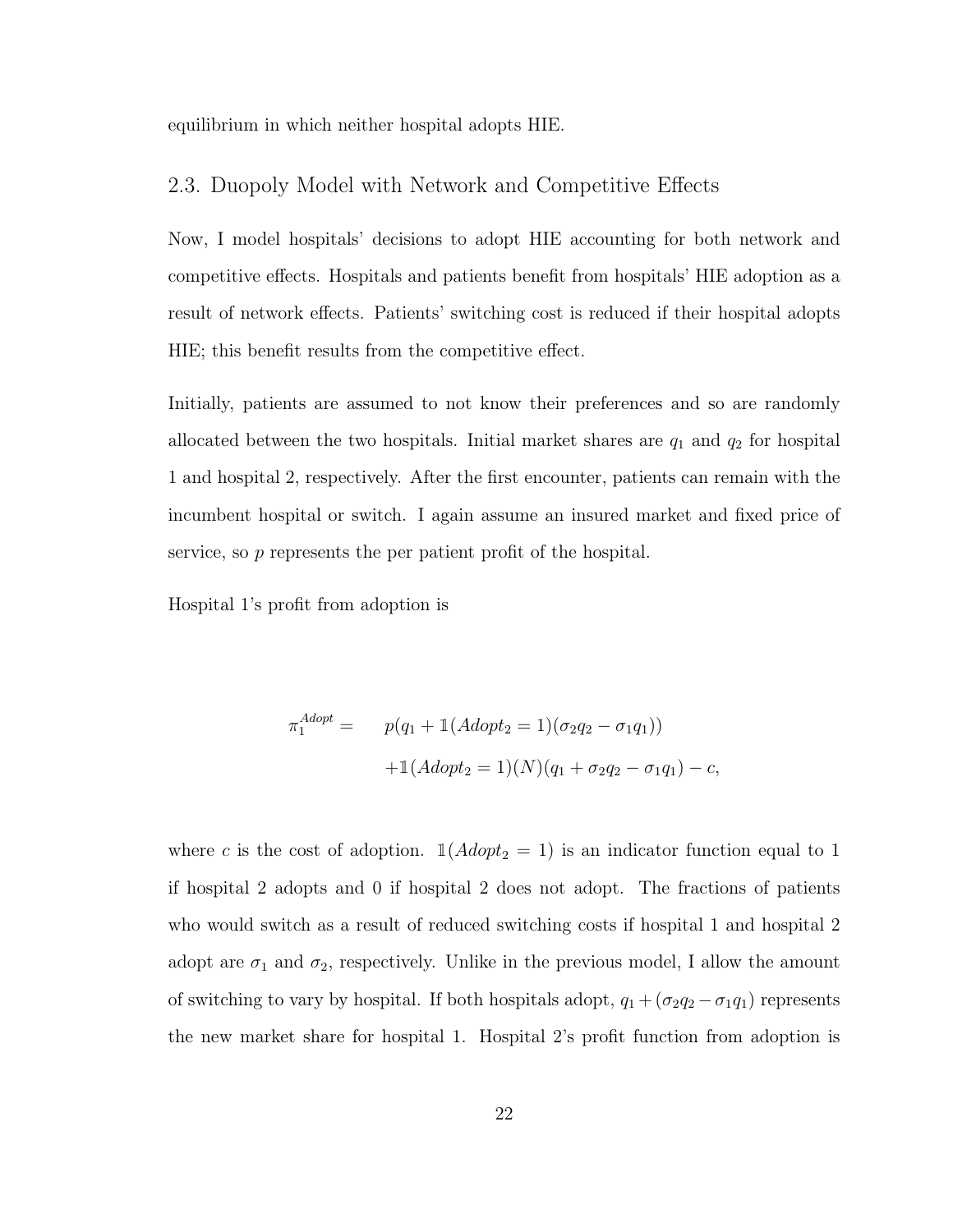symmetric..

|            | Table 4: Payoffs under Network and Competitive Effects                                                                                                            |            |          |
|------------|-------------------------------------------------------------------------------------------------------------------------------------------------------------------|------------|----------|
|            |                                                                                                                                                                   | Hospital 2 |          |
| Hospital 1 | Adopt                                                                                                                                                             |            | No adopt |
| Adopt      | $p(\sigma_2q_2-\sigma_1q_1)+N(q_1+\sigma_2q_2-\ -c, 0)$<br>$\sigma_1 q_1$ ) – c $p(\sigma_1 q_1 - \sigma_2 q_2)$ +<br>$N(q_2 + \sigma_1 q_1 - \sigma_2 q_2) - c,$ |            |          |
| No adopt   | $0,-c$                                                                                                                                                            |            | 0, 0     |

Although it is socially optimal to adopt if the benefits from adoption are greater than the cost of adoption, hospitals 1 and 2 will only adopt if the benefit of adoption outweighs both its cost and any profit loss resulting from patient switching. The socially optimal condition for adoption by both hospitals is  $N > \frac{2c}{q_1+q_2}$ . Hospitals' condition for adopting is more restrictive.<sup>3</sup> Hospital 1 will adopt if  $N > \frac{c - p(\sigma_2 q_2 - \sigma_1 q_1)}{q_1 + \sigma_2 q_2 - \sigma_1 q_1}$ . Hospital 2 will adopt if  $N > \frac{c-p(\sigma_1q_1-\sigma_2q_2)}{q_2+\sigma_1q_1-\sigma_2q_2}$ . Heterogeneity among hospitals will determine the extent of redistribution that occurs in the market. In the model, hospital heterogeneity and its effects are reflected by asymmetry of patient preferences,  $\sigma_1$ , and initial market share,  $q_i$ . If  $\sigma_1$  and  $\sigma_2$  are small, there will be little patient switching. Additionally, if  $\sigma_1q_1$  and  $\sigma_2q_2$  are similar in magnitude, the net loss for each hospital will be small. Specifically, if  $\sigma_1 = \sigma_2 = 0$  or if  $\sigma_1 q_1 = \sigma_2 q_2$ , then hospitals' condition for adopting will be equivalent to the condition for the social optimal. However, if there is a large disparity in  $\sigma_1$  and  $\sigma_2$  or in  $\sigma_1 q_1$  and  $\sigma_2 q_2$ , the redistribution of patients will be uneven such that one hospital will not have an incentive to adopt. The result is an equilibrium in which neither hospital adopts.

I present a simple numerical simulation to demonstrate how patient switching and

<sup>3.</sup> Taking into account the reduction in switching cost for patients would make the value of adopting even greater.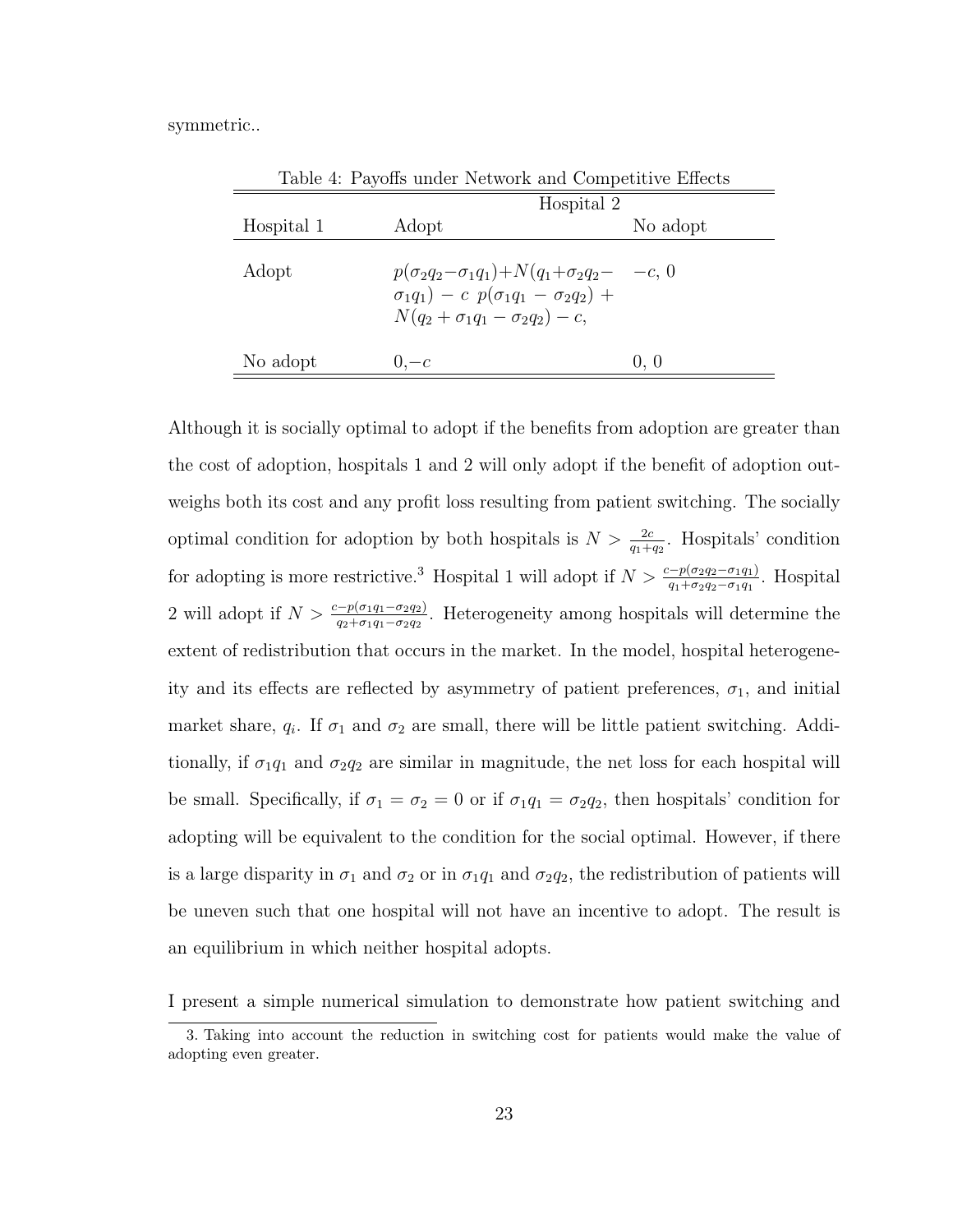initial market share affect hospitals' adoption behavior. First, I show that there is a small range of  $\sigma_i$  in which both hospitals have an incentive to adopt. Figure 2 shows hospital 1 and hospital 2's profit from adoption assuming the other hospital adopts as a function of  $\sigma_1$  and holding all other parameters constant. There is only a small range of  $\sigma_1$  where both hospitals receive positive profit from adoption. Similarly, Figure 3 shows the profit from adoption as a function of the difference in installed base between the two hospitals. Again, there is a small range in which it is profitable for both hospitals to adopt the technology. This simple simulation demonstrates the possibility of a no-adopt outcome despite the presence of network effects if a competitive effect exists.



2.3.1. Network and Competitive Effects Under Alternate Conditions

The standard results in the simultaneous adoption model may differ under other conditions. For example, coordination problems may be less of a concern in a dynamic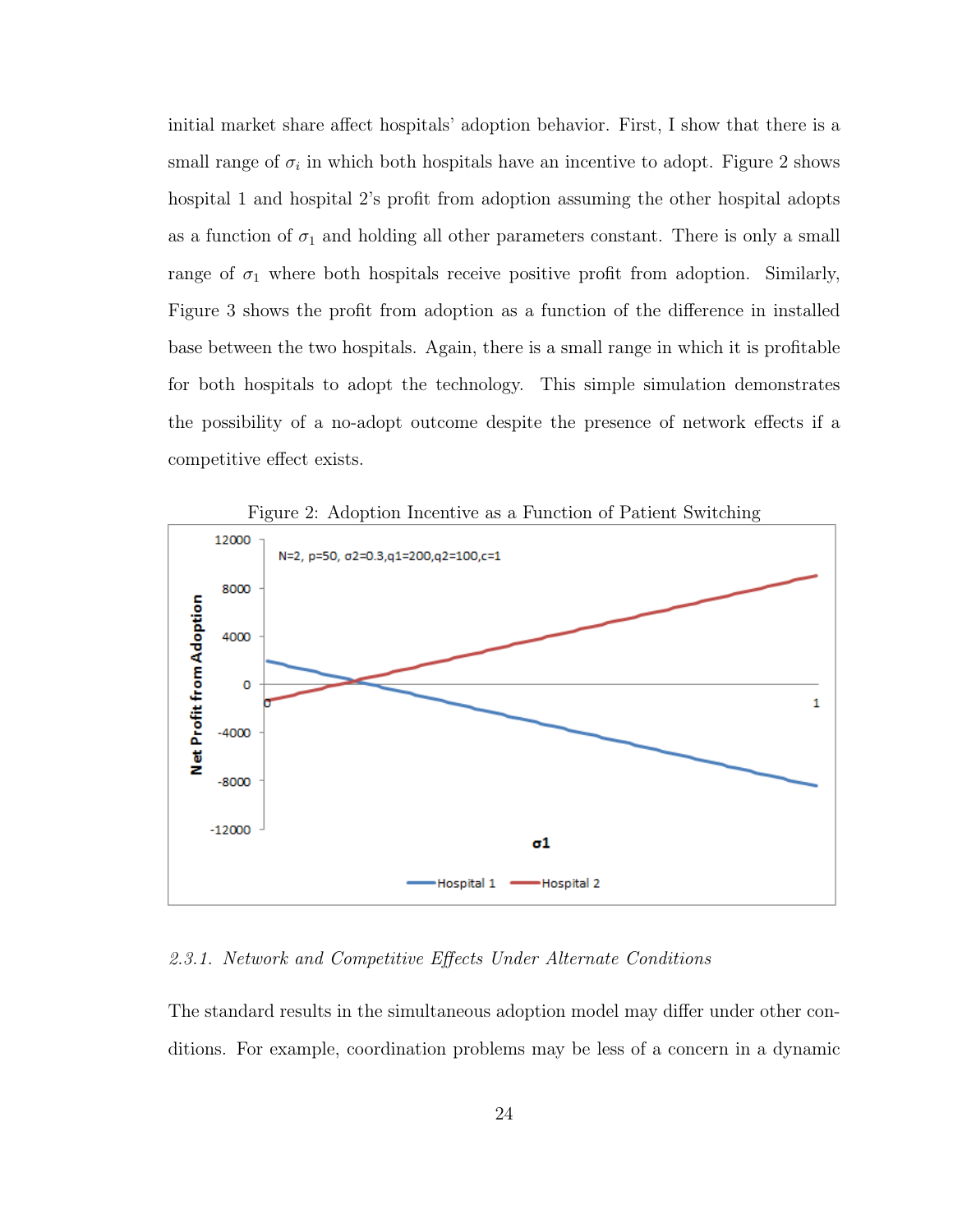

setting where hospitals can observe adoption decisions of other hospitals. They can then adopt or not adopt when the network effects are adequate. In terms of competitive effects, hospitals that are more likely to lose market share may wait to observe adoption behavior by other hospitals before deciding whether to adopt. Hospitals that are not concerned about losing market share and have potential to gain market share are more likely to adopt earlier. However, such hospitals must also receive some other benefit from adoption in addition to the network effect which is dependent on other adopters.

Also, coordination failures may be more likely in the case of multiple networks. For example, consider if instead of *Adopt* or *NoAdopt*, hospitals are deciding between  $AdoptA$  and  $AdoptB$ . In this case, one hospital may adopt vendor A and another hospital may adopt vendor B. Assuming switching vendors is costly, a coordination failure would result in which both hospitals have adopted different networks so they cannot electronically exchange information with each other.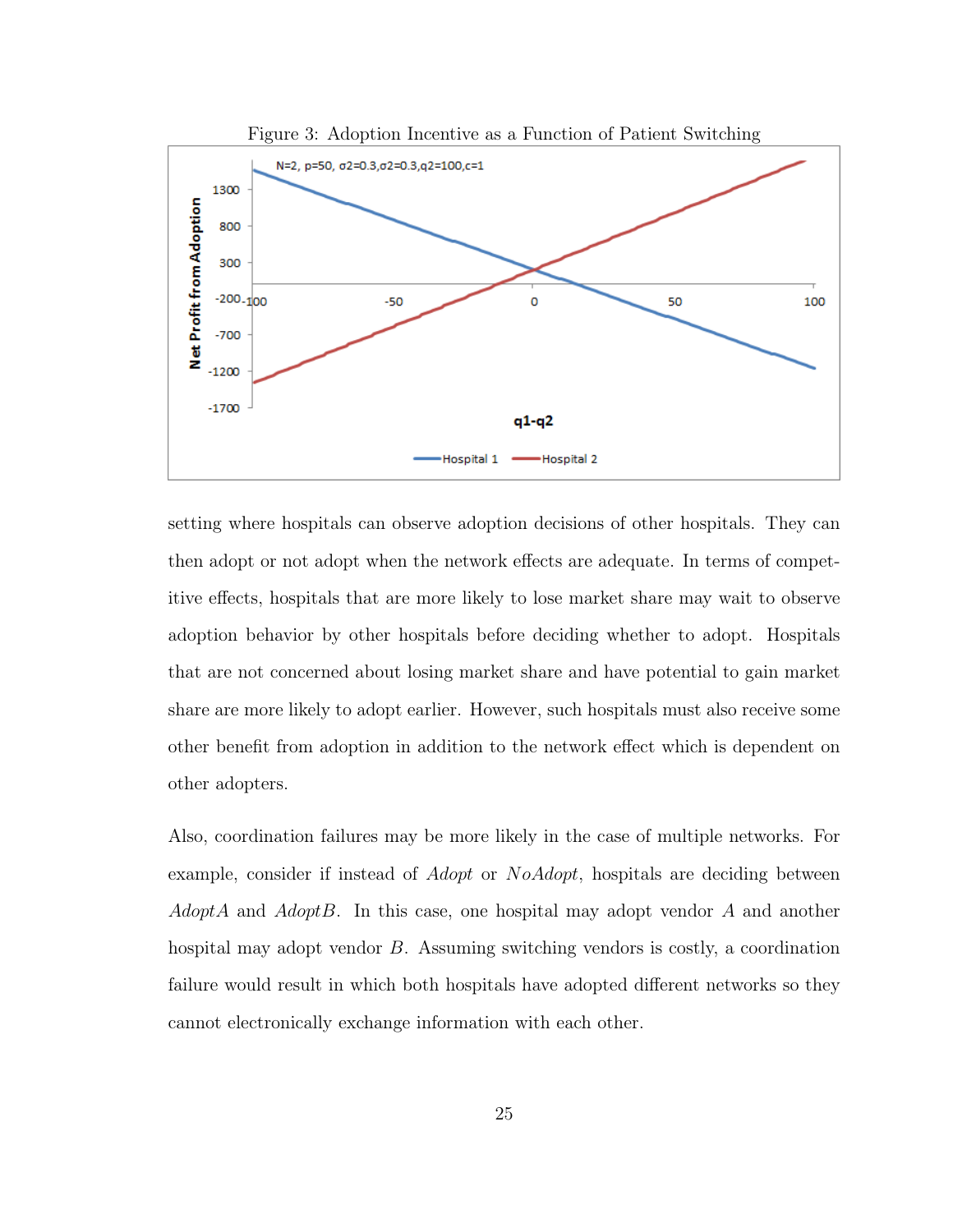# CHAPTER 3 : DATA

I construct four related panel data sets from four data sources for the empirical analyses in this dissertation. The data sets include hospital HIE adoption status and vendor choice as well as other hospital-level characteristics. Some of the data sets include additional information on the patient population of hospitals.

The first data set is national, hospital-level panel of HIE adoption status, vendor choice, and other hospital characteristics. Second, I construct a multi-state hospitallevel panel data set that adds patient population information aggregated to the hospital. Third, I construct a multi-state panel of hospital pairs within a region with information about vendor choice and patient population. Finally, I construct a singlemarket, discharge-level data set merged with data on hospital HIE adoption status.

# 3.1. Construction of National Hospital Dataset

I construct a national hospital-level panel data set to empirically test for network effects in HIE adoption and vendor choice described in Chapter 4. The data ranges from years 2008 through 2012 and consists of non-federal, general medical and surgical hospitals. I choose years 2008 to 2012 for two reasons. First, I expect increased adoption of IT in these years, particularly with the start of the HITECH Meaningful Use incentive payments. Second, the number of hospitals that appear in the data set increases in these years, particularly with the availability of the AHA IT Supplement described below.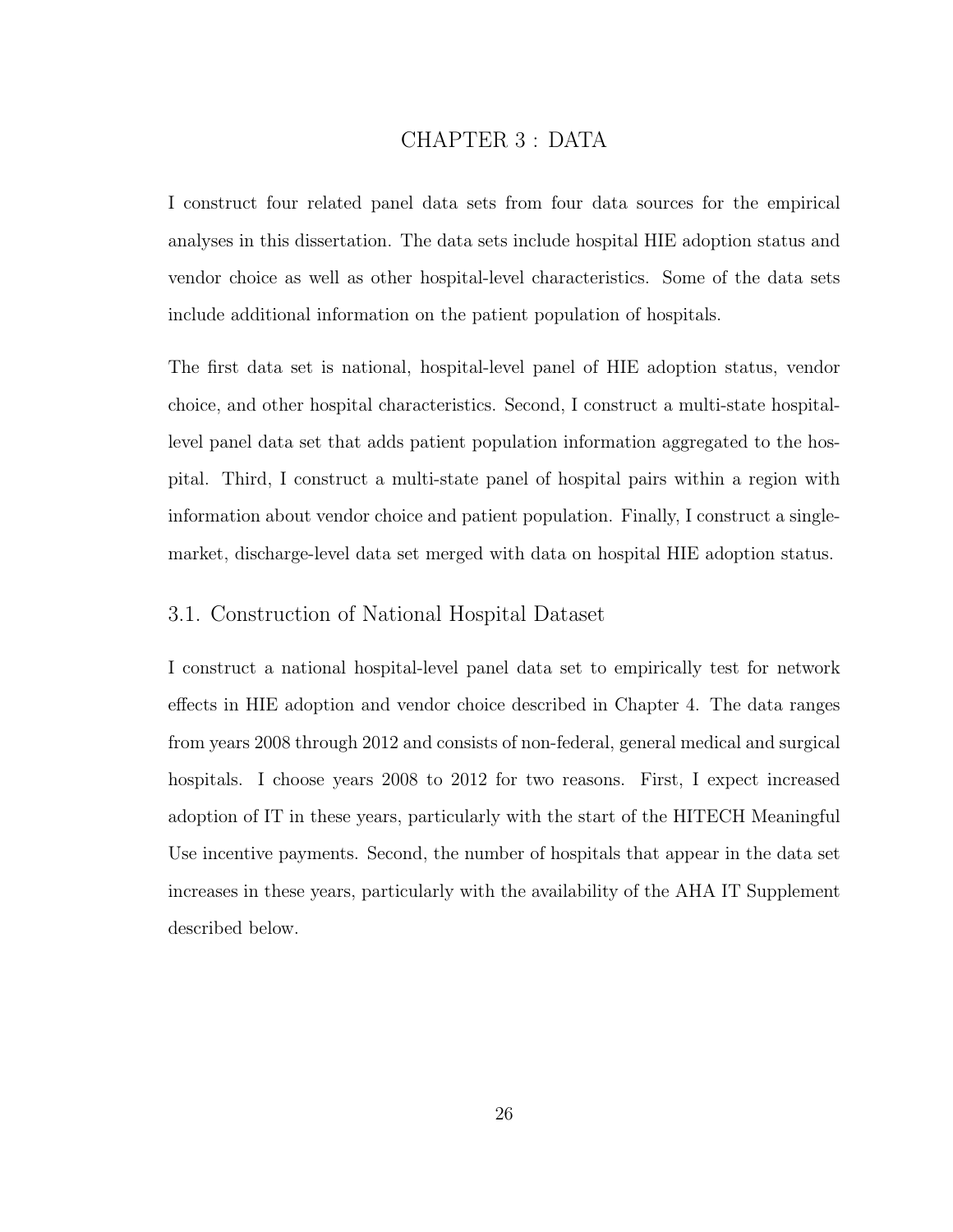### 3.1.1. Data Source: AHA Annual Survey

Data on non-IT hospital characteristics is drawn from the American Hospital Association (AHA) Annual Survey. It is a verified survey of community hospitals and hospital systems across the country. It contains information on characteristics including organizational factors, personnel employed, services, revenues, and expenses. The AHA Annual Survey provides data on system membership and location. This data is used to delineate markets and hospital systems. In addition, it provides hospital characteristics such as ownership status and primary services provided by the hospital which are used to identify the sample. Other characteristics including number of admissions, the portion of inpatient days attributable to Medicare patients, the number of inpatient days attributable to Medicaid patients are control variables in the analysis.

### 3.1.2. Data Source: HIMSS Analytics Database

The Healthcare Information Management Systems Society (HIMSS) Analytics database provides data on IT-related characteristics of hospitals. It is a survey administered by The Dorenfest Institute for Health Information and represents several thousand hospitals across the country. Among other IT-related information, it contains data on whether the hospital participates in HIE. The HIMSS Analytics survey also provides data on vendor adopted for various IT capabilities, including clinical data repository software.

## 3.1.3. Data Source: AHA IT Supplement

While the HIMSS Analytics data covers the majority of the hospitals, the AHA IT Supplement provides additional data, particularly for hospitals not covered in the HIMSS Analytics database. It includes information on whether hospitals have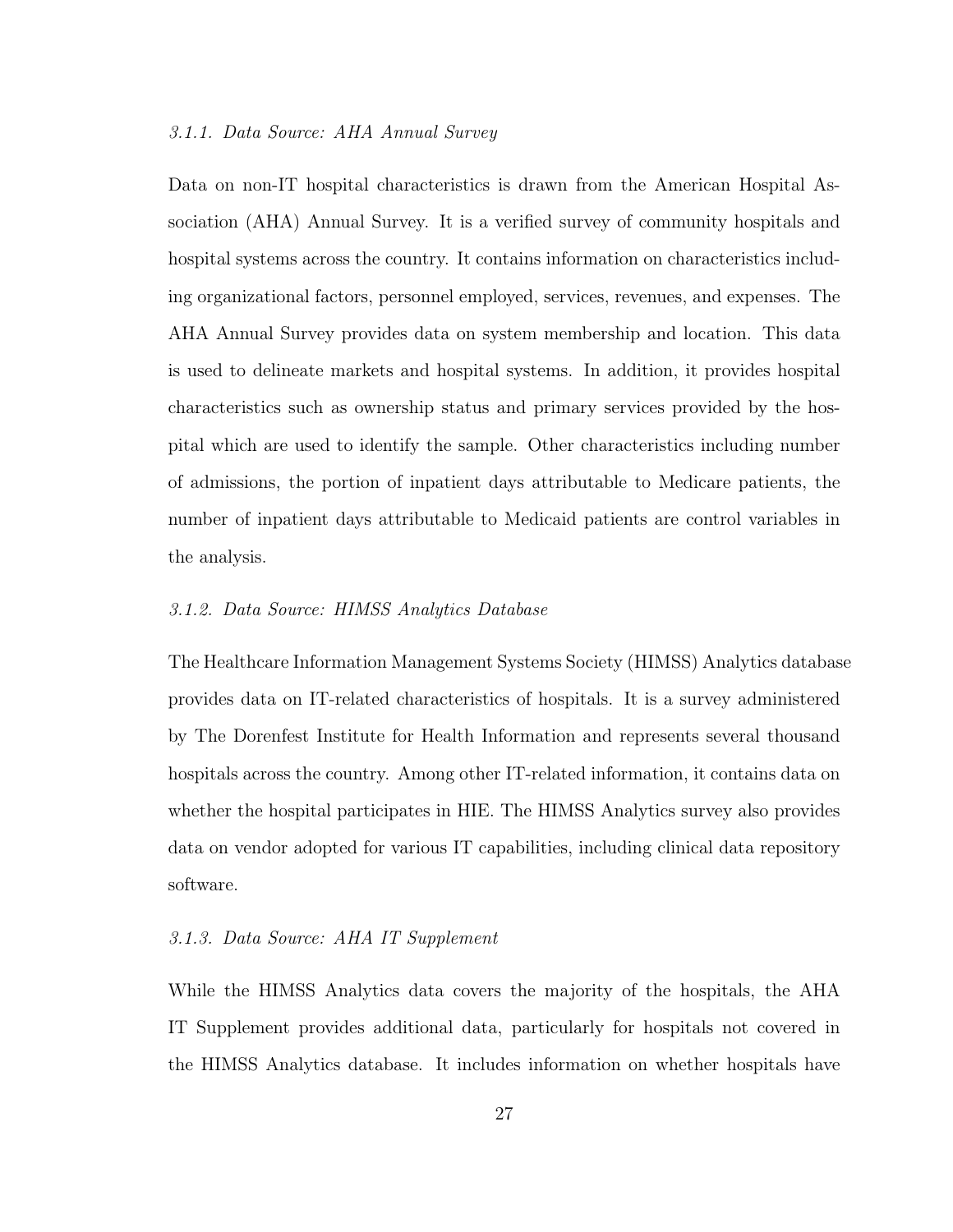adopted HIE technology.

To construct the panel, the three aforementioned data sources were merged for years 2008 to 2012. The AHA Annual Survey and AHA IT Supplement are merged using the AHA hospital identifier. The AHA data is merged to the HIMSS Analytics data in two stages. First, hospitals are merged using Medicare number. The remaining unmatched hospitals are matched by zip code, and matches between the two data sets are identified manually. Hospitals in the HIMSS Analytics data that do not match the AHA are dropped.

### 3.1.4. Key Variable Construction

A key variable in the construction of this data set is hospitals' HIE adoption status. I construct this variable by using data reported by both surveys - the HIMSS Analytics data and the AHA IT Supplement. I assume a hospital has adopted HIE if it is reported as having HIE in either the HIMSS data or the AHA IT Supplement.

The HIMSS survey reports whether a hospital participates in any type of information exchange initiative. Hospitals specify the form of HIE they partake in, with options including a regional health information organization, a federal information exchange initiative, or a proprietary information exchange. I define hospitals as participating in HIE according to the HIMSS if they report participating in any type of information exchange. There are two drawbacks to the HIMSS Analytics survey. First, it does not distinguish between a missing data element and not having the technology. In the analysis, I assume that missing data is equated to not having the technology. This is consistent with past studies that have used the HIMSS data (Vest 2010). Moreover, I do not allow for disadoption in the data. If a hospital reports having adopted HIE at some point during the study period, it is assumed to have it for the remainder of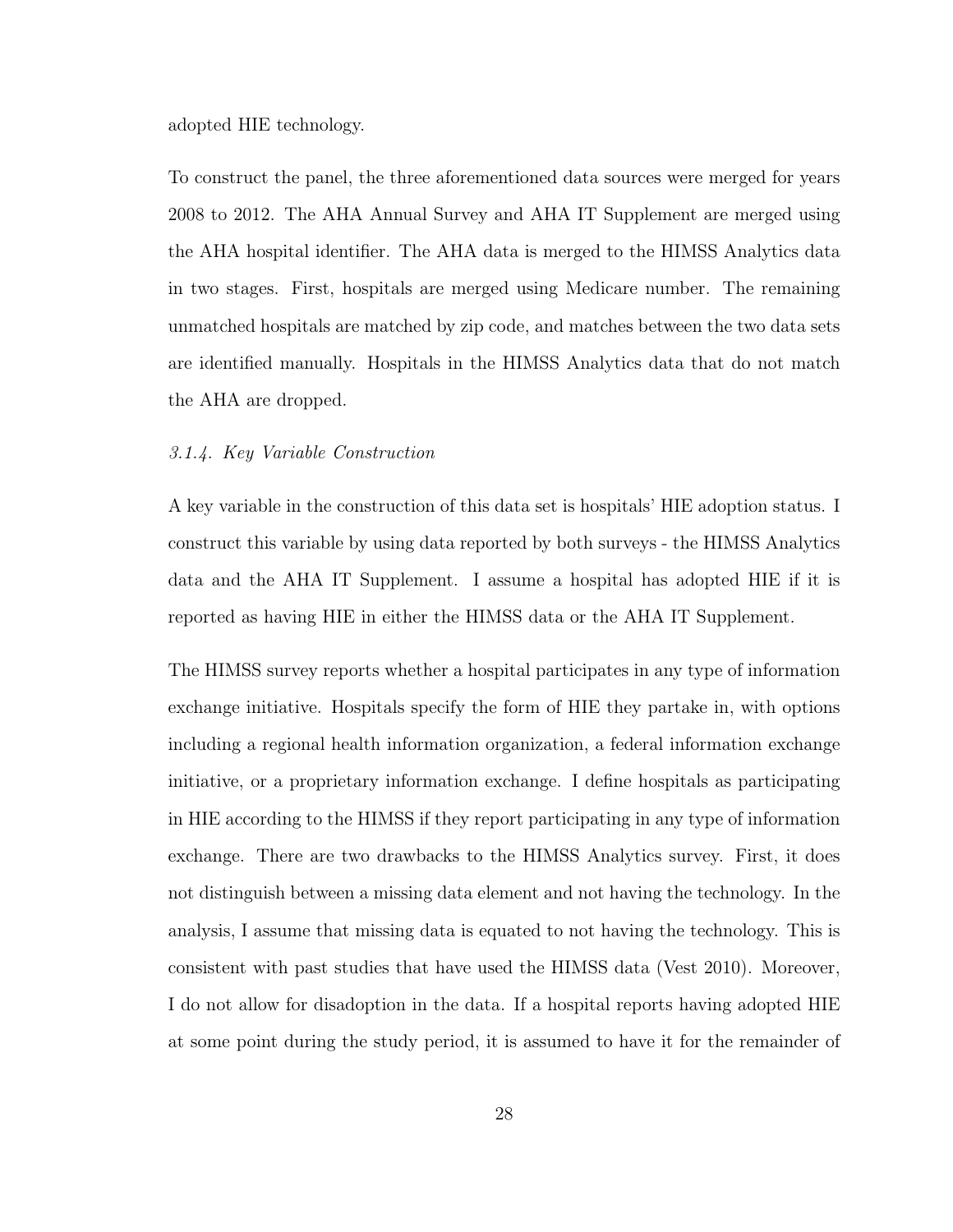the study time. The second drawback is that all of the data elements for hospital information exchange are missing in year 2011. Therefore, the increasing sample size of the AHA IT Supplement is important in the construction of the data set.

The AHA IT data reports the types of information that are electronically exchanged and with whom it is exchanged. Specifically, the survey reports whether the hospital electronically exchanged data on patient demographics, clinical care records, labs, medication reports, and radiology reports. The AHA also reports whether hospitals participate in a RHIO. I define hospitals as having HIE according to the AHA if they report electronically exchanging at least one type of data with hospitals outside of their hospital system or being part of a RHIO. As with the HIMSS data, disadoption is not allowed for in the analysis. There are 1,199 instances in the data set in which a hospital is reported as not having HIE after it reported having HIE in the previous year. However, with my assumption for disadoption these hospitals are assumed to have HIE for the remainder of the study period.

About 55% of the observations on HIE adoption status agree between the HIMSS Analytics database and the AHA IT Supplement. There are a couple possible reasons for the poor match between the two. First, it is possible that the poor match reflects the broad and varying definition of HIE. The two surveys specify different questions about the exact form of HIE participation, and the different responses could be responses to the specific questions. By combining both measures, I am creating an even broader definition of HIE. Second, the assumption that missing data elements in the HIMSS survey indicate no HIE adoption could be under-reporting rates of HIE in the HIMSS data. Finally, the poor match could reflect poor data quality of one or both of my data sources, despite being the two best sources of data on hospital IT characteristics. These data are self-reported so it is possible that there are errors.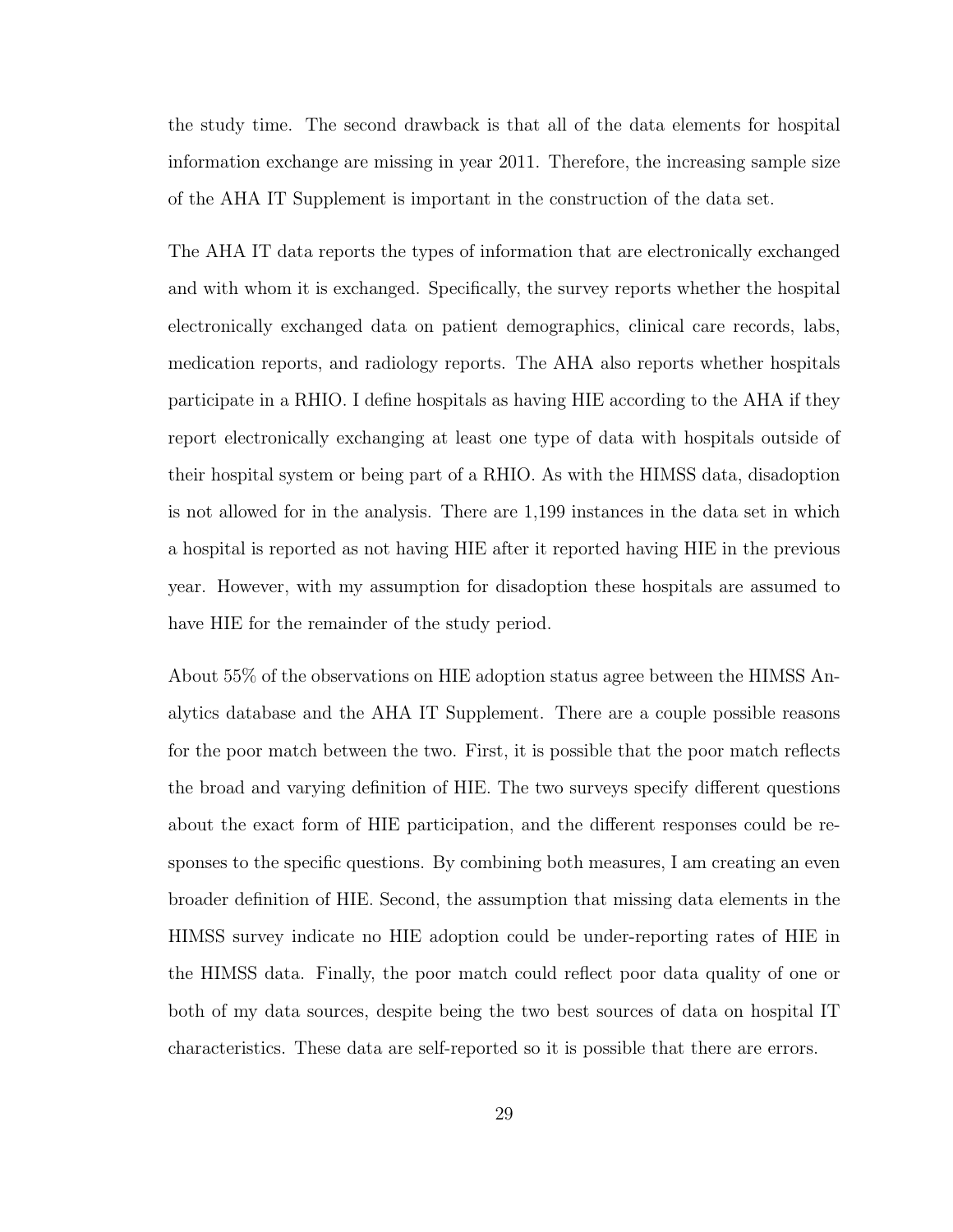Moreover hospitals in the AHA that do not match the HIMSS or AHA IT data are retained. Responders to the HIMSS and AHA IT Supplement may be more likely to have IT capabilities compared to non-responders. Therefore, to account for this potential bias towards greater IT adoption, these hospitals are assumed to not have IT. In sensitivity analyses, these hospitals are dropped and results are qualitatively robust.

The dependent variable in the first analysis is whether a hospital adopts HIE in a given year. Adoption in year  $t$  is defined as yes if a hospital has the capability in year  $t$  and does not have it in year  $t-1$ . After a hospital adopts, it is dropped from the analysis sample so as not to penalize a hospital for already having adopted. Furthermore, as discussed previously, if a hospital has adopted technology, it is assumed to have the capability for the remainder of the study period. Given the short study range and the high costs of implementing an IT system it is unlikely that there is significant actual disadoption in the time period. Moreover, because the analysis focuses on adoption, disadoption behavior is not as relevant. The construction of the dependent variable on adoption in time t requires data from years t and  $t-1$ . As a result, data from years 2008 through 2012 is used in construction of the data set, but only years 2009 through 2012 are represented in the analysis sample.

A variable used in the multiple-network analysis is hospitals' vendor choice. I focus on hospitals' vendor choice for clinical data repository software, which stores electronic patient medical records. I choose this particular IT capability because it is most directly related to HIE and is likely to be accessed when engaging in HIE. In the vendor choice variable, I allow for hospitals to change vendor from year-to-year. In the study period, there are 1,137 observations in which a hospital reports changing vendors from one year to the next. Hospitals using the same clinical data repository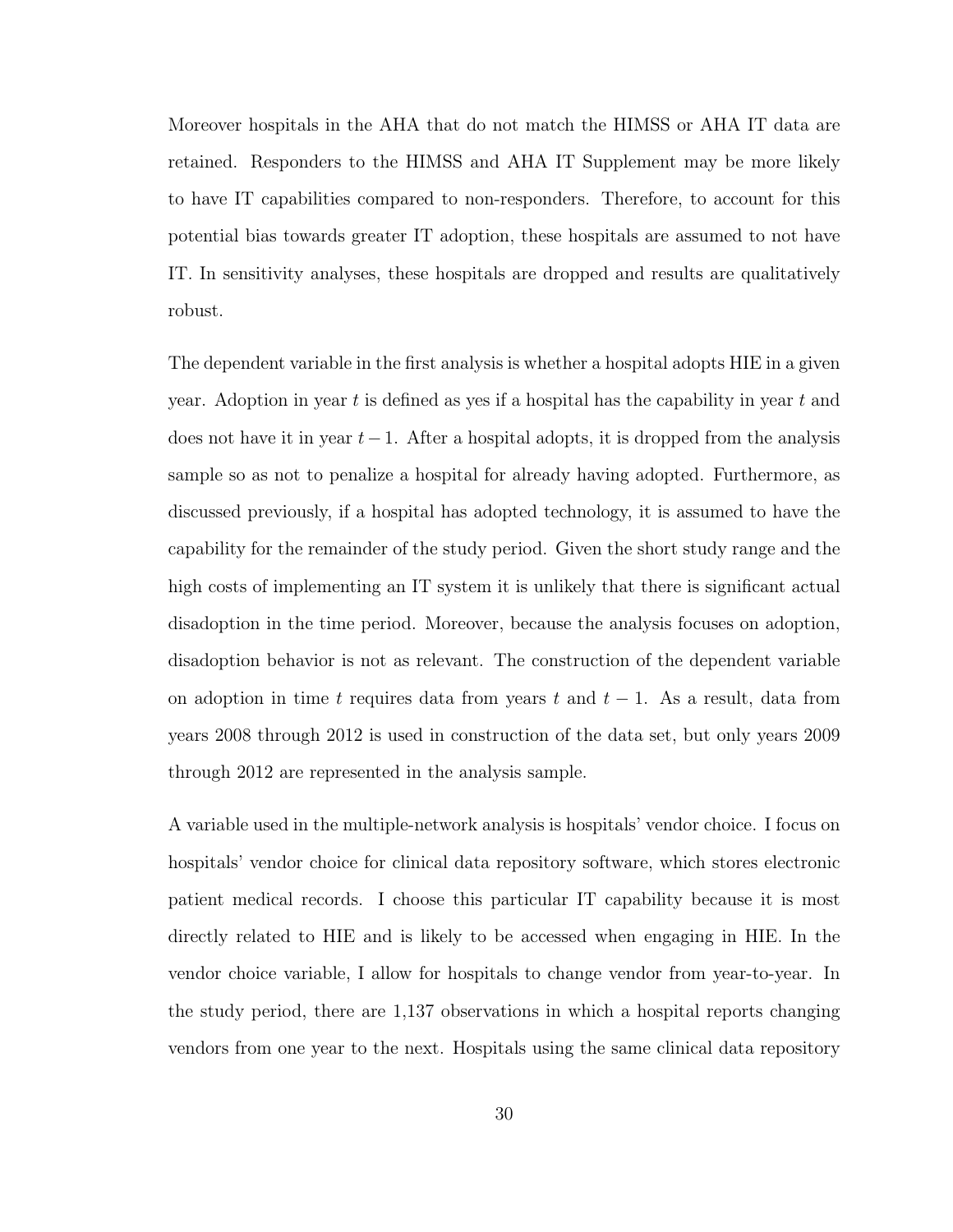vendor are defined as being interoperable.

#### 3.1.5. Market Definition

I delineate markets by hospital referral regions (HRRs) as defined by the Dartmouth Atlas. HRRs are defined by documenting where Medicare patients are referred for major cardiovascular surgical procedures and neurosurgery. I use HRR as the market definition because it represents a fairly large market size in which we could expect to see network effects operating. There are 305 HRRs represented in my data set. I fix markets at 2008 HRRs to avoid hospitals moving in and out of markets over time.

# 3.2. Construction of Multi-State Hospital Dataset

I construct a multi-state hospital-level panel data set to empirically test for competitive effects described in Section 5.1. The data set represents hospitals in California, Florida, and New York from years 2008 through 2011. This multi-state panel incorporates information on a hospital's patient population. The measures on patient population are constructed and merged to hospital characteristics described in Section 3.1 for the three states of interest.

### 3.2.1. Data Source: State Inpatient Data

The patient data is drawn from the Healthcare Cost and Utilization Project (HCUP). The HCUP database represent comprehensive state inpatient data. The data are at the discharge-level and allow me to track patients across facilities and time. I aggregate the patient data to the hospital-level. California, Florida, and New York are selected for two reasons. First, data is available to me for these three states. Second, these states have patient-level identifiers that allow me to track patients across time and multiple facilities.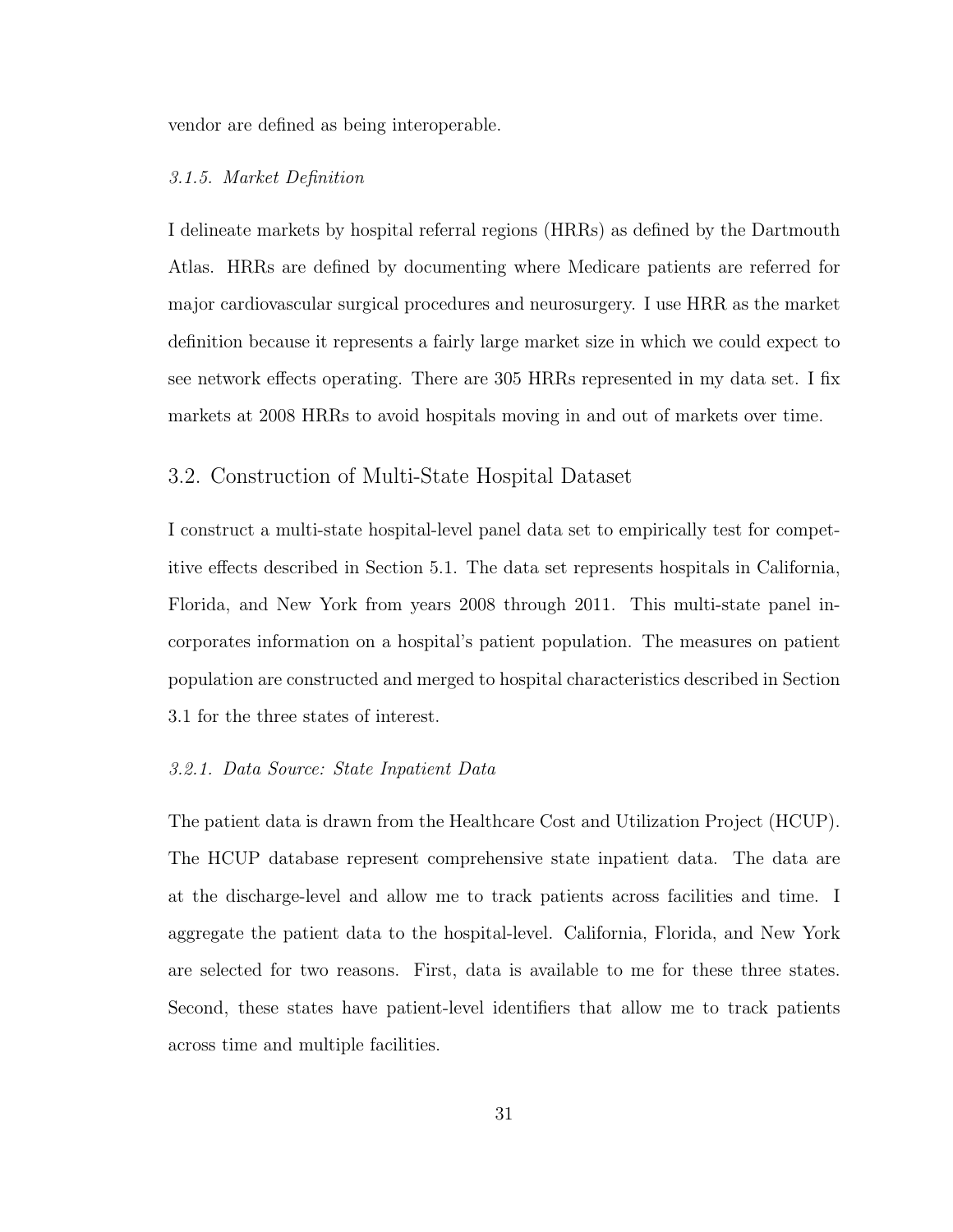### 3.2.2. Key Variable Construction

The state inpatient data provide a key independent variable - the patients shared or the portion of patients treated by a hospital who also visit at least one other hospital in that year. The numerator of the fraction is the number of patients who visit the given hospital and at least one other hospital in the given year. The denominator is the total number of patients the visit that hospital in that year. Patient identifiers are not attributed to about 20% of discharges in the state inpatient data. These discharges are assumed to each represent unique patients.

## 3.3. Construction of Pairwise Hospital Dataset

I construct a multi-state pairwise data set of hospitals for the empirical test for network effects described in Section 4.3. The data set represents California, Florida, and New York in years 2008 through 2011. It represents the same set of hospitals as the data set described in Section 3.2, but it is oriented differently. The observations are at the hospital-pair level. Any two hospitals that are in the same market form an observation. In addition, any pair of hospitals for which there is at least one patient who has an inpatient stay at both hospitals form an observation. The data set is constructed using state inpatient data from HCUP and hospital-level data described in the previous sections.

### 3.3.1. Key Variable Construction

A key variable that is constructed in this data set is the portion of patients shared between the two hospitals in a pair. This measure is constructed from the dischargelevel inpatient data. The numerator in this variable is the number of patients who visit both hospitals in a given year. The denominator is the average number of unique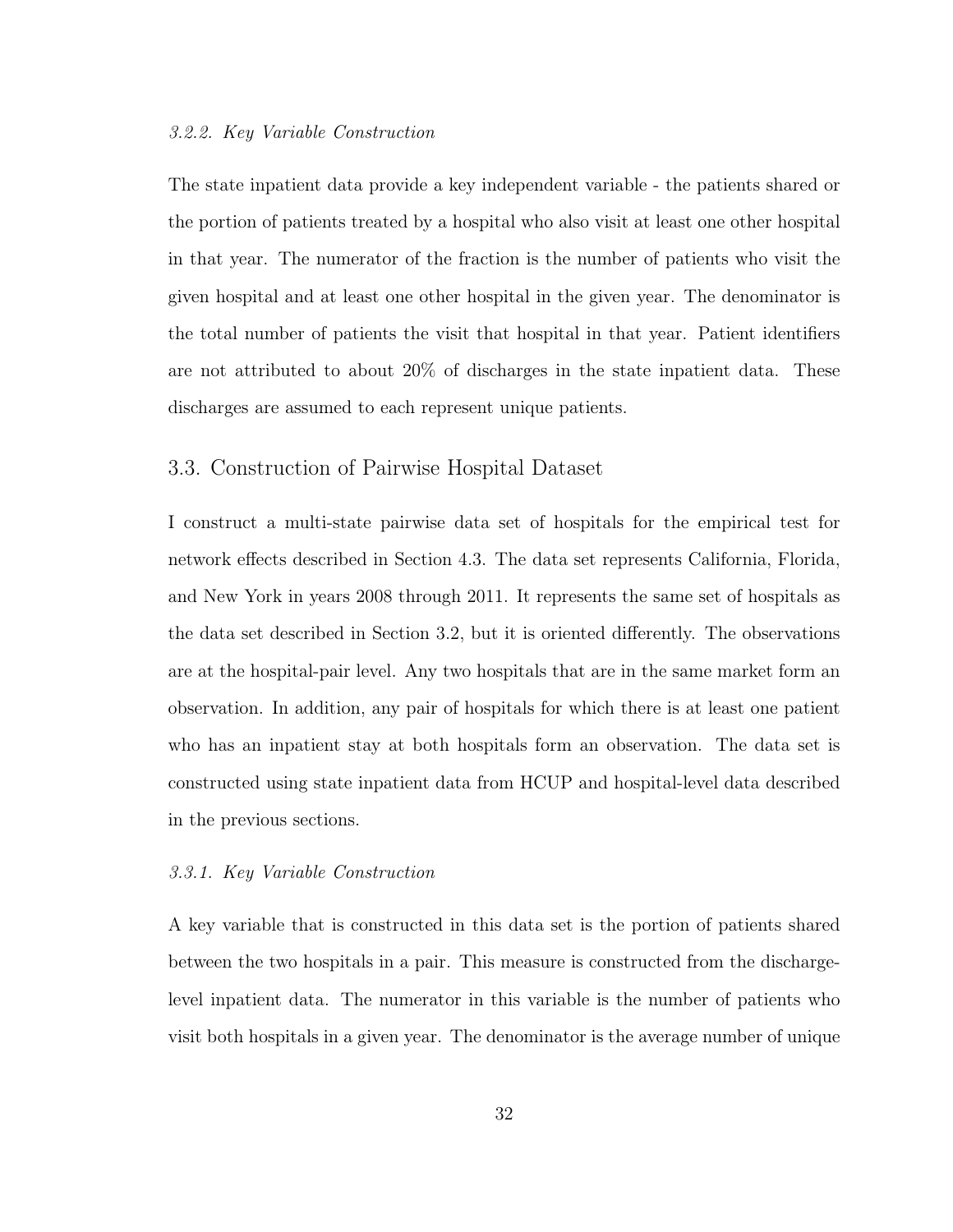patients that visit the two hospitals in the given year.

Another measure used in this analysis is the distance between the two hospitals. I use hospital latitude and longitude measures from the AHA Annual Survey. I measure straight-line distance between hospital pairs in kilometers.

A third measure is whether or not the hospital pairs are in the same system. I use system membership data from the AHA Annual Survey to identify hospital systems. While there are a couple instances where hospitals are reported to have changed systems from one year to the next, I assume hospitals remain in their 2008 system through the study period.

# 3.4. Construction of Discharge Dataset

I construct a discharge-level data set representing the Manhattan HRR from years 2008 through 2011 for the patient flow analysis described in Section 5.2. The data is extracted from the New York HCUP inpatient files. Specifically, the sample represents all discharges in hospitals in Manhattan that were in one of the top ten major diagnostic categories. This includes discharges for which the patient lived outside of Manhattan. Hospital characteristics are merged with the discharge data for the hospitals represented in the data set.

float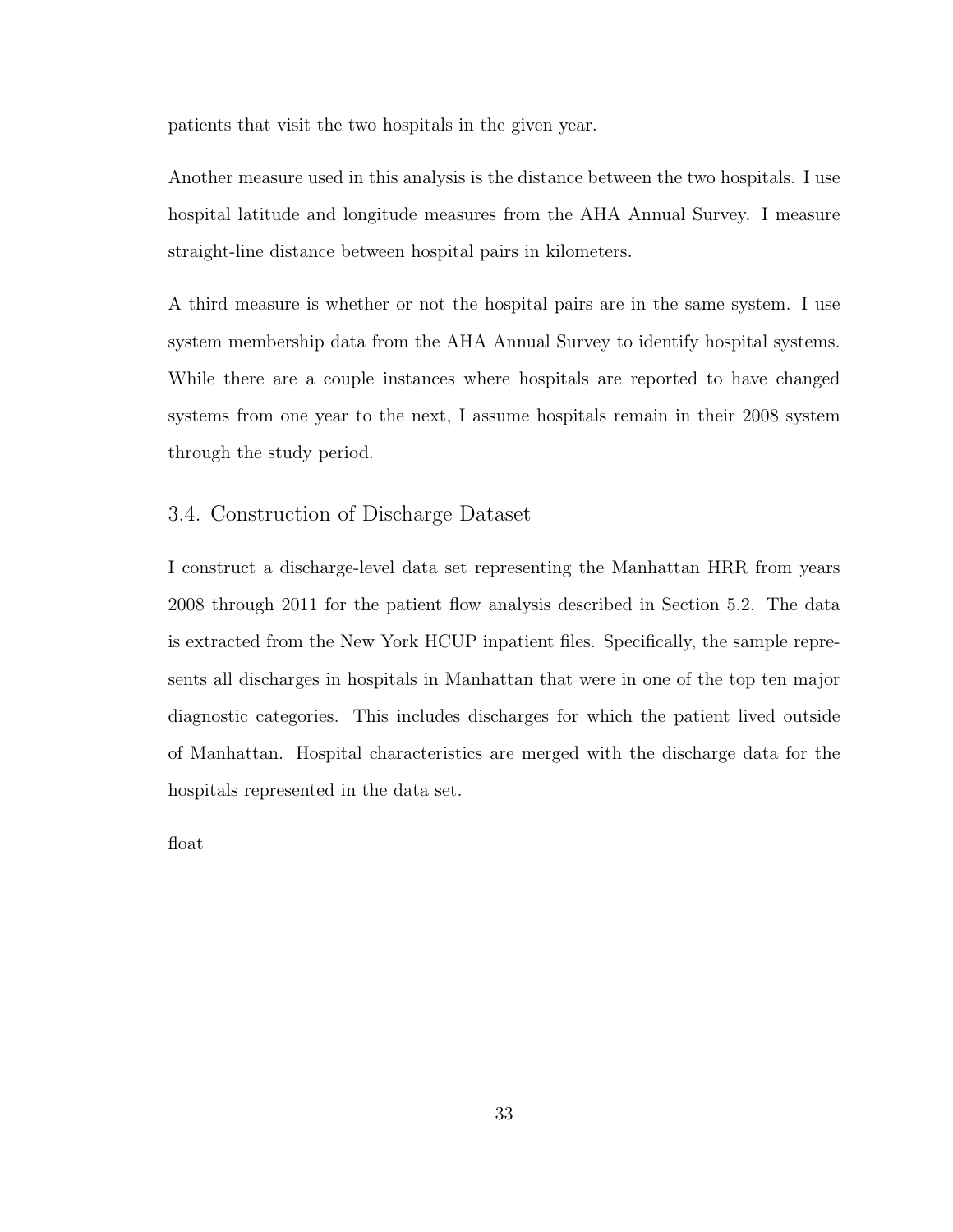# CHAPTER 4 : EMPIRICAL TESTS FOR NETWORK EFFECTS

In Chapter 2, I show that presence of network and competitive effects can lead to suboptimal rates of HIE adoption. In this chapter, I empirically test for network effects in hospital HIE and vendor choice.

If network effects exist, the value of adoption for a given hospital increases in the number of other hospitals that have adopted the technology. Therefore, the decision of whether to adopt can be expressed as

$$
Adopt_i = 1(\pi_i(HIE_{-i}) > 0) = 1(\gamma X_i + \beta f(HIE_{-i}) + \epsilon_i > 0)
$$
\n(4.1)

where  $Adopt_i$  indicates whether hospital i adopts the technology,  $f(HIE_{-i})$  is the fraction of other hospitals that have adopted the technology in hospital  $i$ 's market,  $X_i$  is a vector of hospital i characteristics, and  $\gamma$  is a vector of parameters. If  $\beta$  is positive, network effects exist and adoption by hospitals in the market increases the likelihood of adoption by hospitals that have not yet adopted.

This chapter consists of three main analyses. The first two are based on Equation 4.1. First, I test for network effects in HIE adoption, using the first measure of general HIE adoption, by studying how adoption is affected by the fraction of other adopters in the market using the national panel data set. I address potential endogeneity by exploiting exogenous variation in market adoption rates stemming from variation in hospital system adoption rates. I also test for heterogeneity in adoption behavior in response to market adoption rates. Second, I test for network effects in vendor choice by studying how likelihood of adoption is affected by market adoption rates of a vendor. I use variation in system vendor choice to address potential endogeneity.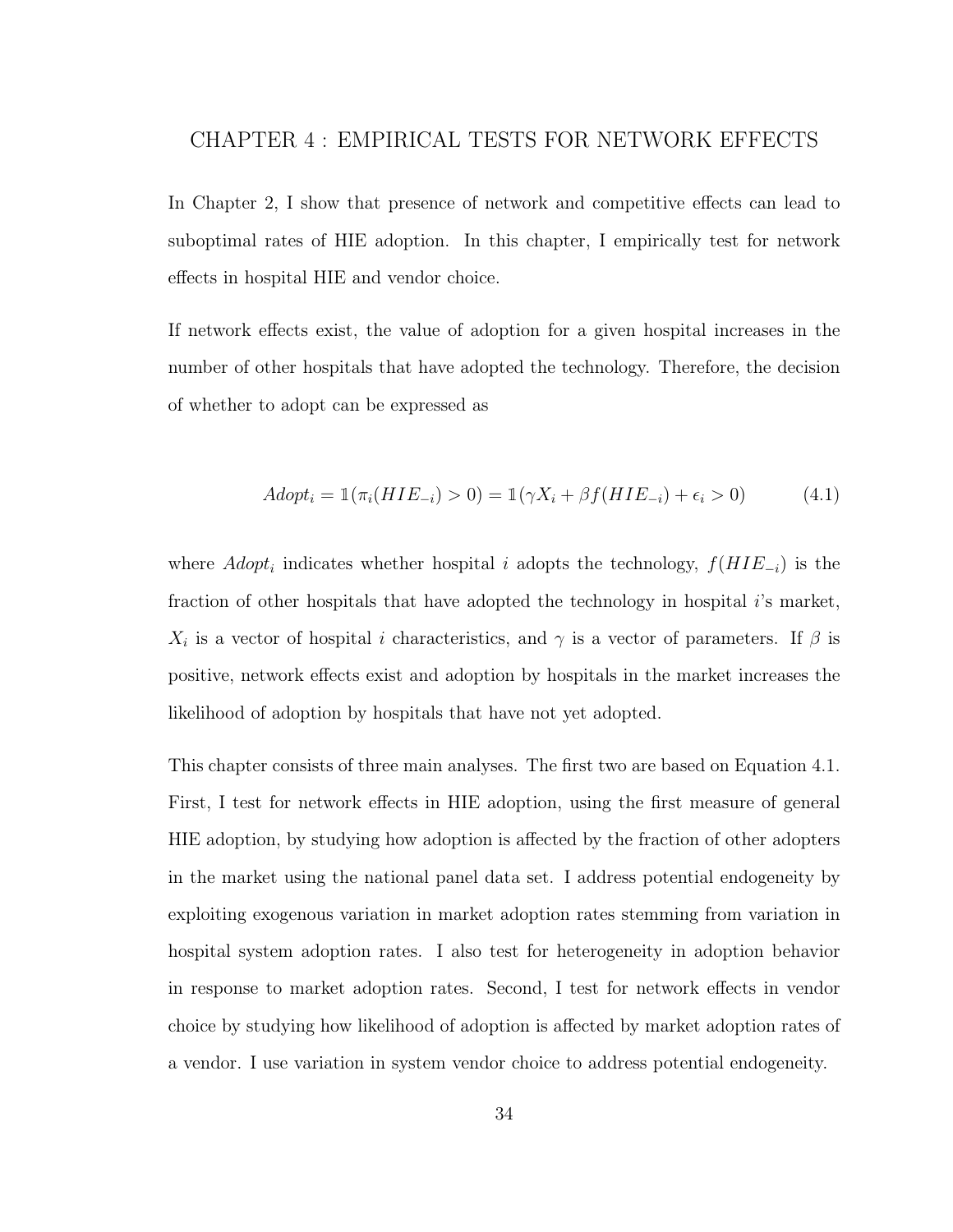The first two analyses assume that adoption by other hospitals is equally valuable regardless of which hospitals have adopted. However, network effects should be stronger when hospitals are more clinically integrated. In the third analysis, I test whether more clinically integrated hospitals are more likely to be interoperable. I measure clinical integration by the portion of patients shared by two hospitals. If network effects exist, it should be more valuable to be interoperable with a hospital with which a high patient population is shared.

## 4.1. Empirical Strategy: Network Effects in HIE Adoption

Adapting the method of Gowrisankaran and Stavins (2004), I test for network effects by studying the effect of market adoption rates on HIE adoption. I estimate the following model, adapted from Equation 4.1:

$$
Adopt_{isjt} = \beta_0 + \beta_1 f(HIE_{-i-sjt}) + \gamma X_{isjt} + \alpha_i + t + \epsilon_{isjt}
$$
\n
$$
(4.2)
$$

where  $Adopt_{isjt}$  is a binary measure indicating whether hospital i in system s and market j adopts the technology in time t,  $f(IT_{-i-sjt})$  is the fraction of other hospitals in market j but not in system s that have adopted by time t,  $X_{isjt}$  represents a vector of hospital characteristics,  $\alpha_i$  are hospital fixed effects, t indicate year fixed effects,  $\epsilon_{isjt}$  is the error, and  $\beta_0$ ,  $\beta_1$ , and  $\gamma$  are parameters.

The explanatory variable of interest,  $f(HIE_{-i-sjt})$  is the adoption rate in the market and is calculated as

$$
f(HIE_{-i-sjt}) = \frac{\text{# hospitals in market } j \text{ and not in system } s \text{ at time } t \text{ with HIE}}{\text{# hospitals in market } j \text{ and not in system } s \text{ at time } t}
$$

.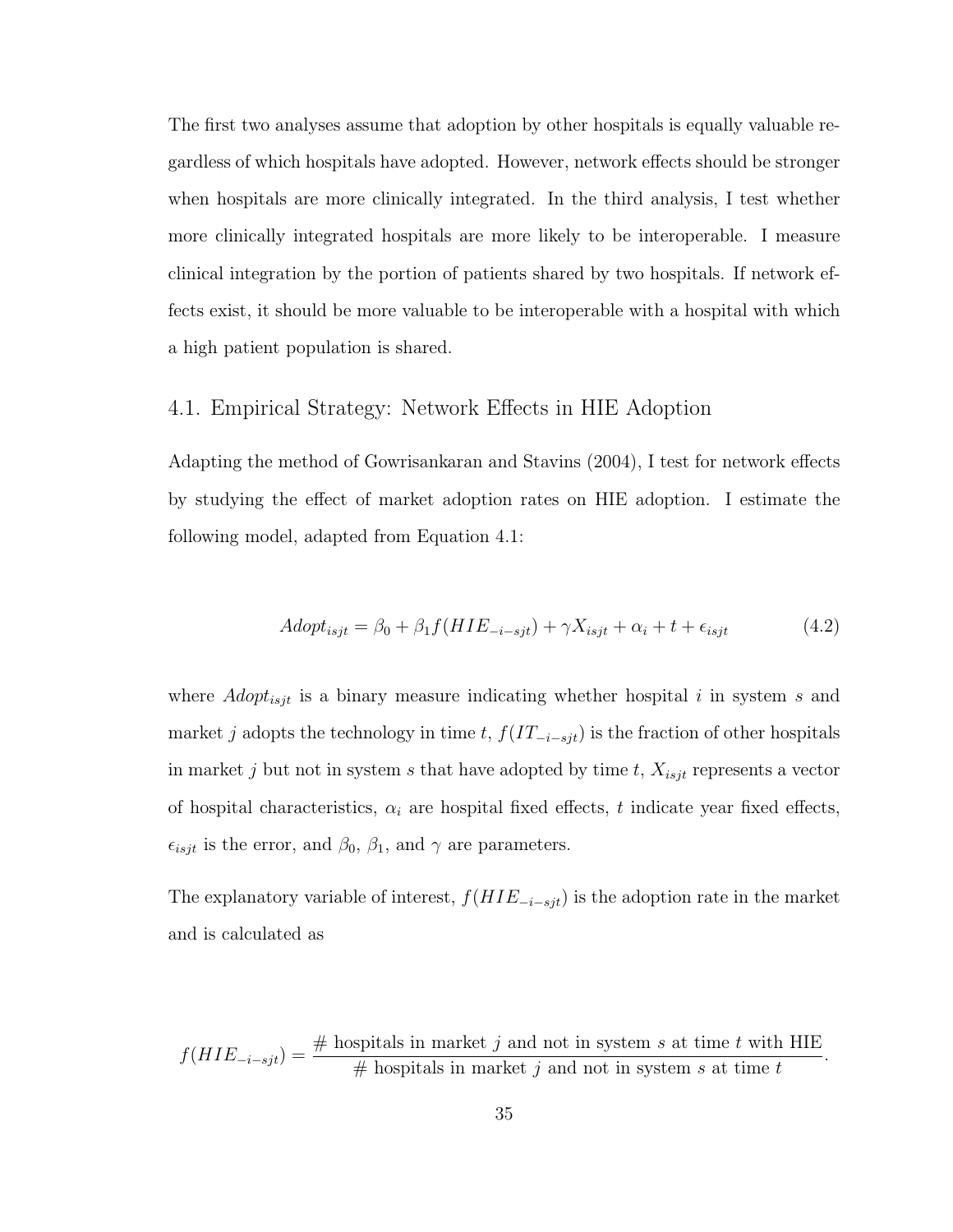Hospitals in hospital i's system are excluded because the decision process to adopt within a system may be related to factors other than network effects. For example, if a hospital system and an IT vendor negotiated a rate to purchase an IT system for all hospitals in a system, that would confound the network effect.

In the analysis, I control for log number of admissions, portion of inpatient days attributable to Medicare patients, and portion of inpatient days attributable to Medicaid days. I also control for hospital and time fixed effects in certain specifications

I run three specifications of the model. First, I estimate a pooled linear probability model on Equation 4.2 without the time or hospital fixed effects. Second, I estimate a fixed effects linear probability model. A major assumption for identification in the fixed effects linear probability model is that the  $\epsilon$ 's are not correlated across hospitals in a market. Because I control for hospital and time fixed effects, the restriction still allows for peer-group effects and for time-specific shocks. For example, if a hospital or market uses more IT because the residents or consumers in the market have stronger preference for it, this will be captured by the fixed effects. Also, if IT usage is increasing over time because of government policies or decreased price, the yearly fixed effects will be positive. Finally, I run a two stage fixed effects model to address potential endogeneity. The rationale and approach are discussed in the following section.

#### 4.1.1. Addressing the Endogeneity Problem

While the fixed effects model described above is robust to peer-group and time-specific shocks, market- and time-varying shocks are not consistent. Manski (1993) highlights the challenge of distinguishing peer effects from characteristics shared by the the entity of interest and the reference group driving the behavior. In this setting, for example,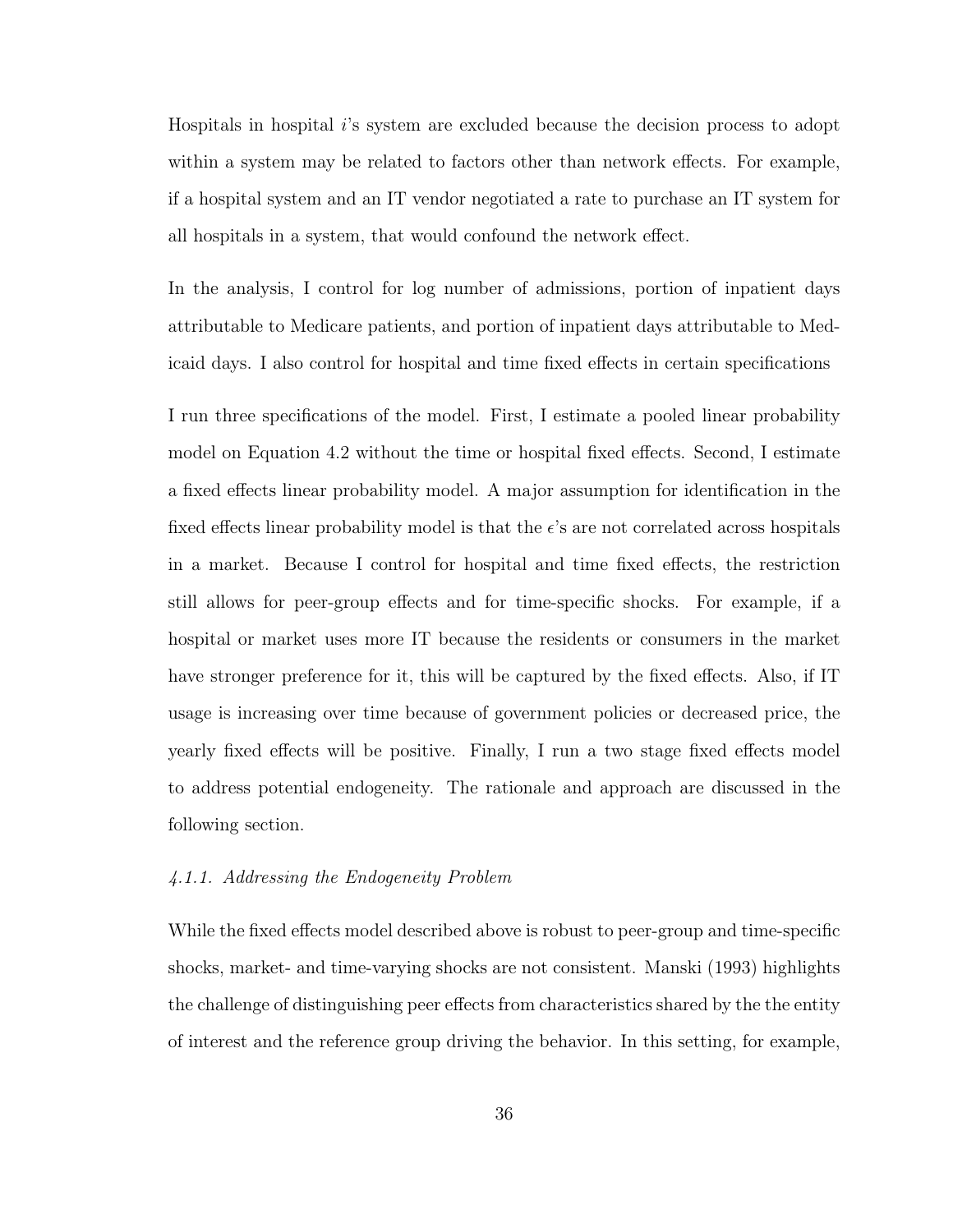a market-wide advertising campaign by an IT company that causes many hospitals to adopt in a market may be incorrectly measured as network effects.

To address the concern about endogeneity, I instrument for the explanatory variable, market adoption rate, and estimate a two stage fixed effects model. I instrument for market adoption rate with the fraction of adopters in the same system but different markets as hospitals represented in the explanatory variable. Using variation from adoption rates outside hospital i's market circumvents concern about time-varying market-level factors confounding identification of network effects. The exclusion restriction is that adoption behavior should not be affected by adoption by hospitals in different markets and different systems. The instrument relies on correlation of HIE adoption between hospitals in a system and system-level variation in HIE adoption rates. Such correlation in within-system adoption could stem from factors such as cultural factors or system-level negotiated IT adoption rates. However, for the purposes of the analysis, it is important that the actual adoption decision be made based on profitability of adoption for the individual hospital. In the data, while there is correlation in adoption behavior among hospitals in a system, adoption decisions appear to be made on a hospital-by-hospital basis as there is variation in adoption between hospitals in a system.

The instrument is constructed in several steps. First, I identify the hospital systems represented in market  $j$ , excluding system  $s$ . I then count the number of hospitals in this set of systems that are in markets other than  $j$ . This number constitutes the denominator of the instrument. The numerator is the number of hospitals represented in the denominator that have adopted HIE. About three hundred observations drop out of the data set because the instrument cannot be computed. This can result if the hospital is in a market with only non-system hospitals or is part of the only system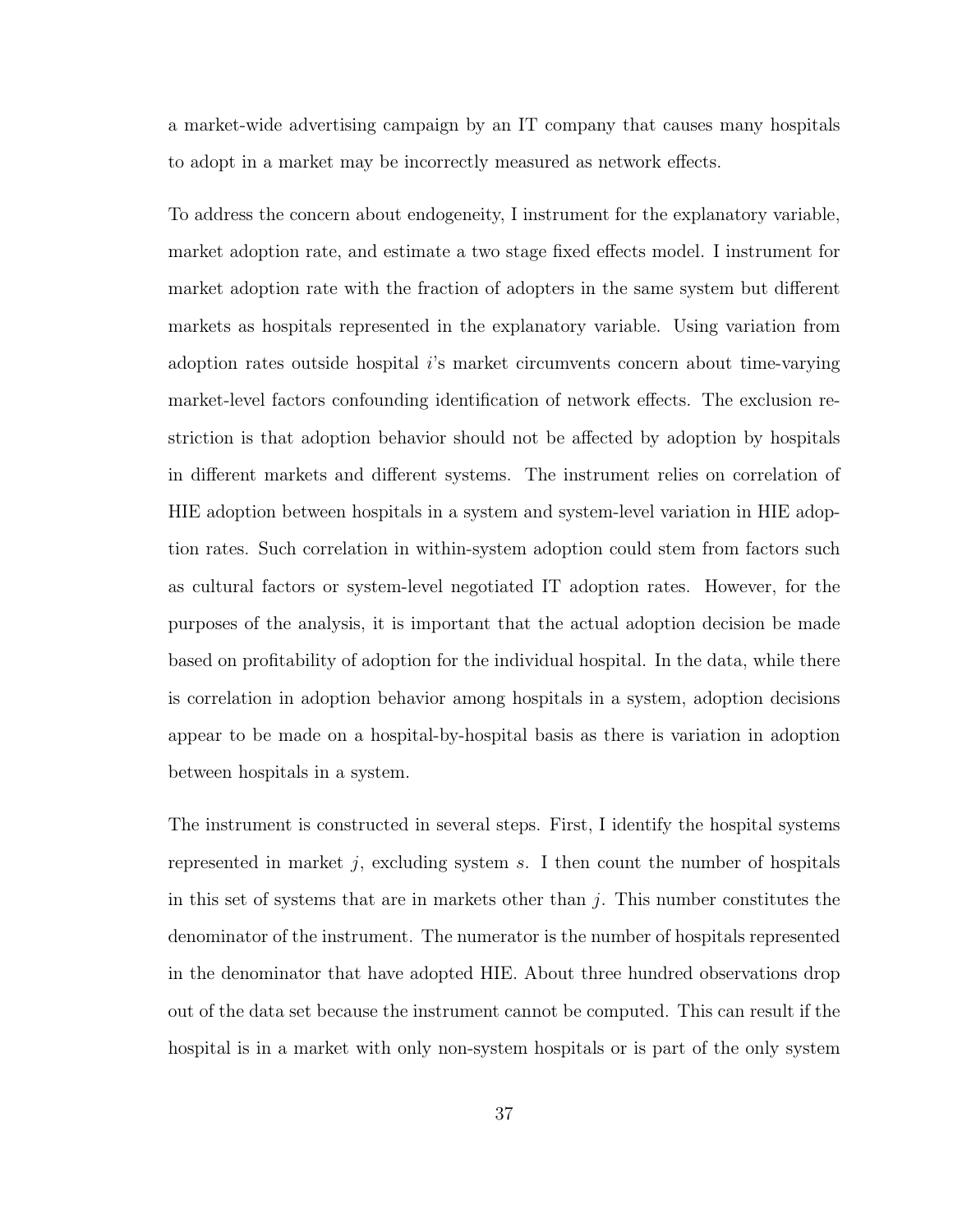in the market.

I estimate the following two stage model:

$$
f(HIE_{-i-sjt}) = \beta_0' + \beta_1' g(HIE_{-i-s-jt}) + \gamma' X_{isjt} + \alpha_{is}' + t' + \epsilon_{isjt}' \tag{4.3}
$$
  
Adopt<sub>isjt</sub> =  $\beta_0 + \beta_1 f(\widehat{HIE}_{-i-sjt}) + \gamma X_{isjt} + \alpha_{is} + t + \epsilon_{isjt}$ 

where  $g(HIE_{-i-s-jt})$  is the instrument, the fraction of adopting hospitals in the same system but different market as hospitals constituting the denominator in  $f(HIE_{-i-sjt})$ . As in the fixed effects model, hospital controls, hospital fixed effects, and year fixed effects are included, and both stages are estimated as fixed effects linear probability models.

I conduct several tests on the strength and consistency of the two stage model. I conduct a Durbin-Wu-Hausman to test for endogeneity of the regressor. I also examine first stage results of the two stage analysis. Additionally, since the analysis relies on correlation of adoption between within-system hospitals, I examine how a hospital's technology adoption is associated with adoption rates in its system.

#### 4.1.2. Sensitivity Analyses

I conduct several sensitivity analyses to test the robustness of the main analyses described above. First, adoption by larger hospitals may increase the value of HIE compared to adoption by small hospitals. To allow for this, I weight larger hospitals more heavily in the measurement of fraction of adopters. Specifically, I weight  $f(HIE_{-i-sjt})$  and  $g(HIE_{-i-s-jt})$  by market share as measured by admissions and then estimate the fixed effects and two stage fixed effects model.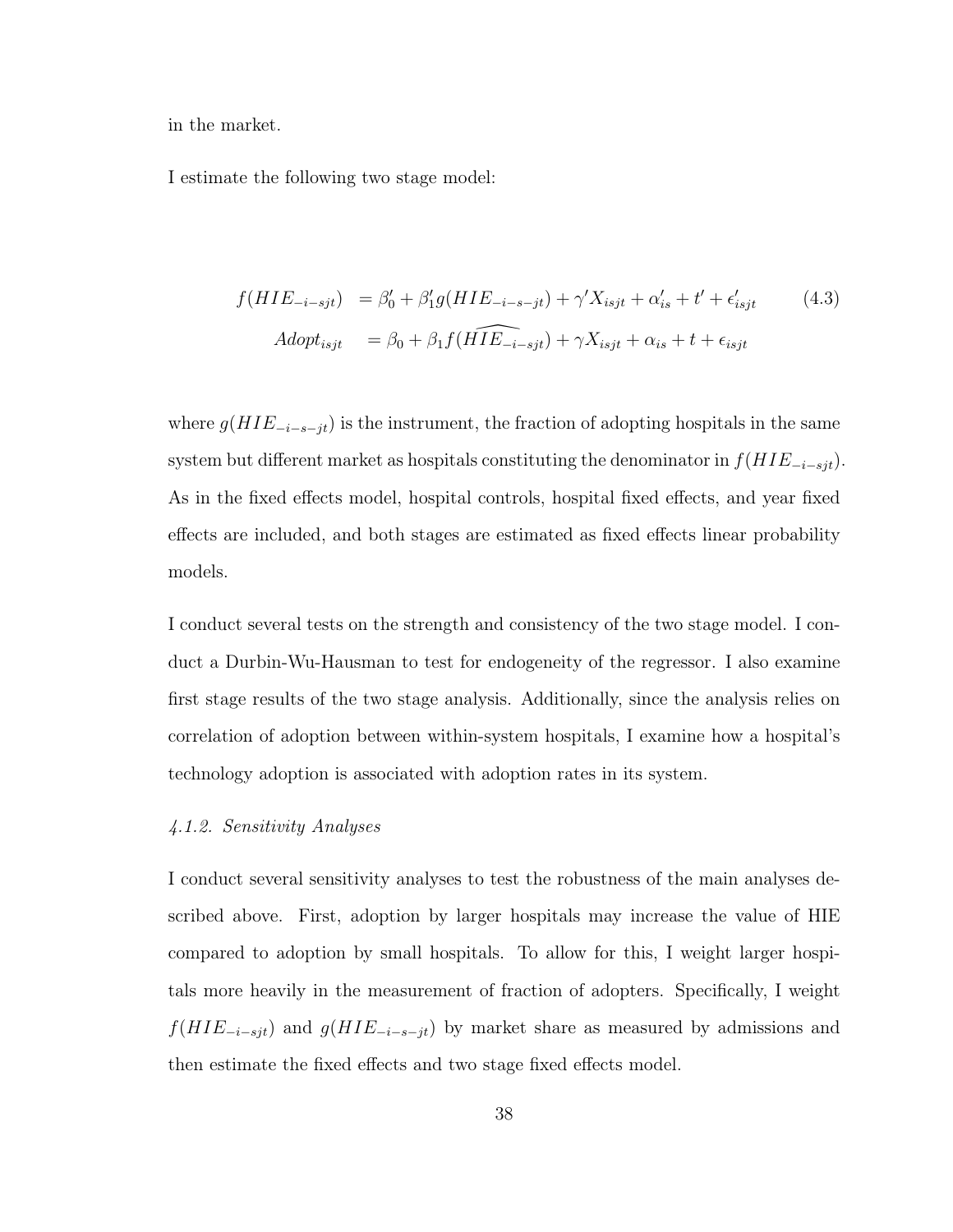Second, there may be a lag between hospitals' observation of market adoption rates and adoption. To account for this, I lag the independent variable and instrumental variable. Lagged measure may also be appropriate if there is a ramp up period after adoption before hospitals can begin to use the IT and realize the network effects. I estimate the fixed effects and two stage fixed effects models with lagged measures.

In the third sensitivity analysis, I remove the observations for hospitals that do not appear in the HIMSS Analytics data or AHA IT Supplement. In the main analysis, these hospitals are assumed to not have adopted the technology. I estimate the fixed effects and two stage fixed effects models.

In the fourth sensitivity analysis, I include state fixed effects to account for state policies or information-sharing infrastructure that may affect the level of adoption. Again, I estimate the fixed effects and two stage fixed effects models.

In the fifth sensitivity analysis, I test the shape of the network effect. I subset the data by quartile of market HIE adoption rate. I run the analysis on each quartile of the data. The relative magnitude of the coefficients will provide insight into the network effects. If the coefficients are increasing from quartile to quartile, it provides evidence for linearity of network effects in the fraction of adopters.

The sixth sensitivity analysis aims to address the possibility that large hospitals may influence smaller hospitals in a system with respect to their IT adoption. On the other hand, small hospitals are not likely to induce a large hospital in their system to adopt. If this is the case, endogeneity may exist in the adoption decision by large hospitals in a system in the two stage analysis. To address this concern, I remove the largest quartile of hospitals from each hospital system and re-estimate the two stage fixed effects analysis.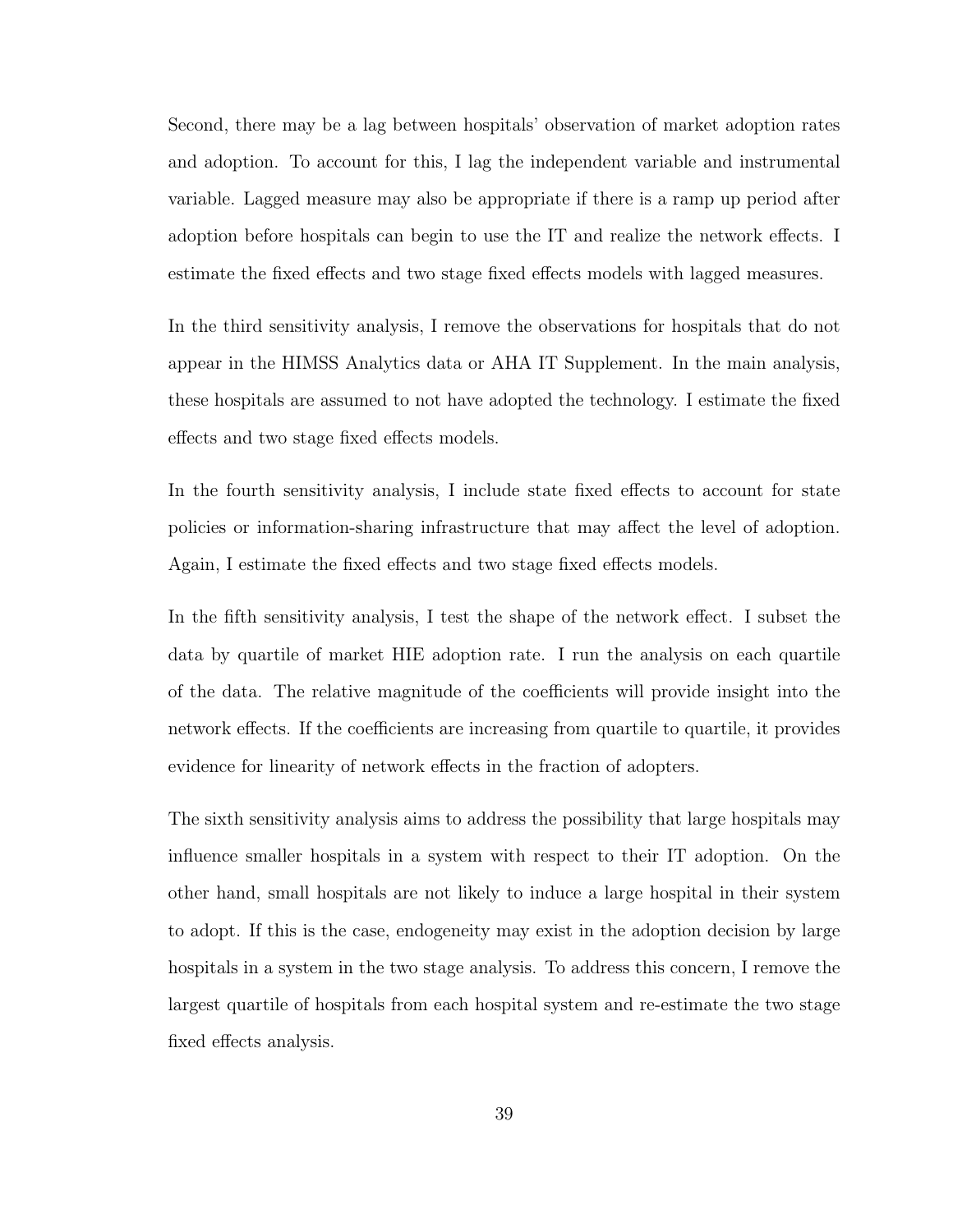#### 4.1.3. Heterogeneity in Response to Market Adoption Rate

I test for heterogeneity in response to market adoption rate on two dimensions market competition and market share. By examining network effects by market competition, I examine how network effects vary on the basis of heterogeneity by market share. In competitive markets, there is more equal distribution of market share compared to concentrated markets. Therefore, if differential response exists, there should be stronger evidence of network effects for hospitals in competitive markets. Under scaling network effects, the model predicts that larger hospitals realize a larger network effect from adoption. On the other hand, the model of competitive effects predicts that larger hospitals receive a lower marginal incentive to adopt because they are vulnerable to losing more patients. The differential effect between high and low market share hospitals will suggest whether larger hospitals have higher or lower incentive to adopt relative to smaller hospitals.

In the analysis by market competition, I subset the data at the median Herfindahl-Hirschmann Index (HHI) in 2008. The HHI is calculated as the sum of squared market share across hospitals in a market-year. In this analysis, I calculate market share by the number of beds. I then test for network effects in HIE adoption on the subsetted data by estimating Equations 4.2 and 4.3. As in the analysis in Section 4.1, I estimate a fixed effects model and a fixed effects model with an instrumental variable.

In the second analysis, I subset the data by median market share in 2008. Market share is calculated as the number of admissions divided by the total number of admissions in the market. Again, I estimate Equations 4.2 and 4.3.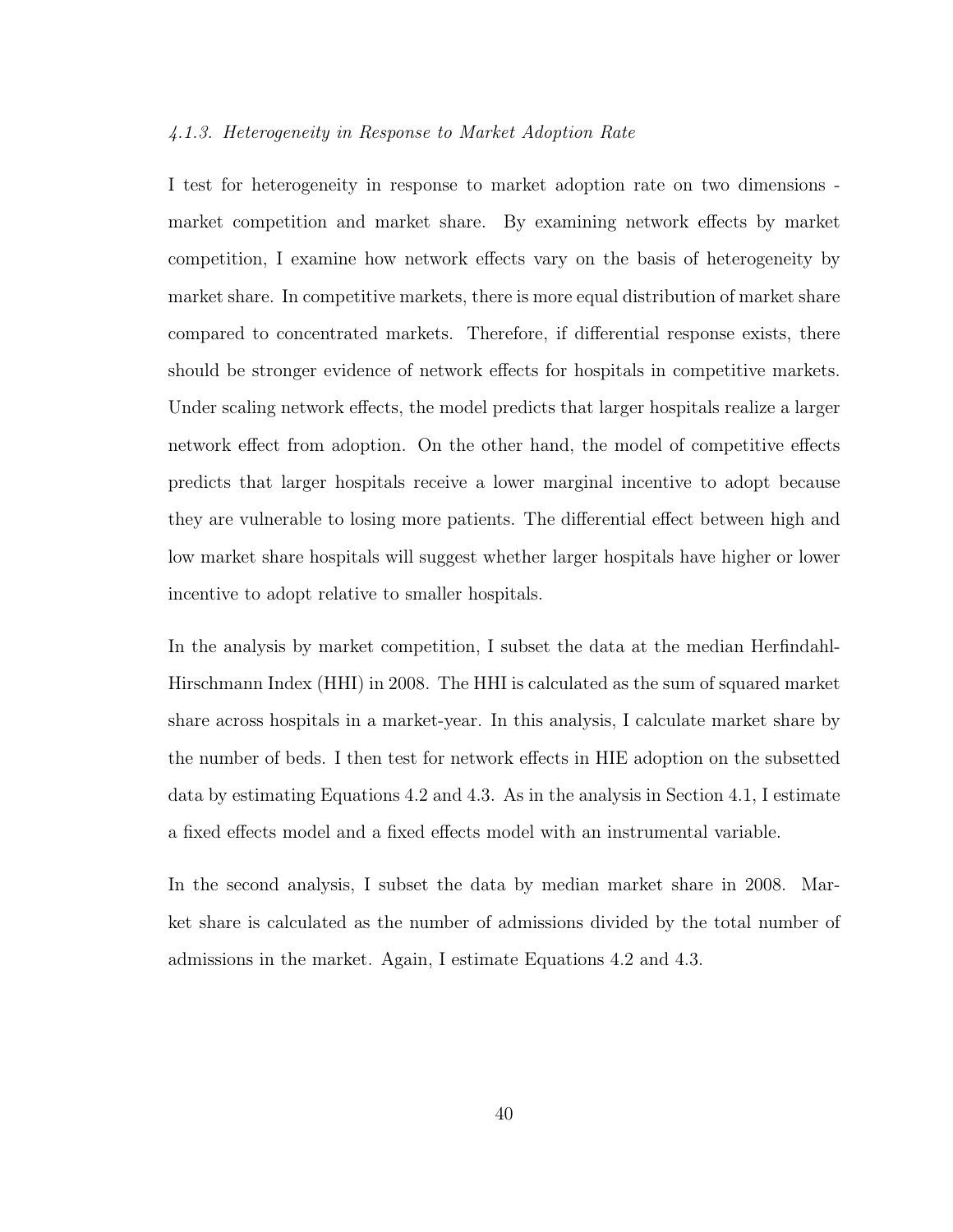### 4.1.4. Data

This analysis uses hospital-level panel data described in Section 3.1. The panel represents hospitals from 2009 to 2012.

# 4.2. Empirical Strategy: Network Effects in Vendor Choice

In the second analysis, I test for network effects in hospitals' vendor choice. Since hospitals' can choose from multiple vendors, I estimate a multinomial logit model:

$$
Vendor_{isjt} = \frac{exp(\beta_1 f(v_{-sjt}) + v + t + \epsilon_{isjt})}{1 + \sum_{k=1}^{K} exp(\beta_1 f(v_{-sjt}) + v_k + t + \epsilon_{isjt})}
$$
(4.4)

where  $Vendor_{isjt}$  is vendor choice of hospital i in system s and market j at time t,  $f(v_{-sjt})$  is the fraction of other hospitals in market j and not in system s that have adopted vendor  $v, v$  indicates vendor fixed effects, t indicates year fixed effects, and  $\epsilon_{isjt}$  is an error. The explanatory variable of interest is measured equivalently to the explanatory variable in the previous analysis.

I estimate Equation 5.1 with a conditional logit to estimate a probability of adoption for each vendor for each hospital.

I use two measures of the dependent variable. The first measure is use and it indicates whether a hospital reports having that vendor in a given year. The second dependent variable is adopt and it indicates whether the hospital reports having adopted the vendor in that year. The adopt measure is analogous to the dependent variable used in the previous analysis. The analysis focuses on clinical data repository software and much adoption occurs before the study period. Therefore, analyses with the second measure of vendor choice, adopt have fewer observations. Unlike in the analysis on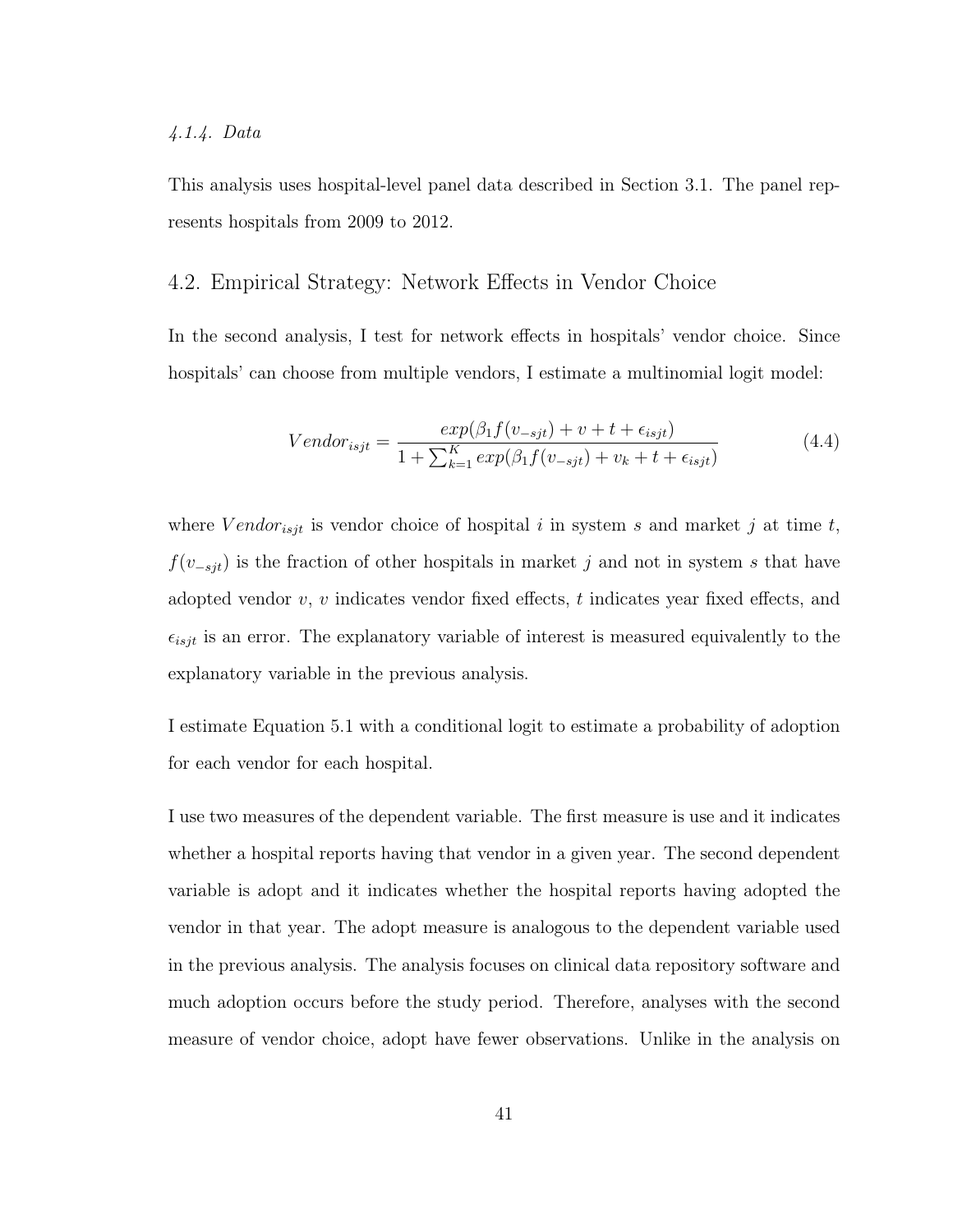HIE adoption, I allow for hospitals to switch vendors during the study period.

# 4.2.1. Addressing the Endogeneity Problem

Concerns about endogeneity that were discussed in Subsection 4.1.1 may also be a concern in this analysis of vendor choice. The example of a marketing-campaign biasing measurement of network effects in vendor choice may be relevant in this setting. To address potential endogeneity, I use an instrumental variable and a two stage residual inclusion estimation method (Terza, Basu, and Rathouz 2008). The instrument is analogous to that in the previous analysis. I instrument for market adoption rate of vendors with adoption rates of hospitals outside the market in the systems represented.

I estimate a two stage residual inclusion model rather than a two stage fixed effects model because the second stage is nonlinear. The two stage model is as follows:

$$
f(v_{-i-sjt}) = \beta'_0 + \beta'_1 g(v_{-i-s-jt}) + v' + t' + \epsilon'_{isjt}
$$

$$
Vendor_{isjt} = \frac{exp(\beta_1 f(v_{-i-s-jt}) + v + t + \widehat{\epsilon'_{isjt}} + \epsilon_{isjt})}{1 + \sum_{k=1}^K exp(\beta_1 f(v_{-i-sjt}) + v_k + t + \widehat{\epsilon'_{isjt}} + \epsilon_{isjt})}
$$

where  $g(v_{-i-s-jt})$  is the instrumental variable and  $\epsilon'_{isjt}$  indicates the predicted residuals. As in the previous analysis, I will also examine the first stage results for the strength of the instrument.

### 4.2.2. Data

This analysis also uses hospital-level panel data described in Section 3.1. Years 2008 through 2012 are represented in specifications with the dependent variable indicat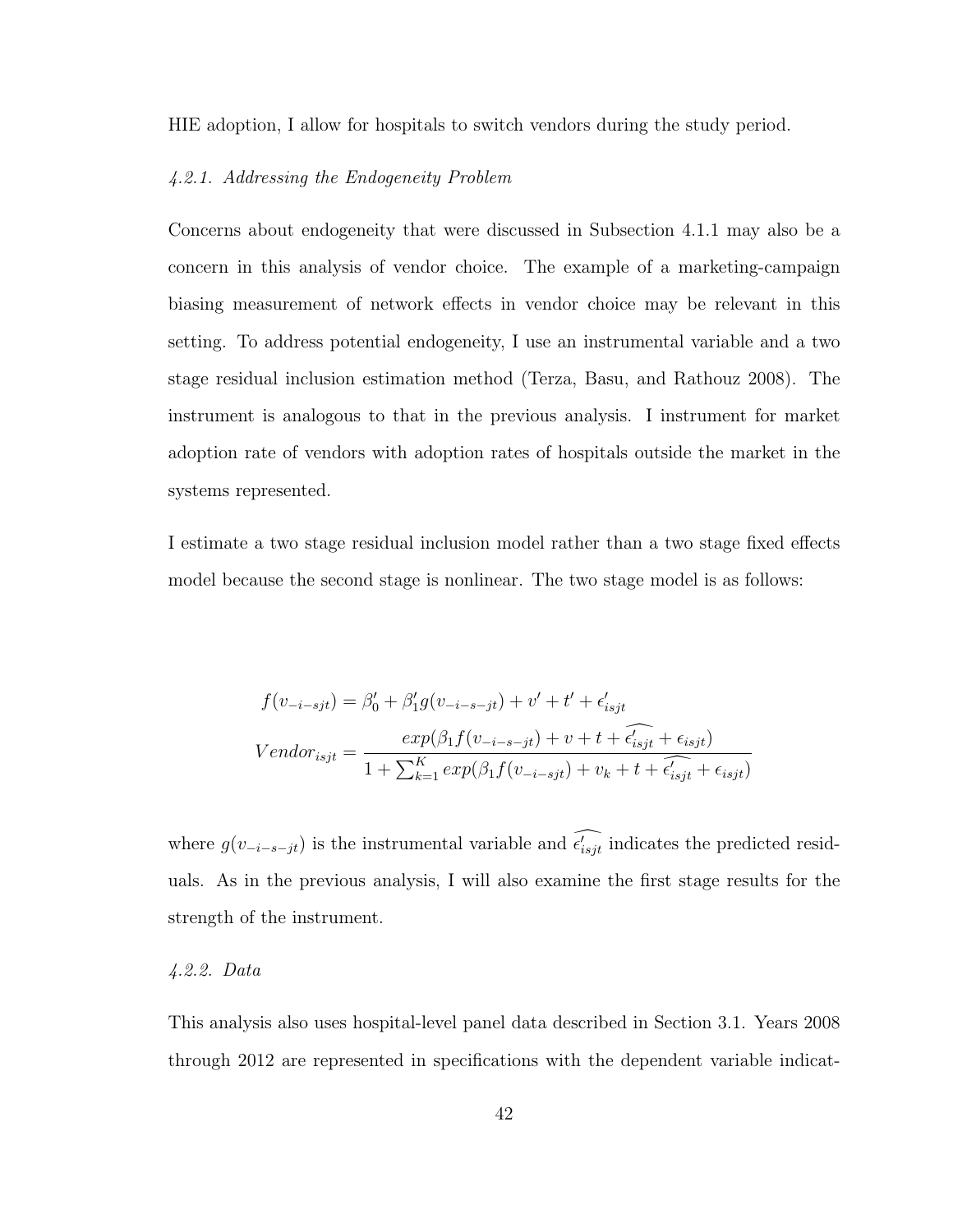ing use of a vendor. The panel begins in year 2009 for specifications in which the dependent variable is measured as adoption.

### 4.2.3. Descriptive Statistics

Table 5 reports descriptive statistics of the national hospital data set at the hospital level. Eighteen percent of hospitals adopt HIE during the study period, and 52% of hospitals have HIE. Market adoption rates are 49% on average. Tables 6 and 7 compare HIE adopters and non-adopters by year. In general, hospitals that adopt are larger than hospitals that do not adopt HIE. Adopting hospitals are also more likely to be non-profit and less likely to be for-profits.

Table 8 reports descriptive statistics at the market-level. The data set represents 1,107 market-years. In the average market, 56% of hospitals have adopted HIE. The average hospital has about 15 hospitals and 2.6 systems. Fifty-three percent of hospitals are system-members.

Figure 4 shows distribution of HIE market adoption rates over the study period. The figure illustrates the variation in rates over time and the increasing rates of adoption over the course of the study period.

Table 9 reports system-level descriptive statistics. The data set represents 973 hospital system-years. The average system has about eight hospitals and spans three markets. HIE adoption rates in the average system is 47%.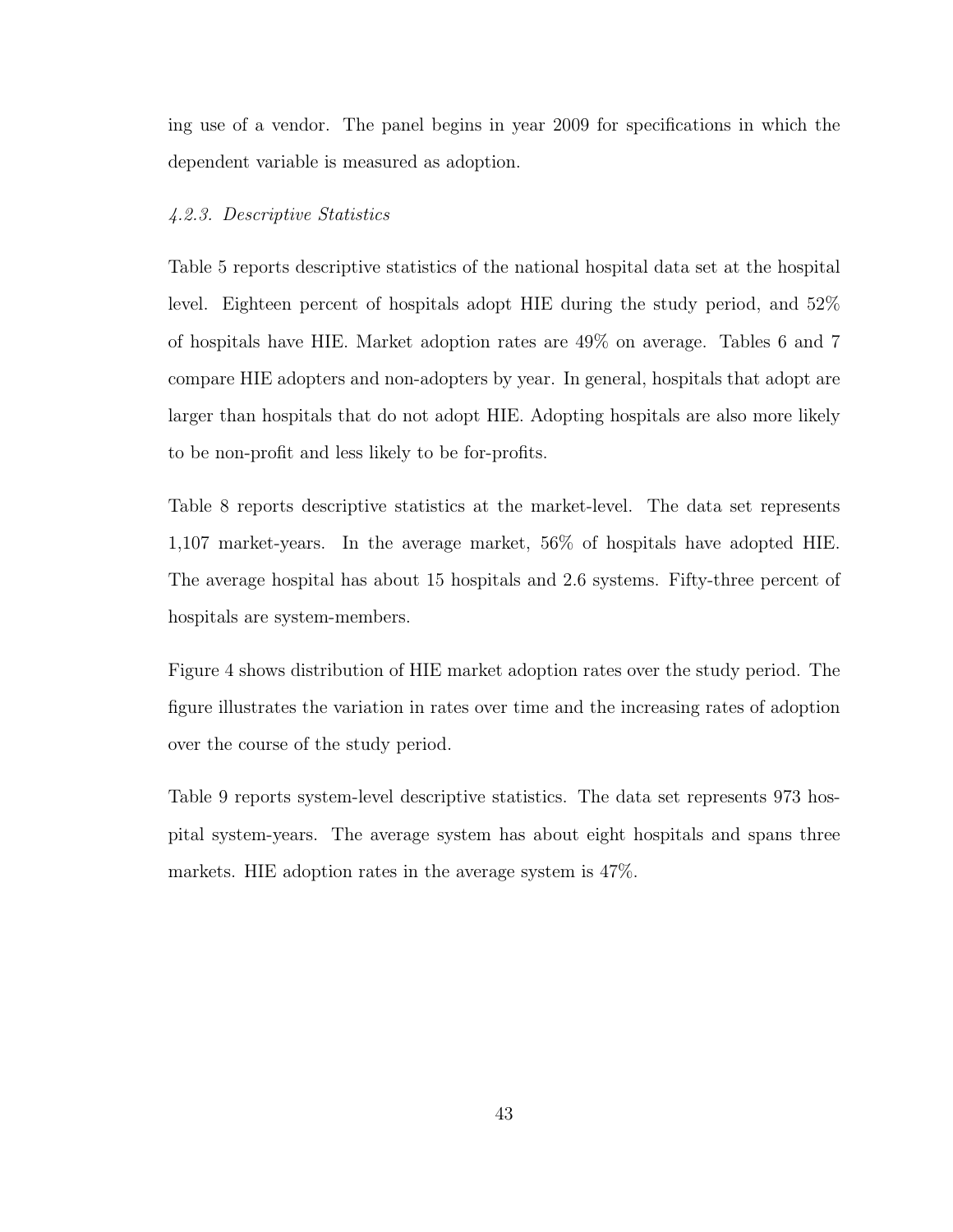Table 5: Hospital-Level Summary Statistics

| Variable               | Obs   | Mean     | Std. Dev. | Min              | Max    |
|------------------------|-------|----------|-----------|------------------|--------|
| Adopts HIE             | 8,472 | .18      | .38       | $\left( \right)$ |        |
| Fraction HIE           | 8,472 | .52      | .21       | 0                |        |
| Fraction HIE in System | 8,472 | .49      | .19       | 0                |        |
| Admissions             | 8,472 | 6,270.91 | 7,739.13  | 50               | 70,384 |
| Portion Medicare       | 8,471 | .52      | .18       | 0                | 1      |
| Portion Medicaid       | 8,471 | .19      | .15       | 0                | .99    |
| Market Share           | 8,472 | .06      | $\cdot$ 1 | $\left( \right)$ | .94    |
| Year 2009              | 8,472 | .32      | .47       | 0                | 1      |
| Year $2010$            | 8,472 | .26      | .44       | 0                | 1      |
| Year $2011$            | 8,472 | .22      | .42       | 0                | 1      |
| Year $2012$            | 8,472 | .2       | $\cdot$ 4 |                  |        |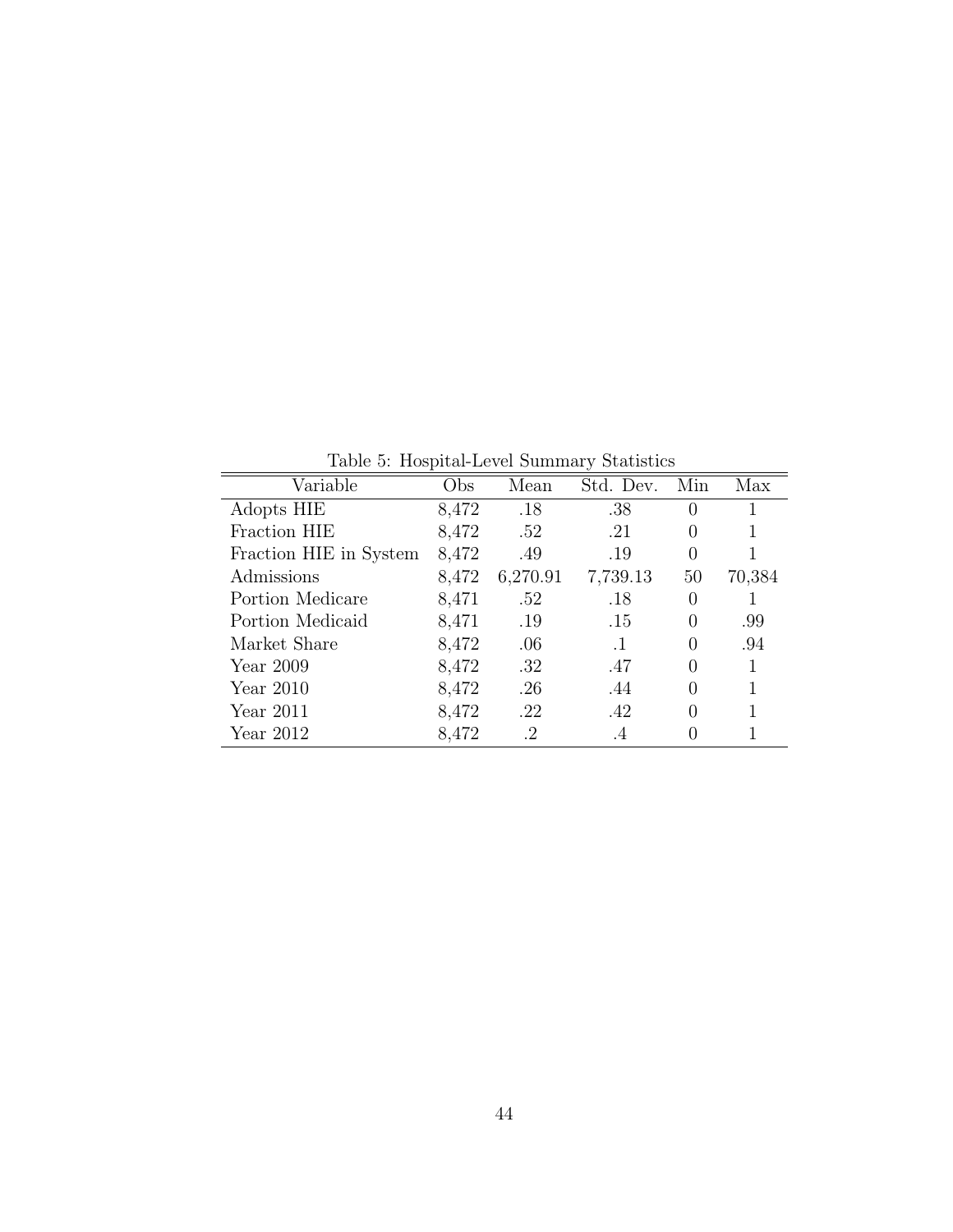| Table 6:             | Hospital                                                          |                                                                                    | Characteristics of Adopters and Non-Adopters, Mean (SD)                                                                           |                                                                                          |                                                                                                  |                                                     |                                                                                                                                                                                                                                                                                                                              |                                                                                                                        |
|----------------------|-------------------------------------------------------------------|------------------------------------------------------------------------------------|-----------------------------------------------------------------------------------------------------------------------------------|------------------------------------------------------------------------------------------|--------------------------------------------------------------------------------------------------|-----------------------------------------------------|------------------------------------------------------------------------------------------------------------------------------------------------------------------------------------------------------------------------------------------------------------------------------------------------------------------------------|------------------------------------------------------------------------------------------------------------------------|
|                      | 2008                                                              |                                                                                    | <b>2009</b>                                                                                                                       |                                                                                          | 2010                                                                                             |                                                     | 201                                                                                                                                                                                                                                                                                                                          |                                                                                                                        |
|                      | ${\rm Yes}$                                                       | $\mathcal{L}_{\mathsf{O}}$                                                         | ${\rm Yes}$                                                                                                                       | $\overline{R}$                                                                           | Yes                                                                                              | $\overline{S}$                                      | ${\rm Yes}$                                                                                                                                                                                                                                                                                                                  | $\overline{N}$                                                                                                         |
| Admissions           |                                                                   |                                                                                    |                                                                                                                                   |                                                                                          |                                                                                                  | 5,833                                               |                                                                                                                                                                                                                                                                                                                              | $\frac{5}{6}$ , 674)                                                                                                   |
|                      | (9,332)                                                           |                                                                                    |                                                                                                                                   |                                                                                          |                                                                                                  | (7,095)                                             | $\frac{6,080}{7,608}$                                                                                                                                                                                                                                                                                                        |                                                                                                                        |
| Number Beds          |                                                                   |                                                                                    |                                                                                                                                   |                                                                                          |                                                                                                  | 14                                                  | 149                                                                                                                                                                                                                                                                                                                          |                                                                                                                        |
|                      | $^{175}_{171}$                                                    | $\begin{array}{c} 6,479 \\ (8,030) \\ 153 \\ (165) \end{array}$                    |                                                                                                                                   |                                                                                          | $7,249$<br>(8,724)<br>170<br>170<br>190)                                                         | $(151)$                                             | (161)                                                                                                                                                                                                                                                                                                                        | $\frac{142}{(147)}$<br>$\frac{9.5}{9.5}$<br>$\frac{38}{162}$                                                           |
| Physicians<br>Number |                                                                   |                                                                                    |                                                                                                                                   |                                                                                          |                                                                                                  |                                                     |                                                                                                                                                                                                                                                                                                                              |                                                                                                                        |
|                      | $(84)$<br>$221$<br>$(309)$                                        |                                                                                    |                                                                                                                                   |                                                                                          |                                                                                                  | $(60)$<br>165<br>(228)                              |                                                                                                                                                                                                                                                                                                                              |                                                                                                                        |
| Number RN Nurses     |                                                                   |                                                                                    |                                                                                                                                   |                                                                                          |                                                                                                  |                                                     |                                                                                                                                                                                                                                                                                                                              |                                                                                                                        |
|                      |                                                                   |                                                                                    |                                                                                                                                   |                                                                                          |                                                                                                  |                                                     |                                                                                                                                                                                                                                                                                                                              | $(218)$                                                                                                                |
| Portion Medicare     |                                                                   |                                                                                    |                                                                                                                                   |                                                                                          |                                                                                                  |                                                     |                                                                                                                                                                                                                                                                                                                              |                                                                                                                        |
|                      |                                                                   |                                                                                    |                                                                                                                                   |                                                                                          |                                                                                                  |                                                     |                                                                                                                                                                                                                                                                                                                              |                                                                                                                        |
| Portion Medicaid     |                                                                   |                                                                                    |                                                                                                                                   |                                                                                          |                                                                                                  |                                                     |                                                                                                                                                                                                                                                                                                                              |                                                                                                                        |
|                      | $\begin{array}{c} 5.53 \\ -0.53 \\ -0.53 \\ -0.53 \\ \end{array}$ | $(66)$<br>$177$<br>$(259)$<br>$32$<br>$32$<br>$39$<br>$35$<br>$35$<br>$35$<br>$35$ | $\begin{array}{c} 8,289 \\ (10,351) \\ (200) \\ (350) \\ (351) \\ (351) \\ (357) \\ (357) \\ (15) \\ (15) \\ (15) \\ \end{array}$ | 6,068<br>(7,360)<br>147<br>(156)<br>120<br>120<br>120<br>130<br>140<br>150<br>154<br>154 | $(59)$<br>$219$<br>$234$<br>$324$<br>$324$<br>$329$<br>$329$<br>$329$<br>$359$<br>$359$<br>$359$ | $\begin{array}{c} .53 \\ .18 \\ .15 \end{array}$    | $\begin{array}{c} (95) \\[-4pt] 263) \\[-4pt] 263) \\[-4pt] 263) \\[-4pt] 263) \\[-4pt] 263) \\[-4pt] 263) \\[-4pt] 263) \\[-4pt] 263) \\[-4pt] 263) \\[-4pt] 263) \\[-4pt] 263) \\[-4pt] 263) \\[-4pt] 263) \\[-4pt] 263) \\[-4pt] 263) \\[-4pt] 263) \\[-4pt] 263) \\[-4pt] 263) \\[-4pt] 263) \\[-4pt] 263) \\[-4pt] 263$ | $380.38$<br>$3.57$<br>$3.57$<br>$3.57$<br>$3.57$<br>$3.57$<br>$3.57$<br>$3.57$<br>$3.57$<br>$3.57$<br>$3.57$<br>$3.57$ |
| System member        |                                                                   |                                                                                    |                                                                                                                                   |                                                                                          |                                                                                                  |                                                     |                                                                                                                                                                                                                                                                                                                              |                                                                                                                        |
|                      | $\frac{17}{17}$                                                   | $\widetilde{\mathbb{G}}$ )                                                         | $\frac{1}{2}$                                                                                                                     | $\left(\begin{matrix} .5 \\ .3 \end{matrix}\right)$                                      | $\begin{array}{c} \boxed{.5} \\ 1.8 \end{array}$                                                 | $\left(\begin{matrix} .5 \\ .3 \end{matrix}\right)$ |                                                                                                                                                                                                                                                                                                                              |                                                                                                                        |
| Jir<br>Academic Med  |                                                                   |                                                                                    |                                                                                                                                   |                                                                                          |                                                                                                  |                                                     |                                                                                                                                                                                                                                                                                                                              |                                                                                                                        |
|                      | $\frac{320}{10}$                                                  | $(.39)$<br>$.055$                                                                  | $(45)$<br>$(36)$                                                                                                                  | $\frac{38}{05}$                                                                          | $(42)$<br>078                                                                                    | (.37)                                               | $\widetilde{A}$                                                                                                                                                                                                                                                                                                              |                                                                                                                        |
| Market Share         |                                                                   |                                                                                    |                                                                                                                                   |                                                                                          |                                                                                                  |                                                     | $.06^{\text{-}}$                                                                                                                                                                                                                                                                                                             |                                                                                                                        |
|                      | $\overline{.12}$                                                  | (095)                                                                              | $\left( \frac{3}{2} \right)$                                                                                                      | $\overline{.09}$                                                                         | $\Xi$                                                                                            | (089)                                               | (98)                                                                                                                                                                                                                                                                                                                         | .085                                                                                                                   |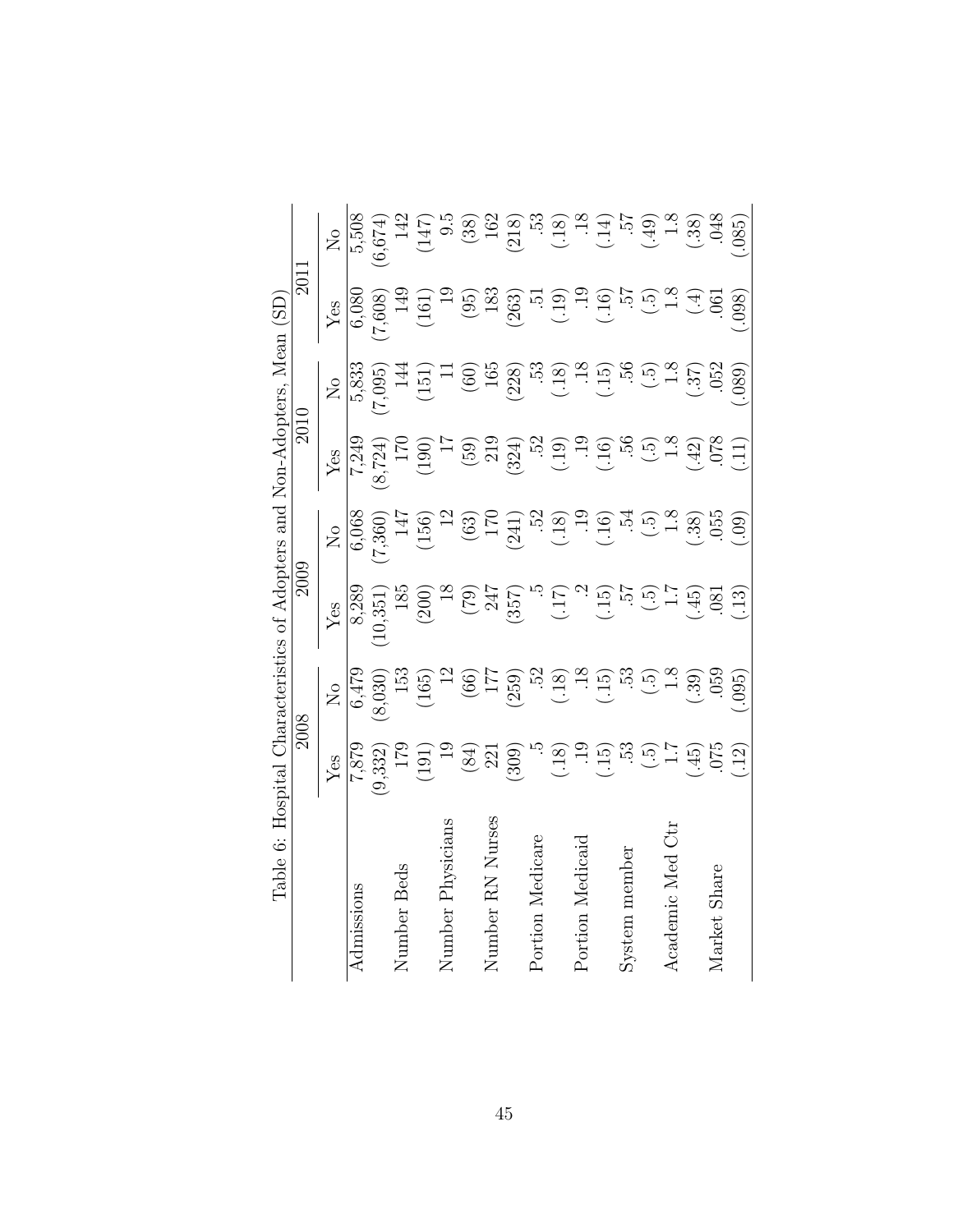| Table 7: Hospital Ownership by Adopters and Non-Adopters, Percent |                |                  |    |                                                                                       |                   |                     |                 |                                                                    |
|-------------------------------------------------------------------|----------------|------------------|----|---------------------------------------------------------------------------------------|-------------------|---------------------|-----------------|--------------------------------------------------------------------|
|                                                                   |                | 2008             |    |                                                                                       | $\overline{2010}$ |                     | 2011            |                                                                    |
|                                                                   |                | Yes No           |    | $Yes$ No                                                                              |                   | $\frac{Yes}{No}$ No |                 | $Yes$ No                                                           |
| or profit                                                         |                | $23$             |    |                                                                                       | $\frac{2}{3}$     | $\overline{27}$     | $\overline{14}$ | 32                                                                 |
| Fovnonfedera                                                      | 25             |                  | 25 |                                                                                       | 28                | 23                  | 26              | 22                                                                 |
| $\rm{Non}$ Profit                                                 | $\mathbb{S}^3$ |                  |    | $\begin{array}{ccc} & 8 & 24 \\ 25 & 25 & \\ 66 & 51 & \\ 100 & 100 & \\ \end{array}$ | $\overline{60}$   | $\frac{50}{2}$      |                 |                                                                    |
| $\mbox{Total}$                                                    | $\overline{0}$ | $\frac{53}{100}$ |    |                                                                                       | 100               | 100                 |                 | $\begin{array}{cc}\n 60 & 46 \\  \hline\n 100 & 100\n \end{array}$ |

 $\overline{\text{F}}$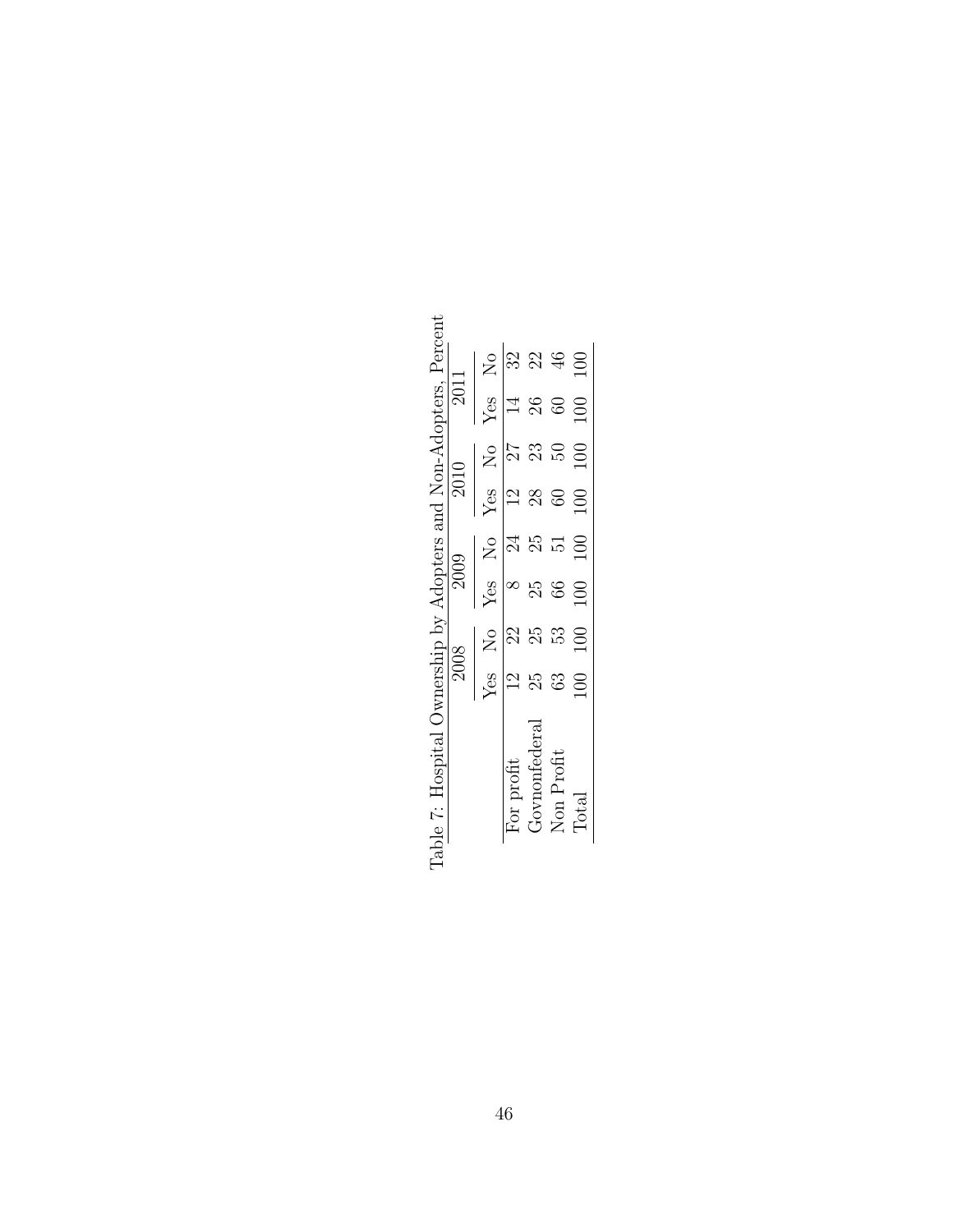| $10000$ $\sigma$ . Married Hover Duminical, Decembered |      |           |     |     |  |
|--------------------------------------------------------|------|-----------|-----|-----|--|
| $_{\rm obs}$                                           | Mean | Std. Dev. | Min | Max |  |
| 1,107                                                  | .56  | .23       |     |     |  |
| 1,107                                                  | .21  | .14       | .02 | .87 |  |
| 1,107                                                  | 14.9 | 13.1      | 2   | 79  |  |
| 1,107                                                  | 2.57 | 2.5       |     | 17  |  |
| 1,107                                                  | .53  | .32       |     |     |  |
|                                                        |      |           |     |     |  |

Table 8: Market-Level Summary Statistics

Figure 4: Market Adoption Rates

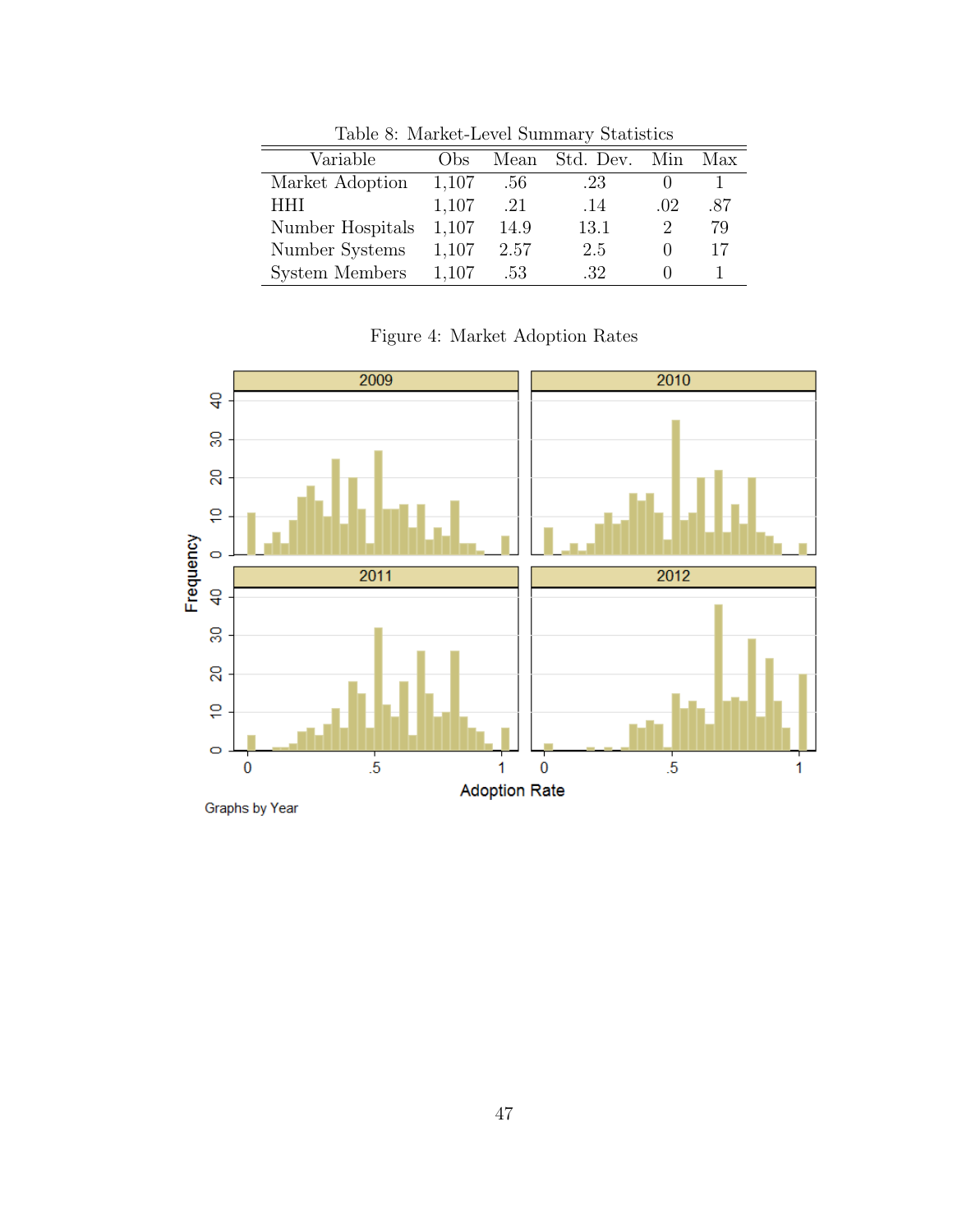| Table 9. Dybicht Level Dummary Diamones. 2000 2012 |     |      |                            |      |
|----------------------------------------------------|-----|------|----------------------------|------|
| Variable                                           |     |      | Obs Mean Std. Dev. Min Max |      |
| Number Hospitals                                   | 973 | 8.44 | 15.25                      | -133 |
| Number Markets                                     | 973 | 2.93 | 5.94                       | 64   |
| System HIE Adoption 973                            |     | .47  | -34                        |      |

Table 9: System-Level Summary Statistics: 2008 - 2012

### 4.3. Empirical Strategy: Network Effects by Clinical Integration

In the third analysis, I test the effect of clinical integration measured by the fraction of shared patients on the likelihood of two hospitals being interoperable.

I estimate a fixed effects linear regression on the following model:

Interoperable<sub>ijt</sub> = 
$$
\beta_1
$$
 PatientsShared<sub>ijt</sub> +  $\beta_2$ SameSystem<sub>ij</sub>  
+ $\beta_3$ Distance<sub>ij</sub> +  $\alpha_i$  +  $\alpha_j$  + t +  $\epsilon_{ijt}$ 

where each observation represents a hospital pair  $ij$  at time t. The dependent variable Interoperable<sub>ijt</sub> indicates if hospitals i and j are interoperable at time t. Interoperability is defined as yes if hospitals i and j use the same vendor.  $Patients Shared_{ijt}$ is the portion of patients who visit hospitals i and j in time t divided by the average number of unique patients visiting hospitals  $i$  and  $j$  in year  $t$ . I also control for SameSystem<sub>ij</sub>, whether hospital i and j are in the same system, and  $Distance_{ij}$ , the distance between hospitals  $i$  and  $j$ . Distance is straight-line measure between the hospitals. I also include year fixed effects and fixed effects for hospitals i and j.

I estimate two versions of the model, handling hospital pairs in which neither hospital has adopted a vendor differently. In the first version, if neither hospital has adopted a system, I define the pair as not interoperable. In the second version, I drop hospitals in which neither hospital has adopted a system.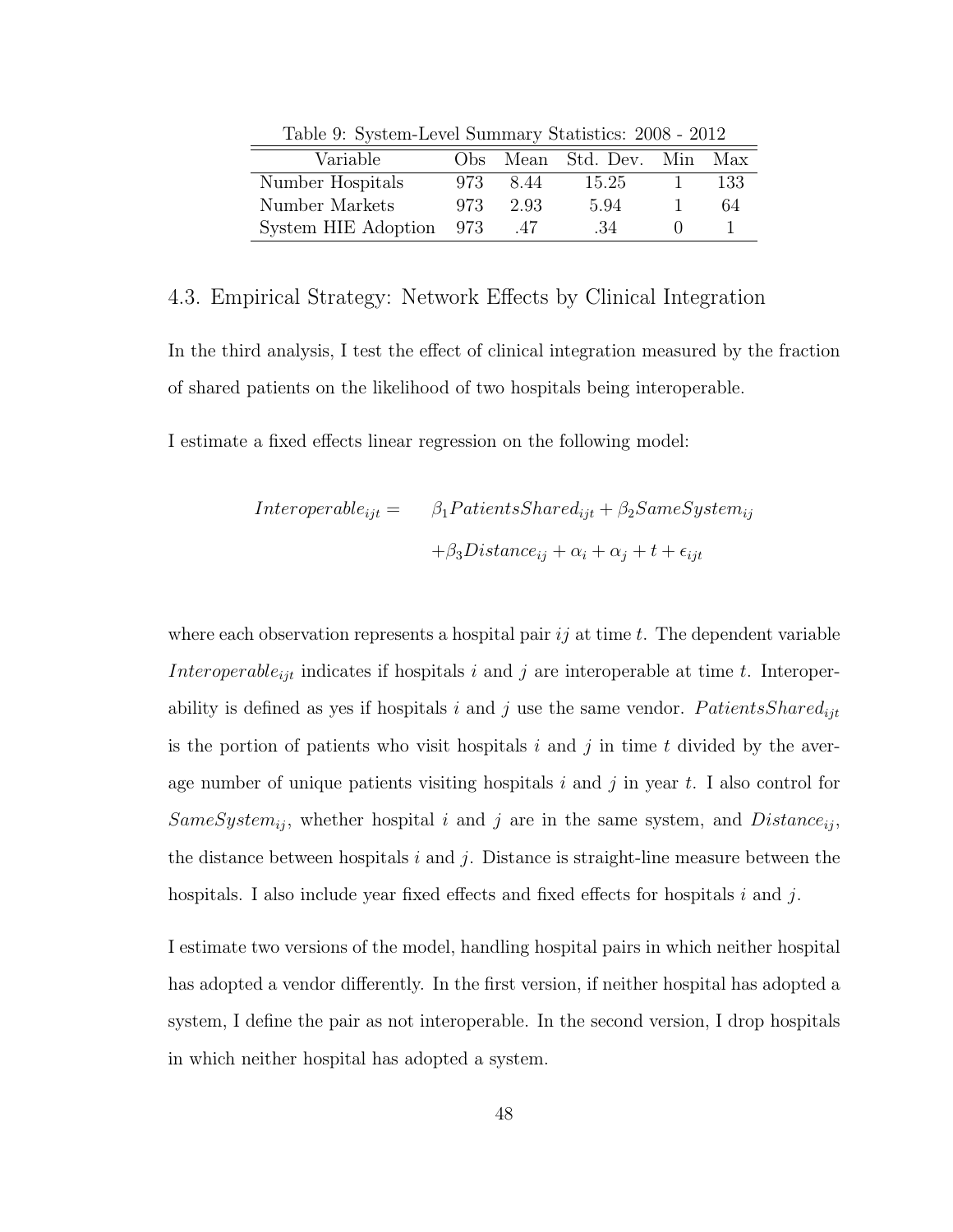If network effects exist,  $\beta_1$  is significant and positive. This indicates that a higher number of patients shared between two hospitals increases the likelihood that they adopt the same vendor.

### 4.3.1. Data

This analysis uses hospitals from the multi-state panel data from 2008 to 2011 described in Section 3.2. However, the data is organized in a pairwise fashion where each observation represents hospitals i and j at time t. The number and fraction of patients shared between the two hospitals is calculated from the state inpatient data. The sample consists of all hospital pairs that share any patients and all hospital pairs in a given market.

### 4.3.2. Descriptive Statistics

Table 10 shows descriptive statistics for the hospital pairwise data set. There are 60,245 hospital pairs in the data set. Fifteen percent are interoperable, average distance is one hundred kilometers, and twenty percent are in the same hospital system. The fraction of patients shared ranges from 0% to 15%

|                          |        |          | Table 10. Hoppital I all Dallillary Diamonds |       |          |
|--------------------------|--------|----------|----------------------------------------------|-------|----------|
| Variable                 | Obs.   | Mean     | Std. Dev.                                    | Min   | Max      |
| Interoperability         | 60,245 | .1529    | .3599                                        |       |          |
| Fraction Shared Patients | 60.245 | .0029    | .0073                                        |       | .148     |
| Distance                 | 60.245 | 100.6994 | 116.8353                                     | .0201 | 877.8791 |
| Same System              | 60,245 | .1968    | .3976                                        |       |          |

Table 10: Hospital-Pair Summary Statistics

# 4.4. Results: Network Effects in HIE Adoption

I find evidence of network effects in HIE adoption. Results of the pooled, fixed effects, and two stage fixed effects models are reported in Table 11.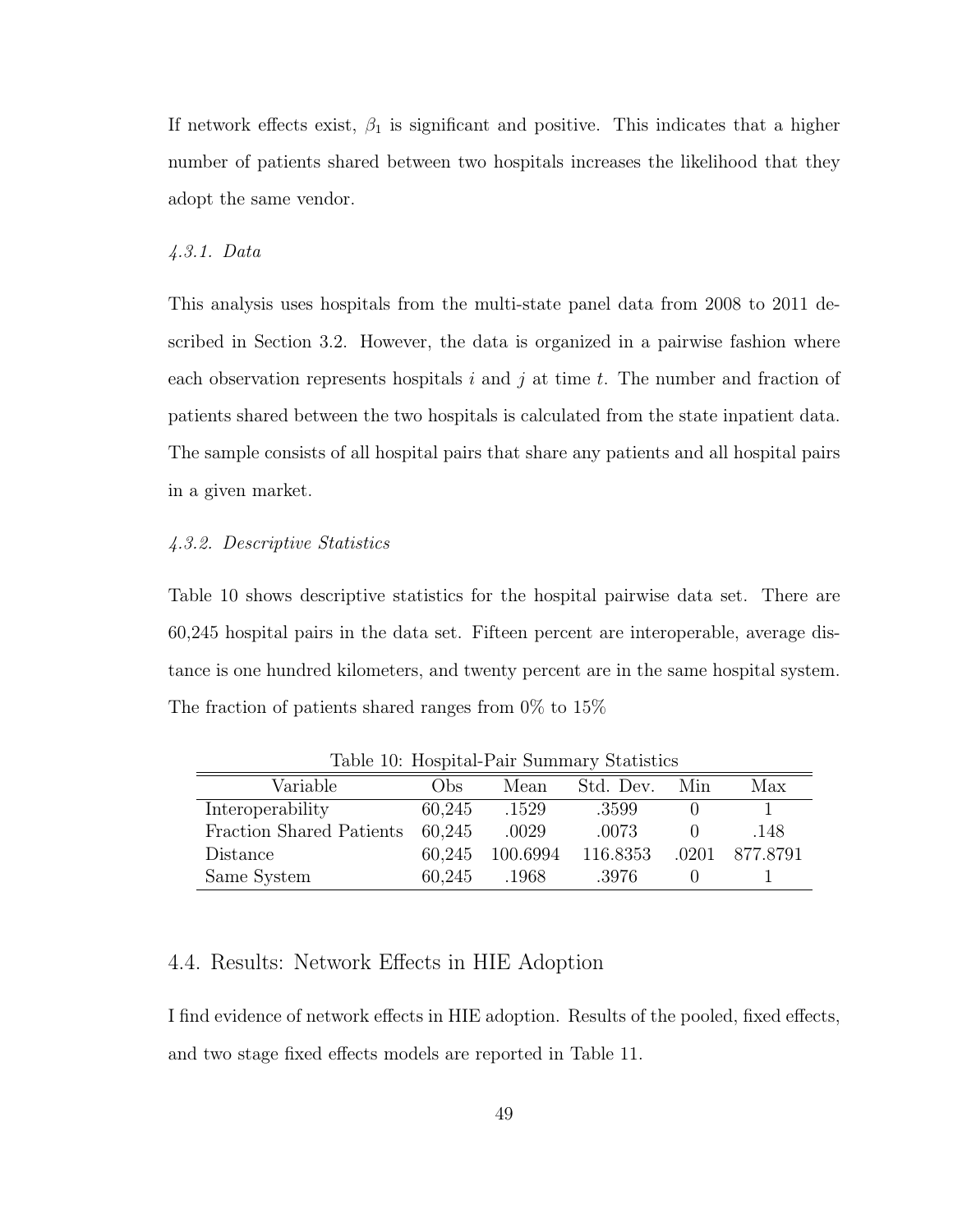I find evidence of network effects in HIE adoption with hospitals more likely to adopt when other hospitals in the market have adopted. The coefficient on fraction HIE reflects the network effect. Column 1 reports results from the pooled regression analysis, and I find positive and statistically significant evidence of network effects on HIE adoption. Column 2 reports results from the fixed effects linear regression and the coefficent is positive and statistically significant. Column 3 reports results from the two stage fixed effects regression and I find a positive and statistically significant coefficient. Using the coefficient from the two stage fixed effects model, the results indicate that a 10% increase in the fraction of adopting hospitals increases a hospital's likelihood of adopting by 9.2%. It is puzzling that the instrumental variables result is higher than the result without the instrumental variables. Generally, endogeneity is expected to affect adoption by hospital  $i$  and adoption by other hospitals in the market in the same direction. However, this result suggests that hospital  $i$  is being affected in the opposite directions. One explanation is that some hospitals in markets with high adoption rates resist HIE adoption as a form of differentiation. For example, if some patients have privacy concerns related to HIE, hospitals may not adopt in order to differentiate themselves and appeal to these patients.

In general, hospital characteristics such as log admissions, portion of Medicare inpatient days, and portion of Medicare inpatient days were not statistically significant, indicating that hospital fixed effects absorb much of the variation. The time fixed effects indicate that we see increasing adoption from years 2009 through 2012.

### 4.4.1. Validity of the Instrumental Variable

The tests support the two stage fixed effects model and instrumental variable. The Hausman test rejects the null hypothesis at the  $p < 0.05$  level suggesting the regressor is endogenous. First stage results for the two stage fixed effects model estimated in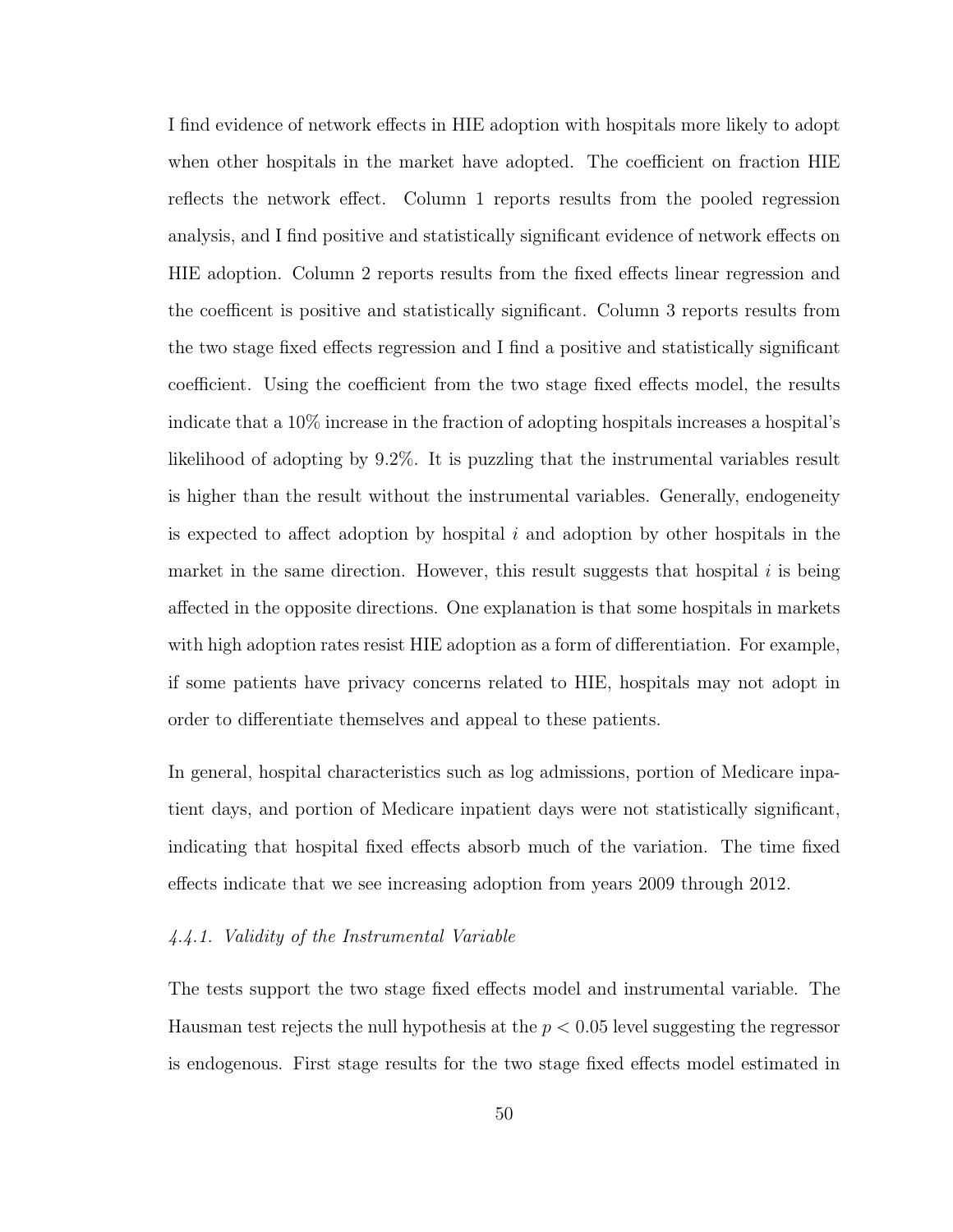|                  | (1)            | (2)        | (3)       |
|------------------|----------------|------------|-----------|
|                  | Pooled         | FE         | FE w/IV   |
| Adoption Rate    | $0.217***$     | $0.202***$ | $0.883**$ |
|                  | (0.02)         | (0.05)     | (0.32)    |
| Admissions (log) | $0.013***$     | 0.023      | 0.038     |
|                  | (0.00)         | (0.03)     | (0.03)    |
| Portion Medicare | $-0.041$       | $-0.005$   | $-0.003$  |
|                  | (0.03)         | (0.05)     | (0.05)    |
| Portion Medicaid | $-0.011$       | 0.068      | 0.067     |
|                  | (0.04)         | (0.07)     | (0.07)    |
| Year $2010$      |                | $0.133***$ | $0.078**$ |
|                  |                | (0.01)     | (0.03)    |
| Year $2011$      |                | $0.171***$ | 0.078     |
|                  |                | (0.01)     | (0.05)    |
| Year $2012$      |                | $0.364***$ | $0.185*$  |
|                  |                | (0.02)     | (0.09)    |
| Constant         | $-0.014$       | $-0.261$   | $-0.670*$ |
|                  | (0.03)         | (0.22)     | (0.30)    |
| Observations     | 8,470          | 8,470      | 8,470     |
| F statistic      | 35             | 241        | 232       |
| Hospital FE      | $\rm No$       | Yes        | Yes       |
| Year FE          | N <sub>o</sub> | Yes        | Yes       |

Table 11: Effect of Market Adoption Rate on HIE Adoption

\*  $p < 0.05$ , \*\*  $p < 0.01$ , \*\*\*  $p < 0.001$ . Standard errors in parentheses.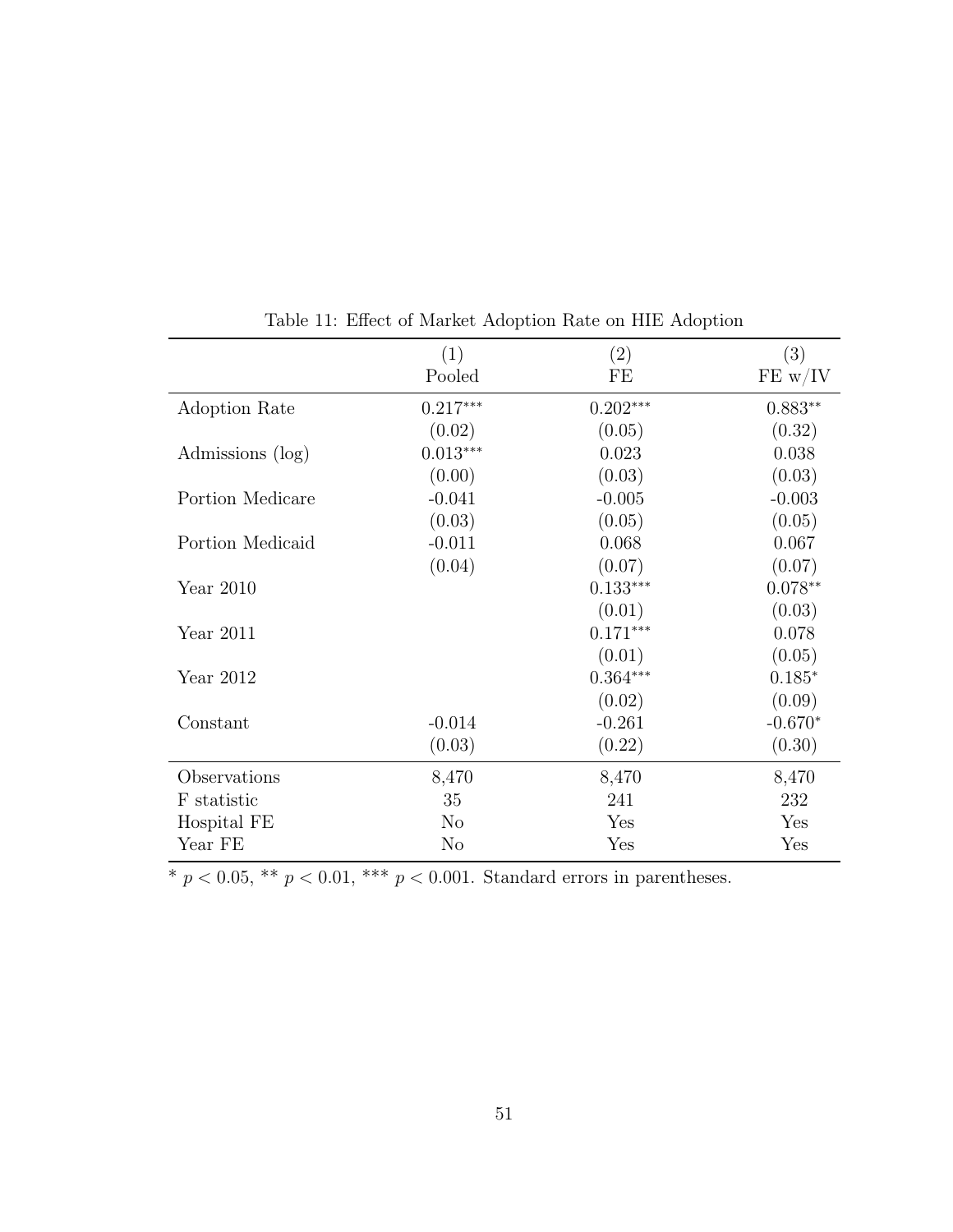|                      | FE         |
|----------------------|------------|
| System Adoption Rate | $0.176***$ |
|                      | (0.02)     |
| Admissions (log)     | $-0.022**$ |
|                      | (0.01)     |
| Portion Medicare     | $-0.004$   |
|                      | (0.01)     |
| Portion Medicaid     | $-0.001$   |
|                      | (0.02)     |
| Year $2010$          | $0.067***$ |
|                      | (0.00)     |
| Year 2011            | $0.113***$ |
|                      | (0.00)     |
| Year 2012            | $0.218***$ |
|                      | (0.01)     |
| Constant             | $0.525***$ |
|                      | (0.06)     |
| Observations         | 8,470      |
| F statistic          | 827        |
| Hospital FE          | Yes        |
| Year FE              | Yes        |

Table 12: First Stage - Effect of Out of Market System Adoption on Adoption Rate

 $\frac{1}{\sqrt[p]{p}} < 0.05$ , \*\*  $p < 0.01$ , \*\*\*  $p < 0.001$ . Standard errors in parentheses.

Table 11 are reported in Table 12. The instrumental variable is strongly correlated with the endogenous regressor suggesting a strong instrument. The coefficient on the instrument is positive and statistically significant. The F-statistic is 827. This is high indicating a well-fit model. The large magnitude results from a very small sum of square errors in the data.

Table 13 reports results on correlation of adoption and hospital system adoption rates. The coefficient on system adoption rate is positive and statistically significant. This reinforces the relevance of the instrument, by demonstrating the correlation between HIE adoption and adoption by other hospitals in the system.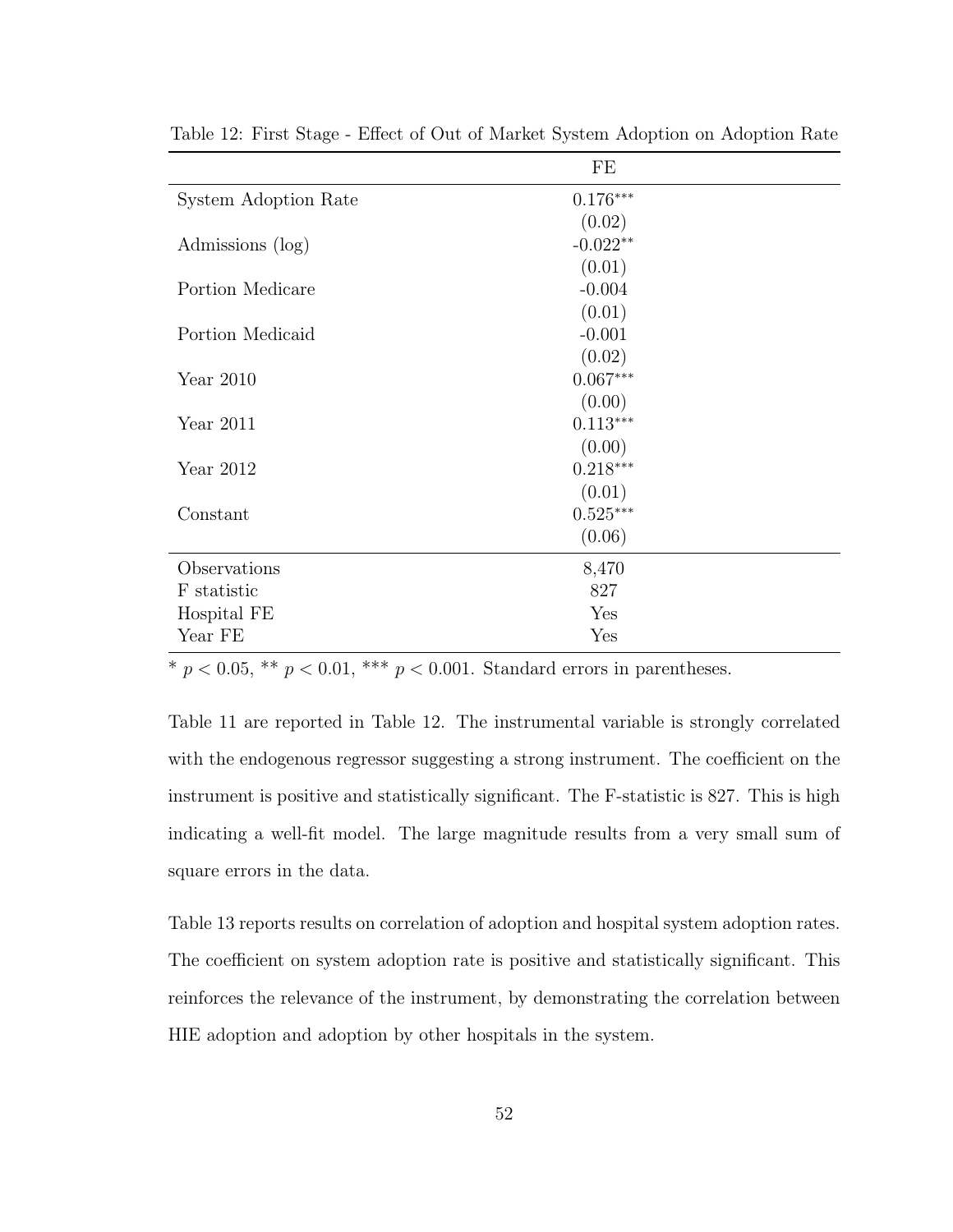|                        | FE         |
|------------------------|------------|
| Fraction HIE in system | $1.047***$ |
|                        | (0.03)     |
| Admissions (log)       | 0.028      |
|                        | (0.03)     |
| Portion Medicare       | $-0.036$   |
|                        | (0.05)     |
| Portion Medicaid       | 0.039      |
|                        | (0.07)     |
| Year $2010$            | $0.054***$ |
|                        | (0.01)     |
| Year $2011$            | $0.044***$ |
|                        | (0.01)     |
| Year 2012              | $0.116***$ |
|                        | (0.01)     |
| Constant               | $-0.576*$  |
|                        | (0.22)     |
| Observations           | 8470       |
| F statistic            | 335        |
| Hospital FE            | Yes        |
| Year FE                | Yes        |

Table 13: Association of Adoption and System Adoption Rate

\*  $p < 0.05$ , \*\*  $p < 0.01$ , \*\*\*  $p < 0.001$ . Standard errors in parentheses.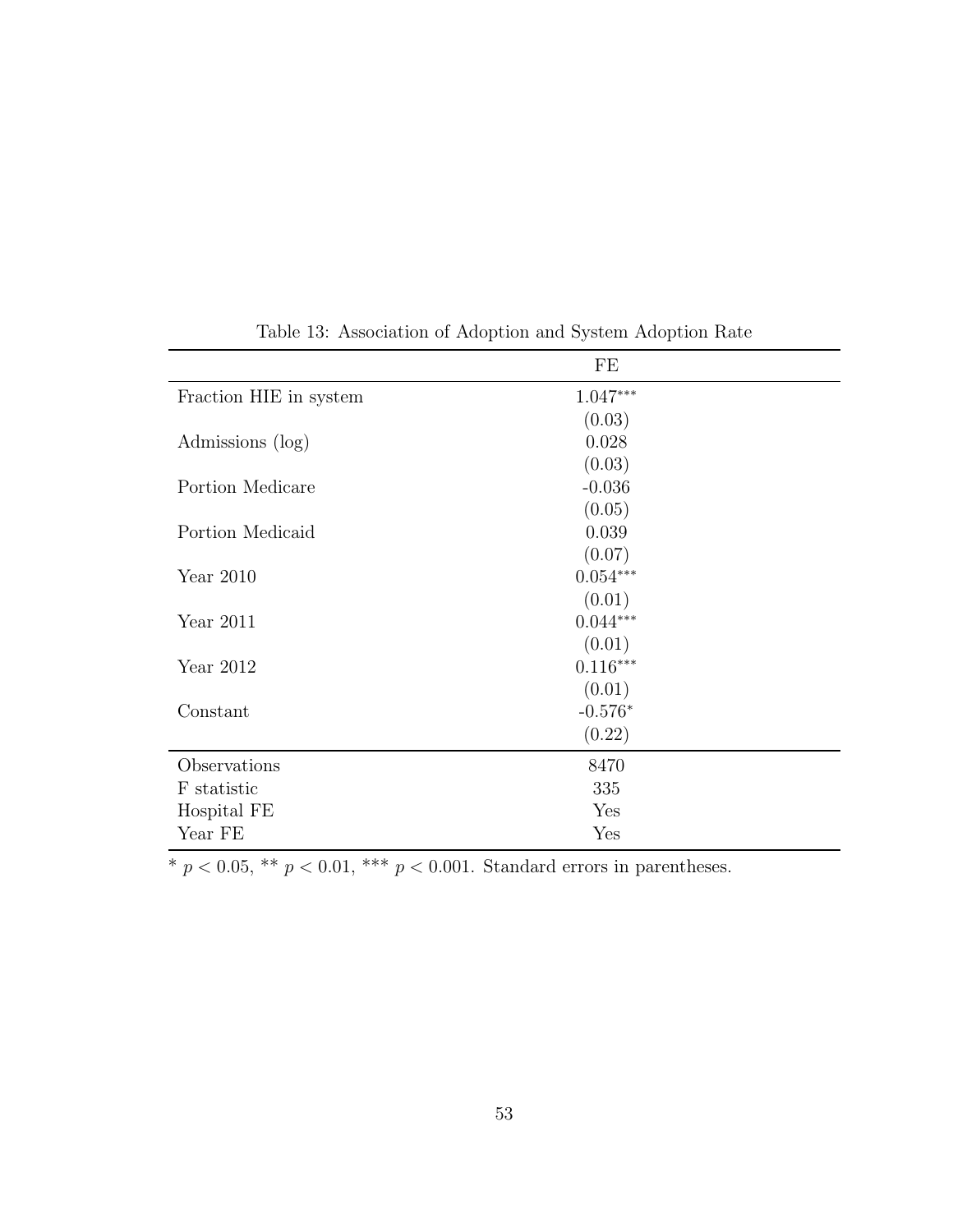### 4.4.2. Results: Sensitivity Analyses

I conduct several sensitivity analyses to test the robustness of the main results reported in Table 11. Results of the sensitivity analyses on HIE adoption are consistent with the main analysis.

Table 14 reports results with weighted adoption rate to account for the greater value adoption by larger hospitals may add relative to adoption by smaller hospitals. Column 1 represents the fixed effects regression on HIE adoption and the coefficient on adoption rate is positive but not statistically significant. Column 2 reports the two stage fixed effects results and the coefficient is much larger and statistically significant. Since the fraction HIE variable is weighted by market share as measured by admissions, it is possible that the large coefficients could be a result of collinearity. To address this possibility, I re-estimate the two stage fixed effects regression for HIE adoption and drop the admissions variable. This result is reported in Column 3. The coefficient on weighted adoption rate remains large. The larger coefficients indicate that larger hospitals are more influential in inducing adoption by other hospitals. Overall, the results of this weighted analysis maintain the existence of network effects for HIE adoption even when accounting for size of the participants.

Table 15 reports results of the analysis with lagged adoption rate. Column 1 reports the results from the fixed effects regression and the coefficient is positive and statistically significant. Column 2 reports the two stage fixed effects results and again the coefficient is also positive and statistically significant. These results also are also consistent with the main results.

Table 16 reports results when hospitals that are missing in the HIMSS and AHA IT data are missing. Fifty-five observations were removed as a result. Column 1 reports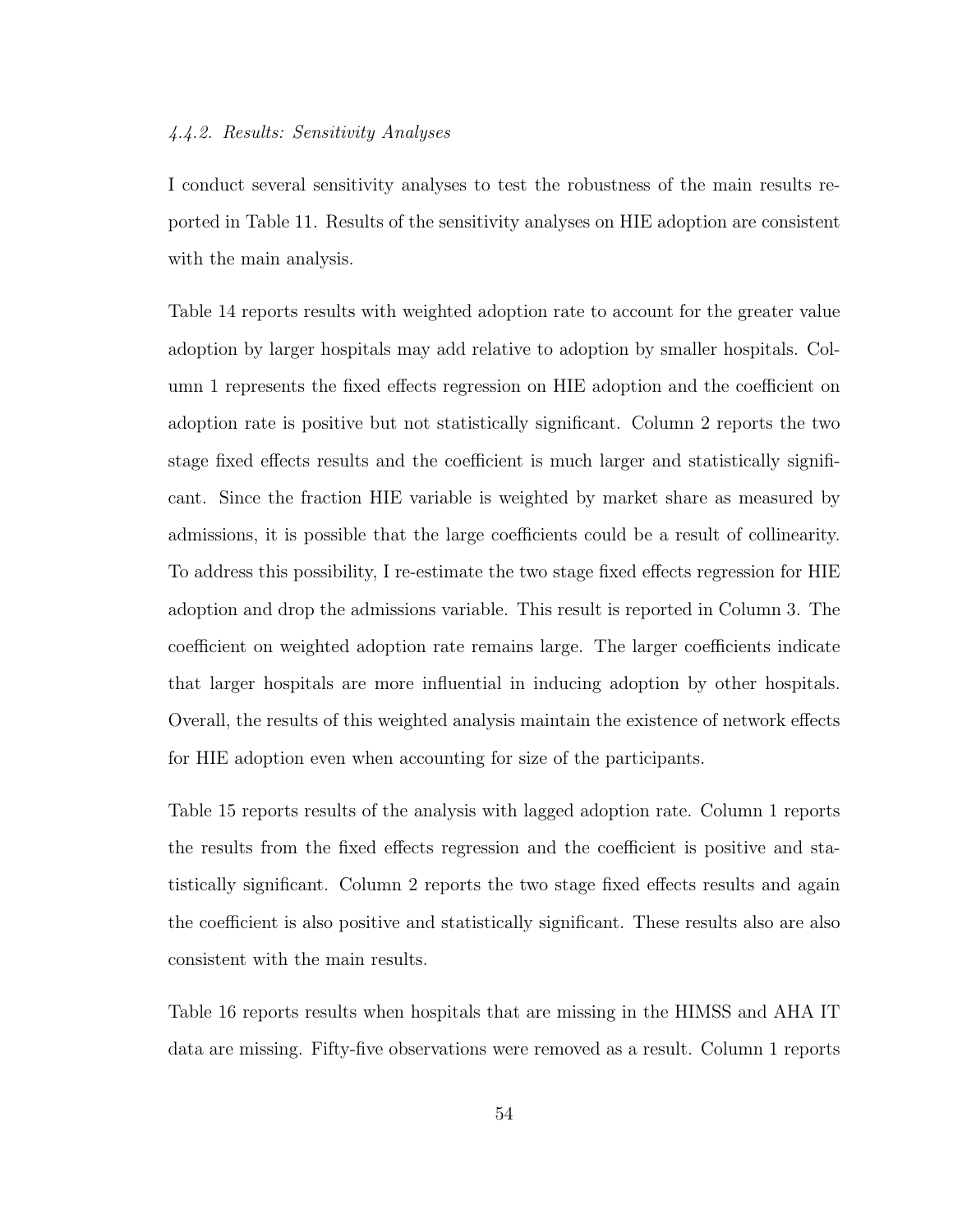|                          | (1)        | (2)        | (3)         |
|--------------------------|------------|------------|-------------|
|                          | Pooled     | FE w/IV    | FE w/IV (2) |
| Adoption Rate (weighted) | 0.316      | $4.745*$   | 4.796*      |
|                          | (0.21)     | (2.15)     | (2.17)      |
| Admissions (log)         | 0.020      | 0.040      |             |
|                          | (0.03)     | (0.03)     |             |
| Portion Medicare         | $-0.006$   | $-0.008$   | $-0.010$    |
|                          | (0.05)     | (0.05)     | (0.05)      |
| Portion Medicaid         | 0.068      | 0.068      | 0.064       |
|                          | (0.07)     | (0.07)     | (0.07)      |
| Year $2010$              | $0.147***$ | $0.118***$ | $0.116***$  |
|                          | (0.01)     | (0.02)     | (0.02)      |
| Year $2011$              | $0.194***$ | $0.142***$ | $0.139***$  |
|                          | (0.01)     | (0.03)     | (0.03)      |
| Year 2012                | $0.411***$ | $0.327***$ | $0.321***$  |
|                          | (0.01)     | (0.04)     | (0.04)      |
| Constant                 | $-0.162$   | $-0.462$   | $-0.145$    |
|                          | (0.24)     | (0.27)     | (0.08)      |
| Observations             | 8,470      | 8,470      | 8,470       |
| F statistic              | 194        | 220        | 256         |
| Hospital FE              | Yes        | Yes        | Yes         |
| Year FE                  | Yes        | Yes        | Yes         |

Table 14: Effect of Weighted Market Adoption Rate on HIE Adoption

\*  $p < 0.05$ , \*\*  $p < 0.01$ , \*\*\*  $p < 0.001$ . Standard errors in parentheses.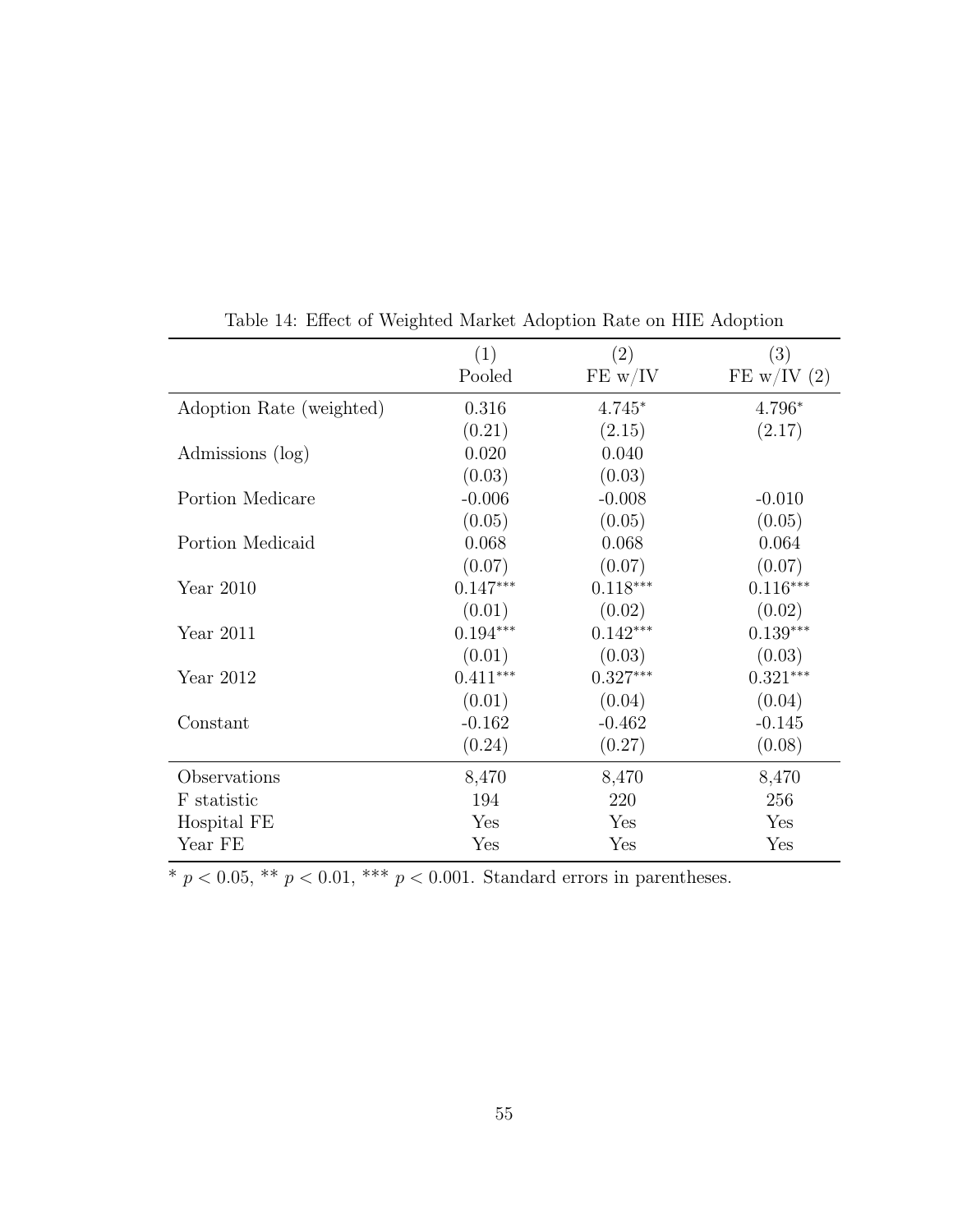|                       | (1)<br>FE | $\left( 2\right)$<br>FE w/IV |
|-----------------------|-----------|------------------------------|
| Adoption Rate(lagged) | $0.237**$ | $0.818*$                     |
|                       | (0.08)    | (0.41)                       |
| Admissions (log)      | 0.028     | 0.043                        |
|                       | (0.04)    | (0.04)                       |
| Portion Medicare      | $-0.035$  | $-0.032$                     |
|                       | (0.07)    | (0.07)                       |
| Portion Medicaid      | 0.045     | 0.043                        |
|                       | (0.09)    | (0.09)                       |
| Observations          | 5,766     | 5,766                        |
| F statistic           | 163       | 198                          |
| Hospital FE           | Yes       | Yes                          |
| Year FE               | Yes       | Yes                          |

Table 15: Effect of Market Adoption Rate on HIE Adoption with Lag

 $\overline{\text{A}}^* p < 0.05$ ,  $\overline{\text{A}}^* p < 0.01$ ,  $\overline{\text{A}}^* p < 0.001$ . Standard errors in parentheses.

fixed effects regression result on HIE adoption, and the coefficient of interest is positive and statistically significant. Column 2 reports the fixed effects two stage regression, and I again find a positive and statistically significant coefficient on fraction HIE adoption. The magnitude of the coefficient, 0.921, is comparable to that in the main results.

Table 17 reports results with state fixed effects. Even with state fixed effects, the results confirm the existence of network effects. Column 1 represents the fixed effects linear probability model on HIE adoption, and the coefficient on fraction of adopters is positive and statistically significant. Column 2 reports the results from the two stage fixed effects model on HIE adoption, and the coefficient is also positive and statistically significant. These results are consistent with the findings of the main analysis.

Table 18 reports results of the fixed effects analysis by quartile of the market adoption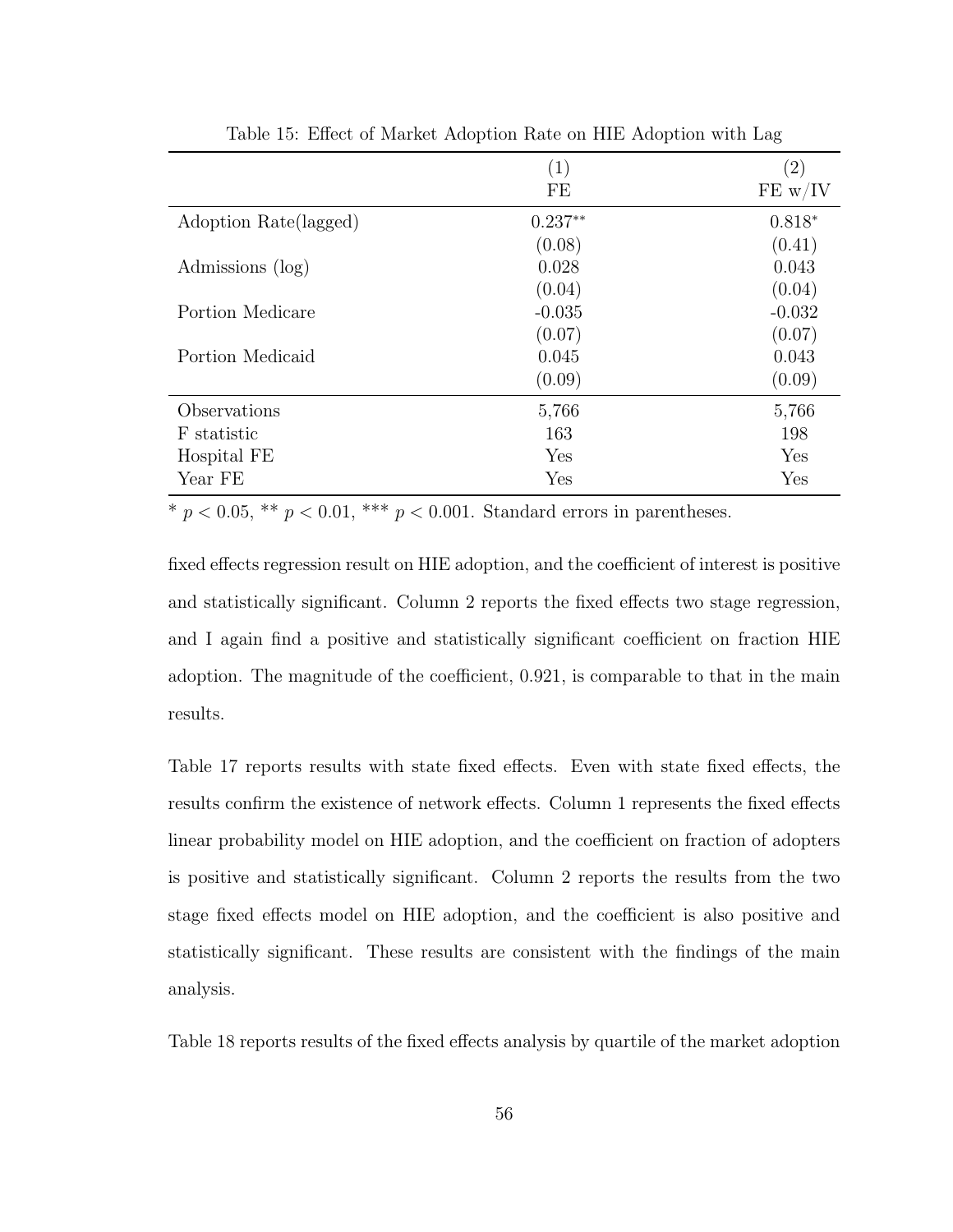|                  | (1)        | (2)       |
|------------------|------------|-----------|
|                  | FE         | FE w/IV   |
| Adoption Rate    | $0.205***$ | $0.890**$ |
|                  | (0.05)     | (0.32)    |
| Admissions (log) | 0.030      | 0.046     |
|                  | (0.03)     | (0.03)    |
| Portion Medicare | $-0.005$   | $-0.003$  |
|                  | (0.05)     | (0.05)    |
| Portion Medicaid | 0.073      | 0.072     |
|                  | (0.07)     | (0.07)    |
| Year $2010$      | $0.133***$ | $0.077**$ |
|                  | (0.01)     | (0.03)    |
| Year $2011$      | $0.171***$ | 0.078     |
|                  | (0.01)     | (0.05)    |
| Year $2012$      | $0.365***$ | $0.184*$  |
|                  | (0.02)     | (0.09)    |
| Observations     | 8,423      | 8,423     |
| F statistic      | 195        | 232       |
| Hospital FE      | Yes        | Yes       |
| Year FE          | Yes        | Yes       |

Table 16: Effect of Market Adoption Rate on HIE Adoption with HIMSS and IT Data

 $\overline{*}$   $p$   $<$  0.05,  $\overline{*}$   $p$   $<$  0.01,  $\overline{*}$   $\overline{*}$   $p$   $<$  0.001. Standard errors in parentheses.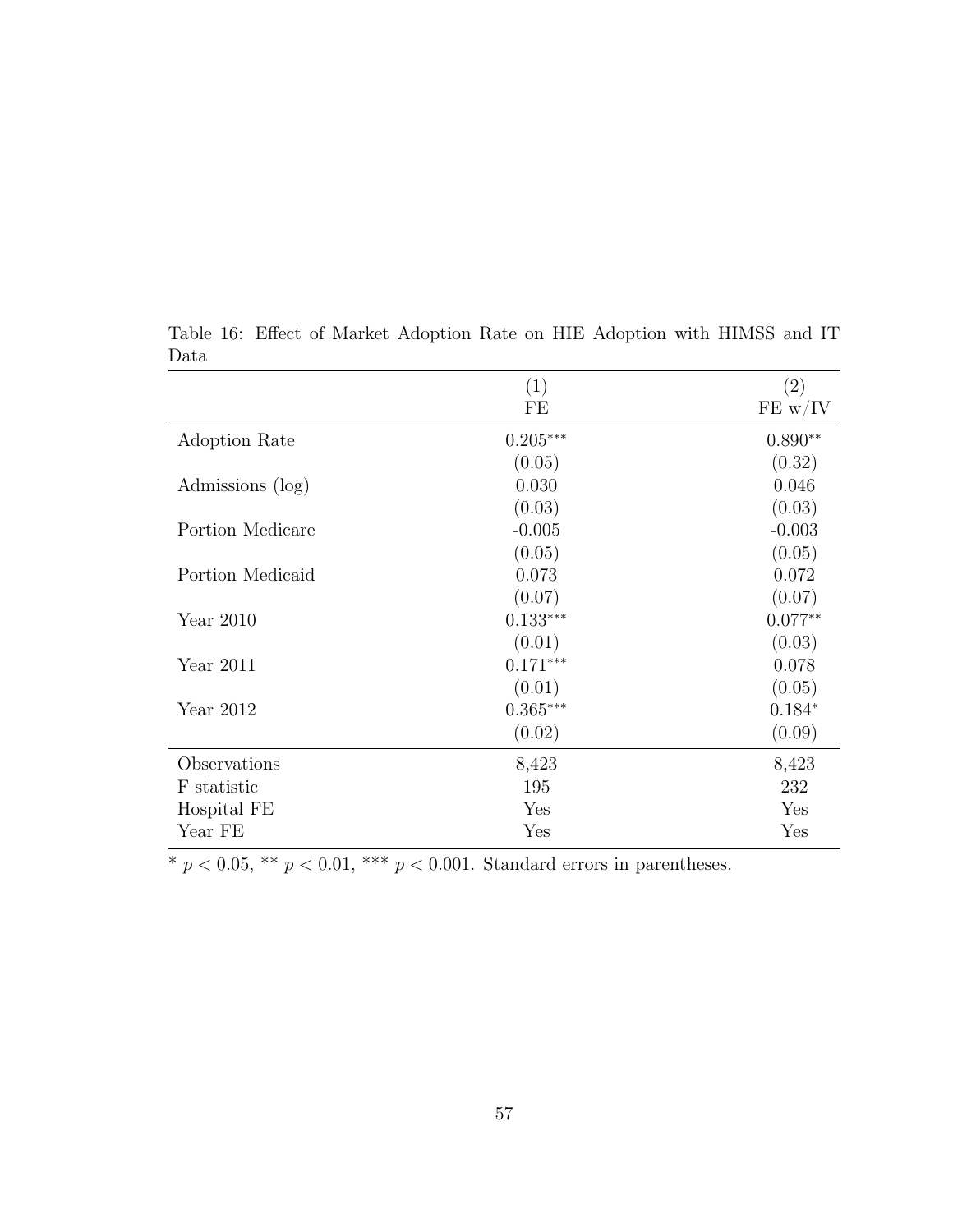|                  | (1)        | (2)       |
|------------------|------------|-----------|
|                  | FE         | FE w/IV   |
| Adoption Rate    | $0.203***$ | $0.887**$ |
|                  | (0.05)     | (0.32)    |
| Admissions (log) | 0.025      | 0.041     |
|                  | (0.03)     | (0.03)    |
| Portion Medicare | $-0.007$   | $-0.005$  |
|                  | (0.05)     | (0.05)    |
| Portion Medicaid | 0.071      | 0.070     |
|                  | (0.07)     | (0.07)    |
| Year $2010$      | $0.133***$ | $0.077**$ |
|                  | (0.01)     | (0.03)    |
| Year $2011$      | $0.170***$ | 0.077     |
|                  | (0.01)     | (0.05)    |
| Year $2012$      | $0.364***$ | $0.184*$  |
|                  | (0.02)     | (0.09)    |
| Observations     | 8,470      | 8,470     |
| F statistic      | 188        | 181       |
| Hospital FE      | Yes        | Yes       |
| Year FE          | Yes        | Yes       |

Table 17: Effect of Market Adoption Rate on HIE Adoption with State FE

 $\overline{\text{*}~p<0.05, \text{**}~p<0.01, \text{***}~p<0.001.}$  Standard errors in parentheses.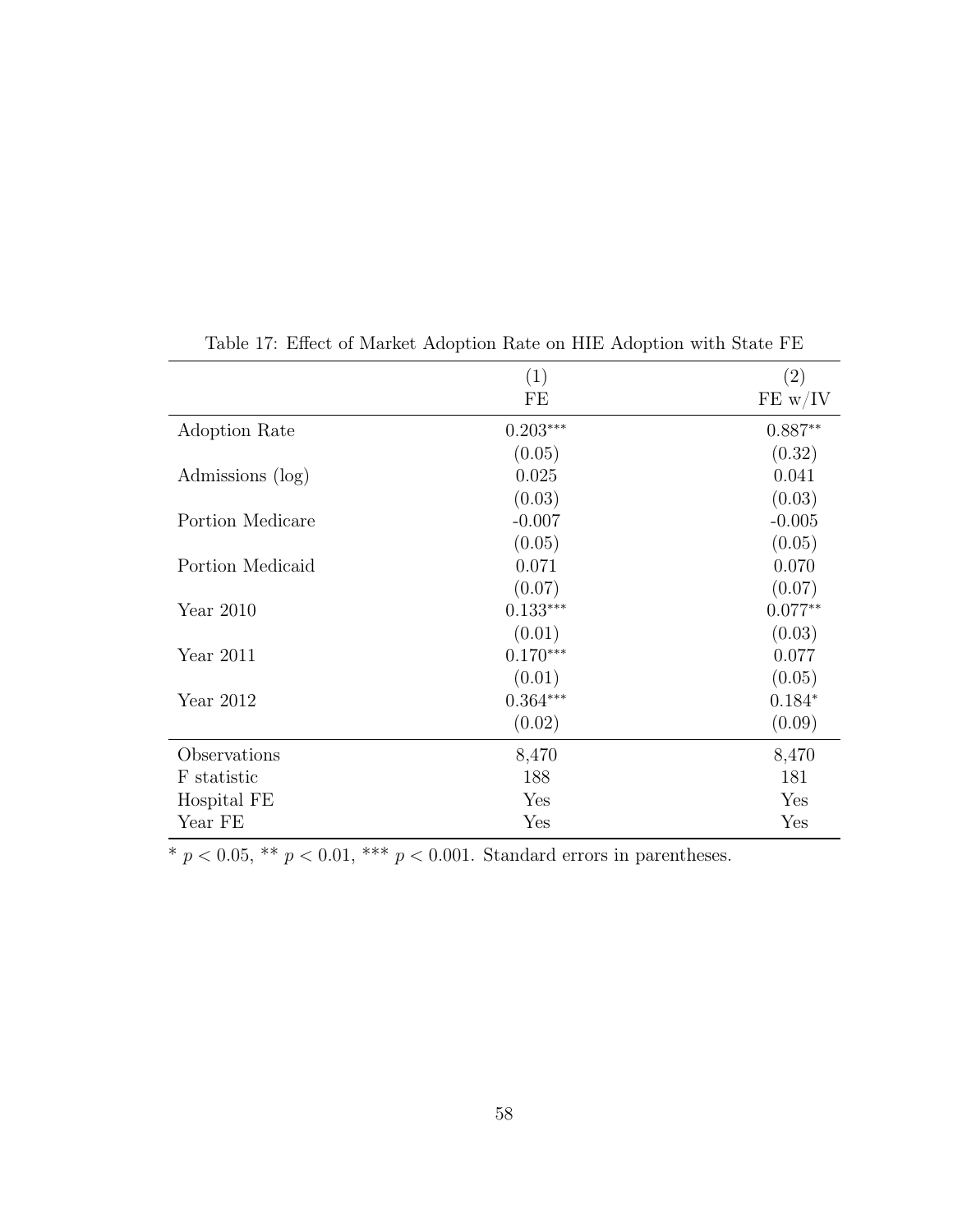|                  | (1)        | (2)        | (3)        | (4)        |
|------------------|------------|------------|------------|------------|
|                  | First      | Second     | Third      | Fourth     |
| Adoption Rate    | $-0.034$   | 0.387      | $1.379***$ | 0.434      |
|                  | (0.23)     | (0.41)     | (0.40)     | (0.23)     |
| Admissions (log) | 0.066      | $-0.029$   | $-0.015$   | $-0.020$   |
|                  | (0.07)     | (0.06)     | (0.06)     | (0.08)     |
| Portion Medicare | $-0.037$   | 0.013      | 0.028      | $-0.045$   |
|                  | (0.11)     | (0.07)     | (0.11)     | (0.17)     |
| Portion Medicaid | $-0.199$   | $0.285*$   | 0.071      | 0.166      |
|                  | (0.17)     | (0.13)     | (0.14)     | (0.20)     |
| Year $2010$      | $0.136***$ | $0.079***$ | $0.128***$ | $0.158***$ |
|                  | (0.02)     | (0.02)     | (0.03)     | (0.03)     |
| Year $2011$      | $0.184***$ | $0.130***$ | $0.151***$ | $0.250***$ |
|                  | (0.03)     | (0.03)     | (0.03)     | (0.03)     |
| Year $2012$      | $0.524***$ | $0.362***$ | $0.446***$ | $0.475***$ |
|                  | (0.07)     | (0.06)     | (0.06)     | (0.05)     |
| Constant         | $-0.408$   | 0.038      | $-0.716$   | $-0.245$   |
|                  | (0.54)     | (0.54)     | (0.50)     | (0.65)     |
| Observations     | 2,183      | 2,199      | 2,061      | 2,027      |
| F statistic      | 25         | 14         | 24         | 38         |
| Hospital FE      | Yes        | Yes        | Yes        | Yes        |
| Year FE          | Yes        | Yes        | Yes        | Yes        |

Table 18: Effect of Market Adoption Rate on HIE Adoption by Quartile

 $\overline{\text{A}} p \leq 0.05$ ,  $\overline{\text{A}} p \leq 0.01$ ,  $\overline{\text{A}} p \leq 0.001$ . Standard errors in parentheses.

rate. The coefficient on market adoption rate is negative in the first quartile as seen in Column 2. It increases to be positive but small in the second quartile. It is the highest in the third quartile and falls by more than half in magnitude in the fourth quartile. This could indicate existence of a "tipping point."

Table 19 reports two stage fixed effects results in which the top quartile of hospitals in each system are removed. The coefficient on adoption rate is positive and statistically significant. This also suggests that larger hospitals are more influential in inducing smaller hospitals to adopt.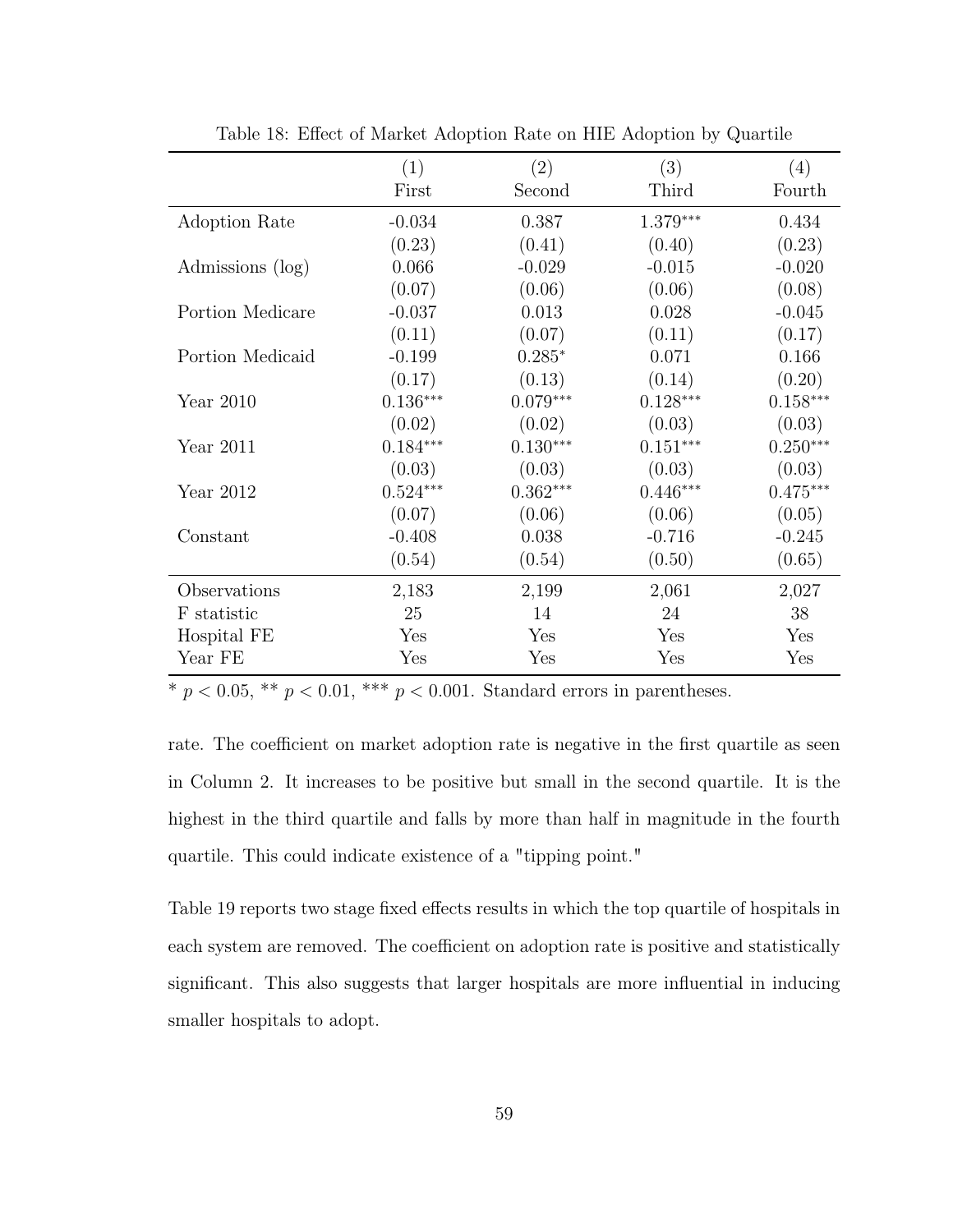|                  | FE w/IV  |
|------------------|----------|
| Adoption Rate    | $1.131*$ |
|                  | (0.49)   |
| Admissions (log) | 0.031    |
|                  | (0.03)   |
| Portion Medicare | $-0.003$ |
|                  | (0.05)   |
| Portion Medicaid | 0.041    |
|                  | (0.07)   |
| Year $2010$      | 0.042    |
|                  | (0.04)   |
| Year $2011$      | 0.026    |
|                  | (0.07)   |
| Year 2012        | 0.096    |
|                  | (0.13)   |
| Constant         | $-0.705$ |
|                  | (0.36)   |
| Observations     | 6,818    |
| F statistic      | 170      |
| Hospital FE      | Yes      |
| Year FE          | Yes      |

Table 19: Two Stage Analysis Excluding Largest Quartile of Hospitals by System

 $^{\ast}$   $p$  < 0.05,  $^{\ast\ast}$   $p$  < 0.01,  $^{\ast\ast\ast}$   $p$  < 0.001. Standard errors in parentheses.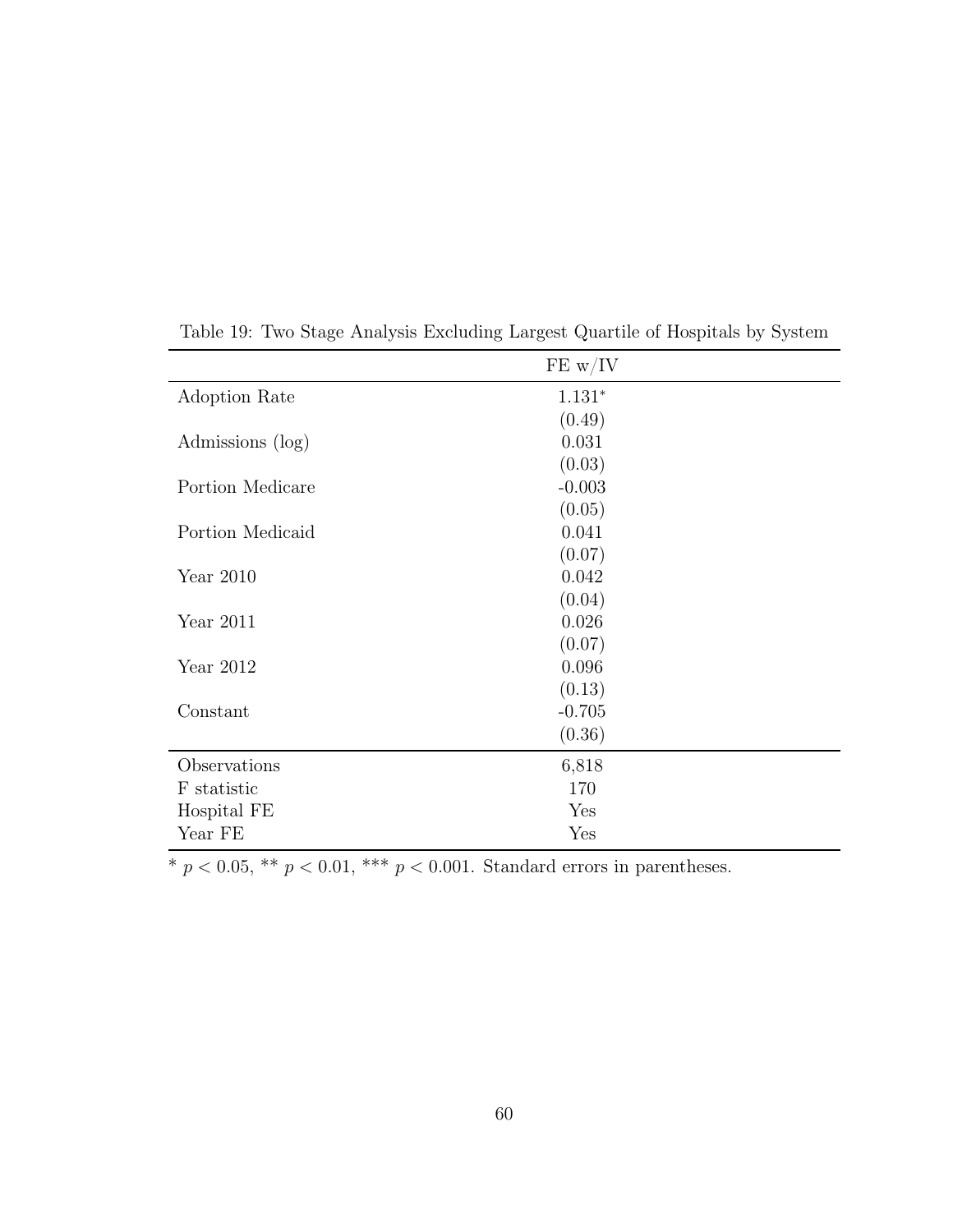#### 4.4.3. Heterogeneity in Response to Market Adoption Rate

I find evidence that hospitals in competitive markets and low market share hospitals realize greater network effects compared to hospitals in concentrated markets and high market share hospitals, respectively. The finding of greater network effects for hospitals in competitive markets suggests that network effects operate more strongly when there is greater equality of market share divided among hospitals in the market. The fact that low market share hospitals experience a greater network effect suggests that smaller hospitals are more likely to adopt as the adoption rate increases, while large hospitals are less likely to respond to increasing adoption rate.

Table 20 displays results of the analysis subsetted at median HHI. Median HHI is 0.108, which represents a relatively unconcentrated market. Columns 1 and 2 report fixed effects results for hospitals in competitive and concentrated markets, respectively. I find the coefficient on market adoption rate is positive and statistically significant for hospitals in competitive markets. The coefficient for hospitals in concentrated markets is positive and smaller in magnitude but not statistically significant. Columns 3 and 4 reports results from the fixed effects with instrumental variables for hospitals in competitive and concentrated markets, respectively. Again, I find a larger coefficient on market adoption rate for hospitals in competitive markets compared to those in concentrated markets. While the coefficient for the set of hospitals in competitive markets is statistically significant, that for hospitals in concentrated markets is not. This differential suggests that hospitals in markets with even distribution of market share realize greater network effects relative to hospitals in concentrated markets.

Table 21 reports results on network effects in HIE adoption by market share. I subset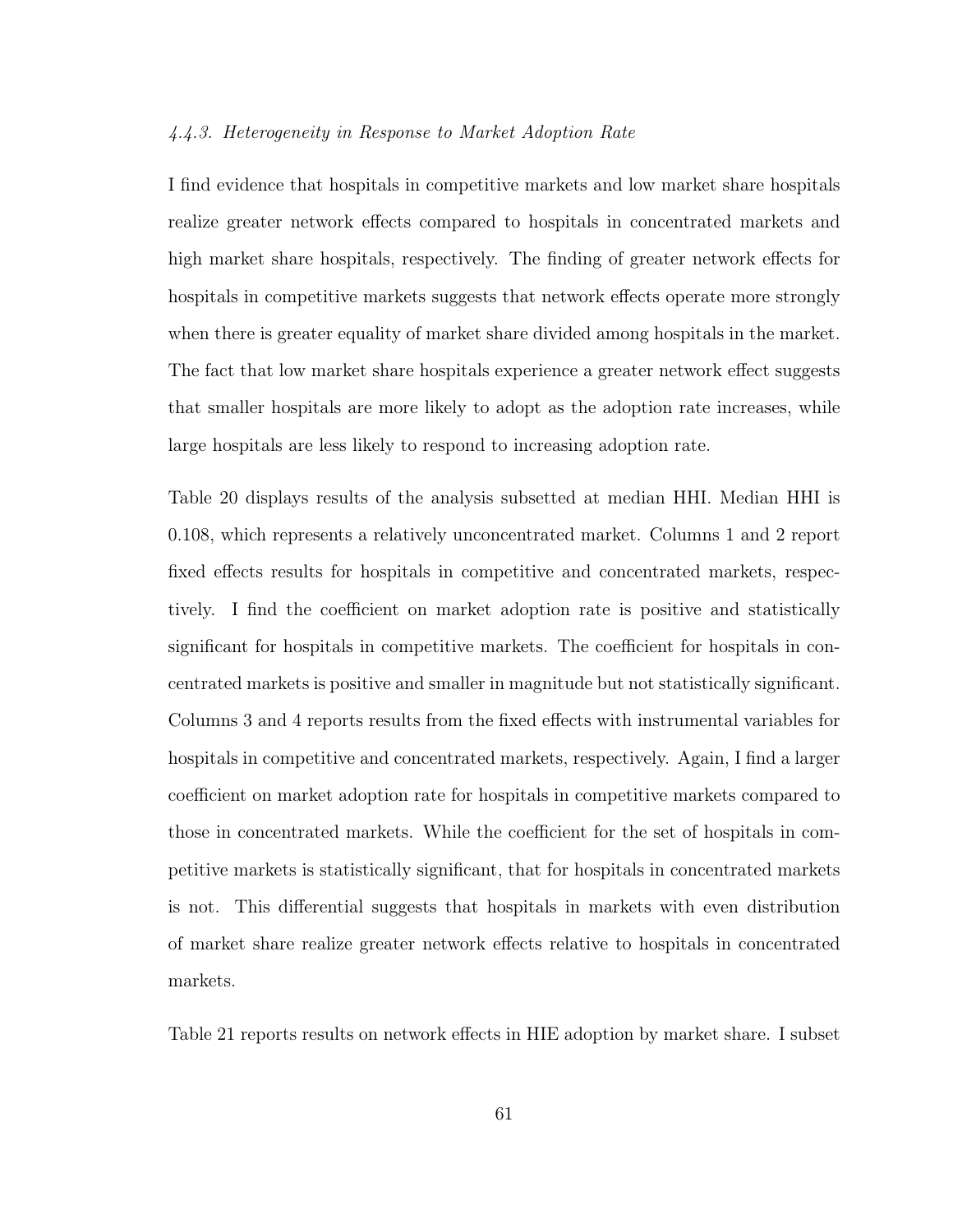|                  |             | FE           |             | FE w/IV      |
|------------------|-------------|--------------|-------------|--------------|
|                  | (1)         | (2)          | (3)         | (4)          |
|                  | Competitive | Concentrated | Competitive | Concentrated |
| Adoption Rate    | $0.476***$  | 0.100        | $1.676***$  | 0.503        |
|                  | (0.11)      | (0.06)       | (0.43)      | (0.42)       |
| Admissions (log) | 0.005       | 0.061        | 0.022       | 0.074        |
|                  | (0.04)      | (0.04)       | (0.04)      | (0.04)       |
| Portion Medicare | $-0.012$    | 0.016        | 0.010       | 0.010        |
|                  | (0.07)      | (0.08)       | (0.07)      | (0.08)       |
| Portion Medicaid | 0.118       | 0.037        | 0.132       | 0.029        |
|                  | (0.09)      | (0.10)       | (0.10)      | (0.10)       |
| Year $2010$      | $0.105***$  | $0.148***$   | 0.009       | $0.114**$    |
|                  | (0.01)      | (0.01)       | (0.04)      | (0.04)       |
| Year $2011$      | $0.118***$  | $0.203***$   | $-0.037$    | $0.145*$     |
|                  | (0.02)      | (0.02)       | (0.06)      | (0.06)       |
| Year $2012$      | $0.274***$  | $0.416***$   | $-0.034$    | $0.306**$    |
|                  | (0.03)      | (0.02)       | (0.11)      | (0.11)       |
| Constant         | $-0.239$    | $-0.521$     | $-0.883*$   | $-0.787$     |
|                  | (0.32)      | (0.35)       | (0.38)      | (0.44)       |
| Observations     | 4,209       | 4,261        | 4,209       | 4,261        |
| F statistic      | 93          | 102          | 111         | 123          |
| Hospital FE      | Yes         | Yes          | Yes         | Yes          |
| Year FE          | Yes         | Yes          | Yes         | Yes          |

Table 20: HIE Adoption by Market Competition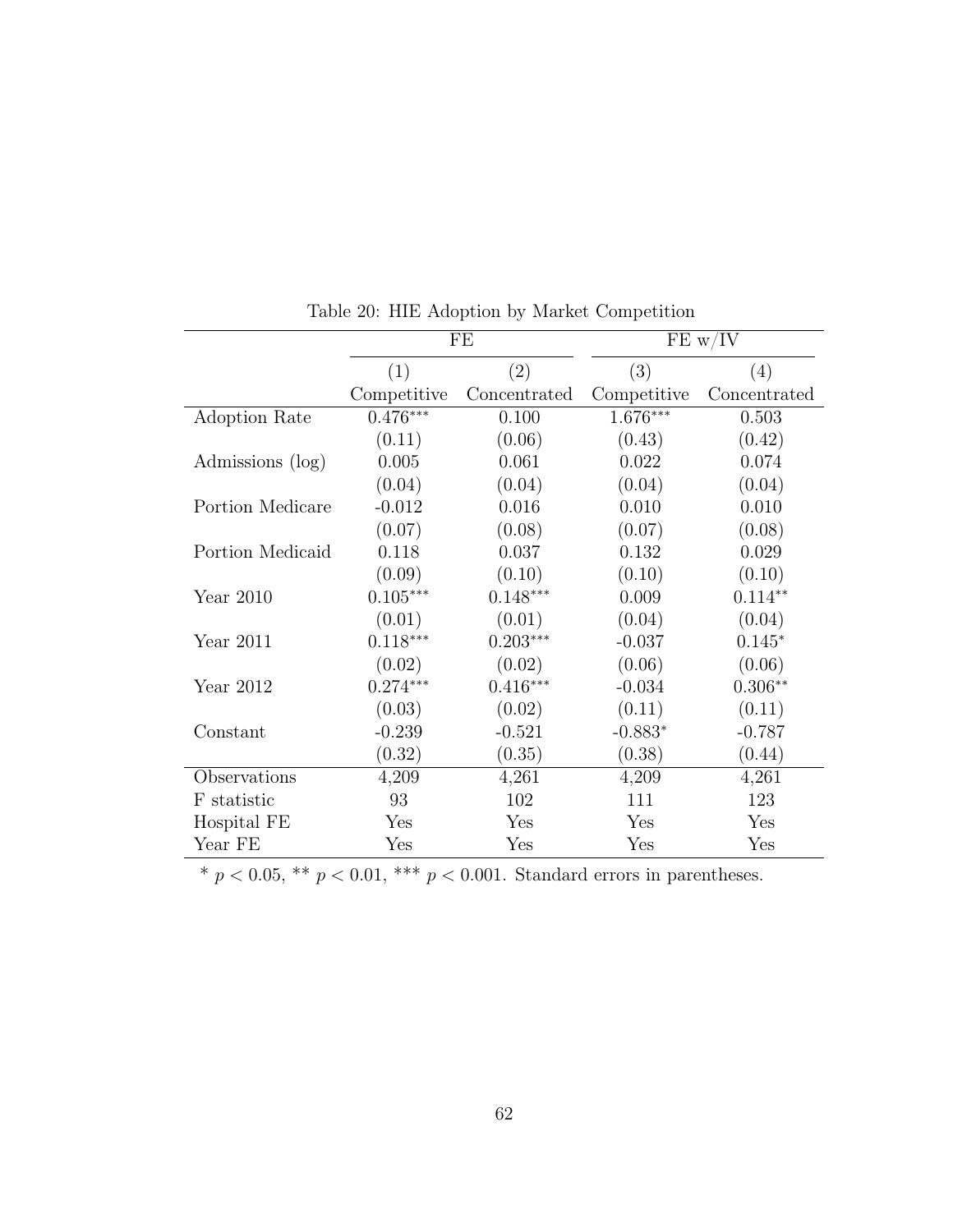the data at the median market share which is 0.028. Columns 1 and 2 show results of the fixed effects regression for high and low market share hospitals, respectively. Both results are positive and statistically significant and the coefficient on market adoption rate for low market share hospitals is larger than that for high market share hospitals. Columns 3 and 4 show results of the two stage fixed effects regression for high and low market share hospitals, respectively. After introducing the instrument, I again find that the coefficient on market adoption rate is larger for low market share hospitals compared to that for high market share hospitals. However, the coefficient on high market share hospitals is not statistically significant. The results suggest that small hospitals respond more strongly to increasing market adoption rates. The results also suggest that high market share hospitals have enough incentive to adopt absent a high market adoption rate. Low market share hospitals may be followers who adopt in the presence of other adopters.

This analysis provides evidence for differential network effects by competition and market share. I find evidence for stronger network effects among hospitals in competitive markets providing evidence for heterogeneous network effects. I also find evidence of stronger network effects for low market share hospitals compared to high market share hospitals.

## 4.5. Results: Network Effects in Vendor Choice

I find evidence of network effects in hospitals' vendor choice though the magnitude and significance of the network effect vary depending on the specification.

Table 22 reports results. Column 1 reports results from the conditional logit in which the dependent variable is whether the hospital reported using the vendor in that year, and I find a positive and statistically significant coefficient on adoption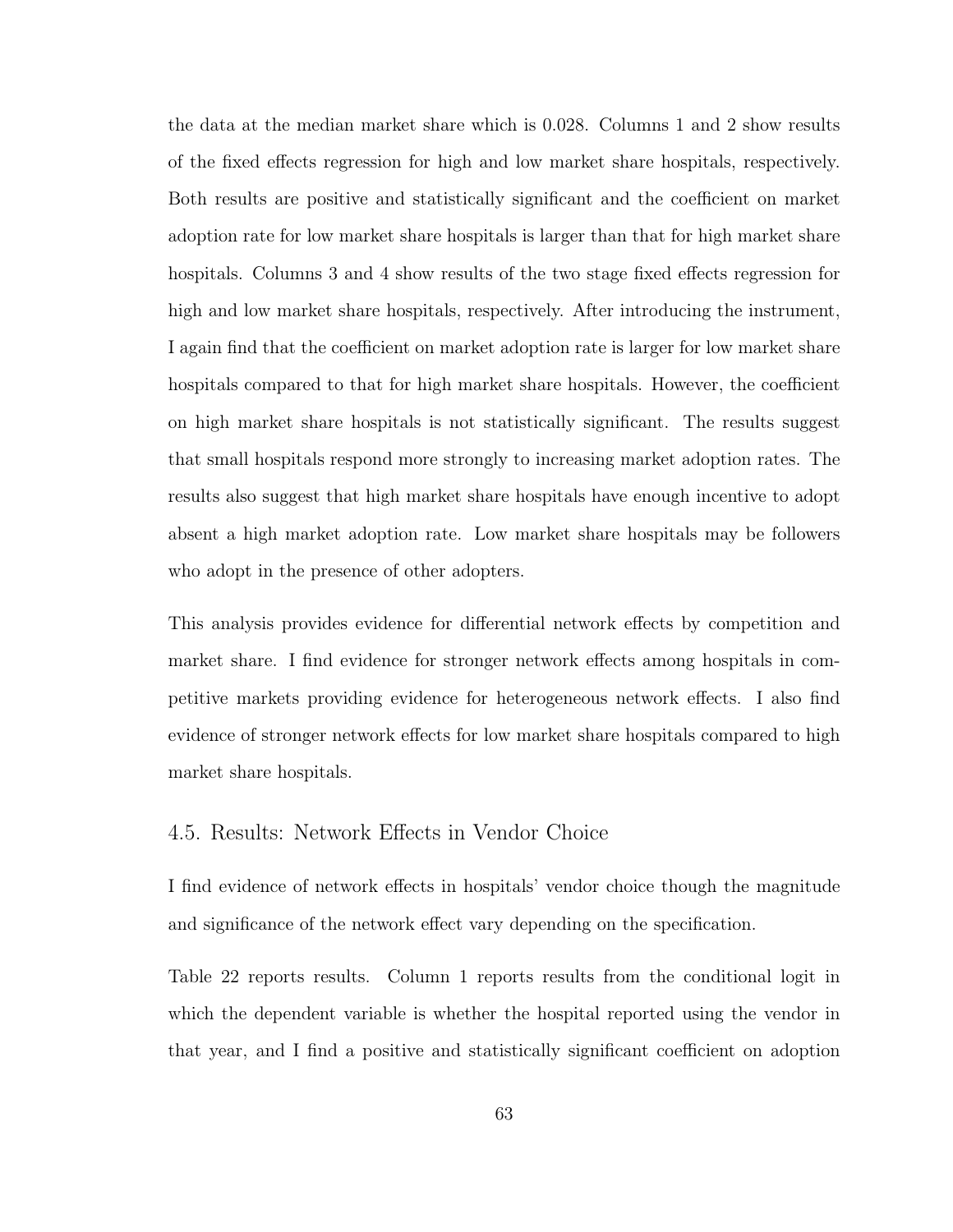|                  | FE                |            |                   | FE w/IV   |  |  |
|------------------|-------------------|------------|-------------------|-----------|--|--|
|                  | (1)               | (2)        | (3)               | (4)       |  |  |
|                  | <b>High Share</b> | Low Share  | <b>High Share</b> | Low Share |  |  |
| Adoption Rate    | $0.162*$          | $0.248**$  | 0.569             | $1.981*$  |  |  |
|                  | (0.07)            | (0.09)     | (0.35)            | (0.79)    |  |  |
| Admissions (log) | 0.006             | 0.013      | 0.028             | 0.039     |  |  |
|                  | (0.06)            | (0.03)     | (0.06)            | (0.03)    |  |  |
| Portion Medicare | $-0.040$          | 0.002      | $-0.038$          | 0.008     |  |  |
|                  | (0.12)            | (0.06)     | (0.12)            | (0.06)    |  |  |
| Portion Medicaid | 0.041             | 0.068      | 0.056             | 0.037     |  |  |
|                  | (0.14)            | (0.07)     | (0.13)            | (0.09)    |  |  |
| Year 2010        | $0.165***$        | $0.101***$ | $0.131***$        | $-0.034$  |  |  |
|                  | (0.01)            | (0.01)     | (0.03)            | (0.06)    |  |  |
| Year $2011$      | $0.210***$        | $0.132***$ | $0.152**$         | $-0.092$  |  |  |
|                  | (0.02)            | (0.02)     | (0.05)            | (0.10)    |  |  |
| Year $2012$      | $0.420***$        | $0.309***$ | $0.311**$         | $-0.138$  |  |  |
|                  | (0.03)            | (0.03)     | (0.10)            | (0.20)    |  |  |
| Constant         | $-0.094$          | $-0.190$   | $-0.468$          | $-1.087*$ |  |  |
|                  | (0.52)            | (0.25)     | (0.62)            | (0.47)    |  |  |
| Observations     | 4,107             | 4,363      | 4,107             | 4,363     |  |  |
| F statistic      | 109               | 87         | 126               | 98        |  |  |
| Hospital FE      | Yes               | Yes        | Yes               | Yes       |  |  |
| Year FE          | Yes               | Yes        | Yes               | Yes       |  |  |

Table 21: HIE Adoption by Market Share

 $^{\ast}$   $p$  < 0.05,  $^{\ast\ast}$   $p$  < 0.01,  $^{\ast\ast\ast}$   $p$  < 0.001. Standard errors in parentheses.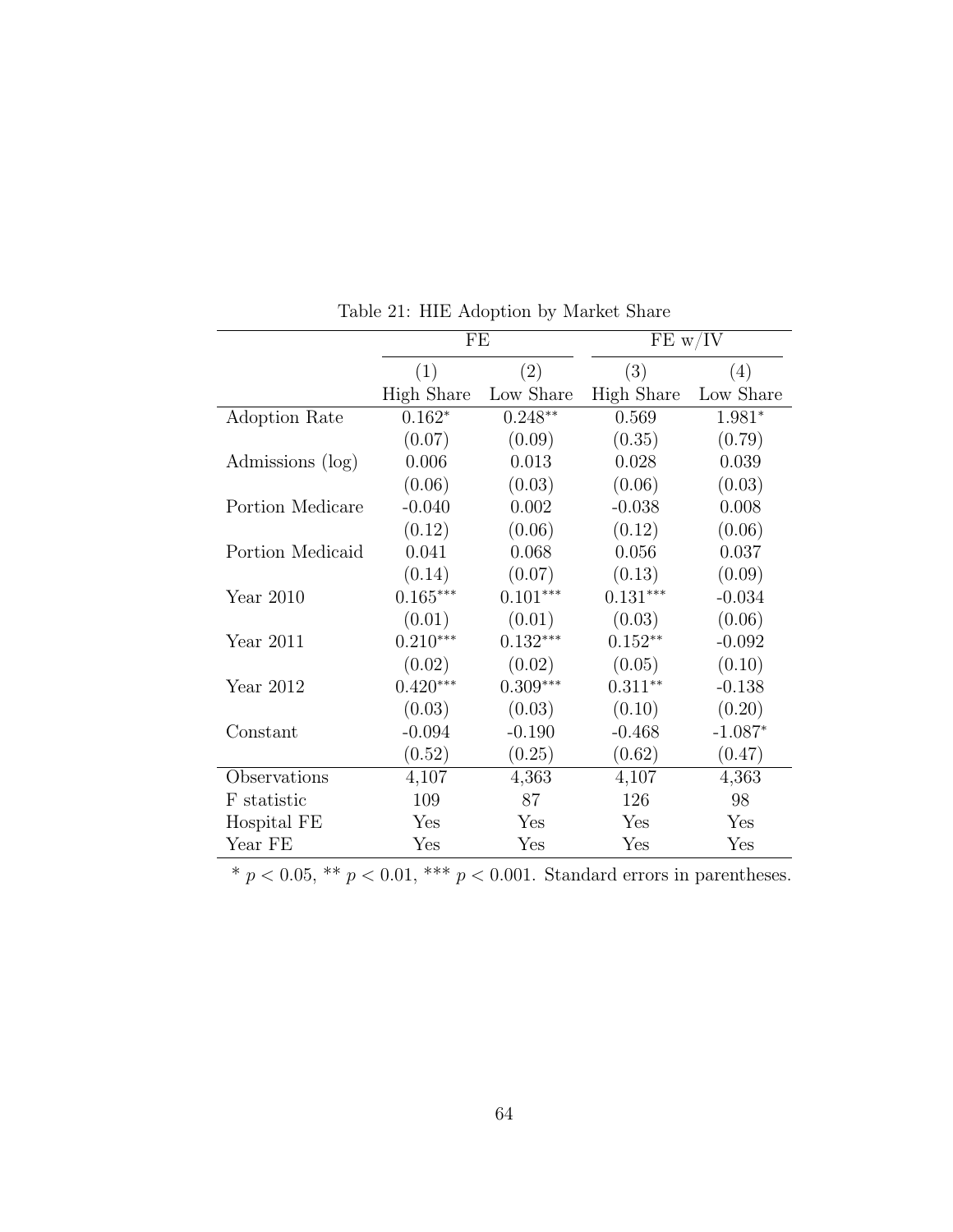|                            |            | Multinomial Logit |            | 2SRI      |
|----------------------------|------------|-------------------|------------|-----------|
|                            | Use        | Adopt             | Use        | Adopt     |
| Fraction of other adopters | $1.674***$ | $2.009***$        | $3.982***$ | 0.935     |
|                            | (0.15)     | (0.30)            | (0.42)     | (1.07)    |
| Year $2009$                | $0.241***$ | $-58.341$         | $0.250***$ | $-56.527$ |
|                            | (0.04)     | (3428.57)         | (0.04)     | (2540.04) |
| Year $2010$                | $-0.026$   | $-39.056$         | $-0.019$   | $-37.793$ |
|                            | (0.04)     | (3020.85)         | (0.04)     | (2205.71) |
| Year $2011$                | $-0.101**$ | $-20.647$         | $-0.089*$  | $-19.935$ |
|                            | (0.04)     | (2891.65)         | (0.04)     | (2093.09) |
| Observations               | 1,392,950  | 86,840            | 1,336,400  | 80,000    |
| Vendor Fixed Effects       | Yes        | Yes               | Yes        | Yes       |
| Year Fixed Effects         | Yes        | Yes               | Yes        | Yes       |

Table 22: Effect of Market Adoption Rate on Vendor Choice

rate. Column 2 reports conditional logit results in which the dependent variable is whether the hospital adopted a given vendor in that year, and again the coefficient on the fraction of other adopters in the market is positive and statistically significant. Column 3 reports results from the two stage residual inclusion with the dependent variable defined as use of the vendor and the coefficient on fraction of adopters is again positive and statistically significant. Finally, Column 4 represents the two stage residual inclusion estimation with adoption as the dependent variable and the coefficient on fraction of adopters is positive though not statistically significant. I find some evidence of network effects in vendor choice, though the two stage residual inclusion result on adoption is not statistically significant.

To provide intuiton on the magnitude of the coefficient from the conditional likelihood results, I use the logit own-elasticity formula  $\frac{dp(Vendor_i)}{d(p(Vendor_i))} = \beta_1 p(Vendor_i)(1 -$ (Vendor<sub>i</sub>). If the mean probability of adopting a vendor is 0.5, a 10% increase in adoption rate of a given vendor leads to a 1.5% increase in the likelihood of a hospital adopting the vendor using the results from Column 3 in Table 22.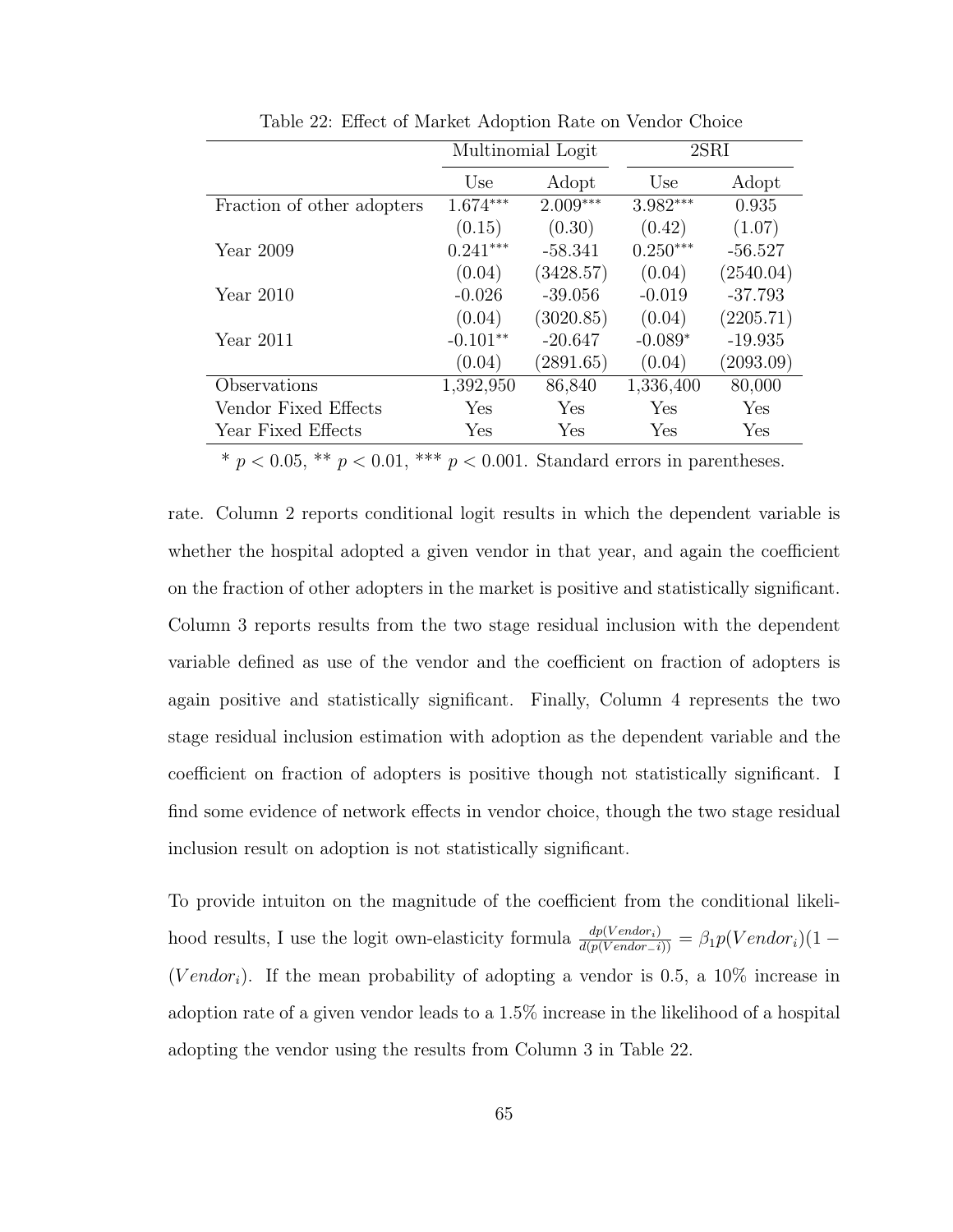|                              | Adoption Rate |
|------------------------------|---------------|
| System Adoption (Instrument) | $0.284***$    |
|                              | (0.00)        |
| Year $2009$                  | $-0.000$      |
|                              | (0.00)        |
| Year 2010                    | 0.000         |
|                              | (0.00)        |
| Year $2011$                  | $0.001***$    |
|                              | (0.00)        |
| Observations                 | 1,336,400     |
| Vendor Fixed Effects         | Yes           |
| Year Fixed Effects           | Yes           |

Table 23: First Stage: Effect of System Adoption on Market Adoption Rate

Table 23 reports results of the first stage regression. I find a positive and statistically significant coefficient on the outside-market adoption rate. This suggests a strong relationship between the instrument and endogenous variable.

#### 4.6. Results: Network Effects by Clinical Integration

Table 24 presents results of the pairwise hospital analysis, and I find that hospital pairs with a high fraction of shared patients are likely to have adopted the same vendor. Column 1 presents the results in which hospital pairs where neither hospital has adopted HIE are considered not interoperable. The coefficient is positive and statistically significant. Column 2 reports results in which these hospital pairs are dropped from the analysis. Again, the coefficient is positive and statistically significant. The coefficient on system is also positive and statistically significant, reinforcing that adoption behavior within a system is correlated.

Using the coefficient from Column 2, the results suggest that a 10% increase in the fraction of shared patients is associated with a 54% increase in the likelihood of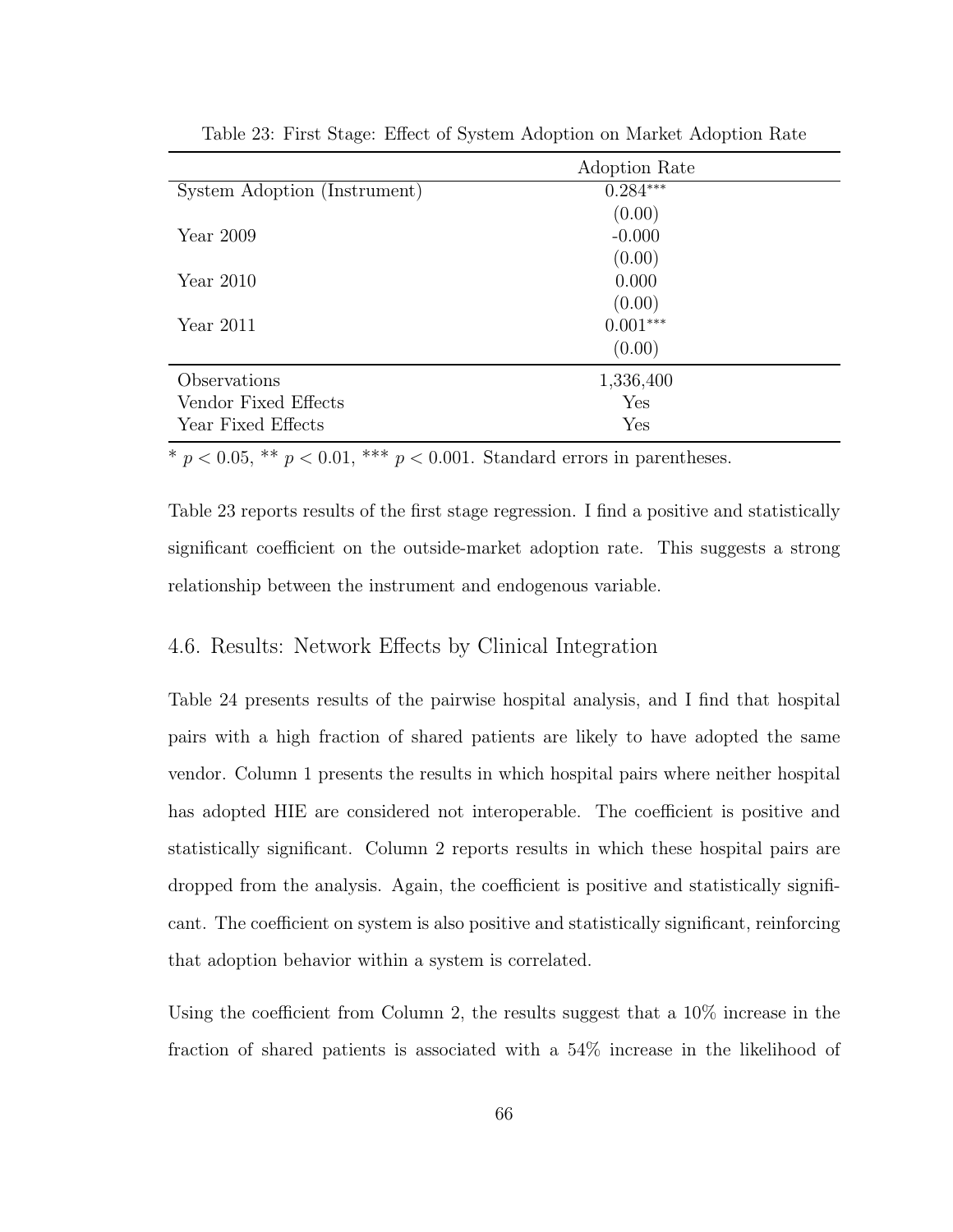|                          | (1)              | $\left( 2\right)$            |
|--------------------------|------------------|------------------------------|
|                          | Interoperability | Interoperability (Alternate) |
| Fraction patients shared | $5.262***$       | $5.356***$                   |
|                          | (0.26)           | (0.26)                       |
| Same system              | $0.015*$         | $0.015*$                     |
|                          | (0.01)           | (0.01)                       |
| Distance                 | $0.000***$       | $0.000***$                   |
|                          | (0.00)           | (0.00)                       |
| Year 2009                | $0.023***$       | $0.023***$                   |
|                          | (0.00)           | (0.00)                       |
| Year $2010$              | $0.024***$       | $0.024***$                   |
|                          | (0.00)           | (0.00)                       |
| Year $2011$              | $0.028***$       | $0.028***$                   |
|                          | (0.00)           | (0.00)                       |
| Observations             | 60,245           | 59,847                       |
| F statistic              | 23               |                              |
| Hospital FE              | Yes              | Yes                          |
| Year FE                  | Yes              | Yes                          |

Table 24: Interoperability by Shared Patients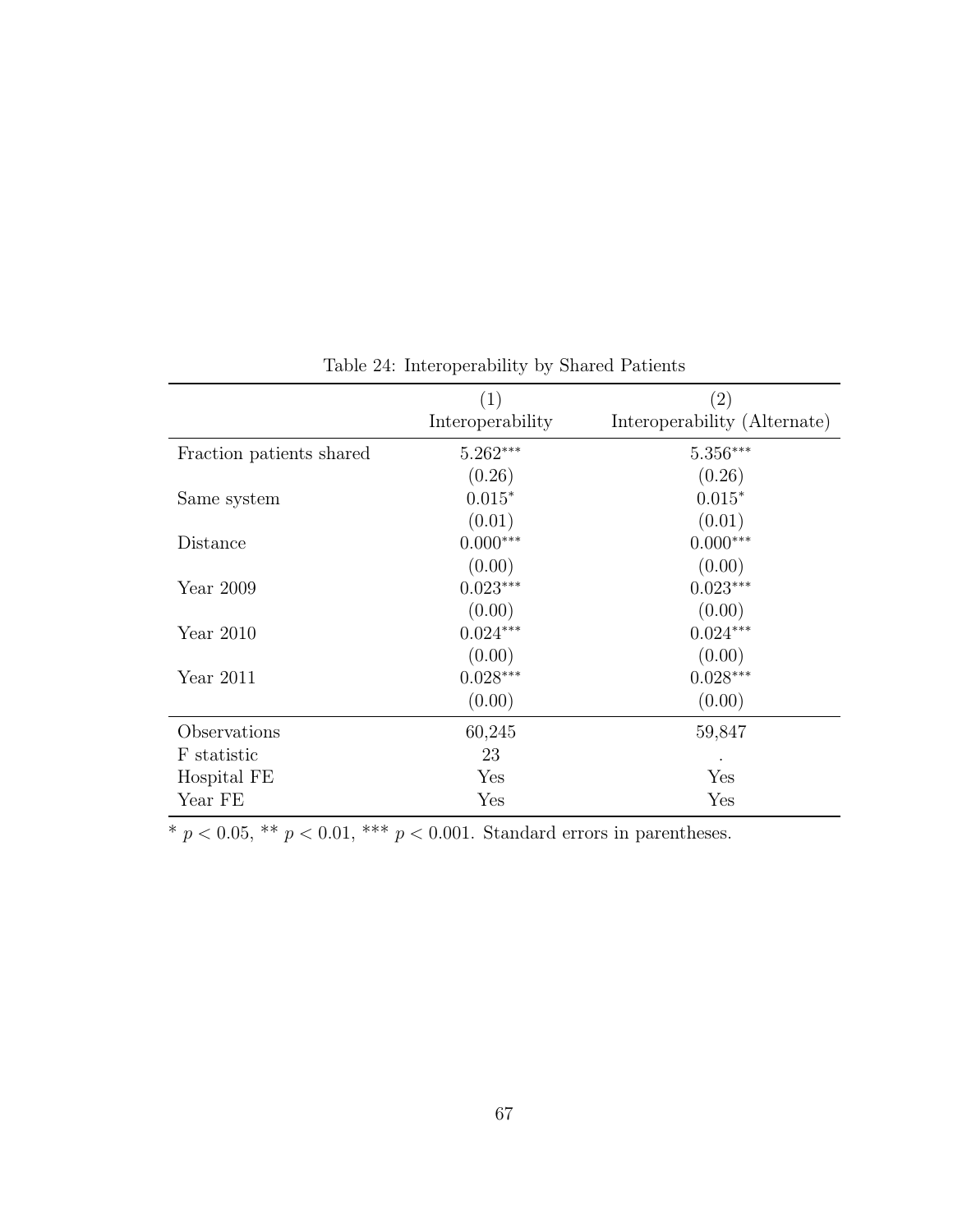interoperability between two hospitals. While this provides supporting evidence for network effects, it is also possible that an ommited variable is confounding the result. For example, if two hospitals serve a similar type of patient population and vendor design their IT systems with certain specialties in mind, these hospitals have a high portion of shared patients and would be likely to adopt the same vendor.

#### 4.7. Discussion

I find evidence of network effects in HIE adoption and vendor choice. With respect to HIE, I find that a 10% increase in the market adoption rate causes a 9.2% increase in the likelihood of adoption. In the vendor choice analysis, I find that a 10% increase the market adoption rate increases the likelihood of adoption by 1.5 %. As in other networks, the value of participating in HIE increases as the number of other participants increases. In each of the above estimates, hospitals from the same system are not included.

I find additional suggestive evidence for network effects by examining interoperability between hospital pairs that share a high patient population. I find that hospitals that share a high patient population are more likely to have adopted the same vendor.

In this chapter, I find evidence of network effects in HIE adoption and vendor choice. In the next chapter, I test for competitive effects.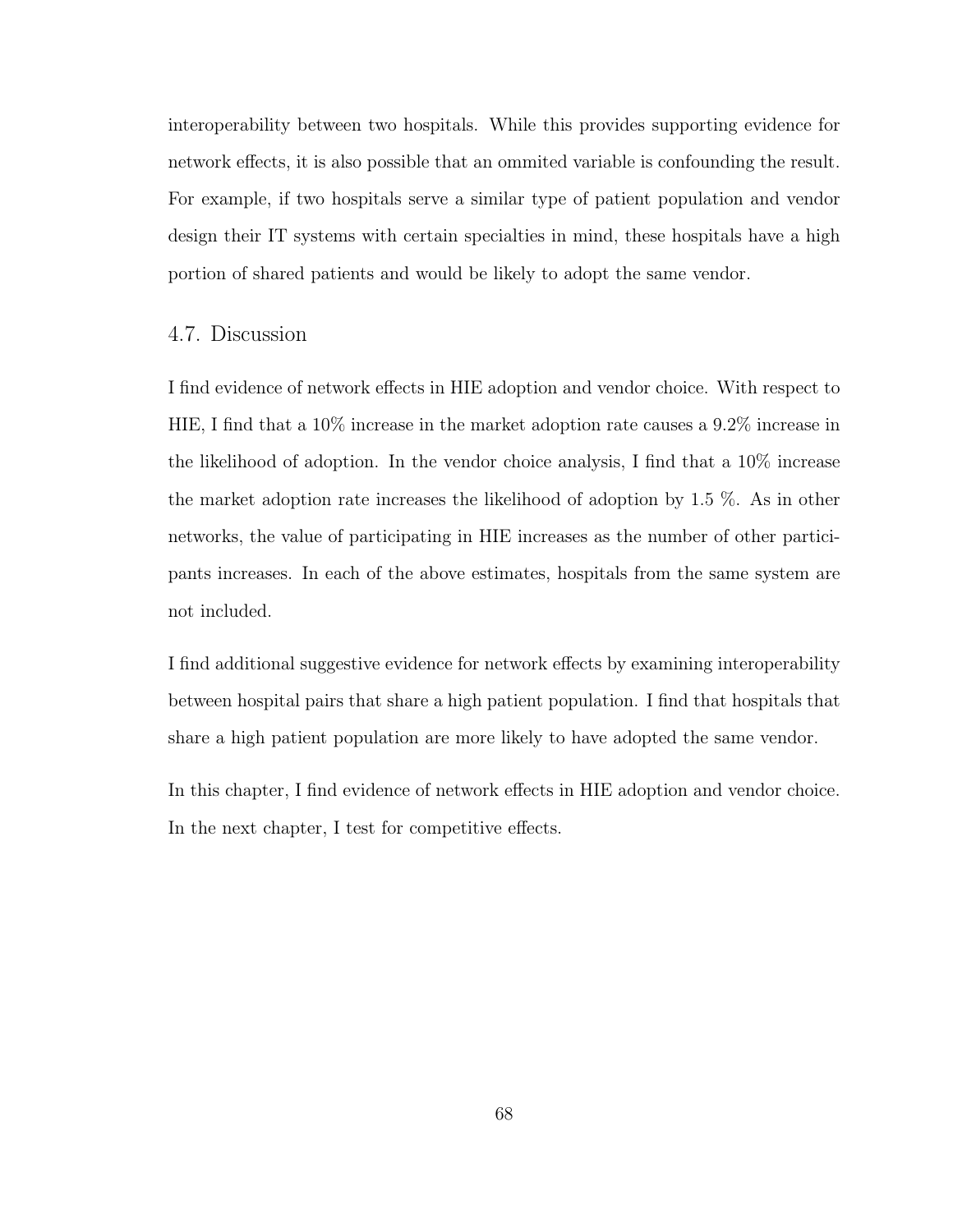In Chapter 4, I find evidence of network effects in HIE adoption. In this chapter, I test for evidence of competitive effects using two empirical strategies. First, I test whether hospitals that are vulnerable to losing market share are less likely to adopt a vendor that has been adopted broadly in the market. Second, I estimate a model of patient preference for hospitals and hospitals adoption of HIE and simulate market share redistribution resulting from HIE adoption. This analysis allows me to examine market share redistribution resulting from HIE adoption.

# 5.1. Empirical Strategy: Competitive Effects

The first empirical strategy extends the analysis in Section 4.2. I study whether hospitals that are vulnerable to losing market share are less likely to adopt a vendor that is more prominent in the market.

I estimate the following multinomial logit model:

$$
Ven_{visjt} = \frac{exp(\beta_1 f(v_{-i-sjt}) * Sh_{isjt} + \beta_2 f(v_{-i-sjt}) + \beta_3 Sh_{isjt} + v + t)}{1 + \sum_{k=1}^{K} exp(\beta_1 f(v_{-i-sjt}) * Sh_{isjt} + \beta_2 f(v_{-i-sjt}) + \beta_3 Sh_{isjt} + v_k + t)}
$$

where  $ven_{visjt}$  indicates whether hospital i in system s and market j adopts vendor v at time t,  $f(v_{-i-sjt})$  is the fraction of hospitals in market j and not system s that have adopted vendor v at time t,  $Sh_{it}$  indicates the fraction of hospital i's patients who also visit another hospital in time  $t, v$  is vendor fixed effects, and t is time fixed effects.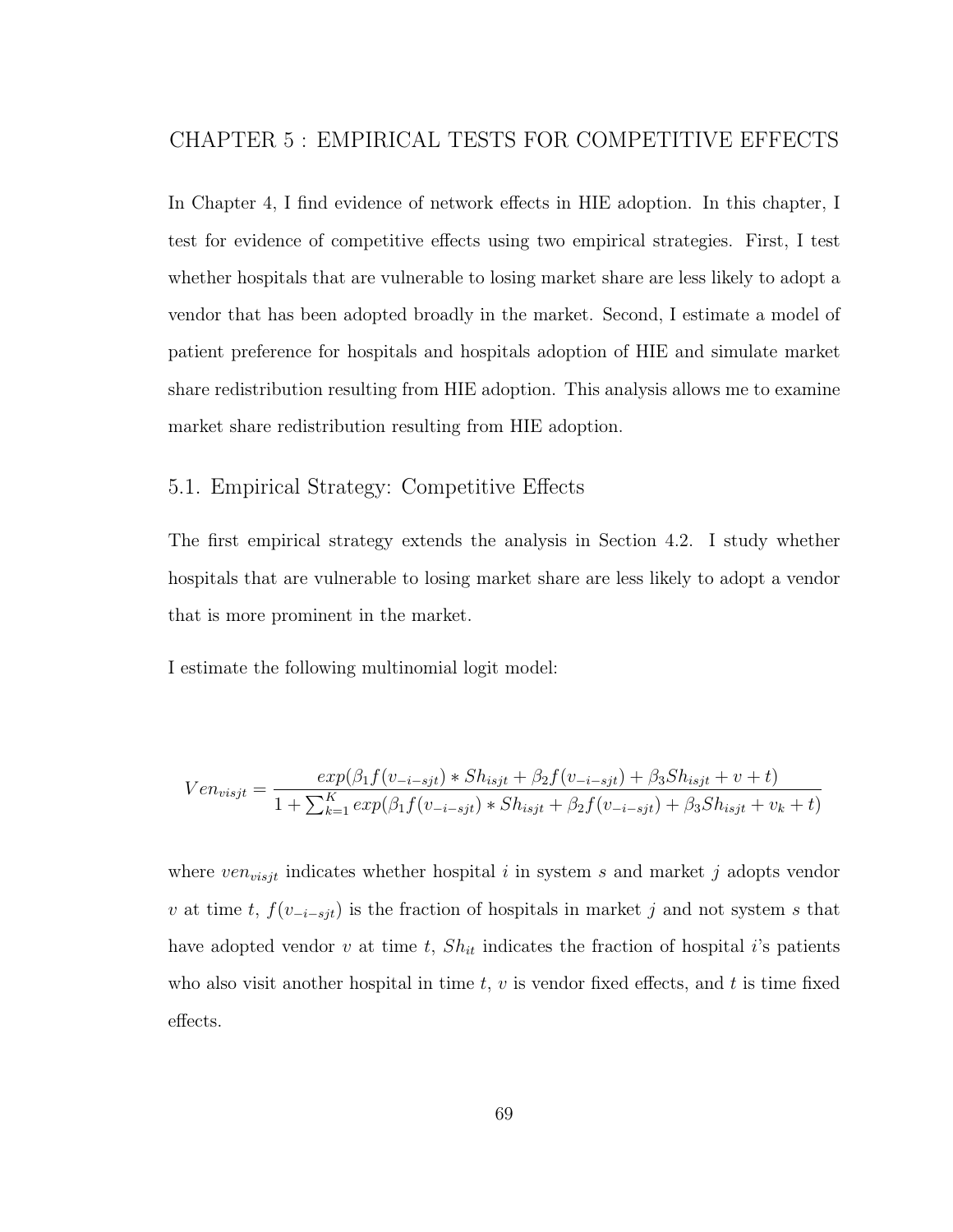$Sh_{it}$  is a measure of the "vulnerability" of a hospital to losing market share. I assume that if a large portion of a hospital's patient population visits another hospital in that year, the hospital is more vulnerable to losing patients as a result of reduced switching cost. I also include vendor and time fixed effects to account for vendor-level effects and time trends. Because of a substantially reduced data set for this analysis, I measure  $ven_{visjt}$  as whether or not hospital i reports using vendor v at time t.

The explanatory variable of interest is  $f(v_{-i-sjt}) * Sh_{it}$ . If  $\beta_1$  is negative, this is evidence of competitive effects. It would indicate that a hospital is less likely to adopt a vendor that is more widely adopted in the market if the hospital has a higher portion of patients who visit another hospital in that year. If the coefficient  $\beta_1$  is positive, it would indicate strong network effects, in which hospitals with a patient population that visits other hospitals adopt a vendor that is more prominent in the market.

The coefficient on  $f(v_{-i-sjt})$ ,  $\beta_2$ , indicates the likelihood of adopting a vendor given its prominence in the market if the hospital has no "shared" patient population. I expect  $\beta_2$  to be positive, consistent with the findings in Section 4.2.

#### 5.1.1. Data

I use the multi-state hospital panel data set described in Section 3.2. The data set represents hospitals in California, Florida, and New York from 2008 to 2011. Discharge-level data is aggregated to the hospital level to calculate the portion of shared patients.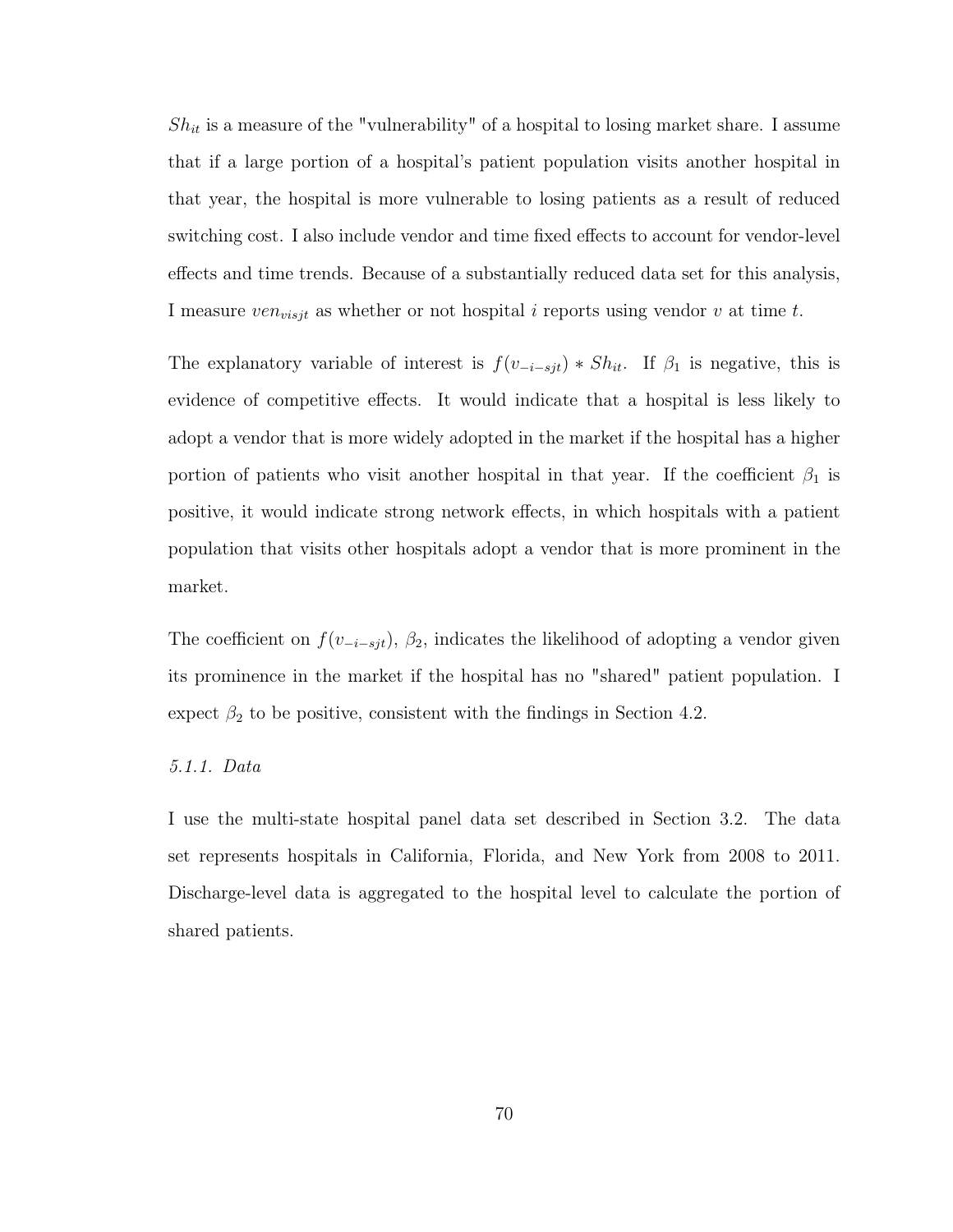#### 5.1.2. Descriptive Statistics

Table 25 presents descriptive statistics on the hospitals in the data set. Almost 50% of hospitals have HIE. For the average hospital, about 16% of patients also visit another hospital. Average market share is 8% an average HHI is 0.13.

| Variable                       | $_{\rm obs}$ |                              | Mean Std. Dev. Min Max |          |     |  |
|--------------------------------|--------------|------------------------------|------------------------|----------|-----|--|
| HIE.                           | 2.554 .49    |                              | $\mathbf{d}$ .         |          |     |  |
| Fraction Shared Patients 2,554 |              | .16                          | .09                    | (1)      | .86 |  |
| Market Share                   | 2,554        | .08                          | .11                    |          | -81 |  |
| HHI                            | 2.554        | $\overline{\phantom{0}}$ .13 | -11-                   | $\Omega$ | -67 |  |

Table 25: Multi-State Hospital-Level Summary Statistics

## 5.2. Empirical Strategy: Endogenizing Patient Preferences

In the second analysis, I estimate a model of hospitals' adoption decisions and patient choice to simulate market share redistribution resulting from HIE adoption.

I assume there is a set of hospitals indexed by  $i = 1...I$  and a set of patients denoted by  $j = 1...J$ . Hospitals' adoption decision in this model is slightly different from that in the above analyses. In particular, I simplify the hospitals' decision by only considering the market share redistribution that would result from HIE adoption. Therefore, adoption decision is

$$
Adopt_i = \mathbb{1}(\pi_i(HIE_i(q_i^{Adopt} - q_i^{NoAdopt})) > 0)
$$

$$
= \mathbb{1}(\alpha(q_i^{Adopt} - q_i^{NoAdopt}) + \gamma X_i + \epsilon_i > 0)
$$

Hospital i will adopt if profits from adoption increase. Profits are a function of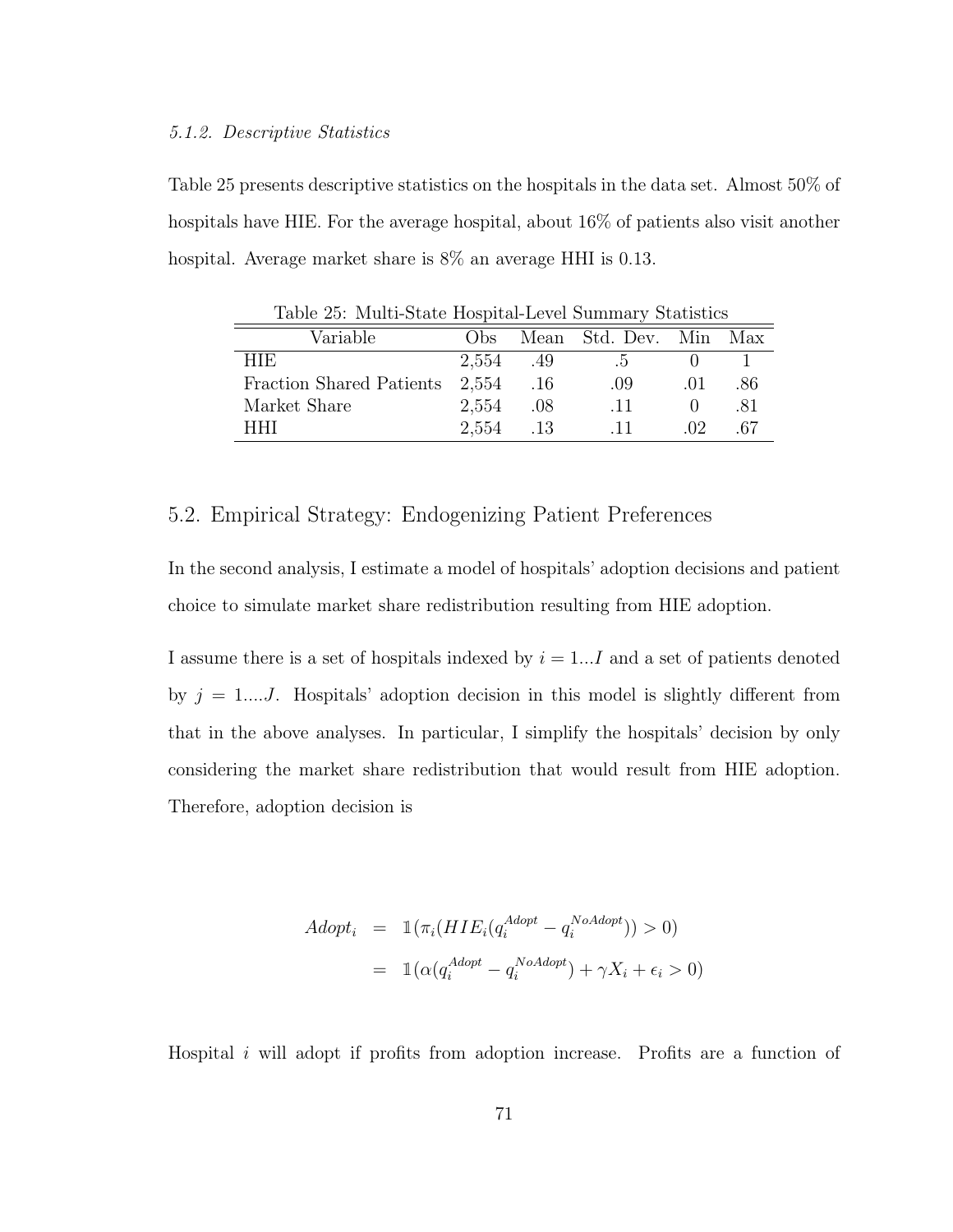market share change that results due to switching cost reduction. Market share redistribution,  $q_i^{Adopt} - q_i^{NoAdopt}$  $i<sub>i</sub><sup>NoAdopt</sup>$  is determined by patients' hospital choice. I assume all patients receive care from a hospital in the market (i.e. there is no outside option). The utility that patient j receives from care at hospital  $i$  is represented by the utility function,

$$
u_{ji} = \beta_1 H I E_i + \gamma X_{ij} + \epsilon_{ji}
$$

where  $\beta$  and  $\gamma$  are parameters,  $HIE_i$  indicates whether hospital i has adopted HIE, and  $X_{ij}$  is a set of patient and hospital characteristics.  $X_{ij}$  includes patient to hospital distance, distance squared, hospital fixed effects, HIE and distance interaction, distance and MDC fixed effect interaction, and HIE-distance-MDC fixed effect interaction.

The errors  $\epsilon_{ij}$  are assumed to be Type I extreme-value distributed and independent over  $i$  and  $j$ . This yields the multinomial logit form:

$$
P_{ji} = \frac{exp(\beta_1 HIE_i + \gamma X_{ij})}{\sum_{i=1}^{I} exp(\beta_1 HIE_i + \gamma X_{ij})}
$$

where  $P_{ij}$  represents the probability that patient j chooses hospital i.

I sum the probabilities across hospital to determine patient volume for each hospital:

$$
s_i = \sum_{j=1}^{J} P_{ji}
$$

Using estimates of the demand model, I conduct a counterfactual analysis of the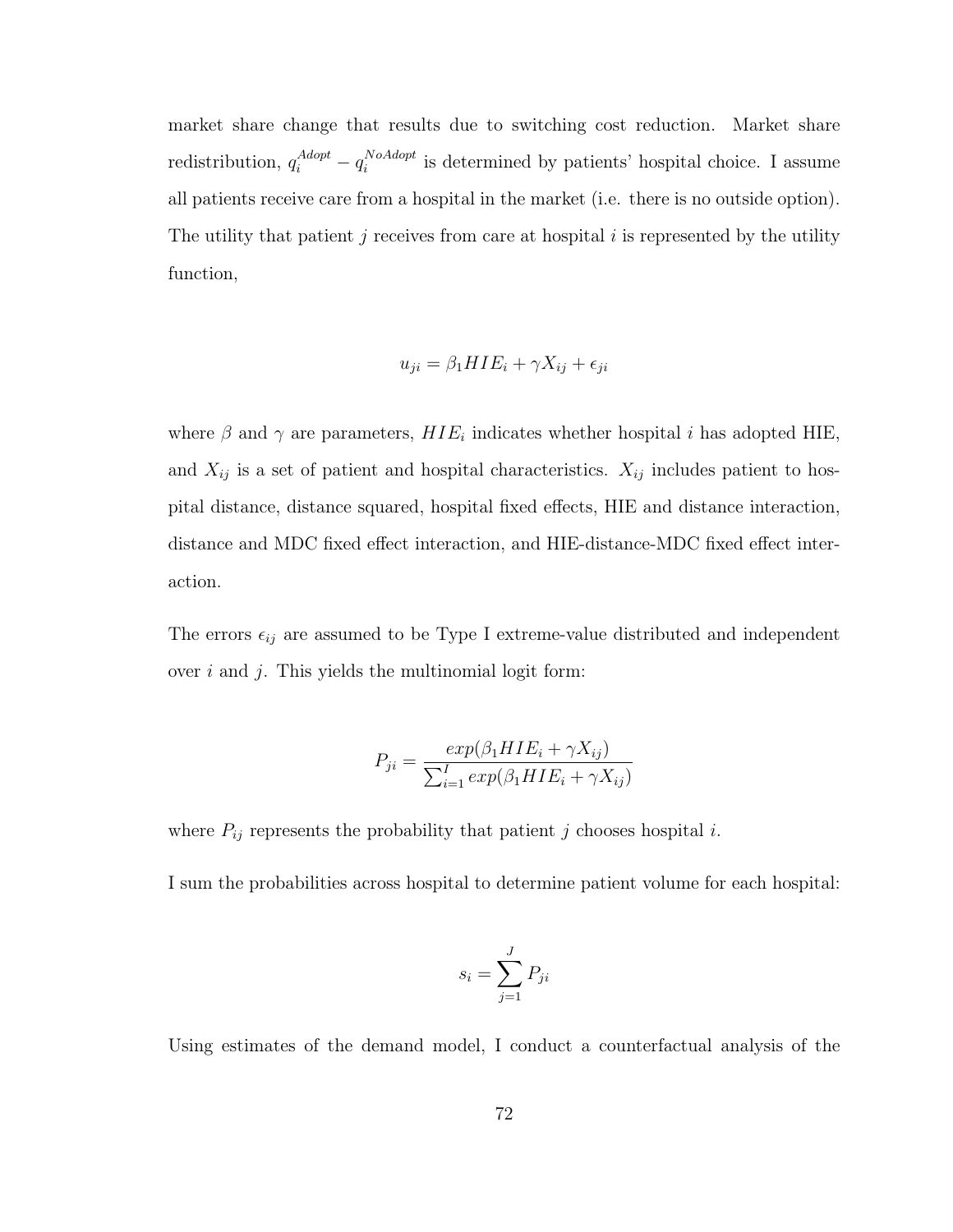effect that full-scale interoperability will have on market share. I define full-scale interoperability as adoption of HIE by all hospitals. I estimate the difference between actual share and shares under full interoperability. I also estimate the difference between no HIE adoption and full interoperability. I then test the effect of simulated market share change from adoption on HIE adoption to test whether hospitals that are predicted to gain market share are more likely to adopt.

#### 5.2.1. Data

I conduct this analysis on inpatient data from Manhattan from 2008 to 2011. The construction of this data set is described in Section 3.4. The data contains discharge-level information for each inpatient stay in a hospital in the Manhattan HRR. The analysis is restricted to patients who have diagnoses in one of the top ten major diagnostic categories (MDCs). The ten MDCs are described in Table 26. The discharge-level data is merged with hospital-level data which contains information on IT adoption status and other hospital characteristics.

# 5.3. Results: Competitive Effects in Vendor Choice

Table 27 reports results of the multinomial logit analysis, and I find evidence of competitive effects. Column 1 reports results with no vendor or year fixed effects, Column 2 reports results with year fixed effects, and Column 3 reports results with vendor and year fixed effects. Consistently, across the specifications, I find a positive and statistically significant coefficient for the fraction of adopters of a given vendor. This coefficient can be interpreted as the network effect given no shared patient population. The coefficient on the interaction between fraction of adopters and the portion of shared patients is negative and statistically significant providing evidence for competitive effects. The large magnitude of the coefficient is due to the interaction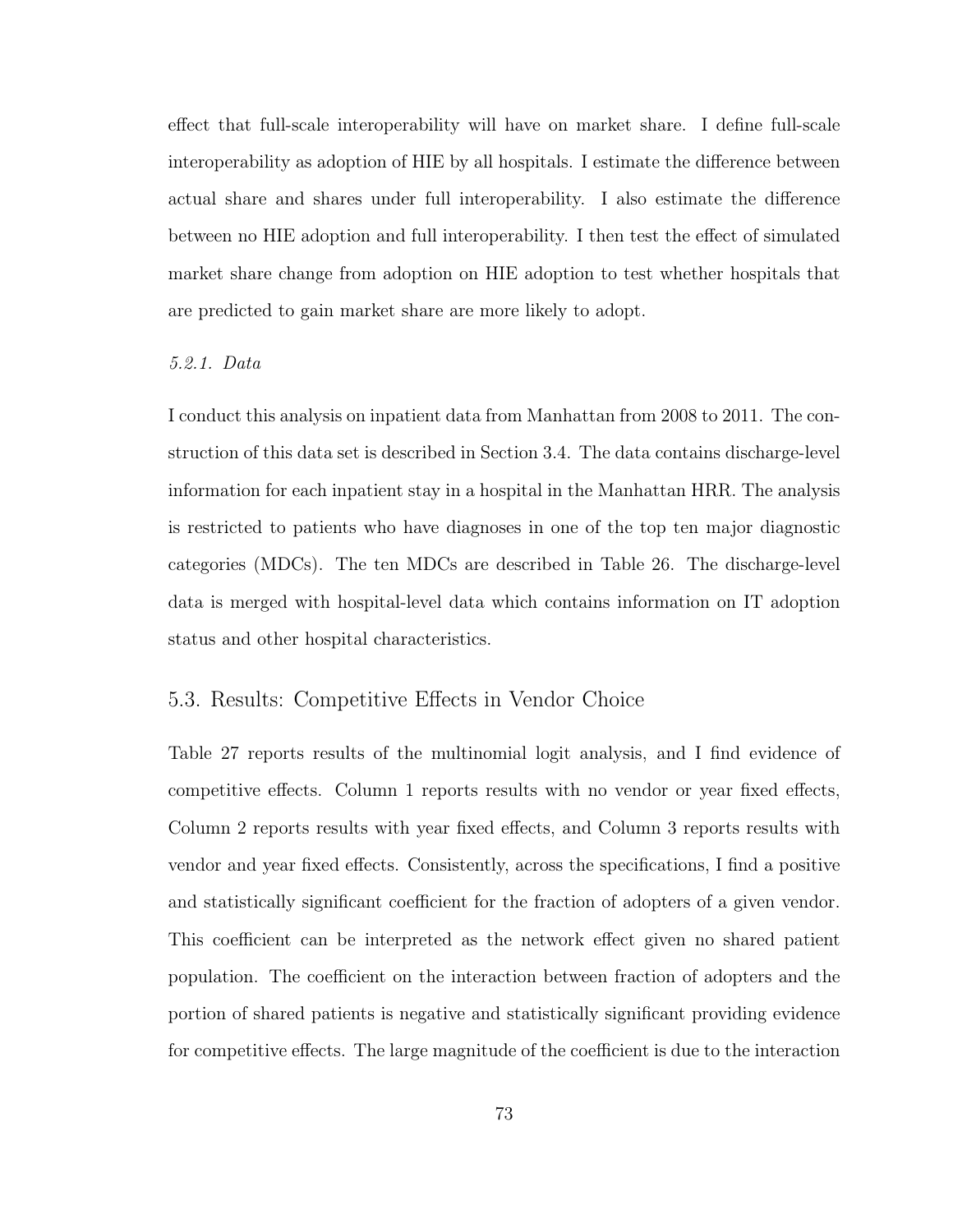of two fractions. The negative coefficient on  $f(y_{-sjt}) * Sh_{it}$  indicates that a hospital is less likely to adopt a prominent vendor as the portion of its shared patient population increases.

## 5.4. Results: Endogenizing Market Share Redistribution

Demand estimates for patient hospital choice are reported in Table 28. The coefficient on HIE represents the effect of HIE on probability of choosing hospital  $i$  at distance zero. Given that average patient to hospital distance is twelve kilometers, the seemingly odd negative coefficient on HIE is not particularity relevant.

Figures 5 and 6 show distribution of predicted market share change resulting from full HIE adoption relative to the actual adoption rates and predicted no HIE adoption. I find that average volume increases by 5% when moving from current levels of HIE to full interoperability. Volume change ranges from -25% to 255% indicating that some hospitals gain volume while others lose volume. Average volume change when moving from no HIE adoption to full HIE adoption is 6%. Volume change ranges from -74% to 248% when moving from no HIE to full interoperability. This is consistent with existence of a competitive effect in which there are "winners and losers" among hospitals as patients reallocate following reduction of switching costs. Figure 5 shows the simulated difference in volume between current levels of HIE adoption and full adoption. Table 29 presents results of the regression of predicted volume change on HIE adoption. I find a positive and statistically significant coefficient suggesting that hospitals that are predicted to gain volume are more likely to adopt.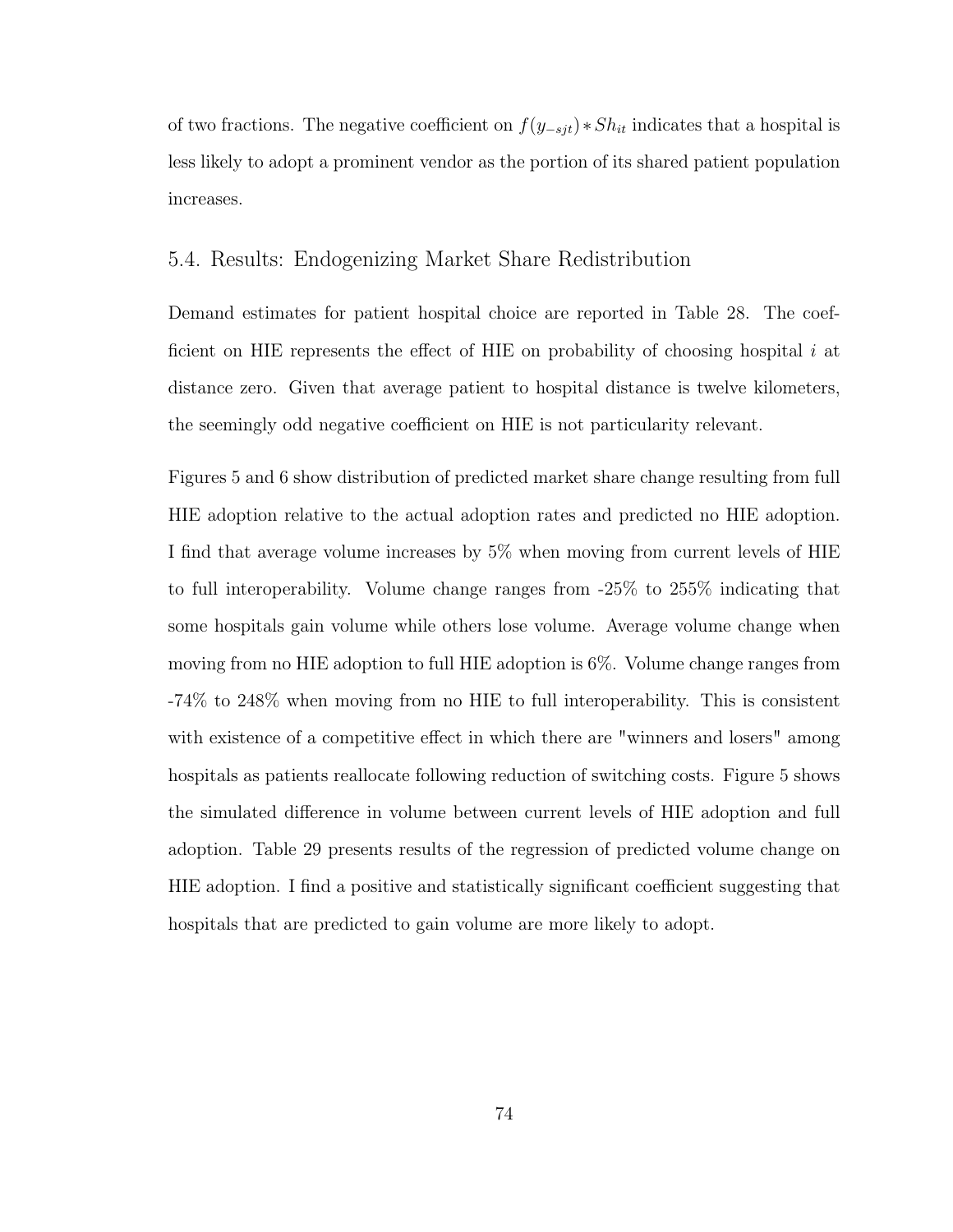# 5.5. Discussion

The results of this analysis suggest competitive effects may be at play in the decision to adopt HIE and vendor choice. I find that hospitals with a higher fraction of patients who visit other hospitals are more likely to adopt HIE. Assuming that a high fraction of shared patients is a proxy for vulnerability to market share loss, this suggests that vulnerable hospitals are less likely to adopt the prominent vendor. While the first analysis tests whether hospitals are reluctant to adopt a vendor out of concern of patient switching, the second analysis of patient flows studies whether there is actual switching as a result of HIE adoption. The results indicate that there are "winners and losers" from HIE adoption. There are some hospitals who lose market share and others who gain.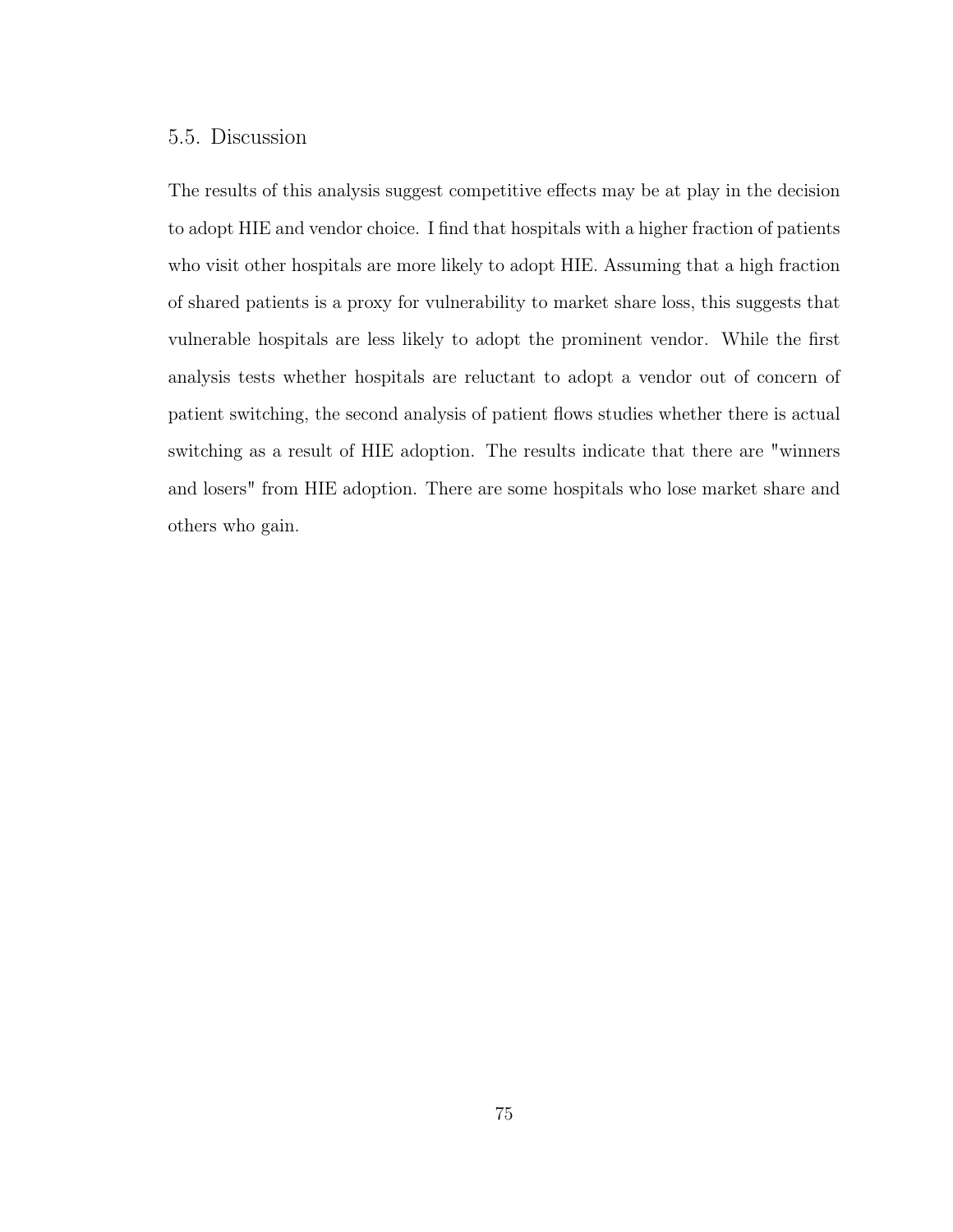| <b>MDC</b> | Description                                  |
|------------|----------------------------------------------|
| 1          | Nervous System                               |
| 2          | Eye                                          |
| 3          | Ear, Nose, Mouth and Throat                  |
| 4          | Respiratory System                           |
| 5          | Circulatory System                           |
| 6          | Digestive System                             |
| 7          | Hepatobiliary System and Pancreas            |
| 8          | Musculoskeletal System and Connective Tissue |
| 9          | Skin, Subcutaneous Tissue and Breast         |
| 10         | Endocrine, Nutritional and Metabolic System  |

Table 26: Description of Ten Major Diagnostic Categories

Table 27: Effect of Shared Patients on Vendor Choice

|                                     | (1)        | $\left(2\right)$ | $ 3\rangle$ |
|-------------------------------------|------------|------------------|-------------|
| Fraction adopters * Shared Patients | $-4.209**$ | $-4.208**$       | $-9.223***$ |
|                                     | (1.38)     | (1.38)           | (1.76)      |
| Fraction of Other Adopters          | $3.765***$ | $3.765***$       | $0.862**$   |
|                                     | (0.23)     | (0.23)           | (0.29)      |
| <b>Fraction Shared Patients</b>     | 0.278      | 0.291            | 0.628       |
|                                     | (1.05)     | (1.07)           | (1.10)      |
| Year Fixed Effects                  | $\rm No$   | No               | Yes         |
| Vendor Fixed Effects                | No         | Yes              | Yes         |
| Observations                        | 76,620     | 76,620           | 76,620      |

Note:

Figure 5: Hospital Volume Change: Full Adoption vs. Actual

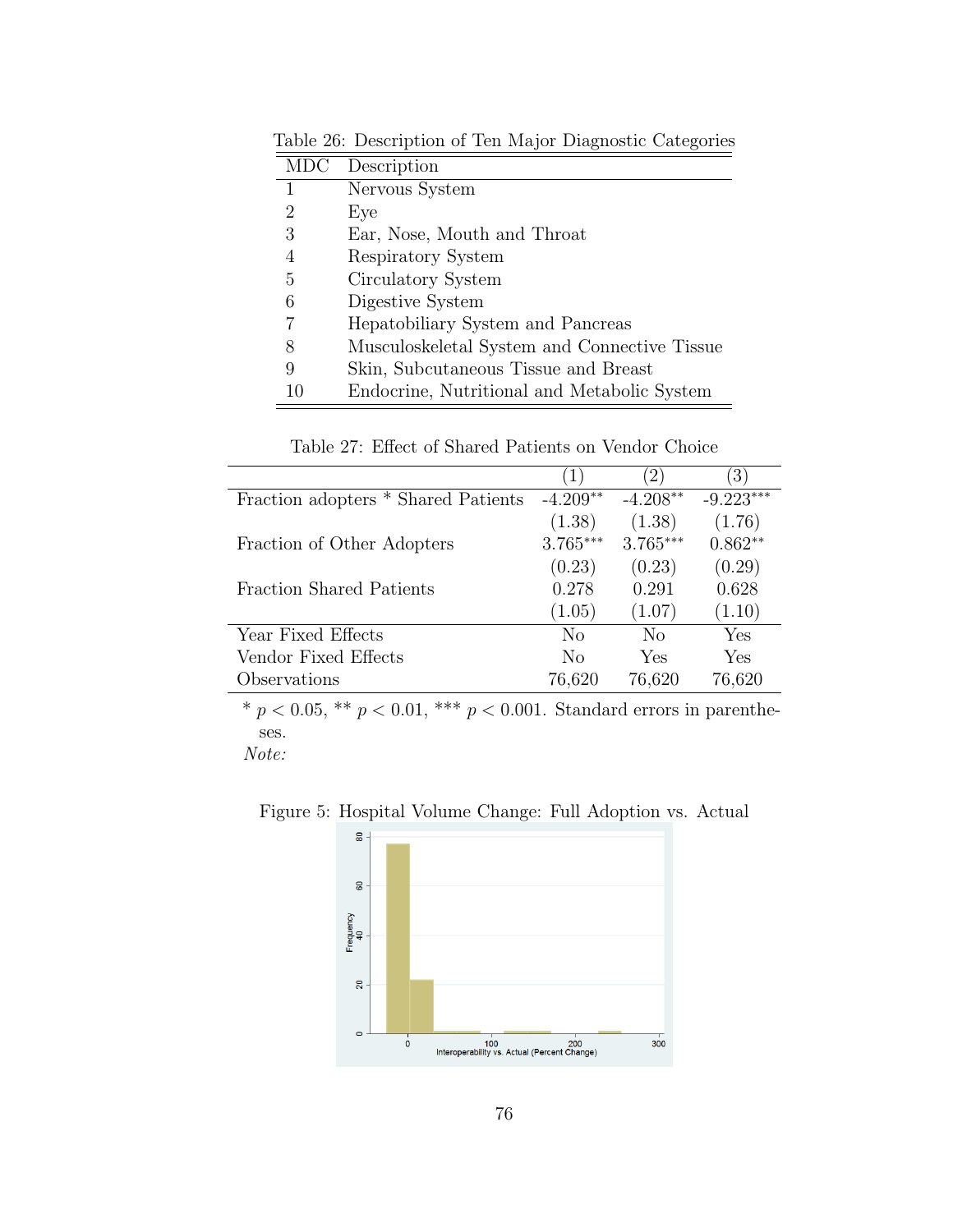|                   | $\Delta$ 1 |          |
|-------------------|------------|----------|
| choice            |            |          |
| Distance          | $-0.67***$ | $-244.9$ |
| Squared distance  | $0.01***$  | 363.4    |
| <b>HIE</b>        | $-1.15***$ | $-86.7$  |
| Distance x HIE    | $0.28***$  | 97.8     |
| Distance x age    | $-0.02***$ | $-20.3$  |
| Distance x female | $-0.01***$ | $-15.7$  |
| Hospital FE       | Yes        |          |
| DistxHIE FE       | Yes        |          |
| MDCxHIE FE        | Yes        |          |
| MDCxDistxHIE FE   | Yes        |          |
| Observations      | 27686594   |          |

Table 28: Patient Choice Model Estimates

Figure 6: Hospital Volume Change: Full Adoption vs. None



Table 29: Effect of Predicted Volume Change on Actual HIE Adoption Coefficient Standard Error

| Predicted Volume Change | $0.01*$ | (0.0027) |
|-------------------------|---------|----------|
| Observations            | 31      |          |
| Hospital Char           | Yes     |          |
| Year FE                 | Yes     |          |
| Hospital FE             | Yes     |          |
|                         |         |          |

\*  $p < 0.05$ , \*\*  $p < 0.01$ , \*\*\*  $p < 0.001$ . Standard errors in parentheses.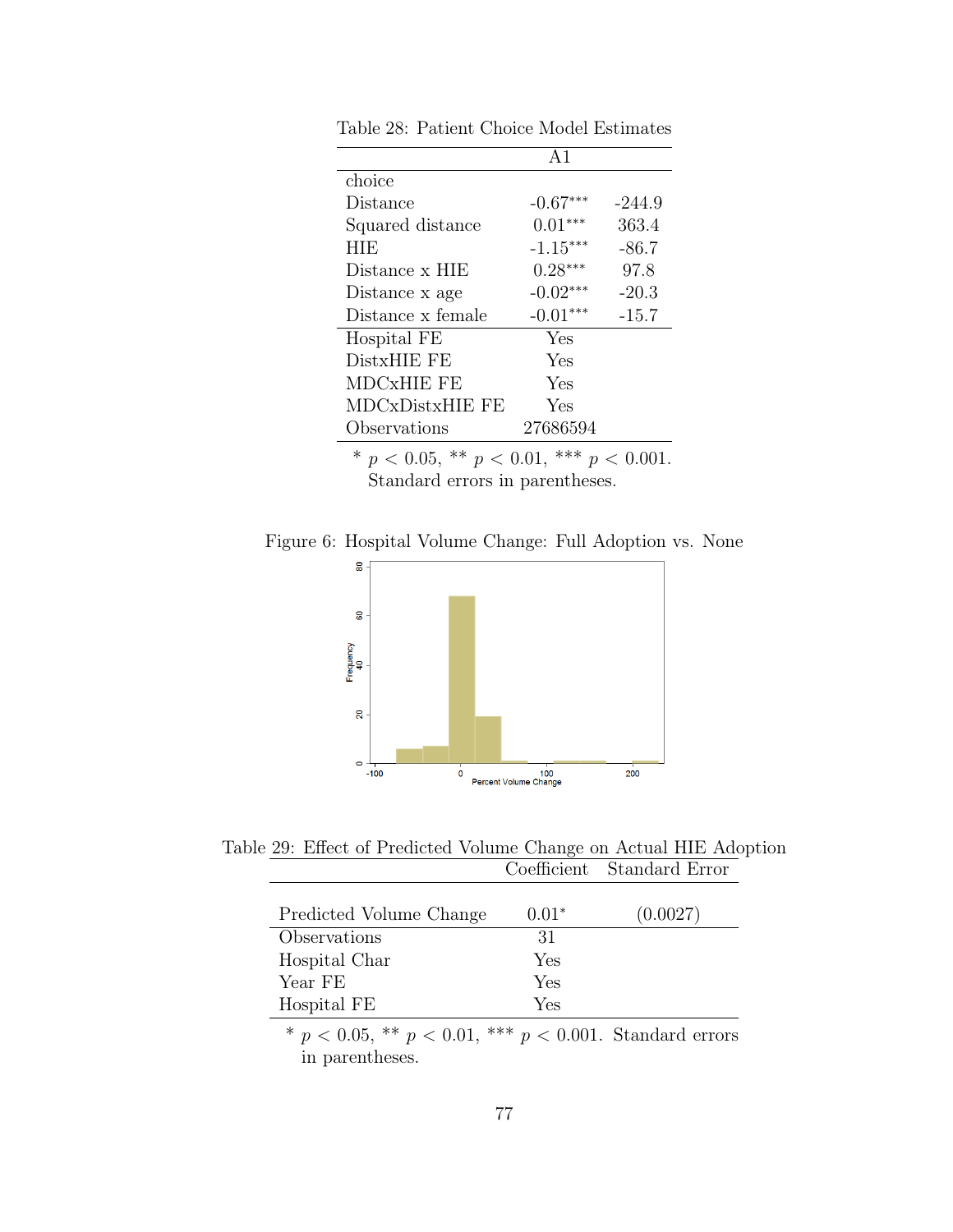# CHAPTER 6 : POLICY IMPLICATIONS

The analyses in this dissertation show how network and competitive effects can lead to under-adoption and provide empirical evidence for the existence of network and competitive effects in hospital HIE adoption. These findings suggest that rates of adoption may be suboptimal, and policy interventions could be called for. In this chapter, I consider the policy implications of the theoretical and empirical results. I consider differing implications of single- and multiple-network environments.

### 6.1. Implications in a Single-Network Environment

In Chapter 4, I find evidence of network effects in the adoption of HIE. Assuming equal incentive to adopt, Section 2.1 shows that under-adoption can occur through a coordination problem. However, a coordination problem is less likely to occur in a dynamic setting when hospitals can observe behavior of others and decide to adopt in the following period. Therefore, despite evidence for network effects, there is lower likelihood of under-adoption resulting from network effects.

As discussed, competitive effects could lead to under-adoption because hospitals that are vulnerable to losing market share may not have enough incentive to adopt. Meaningful Use incentive payments being paid through the HITECH Act may be inadequate to induce adoption in the presence of competitive effects. In order to induce adoption, the payments would have to be large enough to overcome the market share loss induced by adopting hospitals. Such sizeable incentive payments are unlikely to be efficient.

An alternative policy that may at least partially overcome challenges posed by competitive effects is side payments. Marginal payments from the information receiver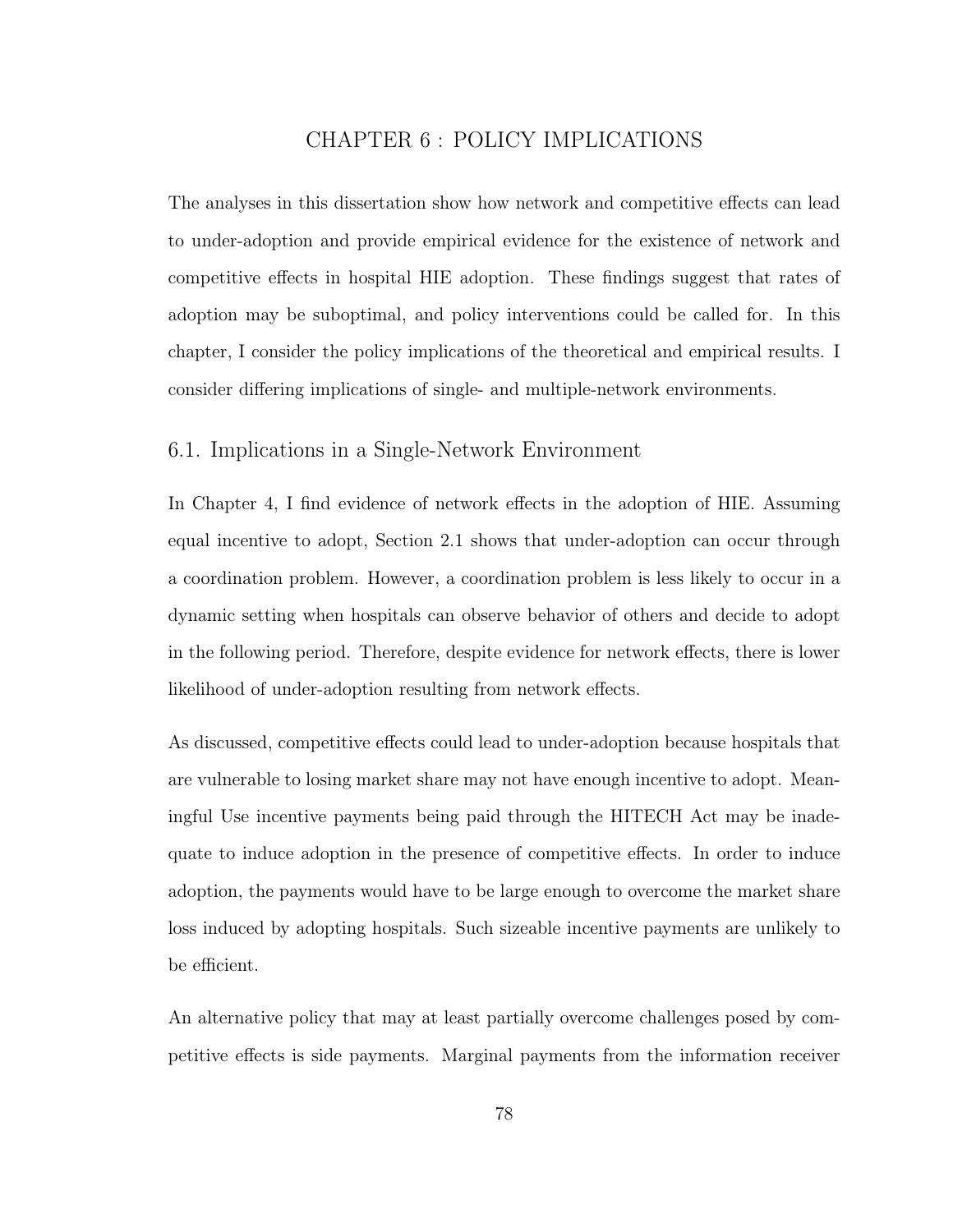to the sender could increase the marginal incentive to exchange medical records for hospitals that face market share loss. While side payments are often not feasible in other settings, they could be feasible in the health IT setting because the technological infrastructure for such arrangements are already largely in place through the IT systems (Katz and Shapiro 1985).

Thoughtful design of the technical features of HIE networks could also encourage adoption by attenuating hospitals' concern about market share loss. Of the RHIOs that have been most successful, many have been designed to alleviate hospitals' concerns about loss of market share. For example, an HIE network with decentralized data storage in which hospitals' retain "control" of their patients records may be less threatening than a network in which all data is stored in a centralized repository. Other details such as restricting the time during which the receiver has access to medical records to the time during which a patient is being treated may also alleviate hospitals' competitive concerns (Prestigiacomo 2012).

Other health reforms that are not directly related to health IT could also overcome challenges of the competitive effect. For example, the rise of capitated payments, accountable care organizations, and patient-centered medical homes may realign incentives to encourage coordination among hospitals and information sharing. With capitated payments, providers have incentive to lower global health care costs of the patient. It may then be in their financial interest to share medical records for patients with other providers that are involved in their patients' care. However, some level of competition is likely to remain between independent hospitals or between accountable care organizations, so it is unlikely these reforms will completely overcome the competitive effects.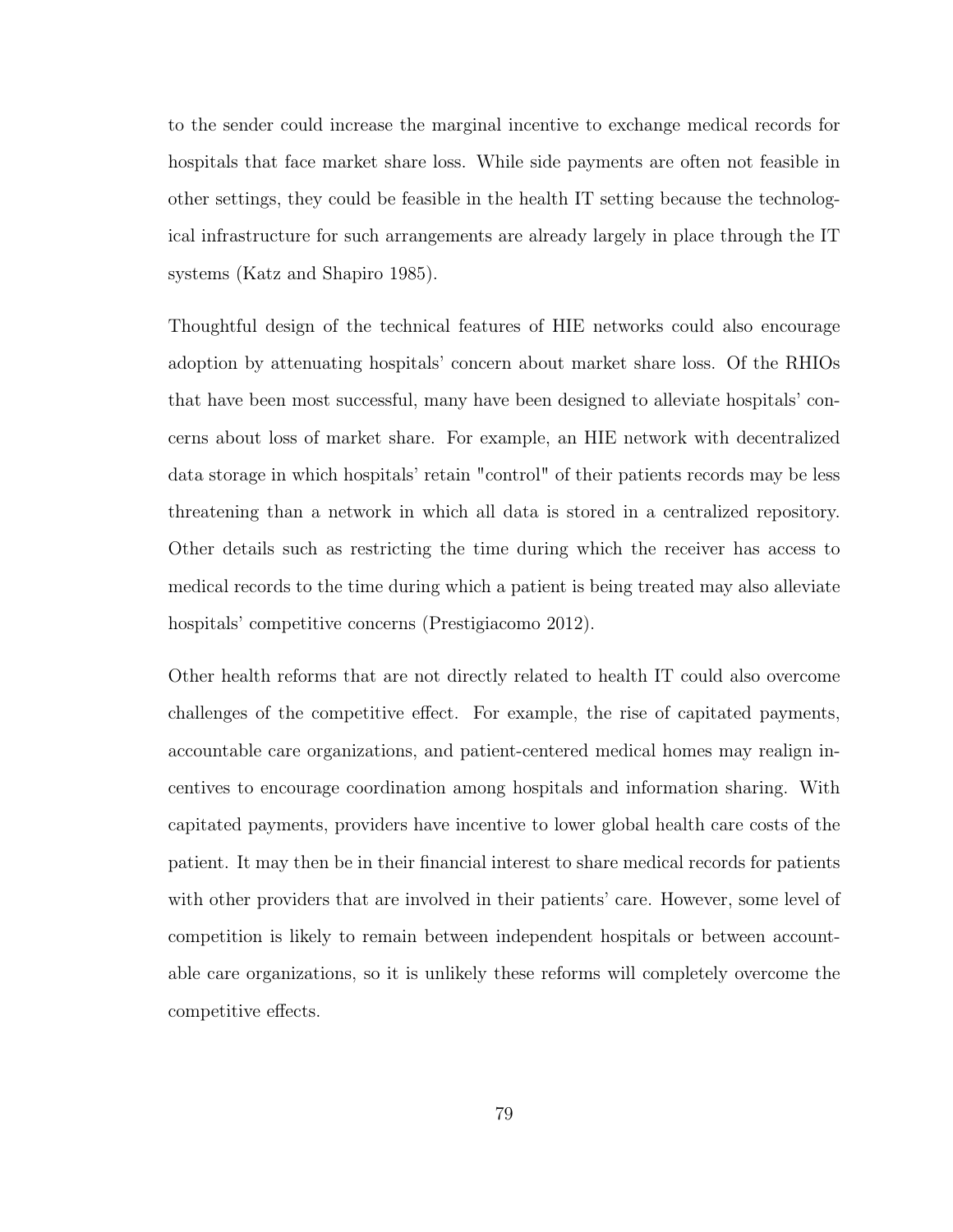#### 6.2. Implications in a Multiple-Network Environment

In a multiple-network environment, network effects have implications at both the hospital- and vendor-level. Network effects in vendor choice could result in coordination failures, or they could lead to adoption of an inferior standard. First, coordination problems are more likely to occur in the case of multiple networks compared to single networks. The coordination problem is more likely because hospitals are coordinating between multiple options and switching vendors is costly. A coordination failure in vendor choice can lead to splintering so that many different networks are being used across a market and benefits from network effects cannot be realized. As a result, information exchange through networks is limited to only hospitals that have adopted the same network.

If network effects are very strong, another perverse outcome is that an inferior standard could be adopted. If hospitals adopt a given IT system because it has been adopted by other hospitals, IT systems that were adopted early are more likely to persist. This could lead to newer and better IT systems being forgone for inferior technological standards.

These findings also have implications for competition and innovation in the health IT industry. If HIE occurs through multiple proprietary networks and network effects exist, early entrants have a first mover advantage. Moreover, these early entrants have an incentive to make their systems non-interoperable with systems of other IT vendors. By keeping their systems non-compatible, more hospitals will adopt vendors that are widely adopted in their market in order to realize network effects. Newer and smaller entrants may not be competitive despite having superior technological offerings. This could retard the adoption of welfare-improving technologies and re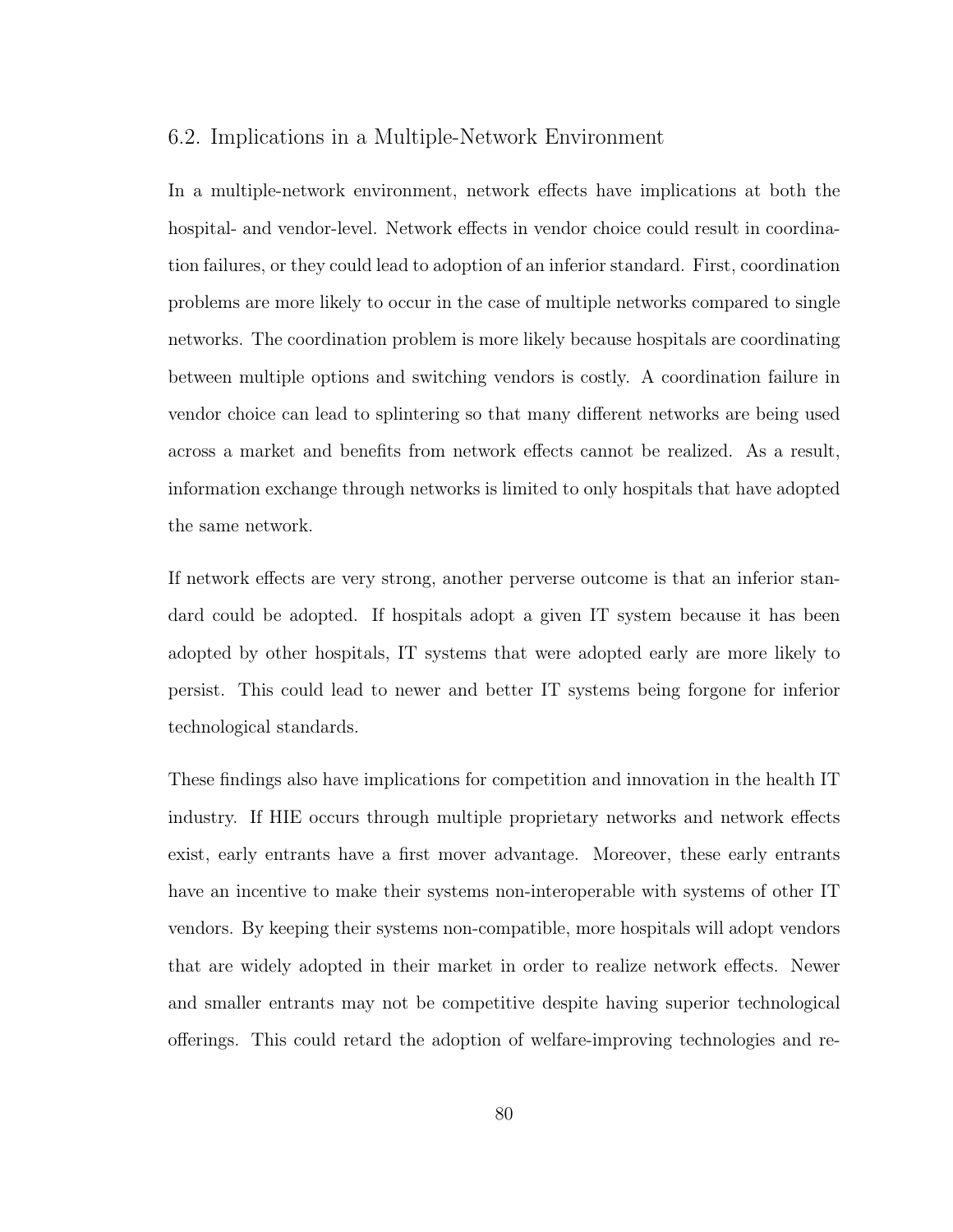duce health IT companies' incentives to innovate. It could also induce consolidation among health IT companies as they compete on network size, further dulling competition. There is anecdotal evidence of these effects in the health IT industry. For example, new technologies such as open, API (Application Program Interface) IT systems have struggled to gain market share, even though they are considered superior to the previous generation of IT systems (Mandl and Kohane 2012). Instead, closed IT systems sold by large vendors continue to gain market share, despite their technological disadvantages when it comes to information sharing (Creswell 2014).

One possible policy solution is the establishment of a common standard by which all IT systems must comply, so that systems of different vendors can be interoperable. Several attempts have been made to create such a common standard by government organizations and private alliances (Gaynor et al. 2014). Industry groups have also developed common technical standards such as HL7 for developers so that systems can exchange information. However, these efforts have been largely unsuccessful so far. Government could also play a role in mandating standards. Through the HITECH Act, hospitals are only eligible for Meaningful Use payments if they adopt an IT system that has been certified. To be certified, an IT system must meet requirements such as having the ability to electronically exchange information with other systems. A potential tradeoff to the establishment of a common standard is the stifling of innovation. For example, if standards are not technically robust, it could lead to slow or poor connection. Requiring adherence to such standards could also divert investment from other value-creating innovation. Establishment of such standards is more important when there are strong network effects such that interoperability could substantially enhance welfare but weak incentives to become interoperable among vendors.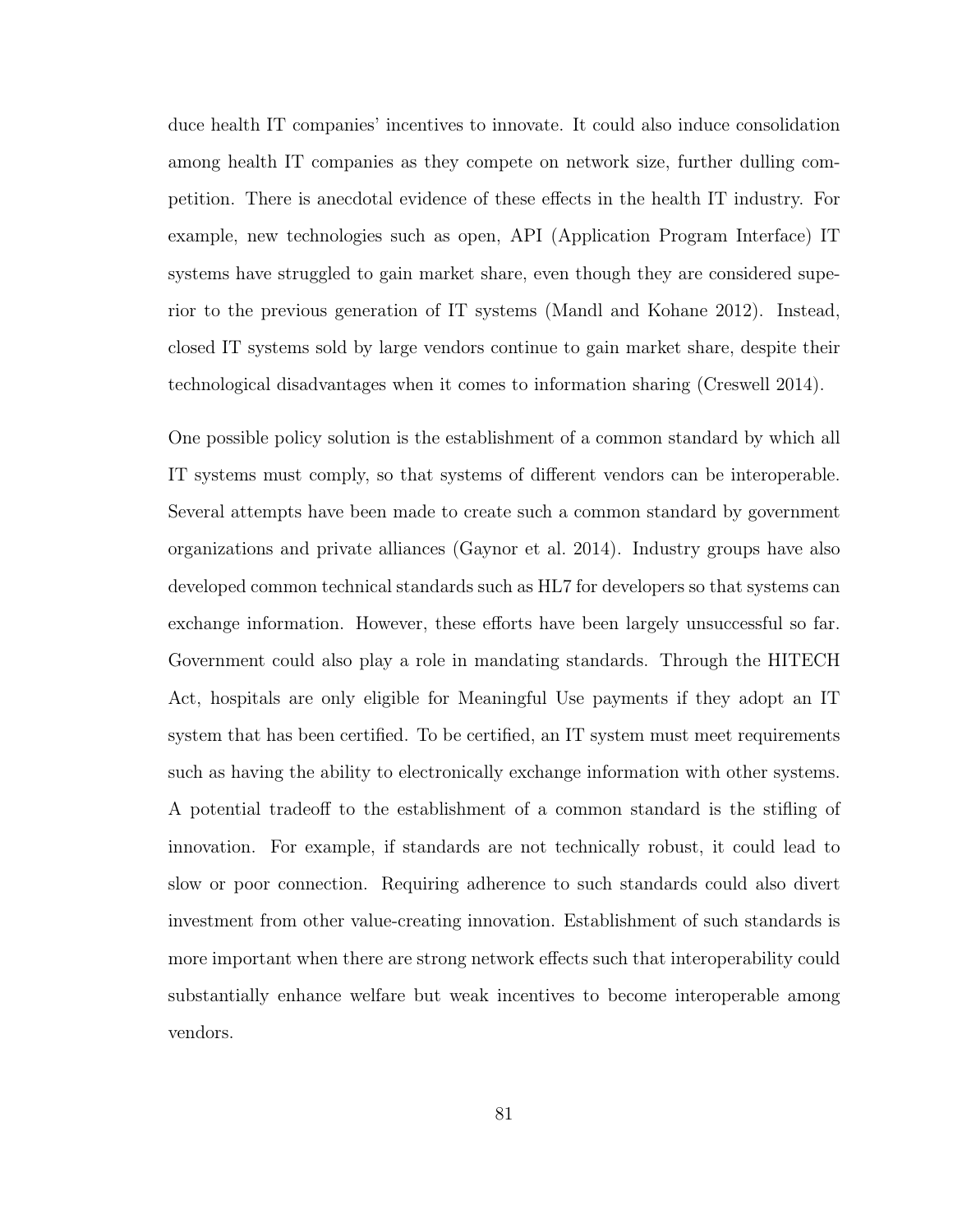A more market-based option is the creation of an adapter to make disparate IT systems interoperable. Such an adapter could be developed and sold by a third party. IT vendors could also make adapters (Katz and Shapiro 1994). Vendors would have greater interest in making one-way adapters, so that other systems could link to their system, while making it difficult for their system to link to theirs. Both the establishment of a common standard and development of adapters effectively create a single-network environment from a multiple-network environment.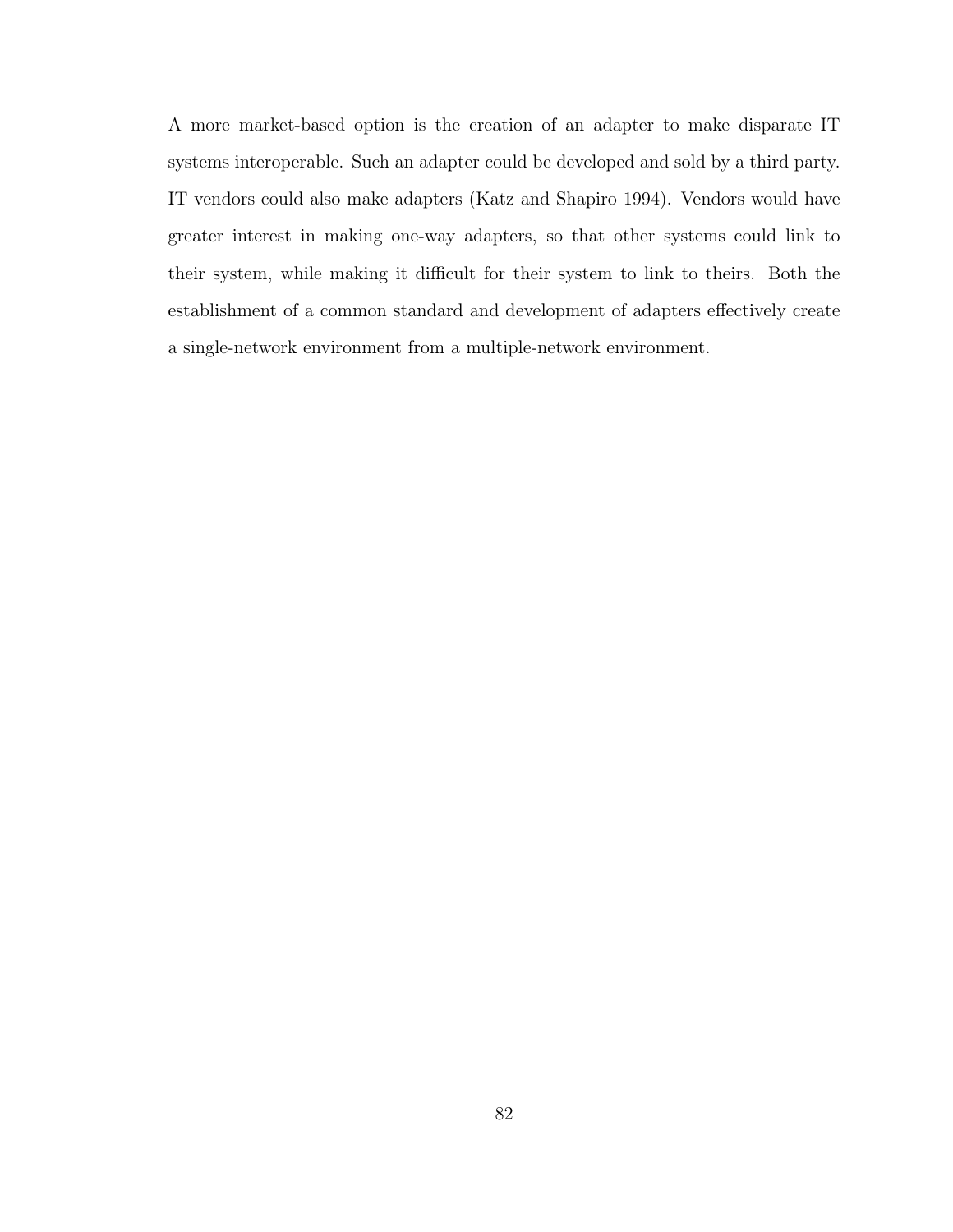# CHAPTER 7 : CONCLUSION

This dissertation has several limitations. In this section, I discuss two limitations that can motivate future work. First, in the analysis, I use data on hospital adoption of information-sharing capabilities and assume that adoption implies actual informationsharing. However, it is possible that some hospitals adopt HIE but don't engage in actual information-sharing. The data I use does not allow me to observe actual information-sharing. Future work should examine actual information sharing between individual providers if such data becomes available. Second, an underlying assumption in the motivation of this work is that HIE is valuable. However, as discussed in Section 1.3, the evidence on effectiveness of HIE is mixed. Future work should study whether current evidence on HIE is mixed because technology is poor or if HIE technology does not provide significant inherent value. HIE may not provide significant value if the extent of patient switching is not high or if the value-add of past medical history is not high.

Despite the potential of HIE to improve the costs and quality of care, rates of HIE adoption remain low. In this dissertation, I study how two non-standard features of HIE generate network and competitive effects. I show how these effects lead to underadoption relative to the social optimal. I empirically test for and find evidence of network and competitive effects in hospital adoption of HIE. I discuss the implications of these findings as it relates to policies directed at hospitals as well as vendors.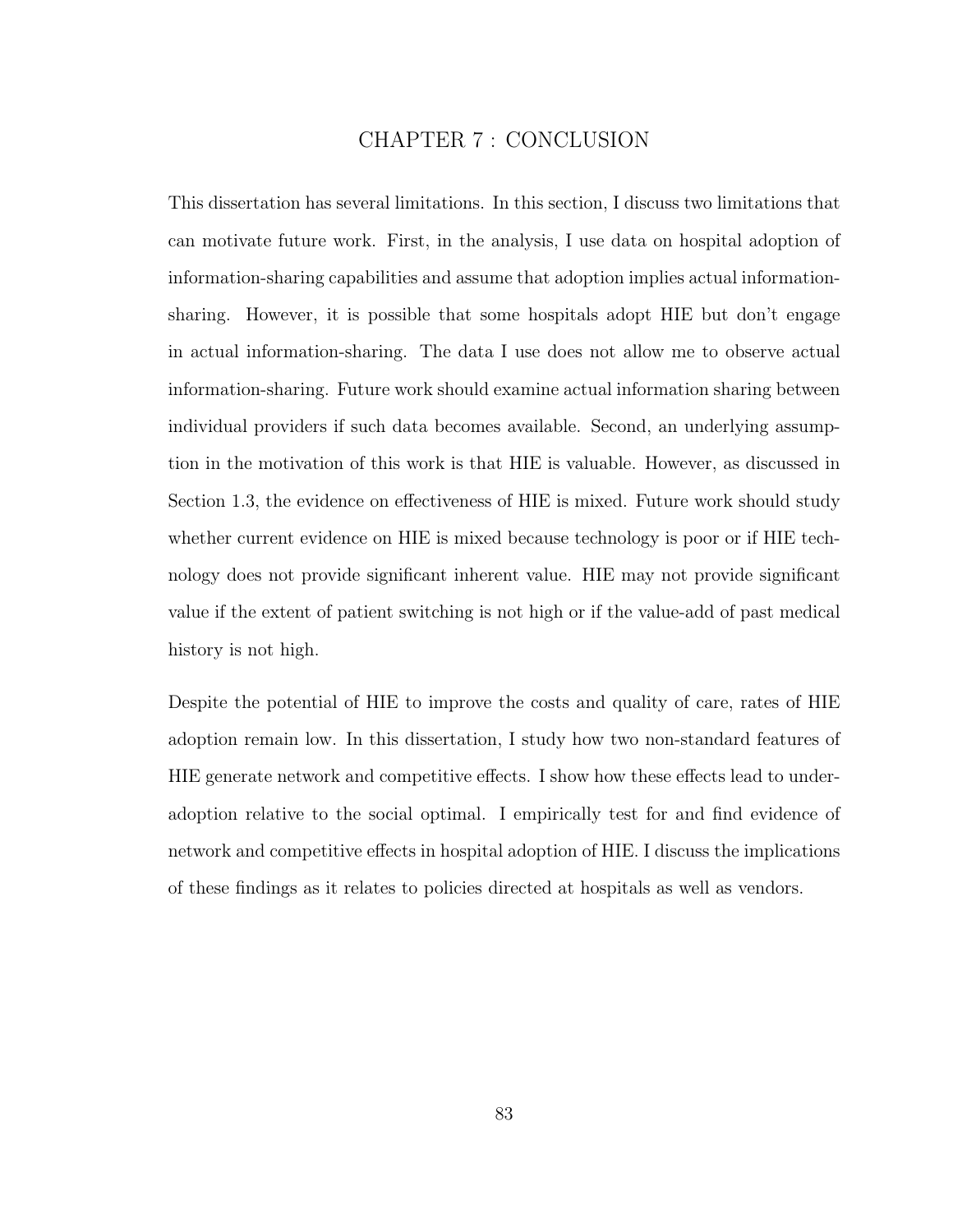# BIBLIOGRAPHY

- Adler-Milstein, Julia, David W. Bates, and Ashish K. Jha. 2009. "U.S. Regional Health Information Organizations: Progress And Challenges." Health Affairs 28 (2): 483–492. eprint: http://content.healthaffairs.org/content/28/2/ 483.full.pdf+html. http://content.healthaffairs.org/content/28/2/ 483.abstract.
- Adler-Milstein, Julia, Catherine M. DesRoches, and Ashish K. Jha. 2011. "Health information exchange among US hospitals." American Journal of Managed Care 17 (11): 761–768.
- Adler-Milstein, Julia, and Ashish K. Jha. 2014. "Health information exchange among U.S. hospitals: Who's in, who's out, and why?" Healthcare 2 (1): 26–32.
- Association, American Hospital. n.d. "Hospital EHR Adoption Database."
- Baker, Laurence C, Kate Bundorf, and Daniel Kessler. 2014. Expanding Patients' Property Rights In Their Medical Records. Technical report. National Bureau of Economic Research.
- Crémer, Jacques, Patrick Rey, and Jean Tirole. 2000. "Connectivity in the Commercial Internet." The Journal of Industrial Economics 48 (4): 433–472.
- Creswell, Julie. 2014. "Doctors find barriers to sharing digital medical records." The New York Times. http://www.nytimes.com/2014/10/01/business/digitalmedical - records - become - common - but - sharing - remains - challenging . html.
- De Palma, André, and Luc Leruth. 1996. "Variable willingness to pay for network externalities with strategic standardization decisions." The economics of standardization, European Journal of Political Economy 12 (2): 235–251. http:// www.sciencedirect.com/science/article/pii/0176268095000151.
- Dranove, David, Craig Garthwaite, Bingyang Li, and Christopher Ody. 2014. Investment Subsidies and the Adoption of Electronic Medical Records in Hospitals, Working Paper Series 20553. National Bureau of Economic Research. http : //www.nber.org/papers/w20553.
- Economides, Nicholas. 1988. Variable Compatibility without Network Externalities. Discussion Paper 145. Stanford University.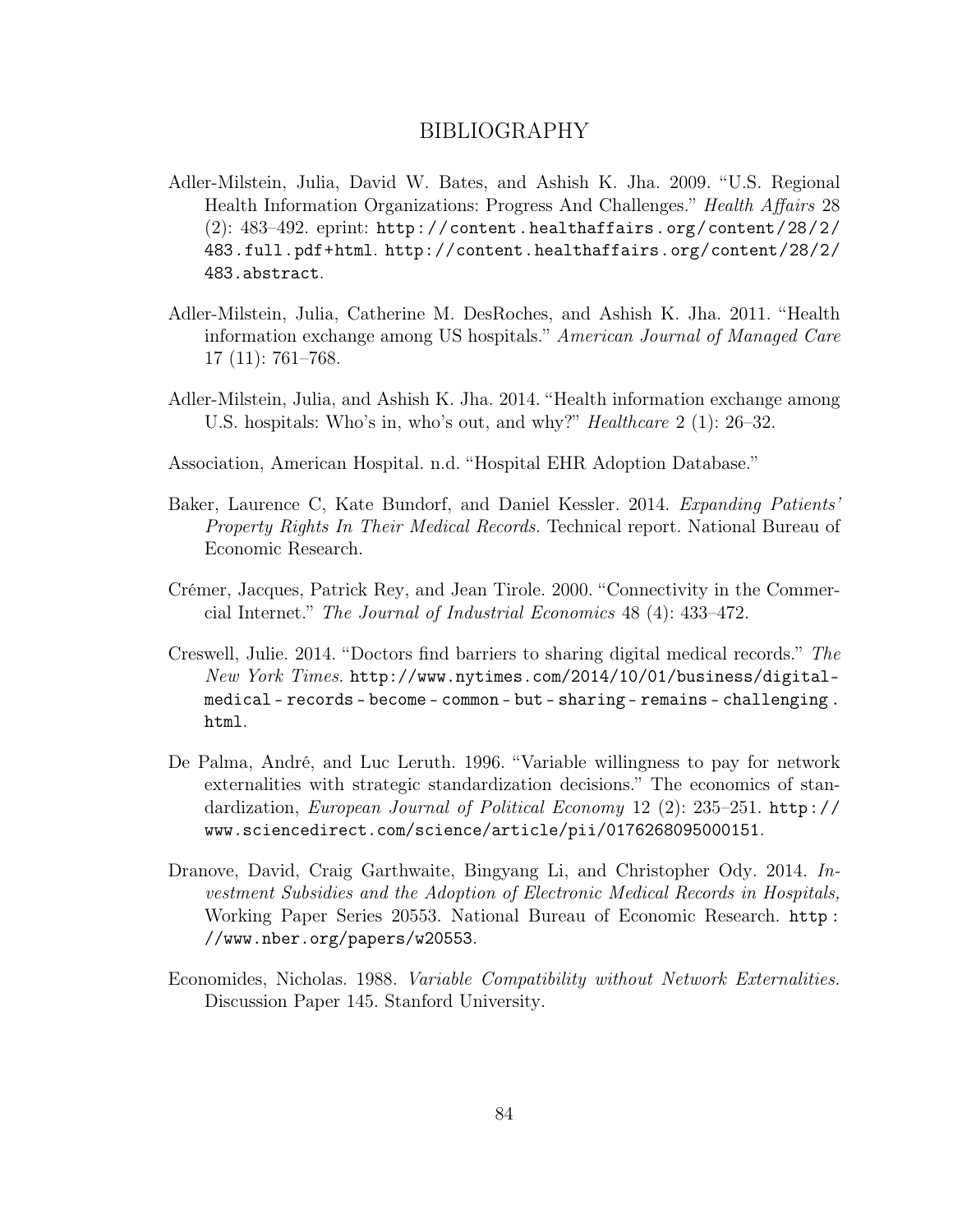- Economides, Nicholas. 1993. "A monopolist's incentive to invite competitors to enter in telecommunications services." In Global Telecommunications Services and Technological Changes, edited by Gerard Pogore. Amsterdam: Elsevier, June. http://www.stern.nyu.edu/networks/miic.pdf.
- . 1996. "The economics of networks." International journal of industrial organization 14 (6): 673–699.
- Farrell, Joseph, and Paul Klemperer. 2007. "Coordination and Lock-In: Competition with Switching Costs and Network Effects," edited by M. Armstrong and R. Porter, 3:1967–2072. Handbook of Industrial Organization. Elsevier. http : / / www.sciencedirect.com/science/article/pii/S1573448X06030317.
- Farrell, Joseph, and Garth Saloner. 1985. "Standardization, compatibility, and innovation." The RAND Journal of Economics 16 (1): 70–83. http://www.jstor. org/stable/2555589.
- Faulhaber, Gerald. 2002. "Network effects and merger analysis: instant messaging and the AOL–Time Warner case." Corporate Control and Industry Structure in Global Communications, Telecommunications Policy 26 (5–6): 311–333. http: //www.sciencedirect.com/science/article/pii/S0308596102000150.
- Faulhaber, Gerald R. 2004. "Access and Network Effects in the "New Economy": AOL-Time Warner (2000)." In The Antitrust Revolution: Economics, Competition, and Policy, edited by John E. Kwoka and Lawrence J. White, 453–475. Oxford: Oxford University Press.
- Gaynor, Mark, Feliciano Yu, Charles H. Andrus, Scott Bradner, and James Rawn. 2014. "A general framework for interoperability with applications to healthcare." Health Policy and Technology 3 (1): 3–12. http://linkinghub.elsevier.com/ retrieve/pii/S2211883713000634.
- Goolsbee, Austan, and Peter Klenow. 2002. "Evidence on learning and network externalities in the diffusion of home computers." Journal of Law and Economics 45.
- Gowrisankaran, Gautam, and Joanna Stavins. 2004. "Network externalities and technology adoption: Lessons from electronic payments." The RAND Journal of Economics 35 (2): 260–276.
- Grossman, Joy M., Kathryn L. Kushner, and Elizabeth A. November. 2008. Creating Sustainable Local Health Information Exchanges: Can Barriers to Stakeholder Participation be Overcome? Research Brief 2. Center for Studying Health System Change Report. http://www.hschange.org/CONTENT/970/970.pdf.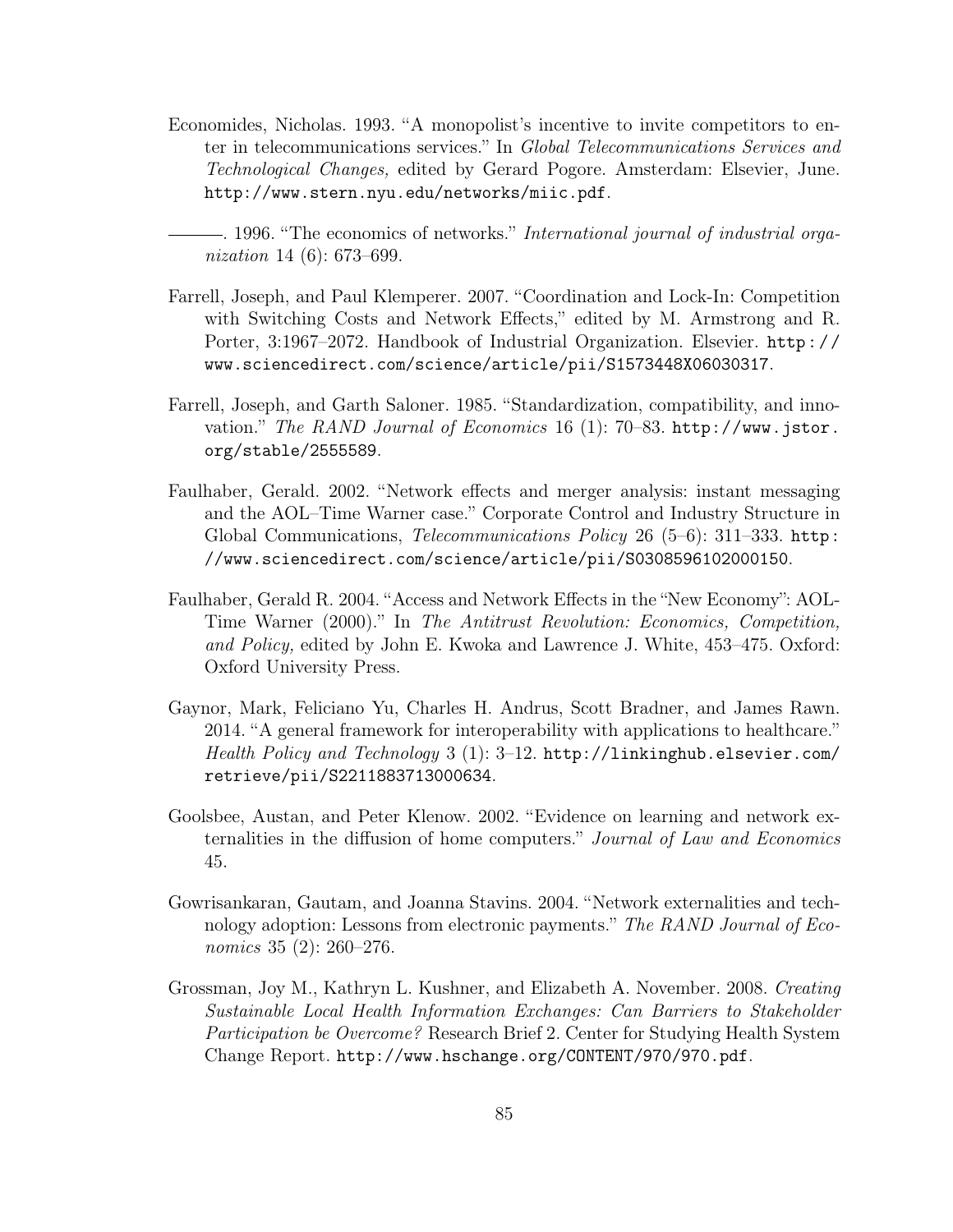- Hansagi, Helen, Mariann Olsson, Aliasgher Hussain, and Gunnar Öhlén. 2008. "Is information sharing between the emergency department and primary care useful to the care of frequent emergency department users?" European Journal of Emergency Medicine 15 (1): 34–39.
- JASON. 2014. A Robust Health Data Infrastructure. Rockville, MD: Agency for Healthcare Research and Quality. http : / / healthit . gov / sites / default / files / ptp13-700hhs\_white.pdf.
- Katz, Michael L, and Carl Shapiro. 1985. "Network externalities, competition, and compatibility." The American Economic Review 75 (3): 424–440. http://www. jstor.org/stable/1814809.
- . 1994. "Systems competition and network effects." The Journal of Economic Perspectives: 93–115.
- Klemperer, Paul, and Joseph Farrell. 2006. Coordination and Lock-In: Competition with Switching Costs and Network Effects. Economics Series Working Papers 2006-W07. University of Oxford, Department of Economics. http://ideas.repec. org/p/oxf/wpaper/2006-w07.html.
- Knox, Richard. 2009. Doctors Don't Agree On Letting Patients See Notes. National Public Radio, September 21. http://www.npr.org/templates/story/story. php?storyId=112971637.
- Lammers, Eric J., Julia Adler-Milstein, and Keith E. Kocher. 2014. "Does health information exchange reduce redundant imaging? Evidence from emergency departments." Medical Care 52 (3): 227–234.
- Lang, Eddy, Marc Afilalo, Alain C. Vandal, Jean-François Boivin, Xiaoqing Xue, Antoinette Colacone, Ruth Léger, Ian Shrier, and Stephen Rosenthal. 2006. "Impact of an electronic link between the emergency department and family physicians: A randomized controlled trial." Canadian Medical Association Journal 174 (3): 313–318.
- Liebowitz, S. J., and Stephen E. Margolis. 1994. "Network Externality: An Uncommon Tragedy." The Journal of Economic Perspectives 8 (2): 133–150. http://www. jstor.org/stable/2138540.
- Lohr, Steve. 2015. The Healing Power of Your Own Medical Records. New York Times, March 31. http://www.nytimes.com/2015/04/01/technology/the-healingpower-of-your-own-medical-data.html?\_r=0.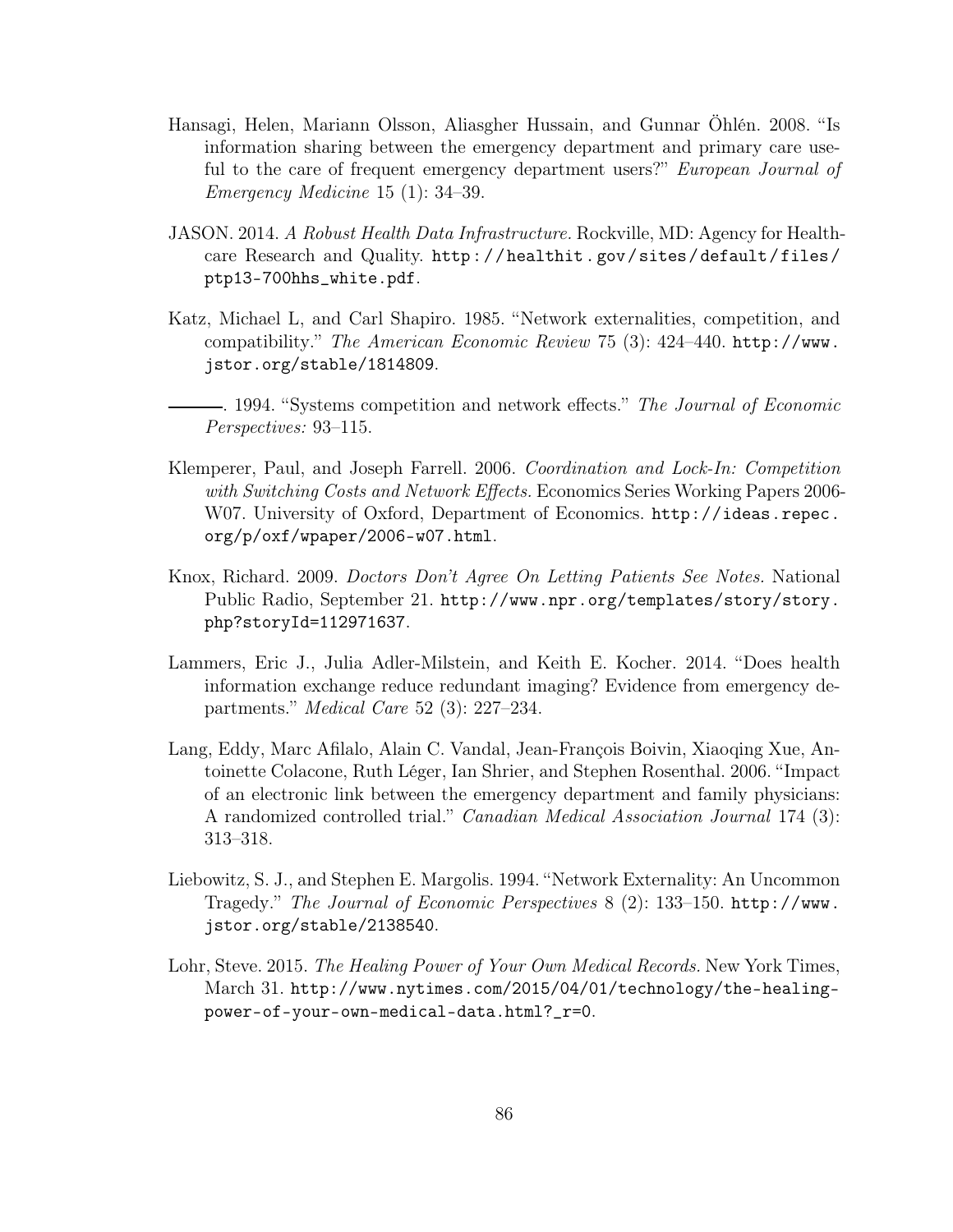- Mandl, Kenneth D., and Isaac S. Kohane. 2012. "Escaping the EHR trap—The future of health IT." New England Journal of Medicine 366 (24): 2240–2242.
- Manski, Charles F. 1993. "Identification of endogenous social effects: The reflection problem." The review of economic studies 60 (3): 531–542.
- Matutes, Carmen, and Pierre Regibeau. 1996. "A selective review of the economics of standardization. Entry deterrence, technological progress and international competition." The economics of standardization, European Journal of Political Economy 12 (2): 183–209. http://www.sciencedirect.com/science/article/pii/ 0176268095000135.
- McCarthy, Douglas B., Karen Propp, Alexander Cohen, Raj Sabharwal, Abigail A. Schachter, and Alison L. Rein. 2014. "Learning from health information exchange technical architecture and implementation in seven Beacon communities."  $eGEMs$  2 (1).
- Miller, Amalia R., and Catherine Tucker. 2014. "Health information exchange, system size and information silos." Journal of Health Economics 33:28–42.
- Mosquera, Mary. 2010. "States get HIE organizations, plans in place." August 2. http : / / www . govhealthit . com / news / states - get - hie - organizations plans-place.
- Nirel, Nurit, Bruce Rosen, Assaf Sharon, Orna Blondheim, Michael Sherf, Hadar Samuel, and Arnon D. Cohen. 2010. "The impact of an integrated hospitalcommunity medical information system on quality and service utilization in hospital departments." International Journal of Medical Informatics 79 (9): 649– 657.
- ONC. 2013. What are the different types of health information exchange? healthit. gov/providers-professionals/faqs/what-are-different-types-healthinformation-exchange.
- ONC (Office of the National Coordinator for Health Information Technology). 2015a. Connecting Health and Care for the Nation: A Shared Nationwide Interoperability Roadmap Draft Version 1.0. http : / / www . healthit . gov / sites / default / files/nationwide-interoperability-roadmap-draft-version-1.0.pdf.

. 2015b. Report on Health Information Blocking. Washington, DC: Department of Health and Human Services. http://healthit.gov/sites/default/files/ reports/info\_blocking\_040915.pdf.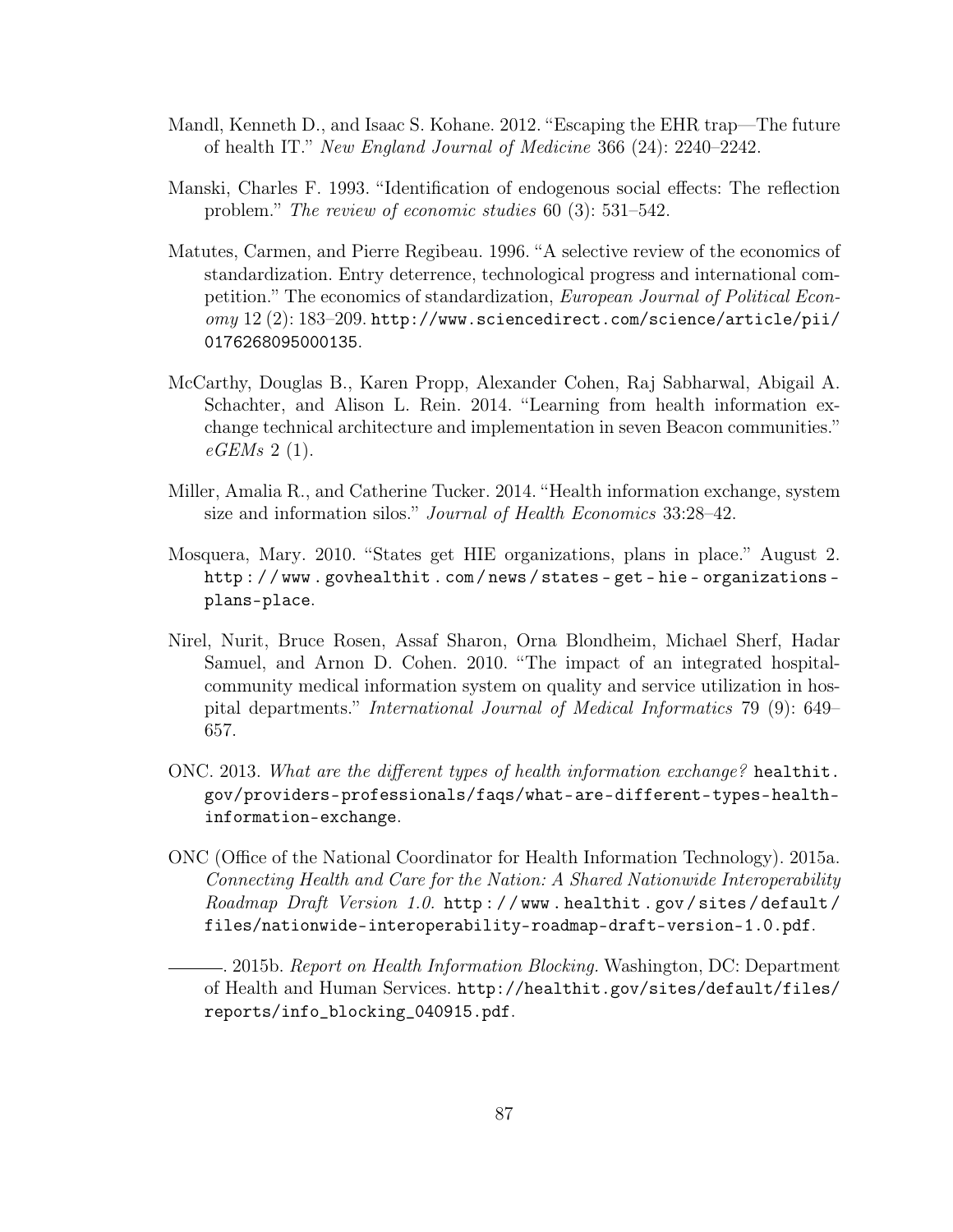- Overhage, J. Marc, Paul R. Dexter, Susan M. Perkins, William H. Cordell, John McGoff, Roland McGrath, and Clement J. McDonald. 2002. "A randomized, controlled trial of clinical information shared from another institution." Annals of Emergency Medicine 39 (1): 14–23.
- Prestigiacomo, Jennifer. 2012. "Overcoming competition in private HIEs." Healthcare Informatics. http://www.healthcare-informatics.com/article/ overcoming-competition-private-hies.
- Rahurkar, Saurabh, Joshua R. Vest, and Nir Menachemi. 2015. "Despite the spread of health information exchange, there is little evidence of its impact on cost, use, and quality of care." Health Affairs 34 (3): 477–483.
- Rosenthal, Elisabeth. 2014. Medical Records: Top Secret. New York Times, November 8. http : / / www . nytimes . com / 2014 / 11 / 09 / sunday - review / medical records-top-secret.html.
- Shapiro, Carl, and Hal R. Varian. 1999. Information Rules: A Strategic Guide to the Network Economy. Boston, MA: Harvard Business School Press.
- Shapiro, Jason S. 2007. "Evaluating public health uses of health information exchange." Journal of Biomedical Informatics 40 (6): S46–S49.
- Shy, Oz. 2011. "A Short Survey of Network Economics" [in English]. Review of Industrial Organization 38 (2): 119–149. http://dx.doi.org/10.1007/s11151-011-9288-6.
- Terza, Joseph V, Anirban Basu, and Paul J Rathouz. 2008. "Two-stage residual inclusion estimation: addressing endogeneity in health econometric modeling." Journal of health economics 27 (3): 531–543.
- Vest, Joshua R. 2010. "More than just a question of technology: Factors related to hospitals' adoption and implementation of health information exchange." International Journal of Medical Informatics 79 (12): 797–806.
- Vest, Joshua R., and Larry D. Gamm. 2010. "Health information exchange: Persistent challenges and new strategies." Journal of the American Medical Informatics Association 17 (3): 288–294.
- Vest, Joshua R., Lisa M. Kern, Michael D. Silver, and Rainu Kaushal. 2015. "The potential for community-based health information exchange systems to reduce hospital readmissions." Journal of the American Medical Informatics Association 22 (2): 435–442.